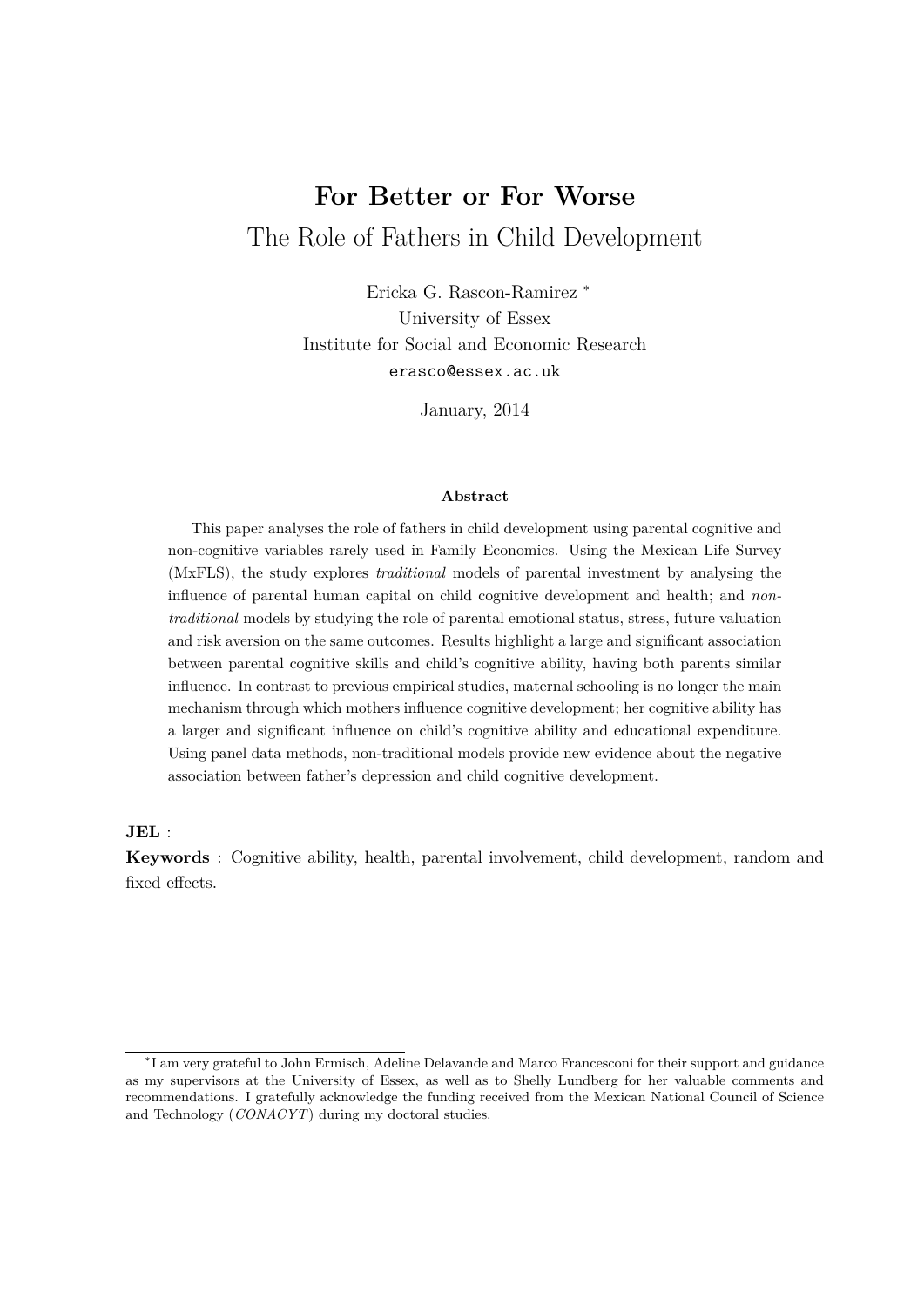## **Contents**

| 1        | Introduction                                                        | $\overline{4}$ |
|----------|---------------------------------------------------------------------|----------------|
| $\bf{2}$ | <b>Literature Review</b>                                            | 5              |
|          | 2.1                                                                 | 6              |
| 3        | <b>Theoretical Framework</b>                                        | 7              |
|          | 3.1                                                                 | 8              |
|          | 3.2                                                                 | 9              |
| 4        | <b>Empirical Evidence</b>                                           | 10             |
|          | 4.1                                                                 | 10             |
|          | 4.2                                                                 | 12             |
|          | 4.3                                                                 | 13             |
| 5        | Data                                                                | 14             |
| 6        | Results                                                             | 17             |
|          | 6.1                                                                 | -17            |
|          | 6.2                                                                 | 22             |
|          | 6.3                                                                 | 23             |
|          | A matter of genetic transmission or father's involvement $?$<br>6.4 | 25             |
| 7        | Conclusions                                                         | 25             |
|          | A Appendix: Figures and Tables                                      | 29             |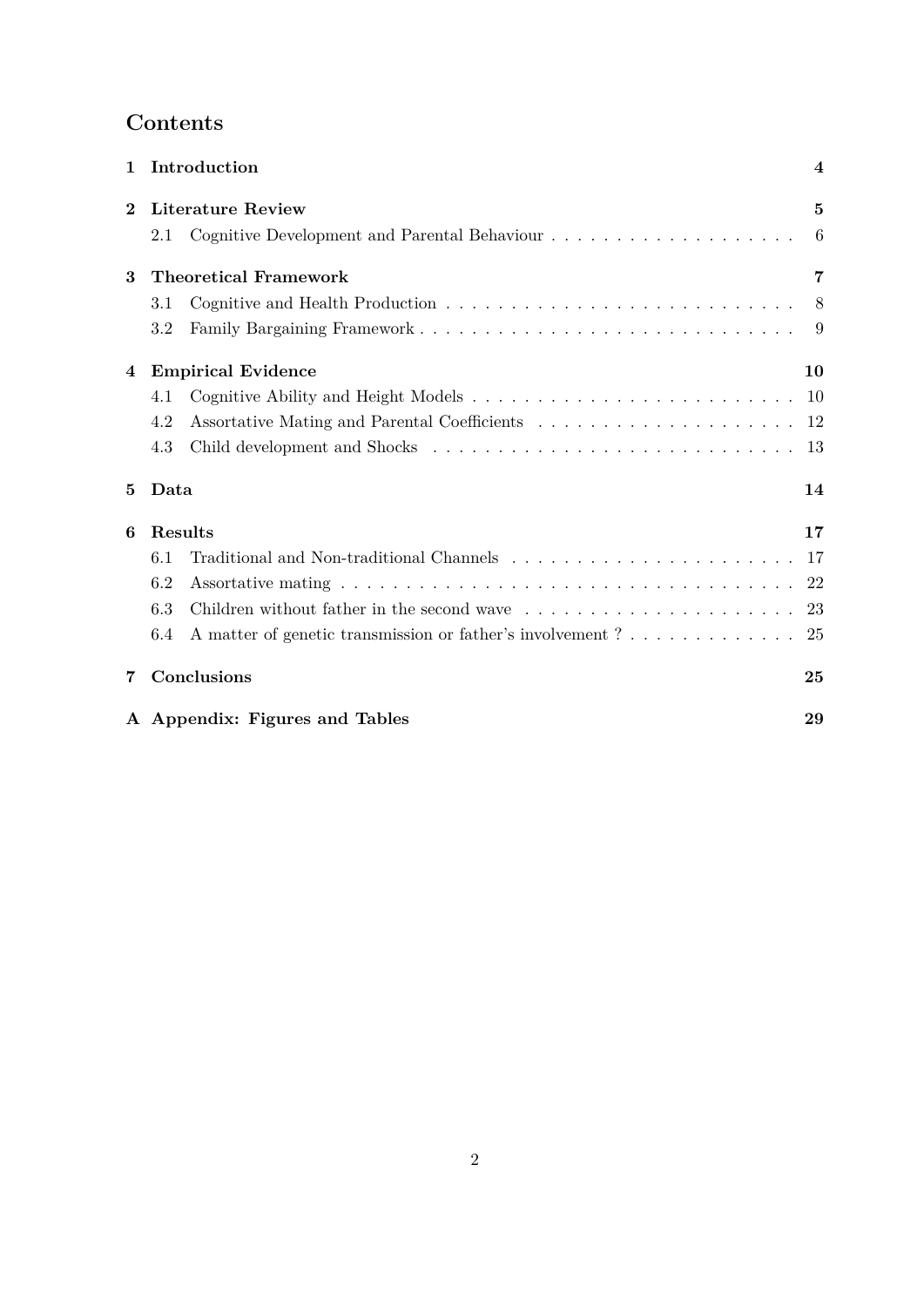## **List of Tables**

| 1              | Child's Cognitive Ability and Traditional Models Random Effects at In-   |        |
|----------------|--------------------------------------------------------------------------|--------|
|                |                                                                          | 18     |
| $\overline{2}$ | Child's Height and Traditional Models Random Effects at Individual Level | 21     |
| 3              | Cognitive Abilities and Schooling Expenditure Random Effects at the      |        |
|                |                                                                          | 25     |
| 4              |                                                                          | 29     |
| $\overline{5}$ |                                                                          | 31     |
| 6              | Child's Cognitive Ability and Non-Traditional Models Random Effects      |        |
|                |                                                                          | 32     |
| 7              | Child's Cognitive Ability and Traditional Models Random Effects at In-   |        |
|                |                                                                          | 33     |
| 8              | Child's Cognitive Ability and Non-Traditional Models Random Effects      |        |
|                |                                                                          | 34     |
| 9              | Child's Cognitive Ability and Non-Traditional Models Fixed Effects at    |        |
|                |                                                                          | 35     |
| 10             | Child's Height and Non-Traditional Models Random Effects at Individual   |        |
|                |                                                                          | 36     |
| 11             | Child's Height and Traditional Models Random Effects at Individual Level |        |
|                |                                                                          | $37\,$ |
| 12             | Child's Height and Non-Traditional Models Random Effects at Individual   |        |
|                |                                                                          | 38     |
| 13             | Child's Height and Non-Traditional Models Fixed Effects at Individual    |        |
|                |                                                                          | 39     |
| 14             | Assortative Mating: Parental Human Capital Models Clustered OLS by       |        |
|                |                                                                          | 40     |
| 15             | Assortative Mating: Non-Traditional Parental Variable Models Clus-       |        |
|                |                                                                          | 41     |
| 16             | Assortative Mating: Non-Traditional Parental Variable Models Clus-       |        |
|                |                                                                          | 42     |
| 17             | Assortative Mating: Non-Traditional Parental Variable Models Clus-       |        |
|                |                                                                          | 43     |
| 18             | Child's Cognitive Ability and Household Shocks Random and Fixed Ef-      |        |
|                |                                                                          | 44     |
| 19             | Child's Height and Household Shocks Random and Fixed Effects at the      |        |
|                |                                                                          | 45     |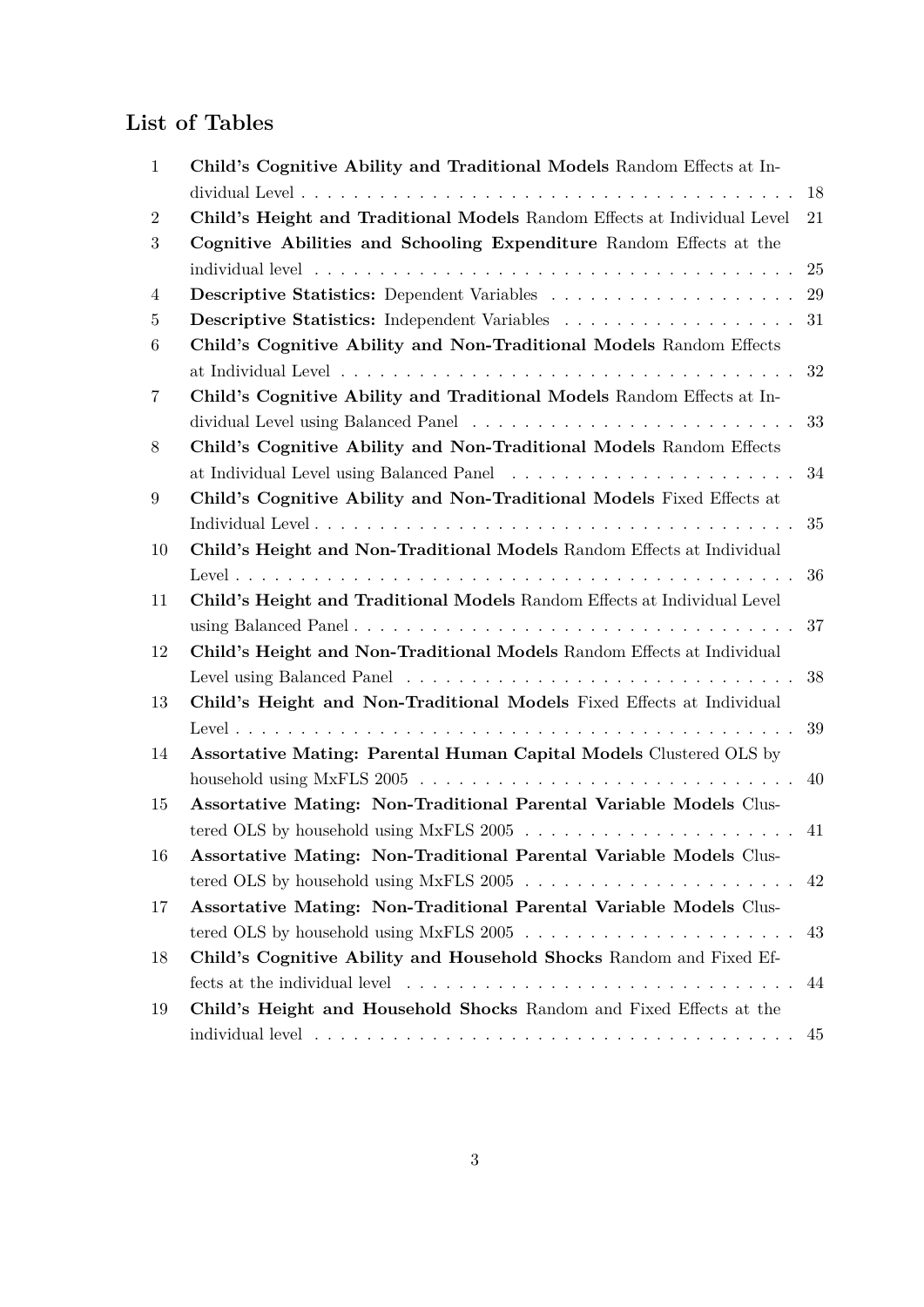## **1 Introduction**

*In the end, man is an event which cannot judge itself, but, for better or worse, is left to the judgment of others*. Carl Gustav Jung

The field of Family Economics has gained increasing attention since Samuelson (1954) and Becker (1965) suggested a rational choice approach for understanding family behaviour. As a result, empirical research in this field has been also growing in the last decades given its policy implications for developing and developed countries.

Theoretical studies have provided different frameworks to comprehend how families take decisions for improving the welfare of their family members. Based upon the altruistic or common preference models suggested by Becker (1964), cooperative and non-cooperative framework have been developed to explain the bargaining process between father and mother with dissimilar tastes and preferences.

Using these frameworks, empirical studies have shed light on the relevance of parental investment during early childhood, as well as the influence of relative bargaining power of household decision makers on resource allocation for children. The majority of these studies highlight the relevance of mothers on child development and the scant or small influence of fathers. Although these results have not been questioned in most of the empirical studies in Family Economics, psychologists have found that *good* and *bad* fathers might have significant effects on child cognitive abilities and other skills (Lamb, 2004). Nevertheless, from the economic perspective, with exception of a few empirical studies such as Thomas (1994) and Rubalcava and Contreras (2000), a remarkable influence of mothers and the scant effect of fathers on child development do not provoke the minimal scepticism among empirical economists.<sup>1</sup>

Poor evidence of father's involvement in child development might be explained by two main reasons: traditional roles and insufficient information about fathers in household surveys or experimental data. Traditional parental roles as housewives and breadwinners may impose unidimensional alternatives for being a father or a mother. For instance, Thomas (1990) has shown that father's involvement is mainly expressed through income and education. In addition, absent information about father's human capital and non-cognitive traits, as well as the quality of the interaction with his child and spouse may cause an underestimation of father's inputs in child development models. The collection and use of human capital variables, specially those reflecting technology for health and cognitive production, may provide a better understanding about the quality of parental inputs. In addition, measures related to emotional status, risk aversion and future valuation may provide information about home environments and how much parents valuate human capital investment for their children.

 $1<sup>1</sup>$  A recent article by Blundel et al. (2005) challenges the idea of 'mothers care more for children than fathers' by proving that a key property of the collective approach is not that the mother has a larger willingness to pay for child goods, but that her marginal willingness is more sensitive to increases in her private consumption than that of the father.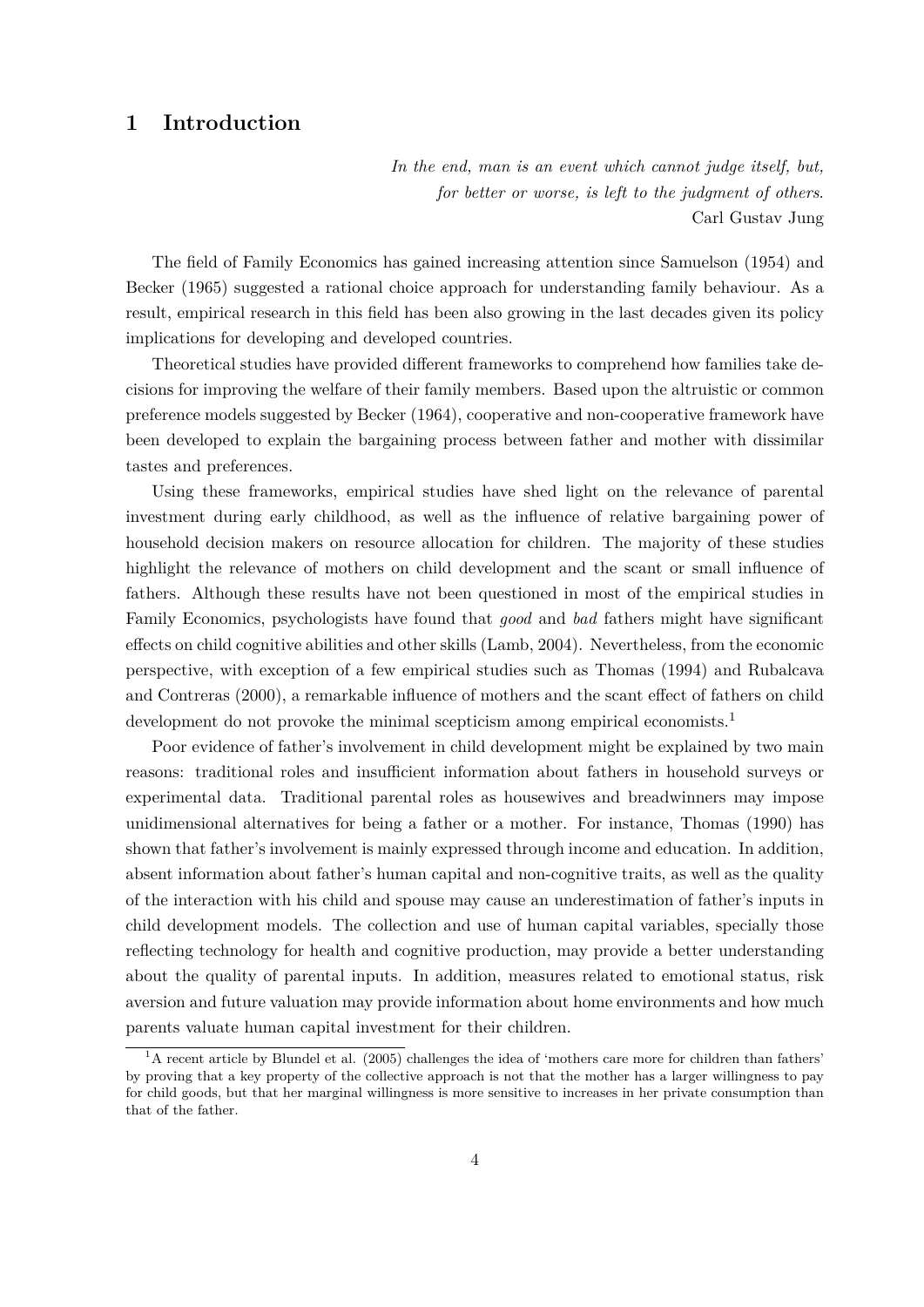Using the Mexican Life Survey (MxFLS 2002-2005), this study provides a better understanding about different channels through which fathers may influence child development. This analysis identifies *traditional* and *non-traditional* mechanisms: the first one is represented by parental human capital (schooling and cognitive ability); and the second is an extension of the first one by including emotional status, future valuation, and other non-cognitive traits. Subsequently, I analyse parental characteristics to identify potential biases of parental coefficients as a consequence of assortative mating.

Our findings suggest that both parents are relevant for cognitive development, where father's and mother's cognitive ability present similar associations with child's ability. To unravel the potential genetic transmission that parental cognitive variables may reflect in cognitive models, we use a choice outcome related to cognitive development − schooling expenditure, to study the influence of parental cognitive ability. We find that also for schooling expenditure father's cognitive ability has a similar influence as mother's. In regard to child's health, we observe that after controlling for father's and mother's height, parental human capital becomes insignificant with exception of father's schooling. In addition, when we analyse non-traditional models, we encounter fathers with moderate or severe depression decreases child's cognitive ability in approximately half a standard deviation.

This study enriches the field of Family Economics by re-assessing father's involvement in child development in a developing country facing rapid economic changes, but still preserving traditional parental roles for child-bearing. Some of these changes have been translated into an increase of female labour force participation that poses new parental strategies for allocating resources to children. In addition, the findings of this study are relevant for understanding the potential indirect consequences of social benefit requirements for parent to influence child development. The existence of social programmes based on conditional cash transfers (CCT), where mothers are the main recipients, may widen the differences between fathers and mothers involvement leading to inefficient investments in human capital.

This study provides for the first time an analysis of father's influence on child cognitive skills and health from an economic perspective. To achieve this aim, the paper is organised as follows: Section 2 provides a literature review on child development and parental behaviour; Section 3 describes the theoretical framework used for the empirical analysis; Section 4, 5 and 6 describe the empirical models, data and results; and Section 7 provides some public policy implications and conclusions derived from the main results of this paper.

#### **2 Literature Review**

To study the main contributors of child development, the literature in Economics has taken two types of approaches. The first one is based upon the formulation of child production functions to better comprehend the effect of parent, school, and environmental inputs on child's outcomes. The aim of this approach is to identify the channels through which these inputs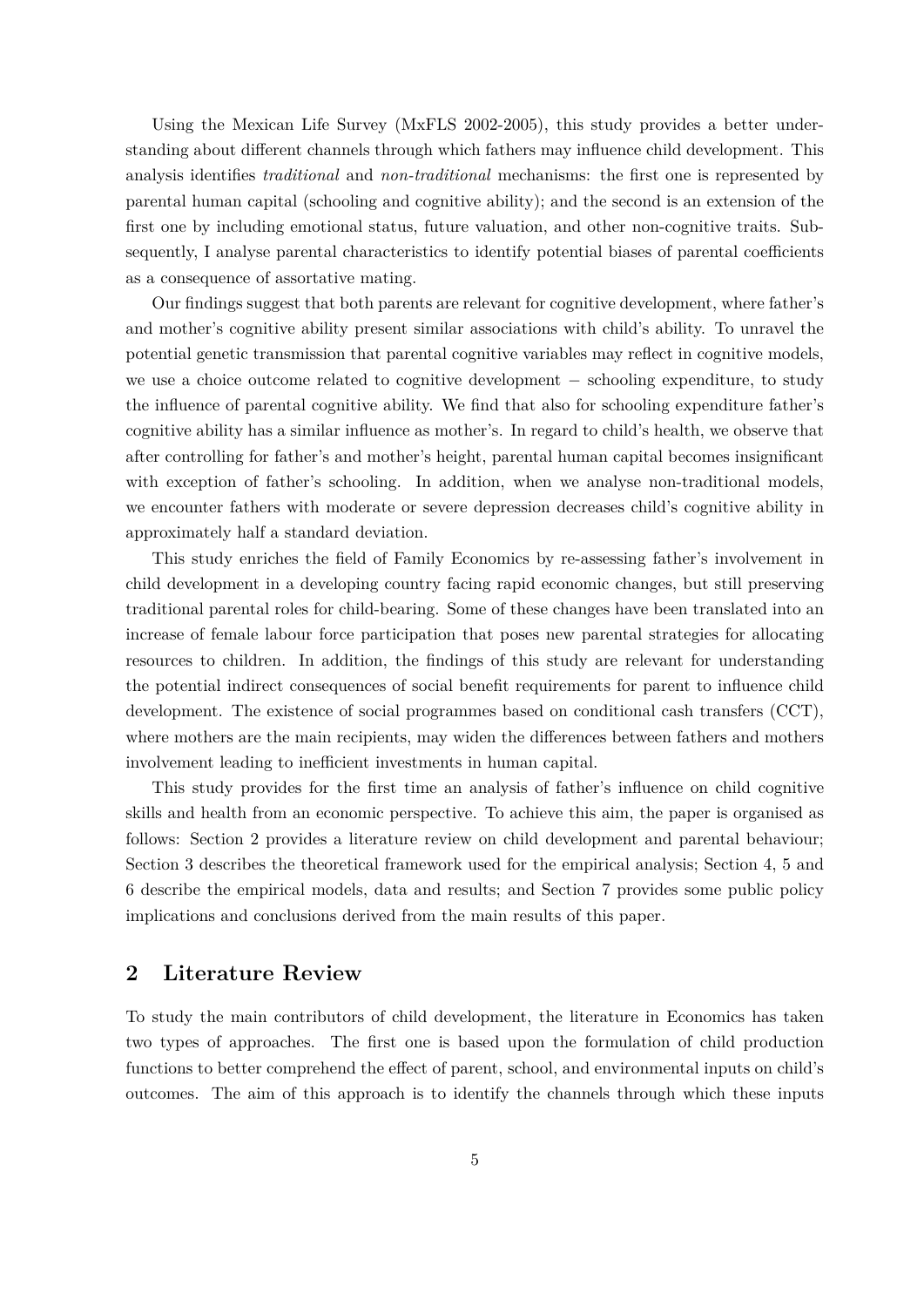may generate the optimum production of cognitive skills and health. The second approach attempts to find the impact or association of parental traits and environmental conditions on child outcomes.<sup>2</sup> Although this approach tries to analyse the channels through which child outcomes are affected, it does not seek to identify the technology used by parents or others (for instance, schools) for home production. It is worth mentioning, the production function approach aims at understanding the technological process parents follow for producing human capital − such as cognitive abilities and health, by using home or market inputs.

Although the current study follows the second approach, the following subsections briefly discuss the literature about cognitive and health development to provide a better understanding of the main contribution of this work.

#### **2.1 Cognitive Development and Parental Behaviour**

Theoretical frameworks have been developed to better understand the main determinants of child cognitive acquisition. Part of this theoretical work formalises the formation of cognitive ability as a cumulative process. The common strategy to exemplify the skill formation process is through a production function in order to determine the relationship between inputs and cognitive outputs. Todd and Wolpin (2003) specifies the production of cognitive achievement as a function of current and past family and school inputs, which are combined with individual's genetic endowment of mental capacity to produce cognitive outcomes. While this approach recognizes the existence of parent and school-supplied inputs at a given age of the child, it does not formulate how current and past inputs influence future stages. Hence, Cunha and Heckman (2007) posit a model of cognitive formation with multiple stages during childhood, where the technology allows for the dependence of future cognitive skills on those acquired in earlier stages. In addition, this framework considers the dynamic complementarity between cognitive skills produced at first stages and subsequent skills.<sup>3</sup> In contrast to Todd and Wolpin (2003), these authors explicitly consider the elasticity of substitution between skills obtained in early stages and those obtained later.

The empirical literature provides a variety of findings regarding the impact of parental human capital on child's cognitive ability. Studies based on the production framework reveals a large influence of parental background on child outcomes. For instance, Cunha and Heckman (2008) find large effects of parental inputs on child's cognitive skills at early ages, and larger effect on non-cognitive skills at later ages. In accordance with these findings, Todd and Wolpin (2004) show that both contemporaneous and lagged inputs matter in the production of current achievement. The magnitude of the effect of lagged inputs is similar to the effect of current inputs.

<sup>2</sup>Through out this paper, the terms *impact* and*effect* refer to causal interpretations.

<sup>3</sup>The dependence of cognitive skills across the skill formation process is termed *self-productivity* by the authors, which implies that cognitive skills produced at one stage increases the skills achieved at later stages. In regard to the *dynamic complementarity*, the cognitive acquisition of one stage raises the productivity of investment in future stages. This allows for synergy across skills during childhood.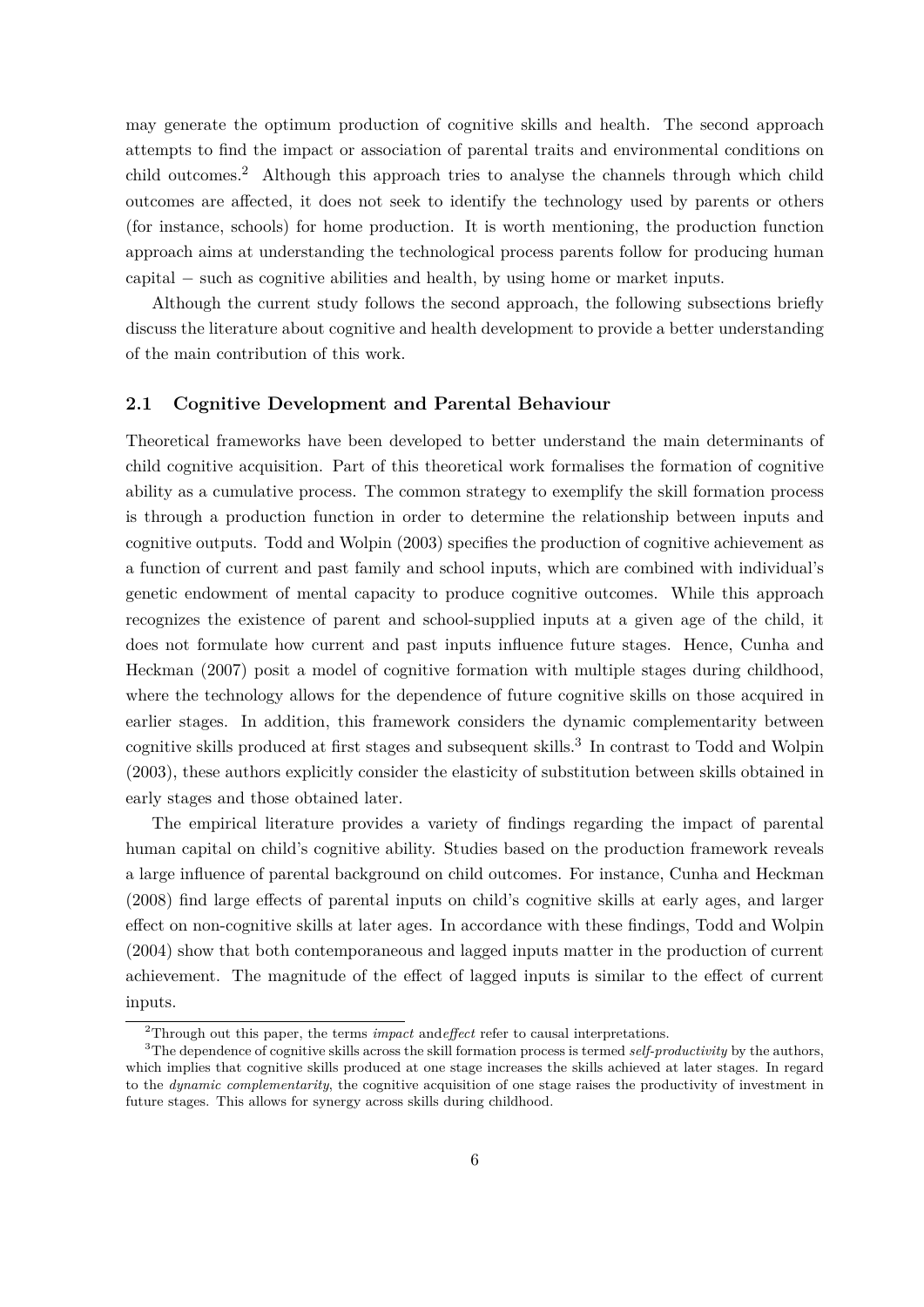Regarding the work developed for understanding the effects and associations of parental traits on child's cognitive ability, Sigman et al. (1989) have found that not only family resources are important for child's cognitive ability, but also a good nutrition may reinforce his cognitive development. Other studies have combined genetic and environmental factors to explain the existence of high cognitive ability children. According to Petrill, et al. (1998), the magnitude of genetic influences on cognitive ability depends on child's age. Furthermore, math test scores and grade repetition are positive and significantly affected by mother's schooling, see Carneiro et. al (2005); and income and caring attitudes have revealed positive effects on child's cognitive skills, as Michael (2005) shows. Furthermore, children with high ability mothers are more likely to be benefited from federal programs that aim at improving the skills of poor children than those with low ability mothers, as Currie (2009) discussed.

Another branch of the empirical literature regarding cognitive abilities has been focused on the effect of maternal employment and child cognitive skills. Empirical findings suggest that maternal employment on child's cognitive ability is negative during the first years of the child's life, as Bernal (2008) and James-Burdumy (2005) have shown. In contrast, other studies have found that maternal labour participation in early ages have no net effect on child's cognitive ability, see Leibowitz (1977) and Blau (1992). An important finding from the latter is that the impact of maternal labour participation relies upon when it occurs. The common methodologies used to analyse the impact of parental human capital and maternal employment on child cognitive ability are instrumental variables and fixed effects. Some of the studies that have used instrumental variables are: Blau and Grossberg (1992), Bernal and Keane (2006) and Carneiro, et. al (2005). Family fixed effect estimations have been used in Currie and Thomas (1996) and James-Burdumy (2005). The common variables used to instrument maternal labour participation are: mother's tuition fee, to identify the causal effect of mother's schooling on children's schooling performance in Carneiro et. al (2005); state and individual-specific welfare rules variables to estimate the cognitive ability production function, Bernal and Keane (2006) ; and the percentage of the county labour force employed in services to understand the effect of maternal employment on child development, James-Burdumy (2005), among others.

### **3 Theoretical Framework**

In this section a simplified cognitive and health production framework is described. Although the main purpose of this study is not the estimation of cognitive or health production functions - given the lack of information regarding past investments during early childhood; this study uses the following framework to comprehend *traditional* and *non-traditional* channels that might affect child outcomes. In addition, this theoretical framework is used to support the interpretation of the potential endogeneity of parental indicators.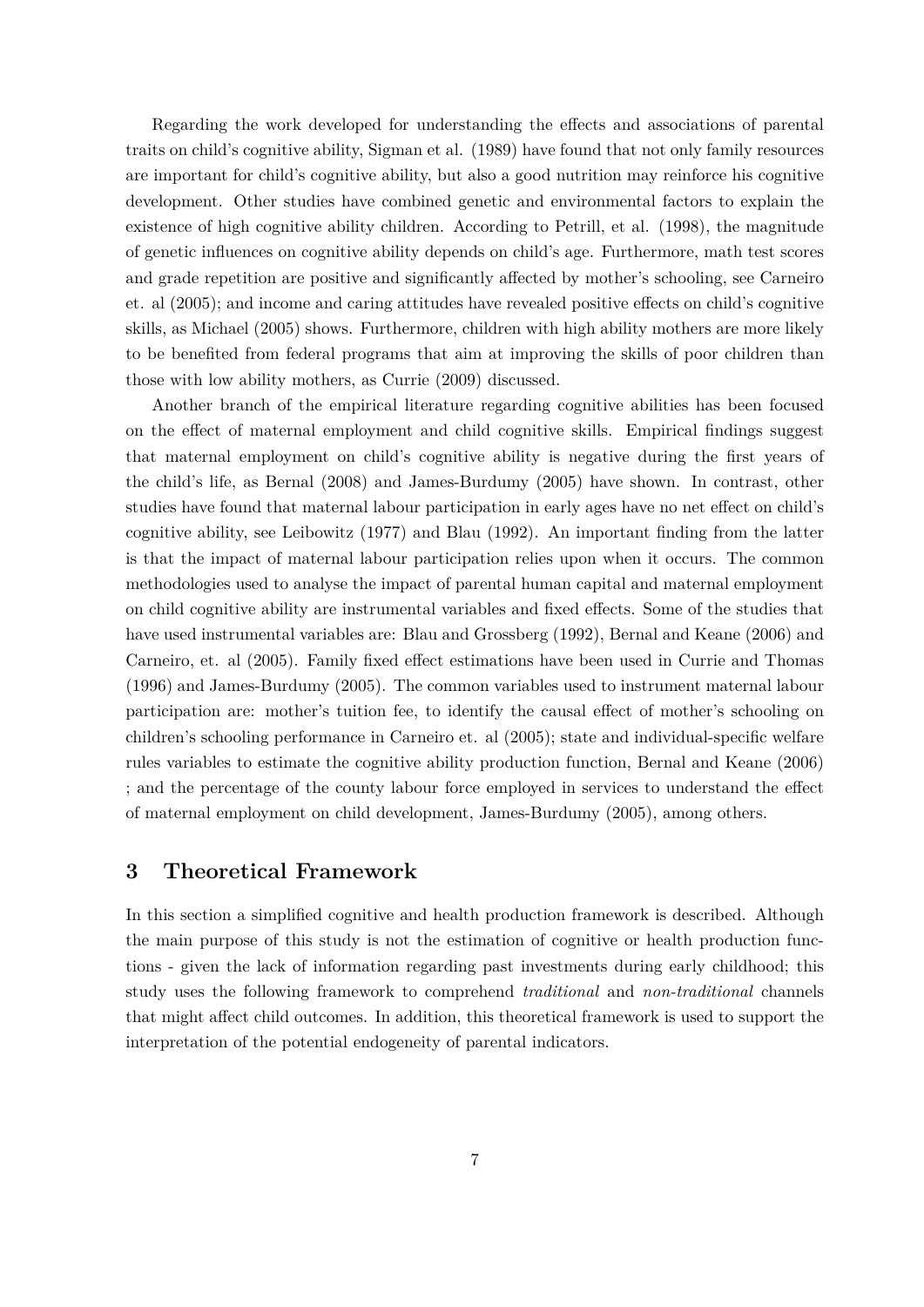#### **3.1 Cognitive and Health Production**

The theoretical model assumes parents are willing to invest in child inputs to encourage cognitive and health development. Hence, each parent utility will be represented as the following:

$$
U^{p} = U^{p}[Z^{p}, H^{p}, U^{c}(X^{c}, H^{c}), A^{c})]
$$
\n(1)

Where  $U^p$  represents parental utility as a function of parental consumption  $Z^p$ , parental health  $H^p$ , child's utility  $U^c$ , and child's cognitive ability  $A^c$ . Child's utility is a function of child's consumption  $X^c$  and health  $H^c$ . Even though child's cognitive skills will be translated into future utility for the child, his utility does not rely on cognitive skills given that he is not aware of the long run benefits of investing in them. Because parents like to have 'smart' children, child cognitive skills will appear as an element of parental utility (or as a public good of the household). To better understand the composition of child outcomes, equation (2) and (3) present the production function of child cognitive ability and health:

$$
A^{c} = A^{c}[X^{c}, X^{m}(\phi^{m}, X^{f}), X^{f}(\phi^{f}, X^{m}), E(X^{m}, X^{f})]
$$
\n(2)

$$
H^{c} = H^{c}[X^{c}, X^{m}(\phi^{m}, X^{f}), X^{f}(\phi^{f}, X^{m}), E(X^{m}, X^{f})]
$$
\n(3)

Where  $X^c$  is child consumption;  $X^m$  represents maternal inputs as a function of her preferences and tastes  $\phi^m$ , and her husband's inputs  $X^f$  (or traits); and  $X^f$  is a function of father's inputs relying on his tastes and preferences  $\phi^f$ , as well as on maternal inputs. The last element of (2) and (3) represents 'home environment' which depends on parental inputs. Following the conceptual framework of Todd and Wolpin (2003), cognitive and health are acquired through a transformation process in which current and past inputs are combined among them and interacted with genetic endowments.<sup>4</sup>

To identify parental *traditional* and *non-traditional* mechanisms to influence child development, cognitive ability  $A^c$  and health  $H^c$  are represented by  $D^c$ . Because both production functions are conformed by the same inputs, partial derivatives of  $D<sup>c</sup>$  with respect to each of its components will identically behave for both functions. This implies *traditional* and *nontraditional* channels will be manifested in the same manner for cognitive and health development, but it does not mean partial derivatives will be the same among child outcomes.

Both types of channels are shown in  $(4)$  through the partial derivatives of  $D<sup>c</sup>$  (child development: cognitive ability and health) with respect to parental inputs:

<sup>&</sup>lt;sup>4</sup>The authors highlight two stages for understanding cognitive production: before and after attending school. The first stage of cognitive acquisition is determined by genetics and family inputs, whereas the second one is driven by the cumulative achievement during the first stage (preschool) and cognitive stimulation received at school. Acknowledging the relevance of school attainment, cognitive models discussed in Section 4 consider schooling of the child to clean up parental coefficients from schooling effect. Further description regarding how child's schooling is introduced in the cognitive models is found in Subsection 4.1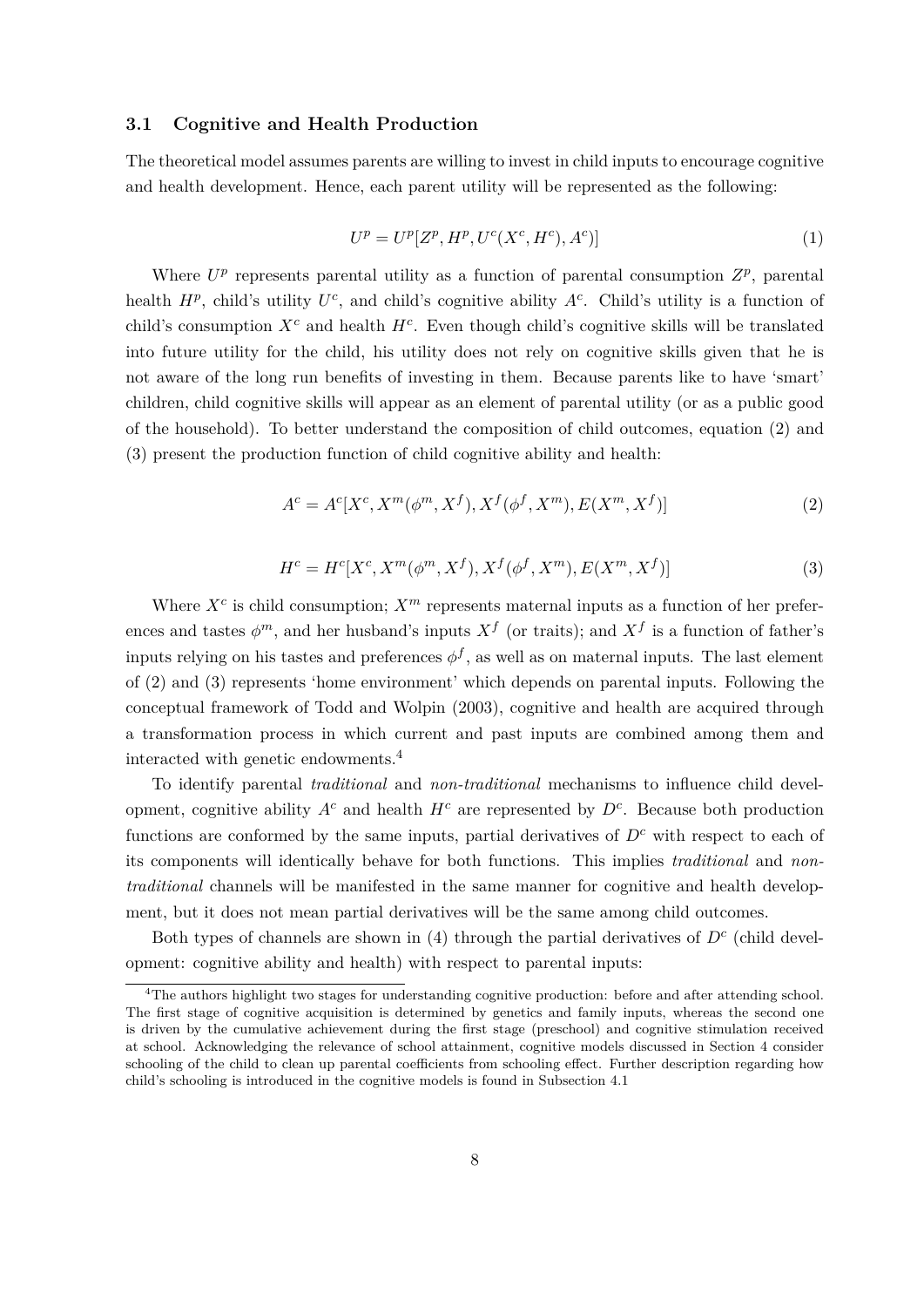$$
\frac{\partial D^c}{\partial X^j} = \frac{\partial D^c}{\partial X^j} + \frac{\partial D^c}{\partial X^{j-1}} \cdot \frac{\partial X^{j-1}}{\partial X^j} + \frac{\partial E}{\partial X^j}
$$
(4)

The first component represents the *traditional* channel of parent *j's* on child development, the second explains the partial interactions between parent *j's* traits and his/her partner *j-1's*, and the third one represents *non-traditional* channels. The second component can be interpreted as assortative mating. Section 4 explains these channels and their empirical implementation.

#### **3.2 Family Bargaining Framework**

Based upon the parental utility function described above, this section discusses in detail the assumptions behind the distributional process followed by parents to allocate resources among household members. The framework is derived from the collective model, whereby the household consists of two individuals with different preferences, and the decision process leads to Pareto-efficient outcomes.<sup>5</sup> The aim of the collective approach is to formalise the notion of bargaining power within the household and the idea that changes in this power might generate changes in parental behaviour even when total resources are kept constant, as Blundell et al. (2005) highlight. Hence, the bargaining or decision power of family members is reflected into a weighting factor  $\mu$  for each member. This weight is represented as a function of prices, income, preferences and distributional factors and may be interpreted as a sharing rule where the maximization problem follows two steps.<sup>6</sup> Firstly, family members gather their incomes and distribute these resources between household members according to their weighting factor. Subsequently, each member separately chooses his private consumption and time allocation (leisure and labour) subject to a budget constraint.

Using the parental utility specification in (1), the household maximizes the following welfare function *W<sup>h</sup>* :

$$
W = (\mu)U^{m}[Z^{m}, H^{m}, U^{c}(X^{c}, H^{c}), A^{c})] + (1 - \mu)U^{f}[Z^{f}, H^{f}, U^{c}(X^{c}, H^{c}), A^{c})]
$$
(5)

subject to

$$
w_m h^m + w_f h^f + y_m + y_f = P_x X + w_m (T - h^m) + w_f (T - h^f)
$$
\n(6)

and equation (2) and (3).

Where *m* and *f* refer to mothers and fathers, *w* represents labour income, *h* is hours of work, *y* is non-labour income,  $P_xX$  embraces expenditure on mother's, father's and child's goods, and  $w_{m/f}(T - h^{m/f})$  is the cost of spending time with the child (leisure) for mothers and fathers. The household maximizes  $(5)$  subject to  $(6)$ ,  $(2)$ , and  $(3)$  in order to obtain the optimal set of *X*, *Z*, and  $h^{m/f}$ , where the selection of  $h^{m/f}$  is relevant for determining the time

<sup>&</sup>lt;sup>5</sup>See Chiappori, Fortin and Lacroix (2002) for further details about the collective model.

<sup>&</sup>lt;sup>6</sup>The decision rule relies upon exogenous factors which influence bargaining power of family members. If these factors are in favour of a specific member of the family, his/her weight in the household welfare function will be higher than those faced by the rest of family members.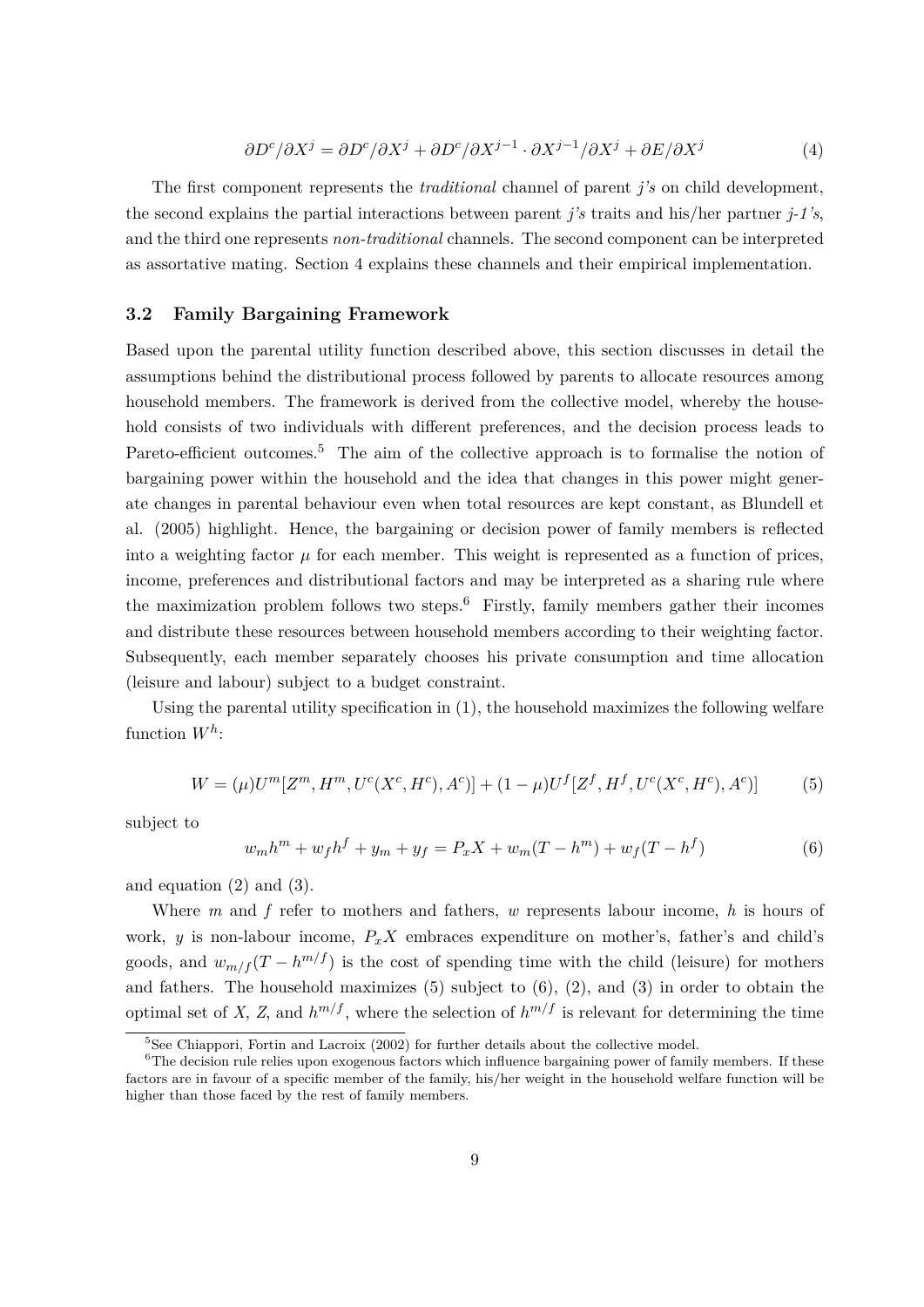allocated to the child  $(T - h^{m/f})$ . Following Chiappori et al.(2002), for any given  $w_m$ ,  $w_f$ ,  $y_m, y_f, P_x$ , preference traits (parental schooling, age, cognitive skills), and distribution factors (social programmes, divorce reforms), there exists a  $\mu$  or weighting factor that solves the above maximization problem.

Because the *standard* collective model relies on the assumption that commodities are privately consumed, Blundel et al.(2005) develop an extension of this framework in order to consider public consumption within the household. For identifying individual welfare and the decision process in an empirical context, it is required a separability assumption or the presence of a distribution factor.<sup>7</sup> Even though this study does not aims at calculating preferences on private and public goods and/or Pareto weights, this framework provides further knowledge regarding how father and mother bargain to invest in human capital for the child. For instance, if Pareto weights are a function of wages, prices, preferences and distributional factors, an increase on wages may have different effects on the household: income effect, price effect, substitution effect (inputs), and bargaining power effect. Hence, changes in variables related to  $\mu$  may create different changes within the household.

For empirical purposes, the focus of the analysis is based on equations (2) and (3) where:  $X<sup>c</sup>$  is represented by child's characteristics (age, schooling and gender); and  $X<sup>m/f</sup>$  is a set of parental traits (cognitive and non-cognitive). Because it is likely fathers and mothers may have different tastes and preferences for investing in human capital, the collective model represents an ideal theoretical framework for our empirical analysis. The following section presents the empirical model, as well as a detail description of parental and child variables.

### **4 Empirical Evidence**

#### **4.1 Cognitive Ability and Height Models**

Empirical models are based upon the theoretical framework described in Section 3. Although the purpose of this study is not to construct a child production function, it is worth highlighting that I use the above theoretical framework to explain the associations between observable and unobservable characteristics, as well as some causal effects of parental traits on child outcomes. The two dimensions of child development discussed in the following sections are: cognitive ability and height. Our regressors are classified into traditional and non-traditional variables. The first contains parental human capital variables which reflect past investment decisions of the child's grandparents. The second set is compounded by non-human capital variables, that may reflect contemporaneous and permanent traits of parental personalities. Using the two waves of the MxFLS (2002 and 2005), our models are estimated for children between 5 to 12 years old living with mother and father in both periods. At the end of the empirical analysis,

<sup>7</sup>The authors prove these assumptions are required to identify preferences on private and public goods as well as Pareto weights, just by observing individual labour supply, aggregate household consumption, expenditure on the public good, and wages.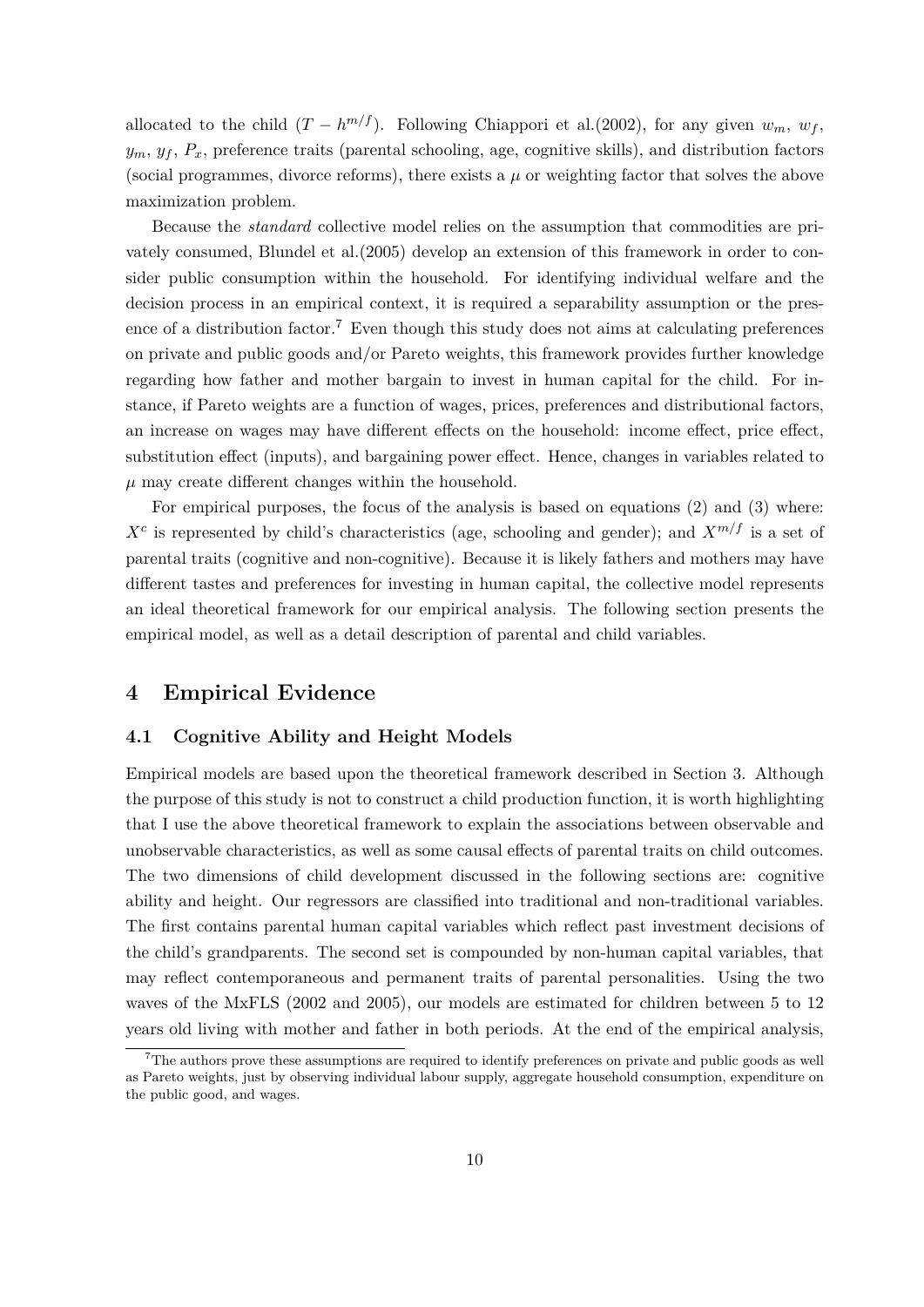we also include those children living with their father in 2002, but facing divorce or separation between 2002 and 2005. The data section provides further description of the variables used for cognitive and height models.

To identify the *traditional* and *non-traditional* channels mentioned before, the empirical specification of equations  $(2)$  and  $(3)$  is the following:

$$
C_{it} = X_{it}\beta + X_{ht}\delta + u_i + \epsilon_{it} \tag{7}
$$

Where  $C_{it}$  is any outcome of child *i* in time *t*,  $X_{it}$  corresponds to the characteristics of the child *i* varying over time *t*,  $X_{ht}$  represents parental traits in household *h* at time *t*,  $u_i$  is the unobservable characteristics of the child  $i$  invariant over time, and  $\epsilon_{it}$  is the error term of child *i* varying over time. From the set of *Xit* variables, child's schooling is likely to be endogenous given its correlation with current and past cognitive skills; causing a simultaneous causality. Despite the focus of this study is the association of parental traits on child development, the influence of child's schooling on cognitive development cannot be neglected. Thus, a two-step-procedure is followed for cleaning up the schooling component from our child's cognitive dependent variable. Firstly, child's cognitive ability is regressed on child's schooling; and secondly, using the residuals of the first step regression as dependent variable, specification (7) is estimated without schooling but the rest of **X**. <sup>8</sup> The second stage of this estimation is referred as the complete model of cognitive ability. It is worth mentioning this procedure do not eliminate the potential endogeneity of child's schooling, however, it helps us to focus our analysis on only the cognitive ability not explained by schooling. For the height models, the original variable is used as dependent variable.

In the context of cognitive ability and health outcomes, the concern of having an unobservable component invariant overtime correlated with our covariates is clearly present. For both types of outcomes, *u<sup>i</sup>* may reflect genetic endowments and parental personality features invariant over time that could be correlated with our covariates. Therefore, random effects and fixed effects were considered for all specifications. For the cognitive models, random effect models do not present systematic differences from fixed effect coefficients; on the contrary, health models present systematic differences between random and fixed effect coefficients. Even though the systematic differences do not allow us to make any causal interpretation for the health models using random effects, these results are presented in the *Appendix* to better comprehend the association of parental invariant variables and health outcomes. Because this study focuses on the association of several parental traits constant over time − parental cognitive ability, risk aversion an propensity to migrate, the interpretation of our results are mainly derived from random effect models.

The existence of systematic differences between random and fixed effects provides evidence regarding the relevance of genetic (initial) endowments for health indicators which are not entirely represented by parental height - further discussion of these results in the next sections.

<sup>8</sup>Further details of this procedure can be found in Carneiro and Heckman (2003).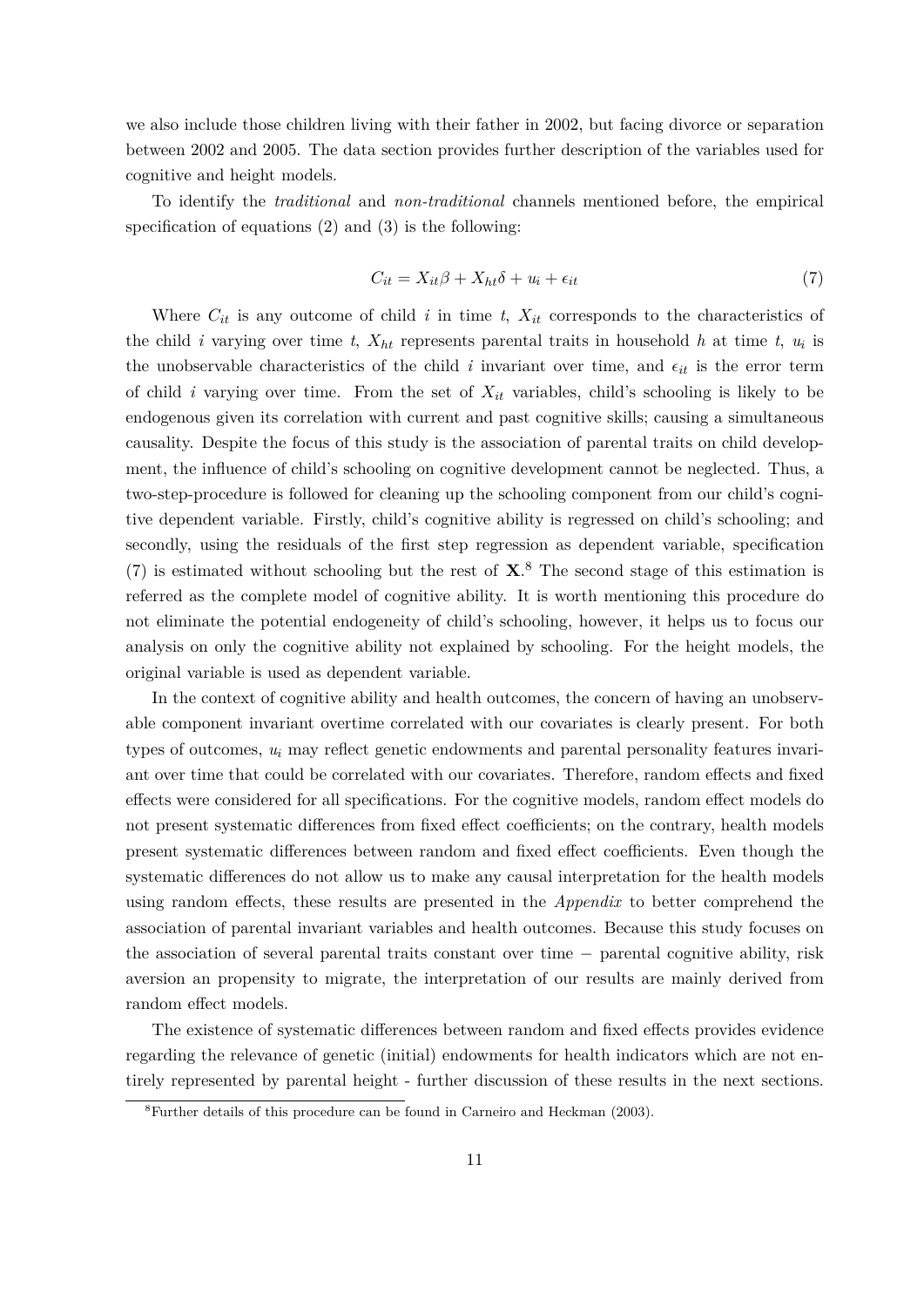In addition, although cognitive models do not present systematic differences between random and fixed effect specifications, we cannot entirely ensure that parental human capital coefficients can be interpreted as causal. Because these variables are time-invariant, the fixed effect specification do not allow to identify their coefficients. However, if we assume the main source of endogeneity is the transmission of genetic endowments, human capital coefficients may be less unbiased by using parental cognitive measures.

#### **4.2 Assortative Mating and Parental Coefficients**

To identify the differential effects of mother and father on child's specifications we may address the potential bias caused by assortative mating. Becker (1973) implies that *likes* and *unlikes* mate when that maximizes total household commodity output, regardless on the type of trait − either financial, genetic or psychological. The empirical economic literature has been mainly focussed on marital sorting by either income (Lam and Schoeni, 1994) or human capital (Ermisch et al. 2006) for understanding intergenerational transmission of earnings and schooling.

The discussion of assortative mating in our context becomes relevant for disentangling the sources for which mother's and father's coefficients may differ. For instance, a couple with identical human capital may have similar ways to produce a household commodity (intelligence or health) for the kid. Thus, parent's human capital may be a substitute of each other's. In the econometric context, this can be translated into the loss of significance of one of the parental traits as a consequence of the multicollinearity between mother's and father's. On the contrary, if parents have different human capital stocks, they may complement each other's inputs for producing household commodities. When this complementarity of traits exists, coefficients of parental traits may present counter-intuitive interpretations. For instance, if intelligent and highly educated women marry highly educated but low-cognitive ability men, when both join their inputs for producing a household commodity that affects child's development, the home environment created by both parents (unobserved by the researcher) may increase the marginal effects of the parent with the lowest cognitive endowment. Hence, although father's cognitive ability is lower than mother's, both coefficients may present statistically similar magnitudes.

As a result, a positive correlation of parental traits may reflect either *assortative mating* or *cross-productivity*. The first involves pre-marriage characteristics that make individuals to mate. For instance, highly educated men marry highly educated women which may boost the effect of schooling on child's outcomes through the home environment created by both. The second happens after the marriage and can lead to two types of household production dynamics: specialisation (without learning) and learning within marriage; (Huan et al. 2009) discusses the later.

But **why is assortative mating relevant for our study ?** Assortative mating and learning within marriage are potential sources of endogeneity that may bias parental coefficients. Although our data do not allow to model in a first step the decision of getting married, we are able to analyse the degree of assortative mating in our sample by using the following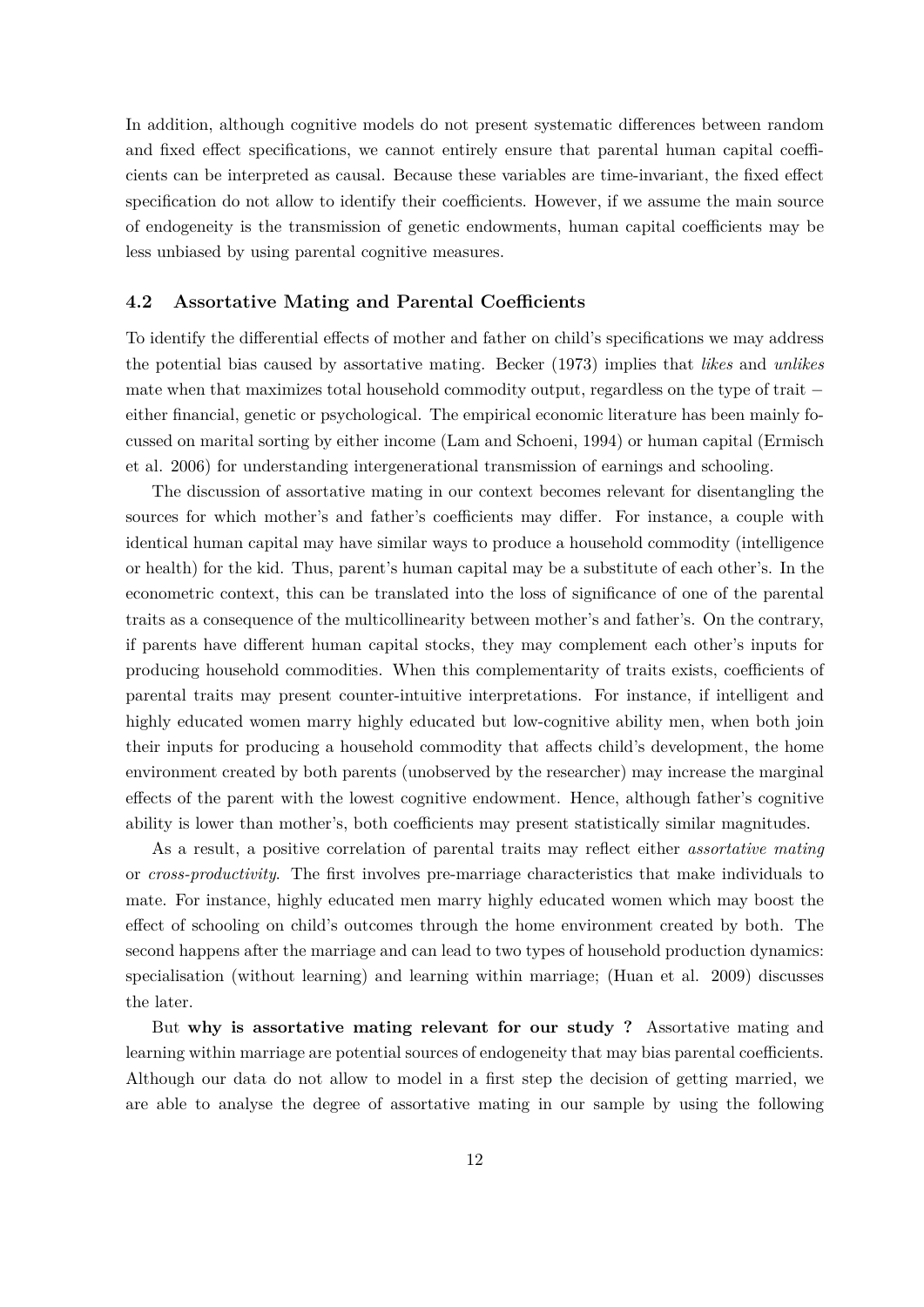specification:

$$
P_s = X_i \beta + X_s \delta_1 + X_{s-1} \delta_2 + \pi_h + \vartheta_s \tag{8}
$$

Where  $P_s$  is any parental cognitive or non-cognitive trait of the father or mother  $s$ ,  $X_i$ corresponds to the characteristics of the child *i*, *X<sup>s</sup>* represents characteristics of father or mother *s*,  $X_{s-1}$  represents cognitive and non-cognitive traits of the partner  $s_{-1}$ ,  $\pi_h$  is the unobservable characteristics household level, and  $\vartheta_s$  is the error term of father or mother *s*. Because human capital variables do not vary over time, our specifications only uses the second wave of the survey (2005) and clusters by household. In the Section 6, we interpret a set of regressions of parental traits for understanding the degree of assortative mating, as well as we partition the empirical analysis according to the degree of similarity in human capital between father and mother.

#### **4.3 Child development and Shocks**

Finally, given the plasticity of cognitive skills and health during childhood, it is plausible to find remarkable changes in cognitive and height development if the child faces dramatic changes in home environment and resource allocation. Therefore, the last specification adds information about household shocks between 2002-2005. Although fixed effects models allow us to relax the assumption of zero correlation between time-invariant unobserved characteristics at the individual level and **X**, we cannot control for time-variant variables unobserved by the researcher, but correlated with our regressors. Thus, the inclusion of unique data regarding household shocks allow us to reduce the potential bias of parental coefficients as a consequence of this correlation. A full description of these variables is discussed in Section 5. Because the absence or loss of fathers between 2002-2005 is also part of the time-variant variables, we complement our analysis by including children having both parents in 2002, but without living with his/her father in 2005 with the rest of the sample.

The aim of this estimation is to find potential differences between two-parent and singleparent children:

$$
C_{it} = X_{it}\beta + X_{ht}\delta + D_i\gamma + X_{it} * D_i\gamma_1 + X_{ht} * D_i\gamma_2 + u_i + \epsilon_{it}
$$
\n
$$
(9)
$$

All variables shown in (9) are the same used for  $(7)$  including a dummy variable  $D<sub>i</sub>$  equal to one if the child lived with his father and mother in 2002, but only with his mother in 2005. Interactions of this dummy are included to identify differences between both type of children in all the covariates considered in (7). Even though the endogeneity of marriage interruption does not allow measuring the effect of father's absence on child outcomes, we are able to answer how different children with both parents are from those without father in 2005.<sup>9</sup>

<sup>9</sup>Child's specifications considering household shocks are reported in *Appendix*.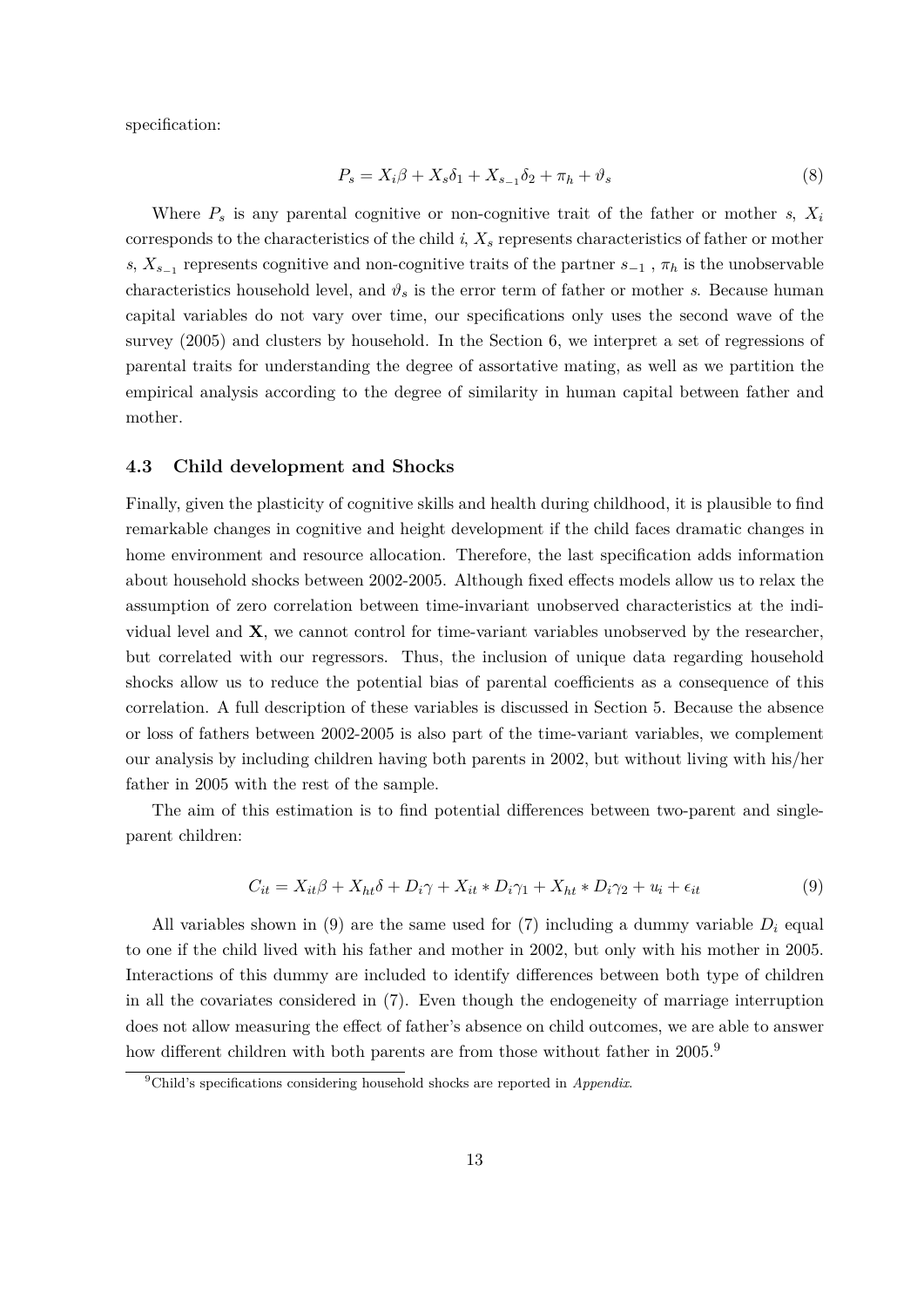## **5 Data**

The Mexican Life Survey (MxFLS) is the first longitudinal dataset in Mexico which follows household members regardless their residency after the baseline interview. The survey is representative at the national, rural and urban level, as well as at regional level according to socio-demographic partitions by state. Baseline interviews were carried out in 2002 and the first follow-up was done in 2005/2006. This survey has been planned to be followed-up every three years in a ten-year-span. One of the main advantages of this survey is to allow tracking socio-economic conditions, epidemiological and demographic changes of 8,440 households, corresponding to 35,000 individuals, to better understand welfare dynamics and migration decisions of the Mexican Population.

For the purposes of the current study, our objective population is a group of approximately 2,400 children between 5 and 12 years old in 2002 who were tracked in 2005 living with father and mother in both waves. The first part of our analysis considers 2,388 and 2,364 children with father and mother in both years (for cognitive and height specifications, respectively); and the second part includes 214 children living with both parents in 2002, but only with their mother in 2005.

Cognitive and health outcomes used for this study are based on Raven tests and height measures collected by the MxFLS team. Cognitive measures are transformed into standard zscores according to child's age, whereas height is expressed into z-scores according to child's age and gender following the international benchmarks recommended by the WHO (World Health Organization).

The covariates considered for the specifications (7), (8) and (9) are classified into child and parental characteristics. The first set of variables contains age, squared age, and gender of the child, whereas the second one is divided into *traditional* and *non-traditional* parental traits.

For the *traditional* channel, specifications (7)-(9) consider the following parental human capital variables: cognitive ability and schooling. The first human capital variable reflects the quality of parental-child interaction and genetic transmission of intelligence (for cognitive models); and the second, provides a proxy of the information acquired by parents for transforming inputs into better cognitive skills and health.<sup>1011</sup> . Parental cognitive measures are also obtained from Raven tests and transformed into standard deviations per age (z-scores).

In spite of having measurements of parental schooling and cognitive abilities for both waves (MxFLS-1 and MxFLS-2), this study uses the average of cognitive scores and schooling using both years. Although time-variant human capital measures allow us to identify fixed effect coefficients for these variables, changes between 2002-2005 are not consistent with the theoretical understanding of cognitive and schooling acquisition. On the one hand, cognitive skills are

<sup>&</sup>lt;sup>10</sup>Parental age can also be considered as a human capital variable because reflects the accumulated experience in child rearing.

<sup>&</sup>lt;sup>11</sup>Thomas (1994) interprets parental schooling and age as indicators of parental technology for producing health; however, having cognitive measures in our survey allows to disentangle the role of parental ability on the production of health and cognitive abilities from the role of information.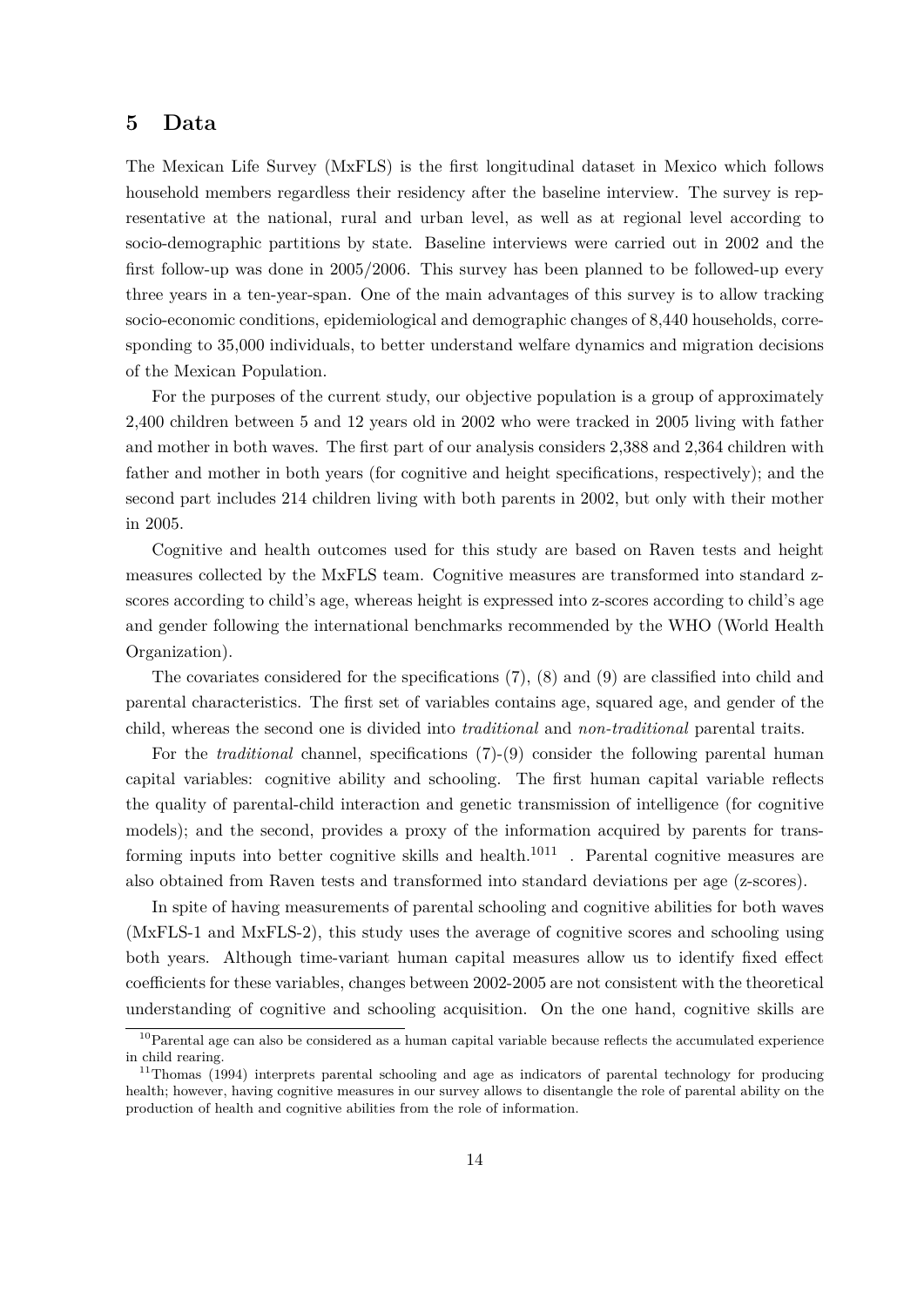determined during childhood and early adolescence; on the other hand, although schooling (knowledge) is more plastic than cognitive acquisition, changes in parental schooling are rarely observed in official aggregate data. While the MxFLS reports some people with higher education in 2005, the data also show people with less schooling for the same year. In addition, cognitive ability measures collect slightly different scores in 2002 and 2005. Thus, these findings reveal measurement error in both variables, however, it is hard to argue which year provides closer information to the real score. Therefore, to avoid unreliable assumptions regarding which year better collects parental human capital variables, the empirical analysis considers the average of parental cognitive scores and years of schooling.

Regarding the *non-traditional* channels, these are represented by parental non-cognitive characteristics measured by parental risk aversion, future valuation, parental closeness, emotional status, and distress. These variables may indirectly affect the quality and quantity of parent-child interaction, as well as the environment the child faces.

Parental risk aversion was constructed using a hypothetical lottery carried out only for the second round of the MxFLS. This module was applied to 15-year-old individuals or older as a hypothetical game to reveal risk aversion. Individuals had the chance to select between two bags with two possible outcomes each one: low and high payments. The 'safer' bag contained a higher 'low payment' than the 'riskier' bag; but a lower 'high payment' than the 'riskier' one. The game consists of six lotteries where low and high payments vary. The increasing difference between both payments helps to identify 'riskier' or 'risk lover' individuals. If the person was consistently choosing safer payments across the six lotteries, he/she was classified as 'the most risk averse'; therefore, the more risk the interviewee was willing to take, higher score he got. The 'most risk averse' group obtained a score of one, whereas the riskiest group obtained 10 points. Once the construction of the 'risk loving' indicator was carried out, this was grouped into four categories: group '1' for those individuals with score between 1 to 3, group '2' for those between 4 to 6, group '3' from 7 to 9, and group '4' with score equal to 10 - riskiest group.

The future valuation measure was extracted from a direct question to 15-year-old individuals or older, about considering the future when they make decisions as regards spending and saving. This variable was introduced as a dummy in specifications (7) to (9).

In contrast to future valuation and risk loving, parental closeness is not based on a direct question regarding how close the parent perceives is to the child. Using the subjective probability on the likelihood to migrate far from the family, this variable captures parent-child closeness, as well as how he/she values his physical presence during childhood.

Regarding emotional status, this indicator is constructed by using a twenty-question-module about individual's own perception on emotional aspects of his/her life. This module has been validated by the National Institute of Psychiatrics in Mexico for identifying anxiety, moderate and severe depression.<sup>12</sup> Each question reflects a symptom of depression and is scored from normal to severe (1 to 4 values). Scores were added up to construct the *Caraveo Depression*

 $12$ Further details in Rubalcava and Teruel (2006).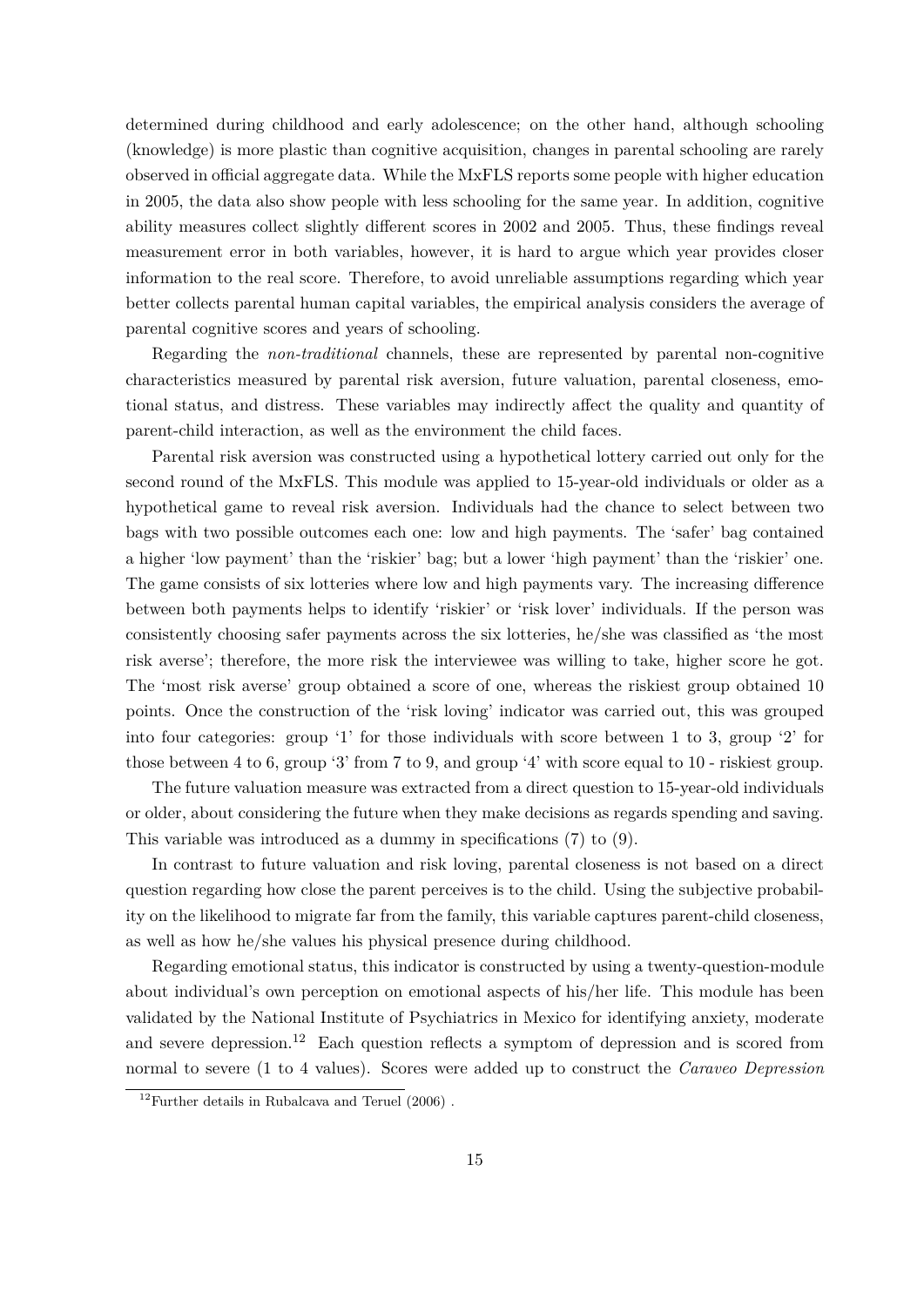*Index* with a minimum value of 20 and a maximum of 80. Following the partitions suggested by the National Institute of Psychiatrics, parents are classified as anxious if they scored between 36 to 45 points; moderately depressed if they were between 46 to 65; and severely depressed if they presented a score between 66 to 80.

Finally, the last set of non-traditional traits is compounded by parental distress using blood pressure measures. Parents were classified as moderately stressed if their systolic and diastolic pressure were above 120 and 80 mm/Hg respectively (moderate blood pressure); and severely stressed if their systolic and diastolic were above 140 and 90 mm/Hg (high blood pressure) respectively. This proxy is based on the work of Patel and Marmot (1987) where they show in a randomized control trial the association of relaxation and stress on blood pressure.

Additional variables were considered in the empirical specifications (7), (8) and (9) to control for family structure, birth order, sibling age gap, birth weight, parental income, parental *BMI*, as well as parental background using grandparents information (type of employment, schooling, and an indicator if the grandparent is still alive).

Table 4 in *Appendix* presents a brief description of child and parental variables for those children identify in MxFLS-1 between 5 to 12 years old and having both parents in the two waves. Child cognitive ability and height are normalized to mean zero and variance equal to one by age group for regressions.<sup>13</sup> To better comprehend the data, table 4 presents original values of both variables without being transformed into standard deviations. The proportion of right questions for assessing cognitive development is 64 percent out of 18 questions; this percentage increases with age. Height measurements reported in the survey reveal that the average height of girls is 138 cm and of boys 139 cm where 7.2 and 8.9 percent are classified as stunted, respectively.<sup>14</sup>

The main demographic composition of the households where the population of interest lives, is characterized by parents in their late thirties with a high concentration of children under 12 years old (47 percent of household members). The average sibling age gap is about 3.8 years which hints at potential public good rivalry within the household.

Concerning parental human capital and non-cognitive traits, Table 3 shows the average schooling for mothers is 6.4 years and for fathers 6.9<sup>15</sup>; and their cognitive z-score means are -0.20 and 0.02, respectively.<sup>16</sup> Figure 1 of *Appendix* show non-parametric representations of the relationship between parental schooling and cognitive ability across parental age. These illustrate a systematic difference between fathers and mothers across the age spectrum; father's human capital is remarkably higher than mother's.

<sup>&</sup>lt;sup>13</sup>Height z-scores were created by age and sex.

<sup>&</sup>lt;sup>14</sup>Stunted children are defined as children with less than -2 standard deviations of height's z-score.

<sup>&</sup>lt;sup>15</sup>The survey does not report grade of education for undergraduate and postgraduate schooling, therefore, adult schooling is underestimated at the top of the schooling distribution. Undergraduate and postgraduate adults received a value of '14' to represent the highest value of the distribution.

<sup>&</sup>lt;sup>16</sup>Cognitive z-scores for children and adults were created for all sampled individuals. Although the group of analysis is around 1,900 children (less than the interviewed children as a consequence of missing values), z-scores were created before reducing the sample for modelling purposes.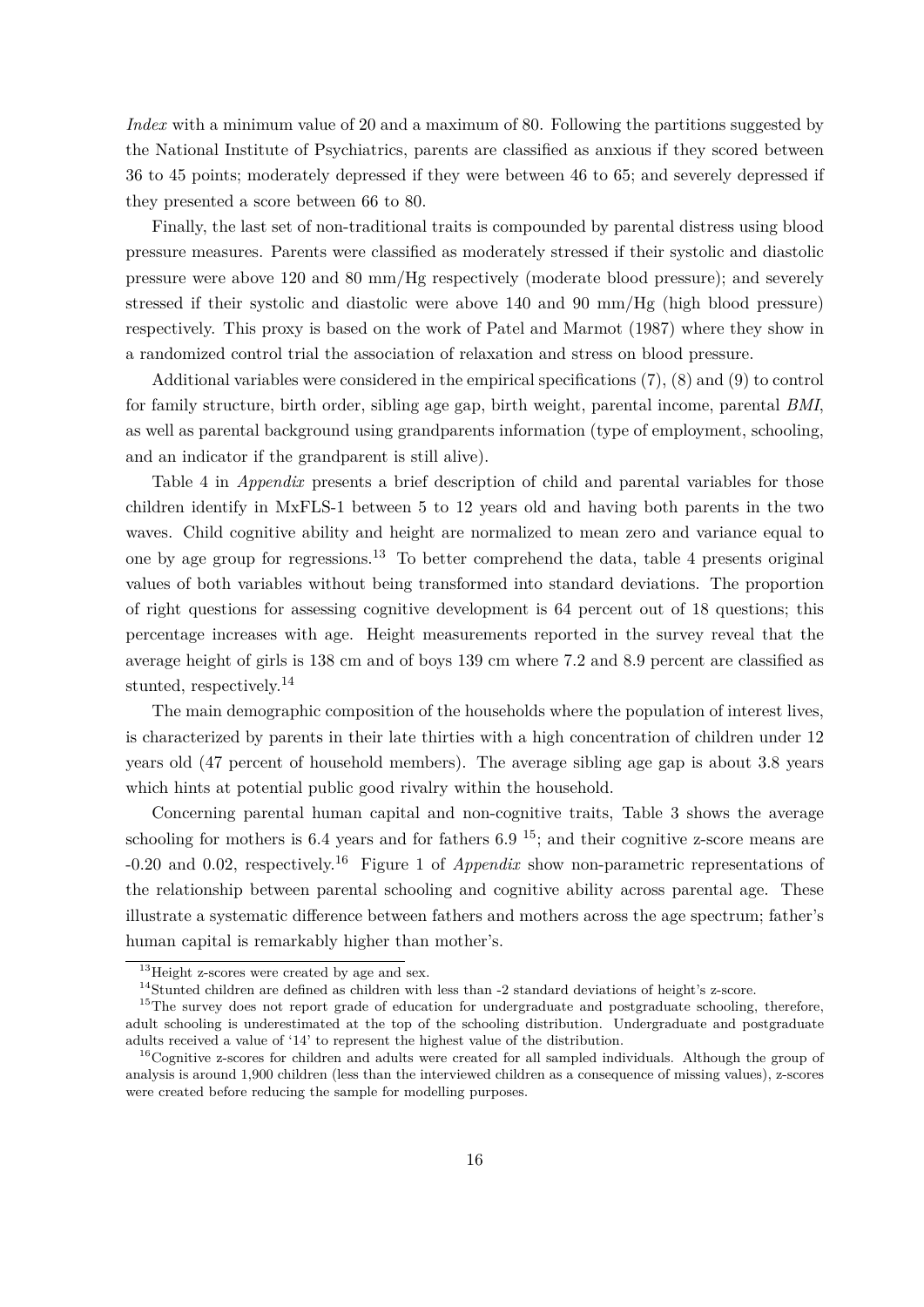Regarding parental non-cognitive traits, fathers and mothers do not present significant differences between risk loving and future valuation. The highest concentrations for risk loving appear in Level 2 and Level 4 (out of 4 categories) for both genders. Parental closeness measured by the propensity to migrate is persistently higher than mother's for all partitions. And for mental health indicators, mothers are more anxious than fathers (13 versus 4 per cent), but regarding moderate and severe depression both show similar incidences (3 per cent). Figure 3 of *Appendix* presents non-parametric regressions of the *Caraveo Depression Index* across parental age, illustrating an increasing pattern with a constant gap between parents; mothers are always above father's index. Inversely, parental stress measures (blood pressure indicators) reveal that fathers are more stressed than mothers: 32 versus 19 per cent for moderate stress and 10 versus 4 per cent for high stress. Figure 2 *Appendix* show diastolic and systolic blood pressure across parental age. Both have an increasing behaviour across the age spectrum with a systematic gap between fathers and mothers; fathers are more stressed than mothers in the overall. Individual incomes present significant disparities as it would be expected. In average, father's income is twice than mother's.<sup>17</sup>

#### **6 Results**

#### **6.1 Traditional and Non-traditional Channels**

This subsection follows specifications (7)-(9) described in Section 4. Cognitive and health models gradually include parental traits to identify potential biases that may be reflected in mother's coefficients if father's characteristics are neglected. Random and fixed effect models were estimated for all specifications and hausman tests are reported for every model. Although height models present systematic differences between random and fixed effects coefficients, random fixed effects are reported in *Appendix* to provide further information about the relation between constant parental variables over time (human capital) and child development. It it worth highlighting that human capital variables cannot be analysed through the fixed effect specifications because they are constructed as averages between 2002 and 2005; likewise parental risk loving, future valuation, and propensity to migrate are not identified by fixed effect models given that they were collected only in the second wave (2005).

#### **Cognitive specifications**

Table 1 presents traditional models of child's cognitive ability. These models include only parental human capital variables to disentangle the potential bias of maternal coefficients by omitting father's traits. All columns control for child's characteristics, demographic composition, low weight at birth, sibling age gap and sibling order. In addition, column (5) includes grandparent's information to control for family background and possible assortative mating.

 $^{17}{\rm Incomes}$  are transformed into cubic roots to smooth the dispersion of our series.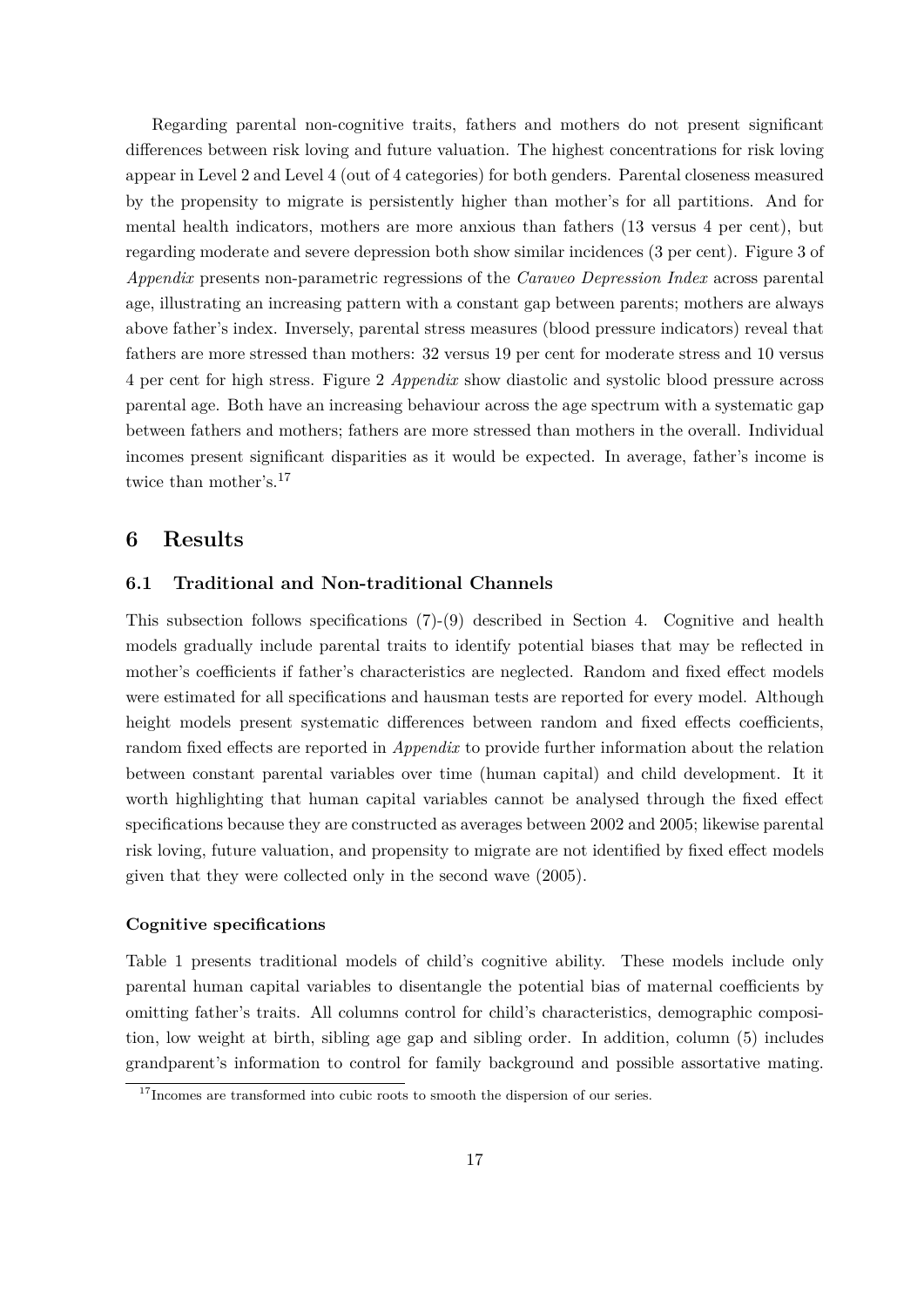The first column presents a coefficient of 0.06 for maternal schooling, which remains significant after controlling for father's schooling, however, it decreases around 50 percent (0.03). A salient result shown in this table is the loss of significance of maternal schooling after including mother's cognitive ability. To complement the association of these variables with child's cognitive ability, we observe the inclusion of father's ability decreases mother's in 20 percent.

| Dependent variable: Child's Cog. Ability (z-score) | (1)         | $\left( 2\right)$ | (3)         | $\left( 4\right)$ | (5)        |
|----------------------------------------------------|-------------|-------------------|-------------|-------------------|------------|
|                                                    |             |                   |             |                   |            |
| Human Capital                                      |             |                   |             |                   |            |
| Mother's Schooling                                 | $0.061***$  | $0.032***$        | 0.008       | 0.007             | 0.005      |
|                                                    | [0.005]     | [0.007]           | [0.007]     | [0.006]           | [0.007]    |
| Father's Schooling                                 |             | $0.046***$        | $0.040***$  | $0.027***$        | $0.027***$ |
|                                                    |             | [0.006]           | [0.006]     | [0.006]           | [0.006]    |
| Mother's Cognitive Ability (z-score)               |             |                   | $0.258***$  | $0.213***$        | $0.213***$ |
|                                                    |             |                   | [0.020]     | [0.021]           | [0.021]    |
| Father's Cognitive Ability (z-score)               |             |                   |             | $0.168***$        | $0.164***$ |
|                                                    |             |                   |             | [0.022]           | [0.022]    |
| Constant                                           | $-0.891***$ | $-1.050***$       | $-0.685***$ | $-0.554**$        | $-0.554**$ |
|                                                    | [0.256]     | [0.254]           | [0.251]     | [0.249]           | [0.275]    |
| Observations                                       | 3740        | 3740              | 3740        | 3740              | 3740       |
| Number of groups                                   | 2388        | 2388              | 2388        | 2388              | 2388       |
| Sigma e                                            | 0.87        | 0.87              | 0.87        | 0.87              | 0.87       |
| Sigma u                                            | 0.42        | 0.4               | 0.34        | 0.32              | 0.3        |
| Sigma s                                            | 0.96        | 0.95              | 0.93        | 0.92              | 0.92       |
| Rho                                                | 0.19        | 0.17              | 0.14        | 0.12              | 0.10       |

|                                    | Table 1: Child's Cognitive Ability and Traditional Models |  |
|------------------------------------|-----------------------------------------------------------|--|
| Random Effects at Individual Level |                                                           |  |

**Note:** Regressions control for child characteristics, demographic composition, low weight at birth, sibling age gap and first order. Column (5) controls for assortative mating by including grandparent's schooling, employment and an indicator if they are still alive. Robust standard errors in brackets. ∗∗∗ <sup>p</sup>*<*0.01, ∗∗ <sup>p</sup>*<*0.05, <sup>∗</sup> <sup>p</sup>*<*0.1.

In addition, this table shows large and significant parental coefficients in all columns, where mothers present the largest coefficient of cognitive ability, and fathers have the largest schooling coefficients. In contrast to the majority of empirical studies, cognitive ability specifications do not show mother's education as the main contributor to child cognitive development. However, maternal cognitive ability presents a large and significant association, as well as father's schooling and cognitive ability.<sup>18</sup>

It is worth highlighting that these models show a new finding regarding the role of father's schooling on child development; its coefficient remains significant even after controlling for income (column 11 to 13 of table 6). This result may be reflecting either bargaining power in favour of fathers as a result of schooling differences between fathers and mothers, or better knowledge than mothers to transform inputs into cognitive skills.<sup>19</sup> Despite that maternal education is no longer significant in cognitive specifications, maternal cognitive ability is consistently higher than paternal for all specifications shown in tables 1 and 6. Although fathers

<sup>&</sup>lt;sup>18</sup>Interacting these models by child's gender, we observe no significant differences between girls and boys in these models. These results are not shown in the paper.

<sup>19</sup>Even after controlling for a dummy of "mother having higher education than father", paternal schooling remains highly significant. This result is not shown in 1. Further analysis is provided in the next sections on the potential assortative mating reflected in our coefficients.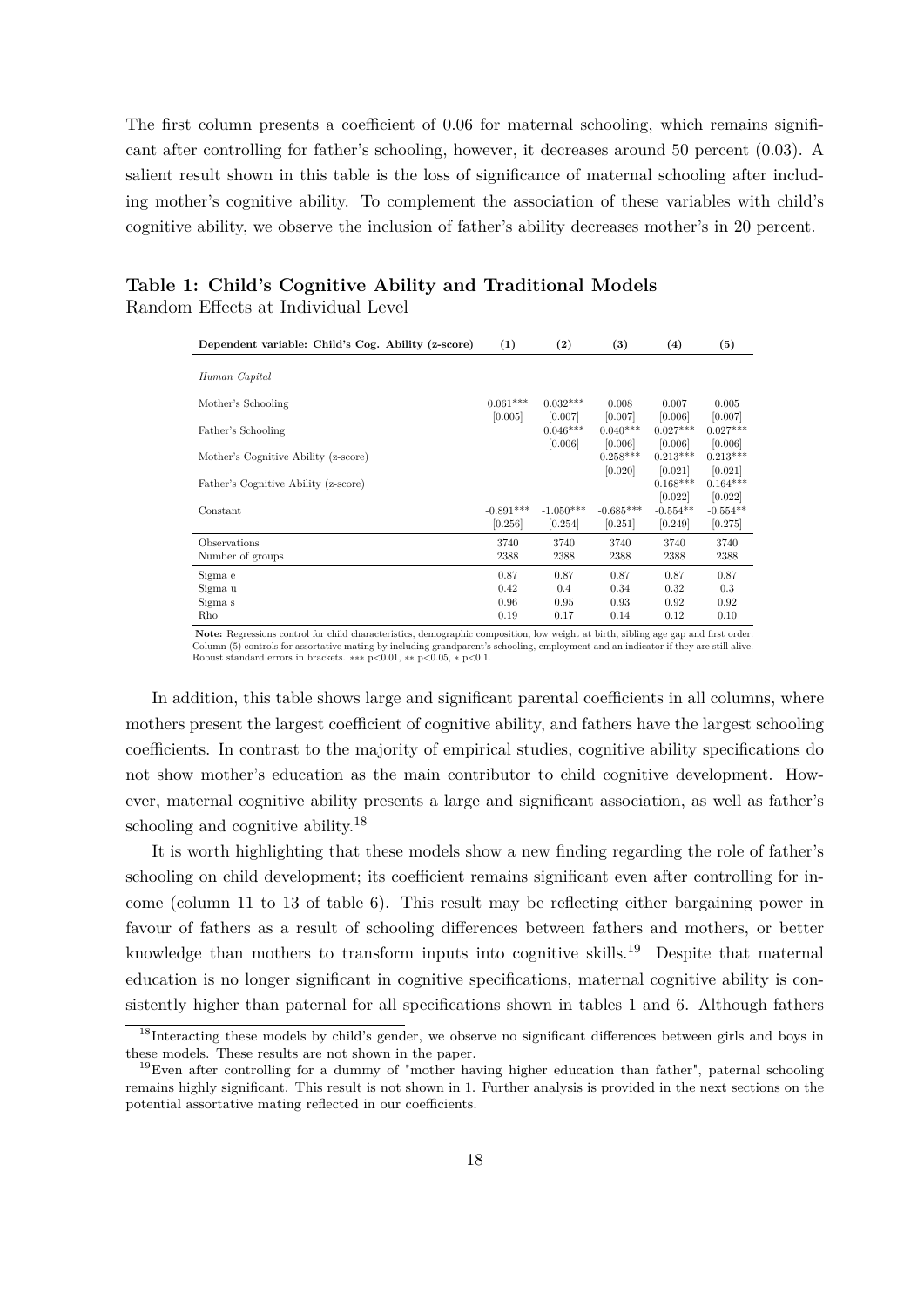may spend less time with their children than mothers, parental cognitive coefficients are quite similar. Fathers with higher cognitive skills might be aware of and able to compensate the lack of paternal-child interaction through quality time with their children (for instance: playing, helping on homework, reading to the child, among other activities). These results reveal both parents might have similar technologies for transforming home and community inputs into child cognitive skills.

For the *non-traditional* channel measured by parental non-cognitive traits, risk loving and future valuation show the expected positive association with cognitive abilities. Based on empirical studies suggesting a positive relation between risk loving and inter-temporal preferences with adult cognitive ability (Dohmen et al. 2010), we would expect the same association with child cognitive skills. For instance, risk loving parents may be less conventional and more able to try new approaches for bringing up their children than their risk adverse counterparts; controlling for future valuation, we eliminate the possibility of reflecting in the risk loving coefficients irresponsible parental behaviour regarding saving decisions. In addition, we would also expect a positive relationship between child cognitive development and parental future valuation if parents consider cognitive skill formation as a strategy for long-term investment. In spite of the existence of empirical findings supporting the above interpretations, Table 6 shows only the third classification of maternal risk loving statistically significant (the 4th level represents the highest degree of risk loving). Hence, having weak evidence regarding this association, it is not possible to derive further conclusions. Regarding parental attachment measured by the propensity to migrate, we observe a negative association with cognitive ability. When we control for the rest of covariates, column (13), the remaining significant coefficients are: mother's propensity to migrate (highest) and father's propensity to migrate (second lowest). These result shed light on the potential beneficial effects parent-child (physical) closeness may have on child development.

Regarding the emotional stability of parents, paternal mental instability is negatively related to child's cognitive development, having a more detrimental association for children with moderate/severe depressed fathers (less than half of a standard deviation than children with fathers without depression). In spite of the positive and significant coefficient of maternal depression, after controlling for the rest of covariates, maternal mental health is no longer significant (column 13). Though mothers present higher depression index than fathers (see Figure 3 of *Appendix*), paternal depression presents a larger association with child's cognitive ability than maternal. The significant relation between depression and cognitive development highlights the importance of home environment for cognitive acquisition. Paternal depression may influence cognitive formation not only through the quality of parent-child interaction, but also through the provision of market goods. Mentally unstable fathers could face a decrease in productivity that may affect wage earnings. Furthermore, parental stress is also negatively related to child's ability, but none of these coefficients are significant.

The above results shed light on the relevance of *non-traditional* channels on child cognitive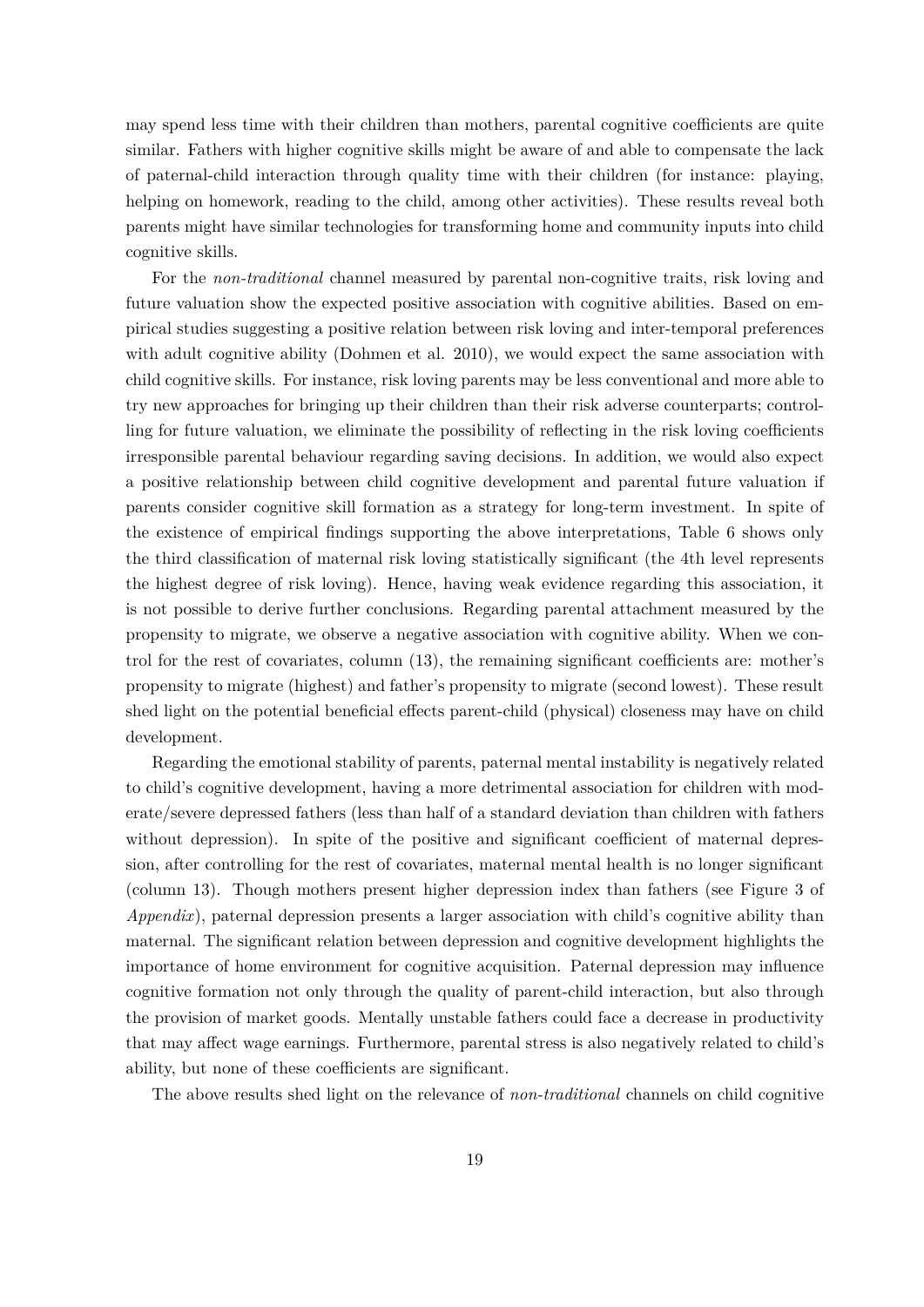development. Although the coefficients of risk loving, inter-temporal preferences, and closeness present weak significance, these variables provide evidence about the importance of parentalchild closeness (measured by propensity to migrate) and innovative child-bearing (measure by risk loving).

Despite the fact that parental human capital variables are fixed between 2002 and 2005, the fixed effect models may allow us to identify causal effects for time-variant non-cognitive traits. It is worth mentioning under the context of cognitive skills, parental variables might be mainly correlated to genetic endowments and preferences  $u_i$ . In addition, the potential simultaneous causality between child cognitive skills and parental non-cognitive traits is not likely to happen in a practical context. Cognitive skills are rarely seen in the literature as causal factors of parental depression, stress and income; unless the child suffers an abnormal mental condition that may affect parental behaviour. Hence, assuming fixed genetic endowment and common parental preferences for investing in child cognitive skills, fixed effect specifications provide causal effects of non-traditional variables variant over time.<sup>20</sup>

Table 8 highlights two types of significant variables in fixed effect specifications: paternal mental health is still showing negative coefficients, but it is only the coefficient of anxious fathers which remains significant. It is likely that the reduced number of observations of moderate and severe depressed fathers makes the coefficient non-significant given the low variation between the two waves (only 3 percent of fathers belongs to this group). In addition, paternal stress also presents a significant and negative impact on child cognitive skills. Hence, we conclude from these findings that non-cognitive traits related to paternal emotional stability plays an imperative role in child cognitive acquisition. Parental anxiety causes a delay on child's cognitive development by half a standard deviation, whereas father's stress causes a delay of 0.16 standard deviations.

Finally, another finding to point out is the impact of maternal moderate or severe depression of 0.6 standard deviations of cognitive skills. Without further information about the main reason of her current mental condition, it is difficult to determine why this effect is positive when mothers face emotional instability. However, if the main reason is related to fathermother interaction, the child might play a valuable strategy of bargaining inside the household − therefore, emotionally unstable mothers may differently spend time with their children in contrast to emotionally stable women . Nevertheless, this study does not have enough evidence to strongly support this interpretation.

#### **Health Specifications**

Table 2 presents random effect models for height per age. These coefficients reveal slightly different results from cognitive models. In accordance with other studies, maternal schooling

<sup>&</sup>lt;sup>20</sup>Hausman test based on Column 13 of Table 5 does not reject systematic similarity of random and fixed effect coefficients for variant variables between 2002 and 2005. Hence, coefficients of this table are interpreted as causal effects, instead of simple associations. Hausman tests for the cognitive models are reported in table 8.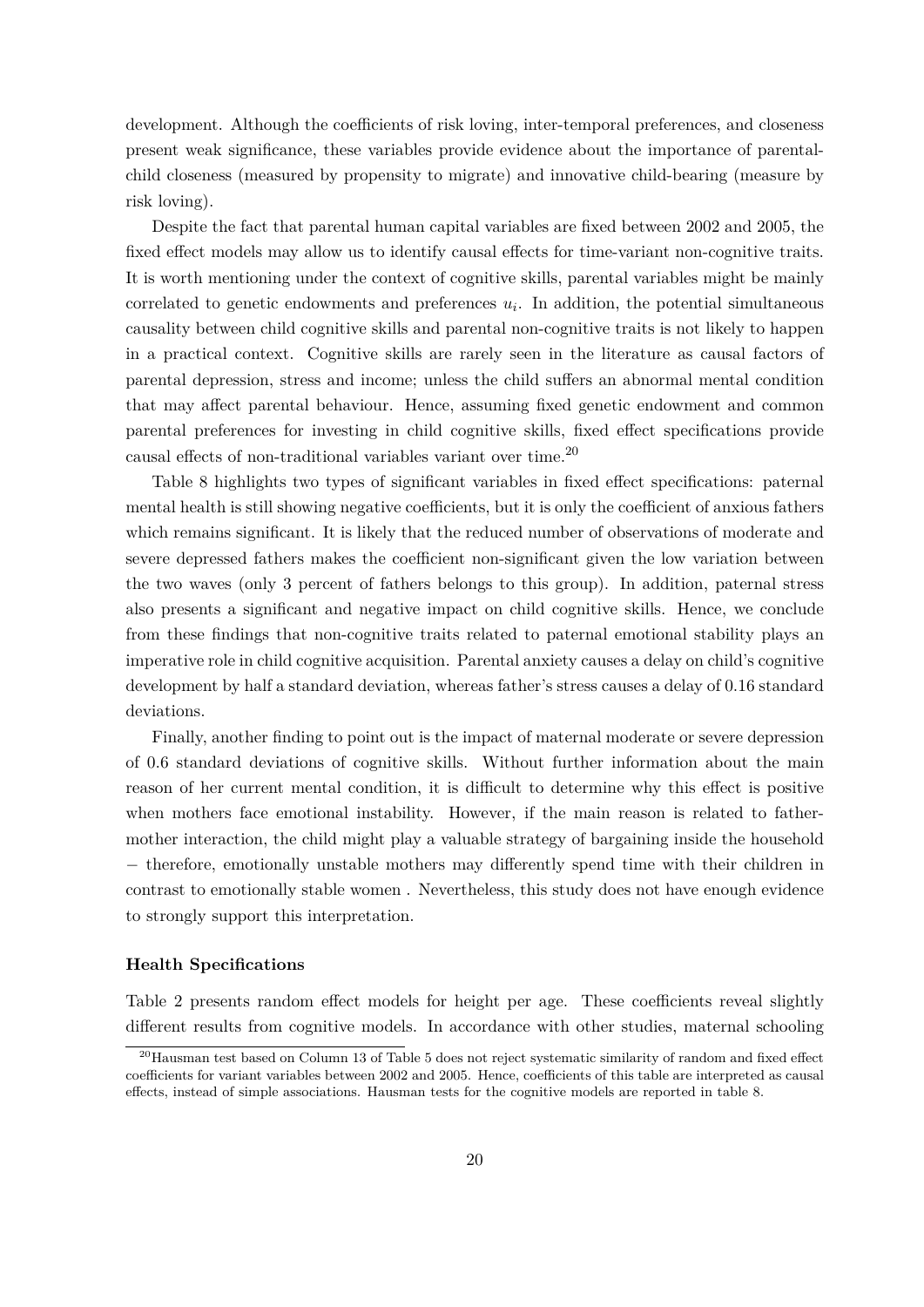and cognitive abilities are highly related to child's height; father's human capital also presents a significant association with child's height. When father's schooling is added to the specification of column (2), maternal schooling falls 0.03 standard deviations (34 per cent). After adding father's cognitive skills, mother's schooling is not affected; however, mother's cognitive coefficient decreases 0.02 standard deviations (12 per cent). Comparing parental human capital of column (13) of table 10 of *Appendix*, father's schooling is the only significant human capital variable.

#### **Table 2: Child's Height and Traditional Models** Random Effects at Individual Level

| Dependent variable: Child's Height (z-score) | (1)                    | $\left( 2\right)$      | $\bf (3)$              | (4)                    | (5)                    |
|----------------------------------------------|------------------------|------------------------|------------------------|------------------------|------------------------|
| Human Capital                                |                        |                        |                        |                        |                        |
| Mother's Schooling                           | $0.079***$<br>[0.006]  | $0.049***$<br>[0.008]  | $0.038***$<br>[0.008]  | $0.037***$<br>[0.008]  | $0.029***$<br>[0.008]  |
| Father's Schooling                           |                        | $0.046***$<br>[0.007]  | $0.043***$<br>[0.007]  | $0.039***$<br>[0.007]  | $0.036***$<br>[0.008]  |
| Mother's Cognitive Ability (z-score)         |                        |                        | $0.130***$<br>[0.027]  | $0.113***$<br>[0.028]  | $0.106***$<br>[0.028]  |
| Father's Cognitive Ability (z-score)         |                        |                        |                        | $0.063**$<br>[0.028]   | $0.056**$<br>[0.028]   |
| Constant                                     | $-1.858***$<br>[0.314] | $-2.012***$<br>[0.312] | $-1.826***$<br>[0.314] | $-1.779***$<br>[0.314] | $-1.866***$<br>[0.339] |
| Observations                                 | 3663                   | 3663                   | 3663                   | 3663                   | 3663                   |
| Number of groups                             | 2364                   | 2364                   | 2364                   | 2364                   | 2364                   |
| Sigma e                                      | 0.83                   | 0.83                   | 0.83                   | 0.83                   | 0.84                   |
| Sigma u                                      | 0.86                   | 0.85                   | 0.84                   | 0.84                   | 0.82                   |
| Sigma s                                      | 1.19                   | 1.19                   | 1.18                   | 1.18                   | 1.17                   |
| Rho                                          | 0.51                   | 0.51                   | 0.5                    | 0.5                    | 0.49                   |

**Note:** Regressions control for child characteristics, demographic composition, low weight at birth, sibling age gap and first order. Column (5) controls for assortative mating by including grandparent's schooling, employment and an indicator if they are still alive. Robust standard errors in brackets. ∗∗∗ <sup>p</sup>*<*0.01, ∗∗ <sup>p</sup>*<*0.05, <sup>∗</sup> <sup>p</sup>*<*0.1.

The non-traditional channel explained through parental non-cognitive skills performs also quite different from child cognitive models. Parental risk loving attitudes present positive relation with height, but just level 2 for mothers (lowest) and level 4(highest) for fathers are significant.<sup>21</sup> Although the measure of future valuation is based upon a general question regarding future consideration for saving and consumption decisions, mother's valuation shows a significant positive association with child height. Father's future valuation does not appear relevant for these models.<sup>22</sup>

Concerning income variables, both parental incomes are significant. Mother's income presents a negative relation with height, whereas father's is positive. Although the potential endogeneity of these variables does not allow us to draw causal conclusions, these results might be reflecting parental labour supply effects. According to some studies, maternal employment is likely to

 $21\text{As}$  it was mentioned before, risk loving considers four partitions; the highest level of risk aversion (lowest level of risk loving) is the omitted variable in all specifications.

 $^{22}$ Mother's propensity to migrate presents an unexpected relation with child's height (positive). Using random effects, it is likely that the assumption of no correlation of unobservable components and covariates is not held. Therefore, migration propensity coefficients might be reflecting spurious correlation with child's height.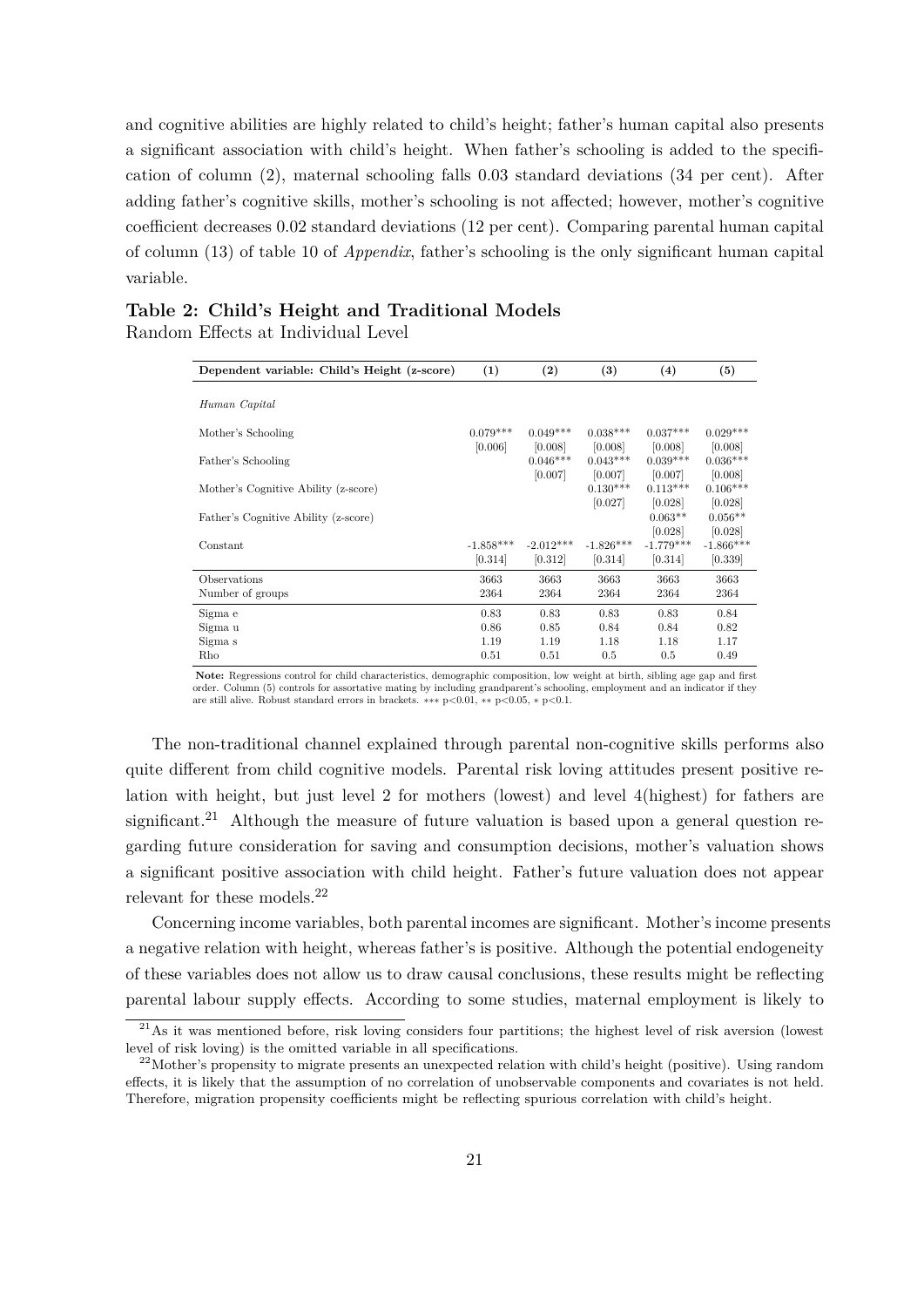be detrimental for child's development, for instance Bernal (2008) and others have shown the negative impact on cognitive skills and health outcomes. Therefore, both variables might be reflecting two different mechanisms to influence child's health. Father's income may reflect the provision of goods to encourage height development, whereas mother's may reflect time spent with the child (which might be affected by mother's labour participation). Looking at Table 13, fixed effect models reveal that none of the time-variant covariates are significant with exception of father's height. Even though parental income is no longer significant, Hausman test does not show systematic difference between random and fixed effect coefficients for this variable. Hence, according to the sign of these coefficients, maternal income impacts negatively on child's height, whereas father's income affects positively.<sup>23</sup>

#### **6.2 Assortative mating**

Following specification (8) of Section 4.1, each parental human capital and non-cognitive trait is regressed on parental characteristics, as well as on his/her partner's traits. Looking at tables 14-17, diagonal coefficients of the same variable reveals some evidence of assortative mating between parents. For instance, father and mother's schooling coefficients in parental schooling regressions (column 3 to 4 of table 14) present similar magnitudes (0.34 vs 0.43), as well as in cognitive coefficients in columns 3 to 4 (0.26 vs 0.26). These human capital variables are the main regressor analyse for assortative mating, given that these two are very likely to have been already established before parent's marriage. By looking at the test of equality reported at the end of table 14, we observed that coefficient are significantly different in schooling specifications, but not in parental cognitive models. The later sheds light on a degree of positive cognitive assortative mating.

In addition, the association between parental traits and partner's characteristics behaves quite dissimilar between fathers and mothers. Maternal schooling presents more significant associations in father's specifications than fathers in mother's.

Regarding cognitive ability covariates, the number of significant coefficients is lower than for schooling regressors. Mother's cognitive specification presents similar coefficients than fathers; however, mother's ability shows a significant positive association with father's risk loving, but negatively related to her own risk loving attitude. It is worth mentioning that father's cognitive skills present a highly significant and negative coefficient in the specification for mother's depression index. More able fathers marry women more likely to be mentally stable, as well as more aware of future valuation. It is interesting to notice that parental cognitive skills are negatively related to their own risk loving index, but positively related to his/her partner's risk loving attitudes.

As it is expected, mothers considering the future for consumption and saving decisions are positively related to father's cognitive ability and father's future valuation, as well as to

<sup>23</sup>Hausman Test for the height model (column 19 in Table 3 and column 2 in Table 7) presents a Chi-square of 74.81 and p-value of 0.0208.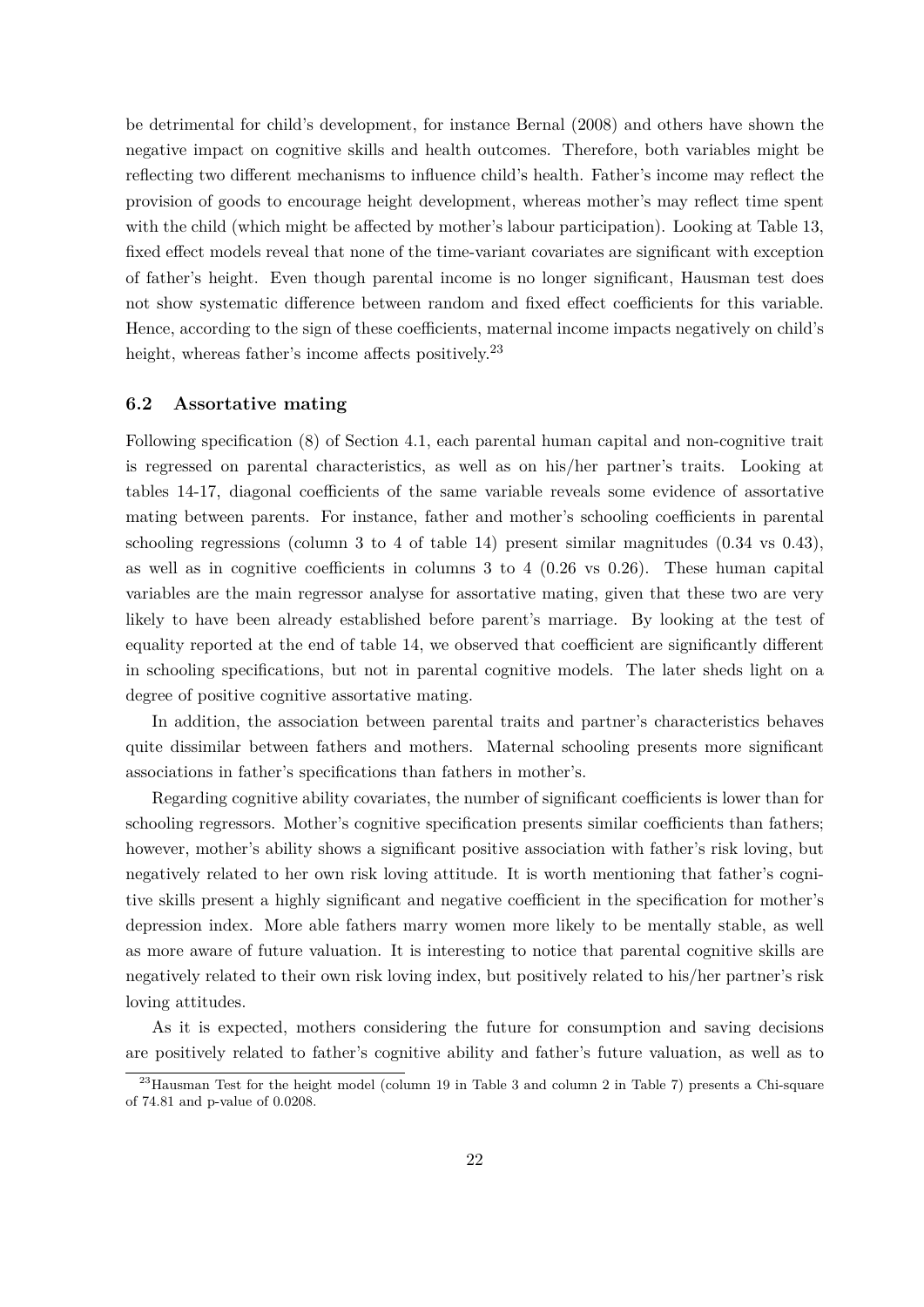risk loving. In the case of fathers, they present only significant effects on mother's valuation specification, as well as father's age and father's income. Analysing the coefficients of parental propensity to migrate, father's propensity appears significant for mother's depression index. Although mother's propensity present a positive coefficient in father's depression specification, this is not significant. Hence, this result sheds light on the relevance of considering fathermother closeness to better understand the environment faced by the child.

General conclusions based on tables 14-17 underpin some evidence of assortative mating, as well as unbalanced associations between fathers and mothers. Although parents select similar personalities to them to get married, parental human capital presents dissimilar coefficients in partner's specifications. For instance, although human capital is negatively related to partner's depression, father's cognitive coefficient is higher on mother's depression than mother's schooling coefficient on father's depression. In addition, father's propensity to migrate is positively related to mother's depression. This result allows the identification of some indirect effects of father's through mother's emotional status.

#### **6.3 Children without father in the second wave**

Based on specification (9), this section adds to the original sample of two-parent children, those infants who faced the separation of their parents between 2002 and 2005. Bringing into focus those children with both parents in the two waves, but not living with their father in 2005, random effect models were considered to analyze the association between parental traits and child outcomes.

The set of parental variables used for this analysis is similar to the set considered in the above section; however, variables collected uniquely for 2005 are not captured in the random effect specifications. Thus, parental risk loving, future valuation, and propensity to migrate are not identified. In addition, the interaction of the dummy variable 'having father in 2002, but not in 2005' with overweight, presents problems of multicollinearity as a result of the few non-zero interactions . Hence, this variable does not appear in these models either. For those father's variables collected in 2002 without follow up in 2005, imputed values from 2002 were considered to fill around fifty percent of non-missing observations of 2005 (specially for emotional status and stress). In order to carry out this imputation, the assumption behind is that the father remained with the same emotional condition and stress as in 2002. Because this assumption is quite strong, the focus of this section will be on human capital variables and income.

The results of the random effect models are shown in Table 8. Each child outcome presents two columns: the first column contains child characteristics, parental cognitive and non-cognitive traits, as well as the dummy variable of 'having or not having father in 2005' (equal to one if the father left home in 2005); and the second column, presents the same variables described before and their interactions with the dummy of absent father. It is worth to notice that the columns including all the interactions does not strictly replicate the coefficients shown in Tables (2) to (5), the reason is explained by the absence of family background characteristics as controls of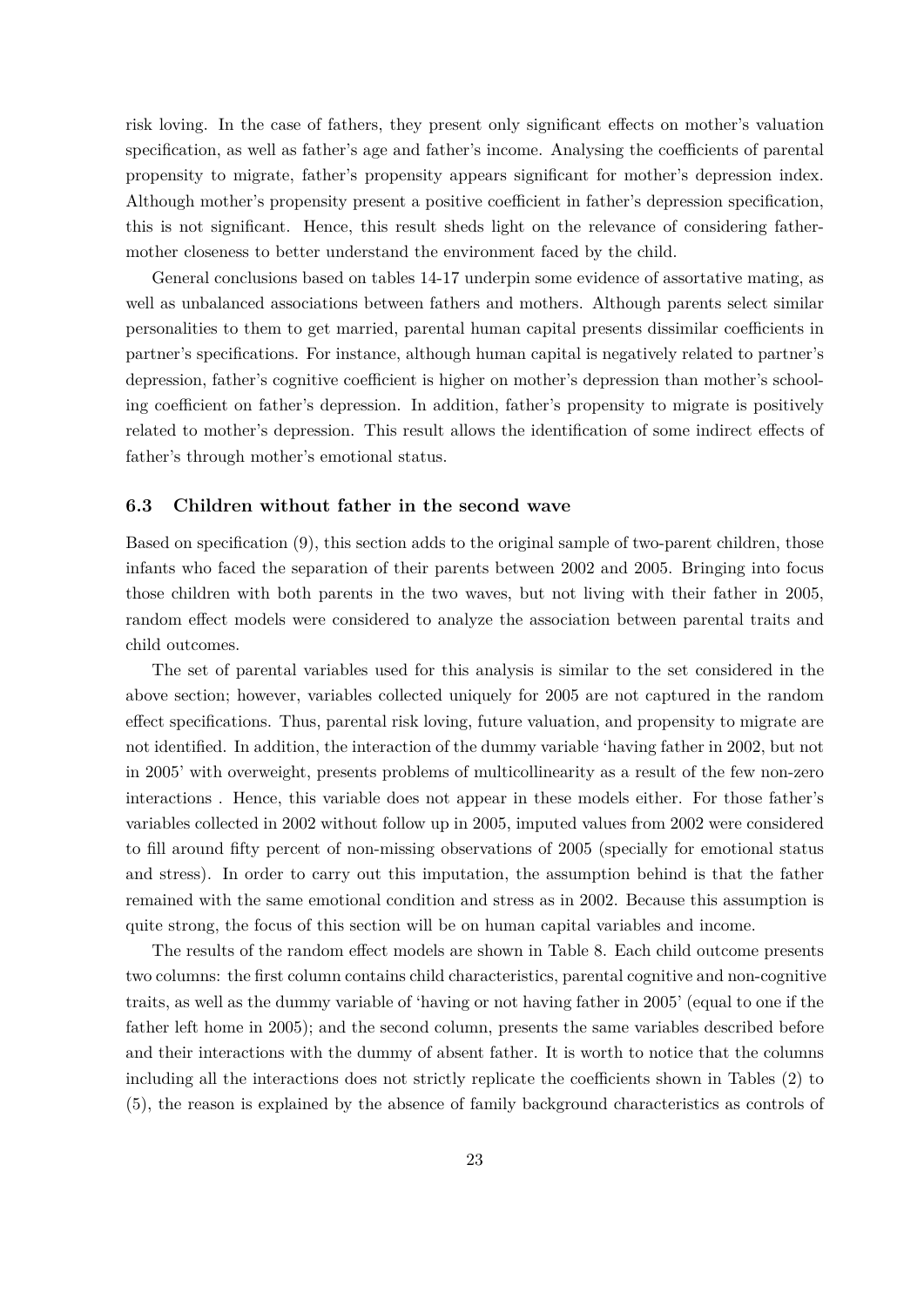these models given the large number of missing values for children with absent fathers. However, the coefficients reported in column (19) of Tables (2) to (5) are very similar to the first set of coefficients (without interaction) in columns  $(2)$ ,  $(4)$ ,  $(6)$ , and  $(8)$  of Table 8.

Analysing odd columns of Table 8, the dummy of 'having father in 2002, but not in 2005' is not significant for most of the outcomes with exception of height, where its coefficient is positive. Looking at the interactions of this variable with parental human capital in columns (2), (4), (6) and (8); the four outcomes behave quite different between them. For instance, mother's schooling presents a negative differential coefficient  $\gamma_1$  and highly significant, whereas father's schooling does not show any significance. Because the model is controlling for income, mother's schooling might be reflecting maternal participation and therefore, time allocation on child-parent activities. It is likely that mothers without her partner start reallocating her time to other activities to compensate his partner's absence. Hence, more educated mothers may be more likely to find an employment and reduce the time spent with the child at home; this is in accordance with the negative effect of maternal employment on child cognitive skills found by Bernal (2008). In addition, interacted maternal cognitive ability presents a positive and highly significant relation with child's ability. This finding sheds light on the possibility that highly cognitive able mothers are more likely to compensate children than less able mothers providing better quality of mother-child interaction or other inputs to ameliorate father's absence, for instance child care or informal care. Regarding interacted father's cognitive ability, this variable shows a negative and significant coefficient, reflecting a negative association of his absence and the development of child's cognitive skills.

Even though this study does not allow a causal interpretation of marriage dissolution on child outcomes, comparing the cognitive abilities of two-parent children to single-parent children (not having father in 2005) in Graphics (X) and (Y) of *Appendix*24, we observe that children with father in 2002, but without him in 2005 are having a cognitive distribution more skewed to the left than the rest of children. This reveals that children facing marriage dissolution are already experiencing inadequate home environment which is detrimental for their cognitive performance. Hence, it is likely that  $\gamma_1$  coefficients (or differential coefficients) are reflecting not only the association of father's absence and child cognitive development, but also a precedent home environment not beneficial for the child. In general, there is some evidence about mothers of single-parent children compensating for the absent father-child interaction, even if the father is still living at home. Regarding the interacted variables of health models, a positive coefficient of maternal cognitive ability appears for height and body mass index, but not for anaemia. Inversely, interacted father's cognitive ability is negatively associated with child's health outcomes, but the only one significant is anaemia (which is not detrimental for the child). Finally, in accordance to the above explanation regarding income variables, maternal income is positively related to height, but fathers present a negative association. It is likely that maternal income might be reflecting not only more resources allocated to the child, but also an increase

 $^{24}$ Not shown in this version of the paper.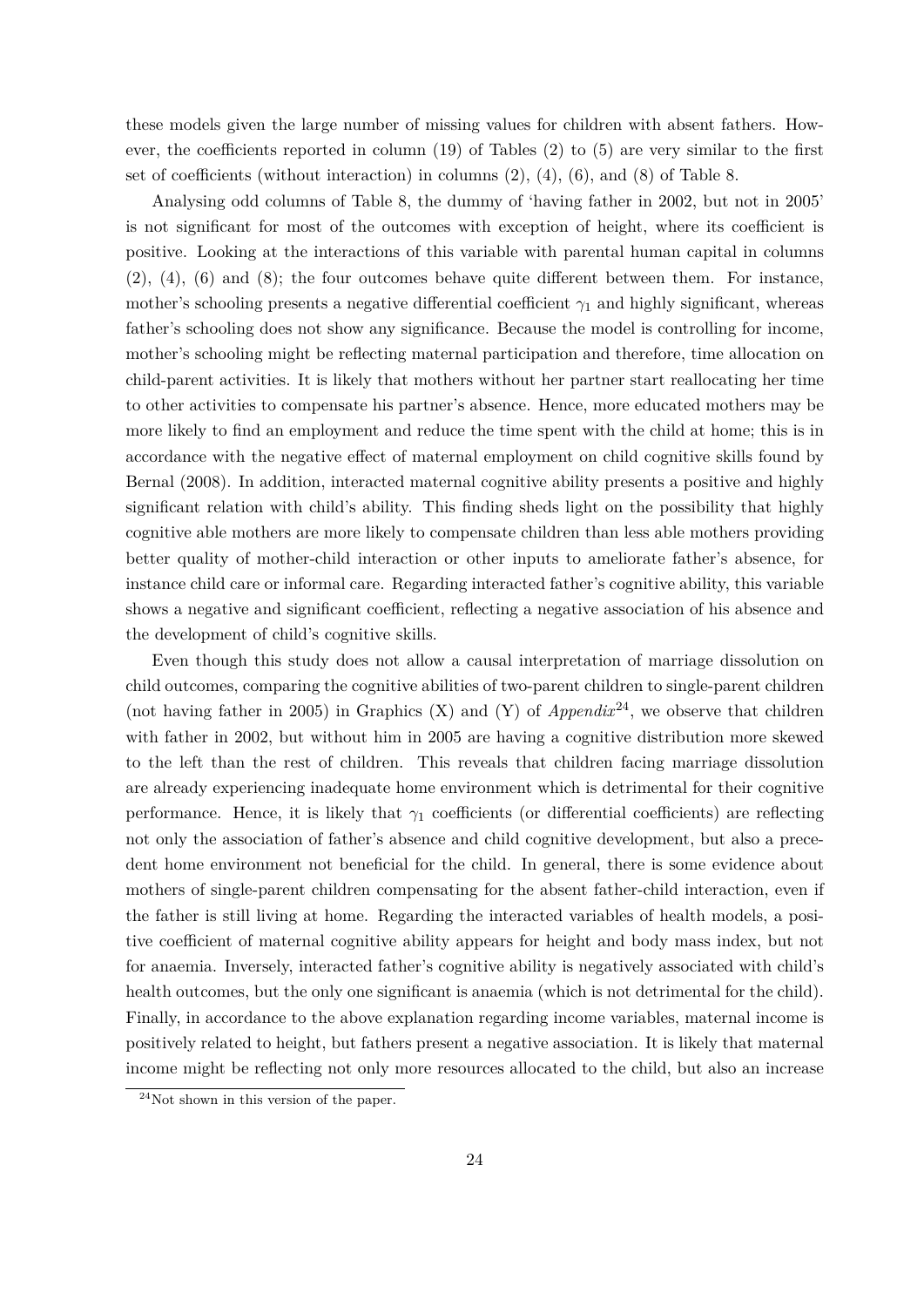on the bargaining power of the mother after marriage dissolution.

#### **6.4 A matter of genetic transmission or father's involvement ?**

In our specifications of cognitive ability, we observe father's is as important as mother's in terms of human capital. However, our models cannot ensure the significant coefficients of parental cognitive ability reflects parental involvement or just genetic transmission. In this section we explore the same human capital variables discussed above, controlling for the rest of variables shown in columns (13).

Table 3 shows a subset of 2,900 observations (instead of 3,740) for which we have individual information about schooling expenditure. By running our model of cognitive ability and the logarithm of schooling expenditure we observe that not only maternal schooling is significant, as the empirical literature has found, but also cognitive abilities of both parents are still significant. Father's cognitive ability is around 35 percent higher than mother's.

This result supports the finding about the relevance of fathers on human capital investment and schooling decisions.

| Parental<br>Human Capital            | (1)<br>Resid. Cog. Ability | $\left( 2\right)$<br>Ln(Schooling Exp.) |
|--------------------------------------|----------------------------|-----------------------------------------|
|                                      |                            |                                         |
| Mother's Schooling                   | 0.007                      | $0.018**$                               |
|                                      | [0.008]                    | [0.008]                                 |
| Father's Schooling                   | $0.023***$                 | $0.022***$                              |
|                                      | [0.007]                    | [0.007]                                 |
| Mother's Cognitive Ability (z-score) | $0.213***$                 | $0.053**$                               |
|                                      | [0.023]                    | [0.023]                                 |
| Father's Cognitive Ability (z-score) | $0.173***$                 | $0.072***$                              |
|                                      | [0.024]                    | [0.024]                                 |

|                                        |  | Table 3: Cognitive Abilities and Schooling Expenditure |
|----------------------------------------|--|--------------------------------------------------------|
| Random Effects at the individual level |  |                                                        |

**Note:** Regressions control for child characteristics, demographic composition, low weight at birth, sibling age gap, first order, parental *BMI*, year and state dummies. All columns control for grandparent's schooling, employment and an indicator if they are still alive. Robust standard errors in brackets. ∗∗∗ p*<*0.01, ∗∗ p*<*0.05, ∗ p*<*0.1.

## **7 Conclusions**

This study provides a better understanding of the *traditional* and *non-traditional* channels of father's role in child development. Our conclusions point out dissimilar associations of parental cognitive and non-cognitive traits on child development. In contrast to the majority of empirical studies on Family Economics for developing countries, this study shows an unknown father's role on child cognitive ability and child health through parental human capital and non-cognitive traits. After controlling for parental cognitive ability and demographic composition, mother's schooling loses significance in child's cognitive models, but father's remains significant even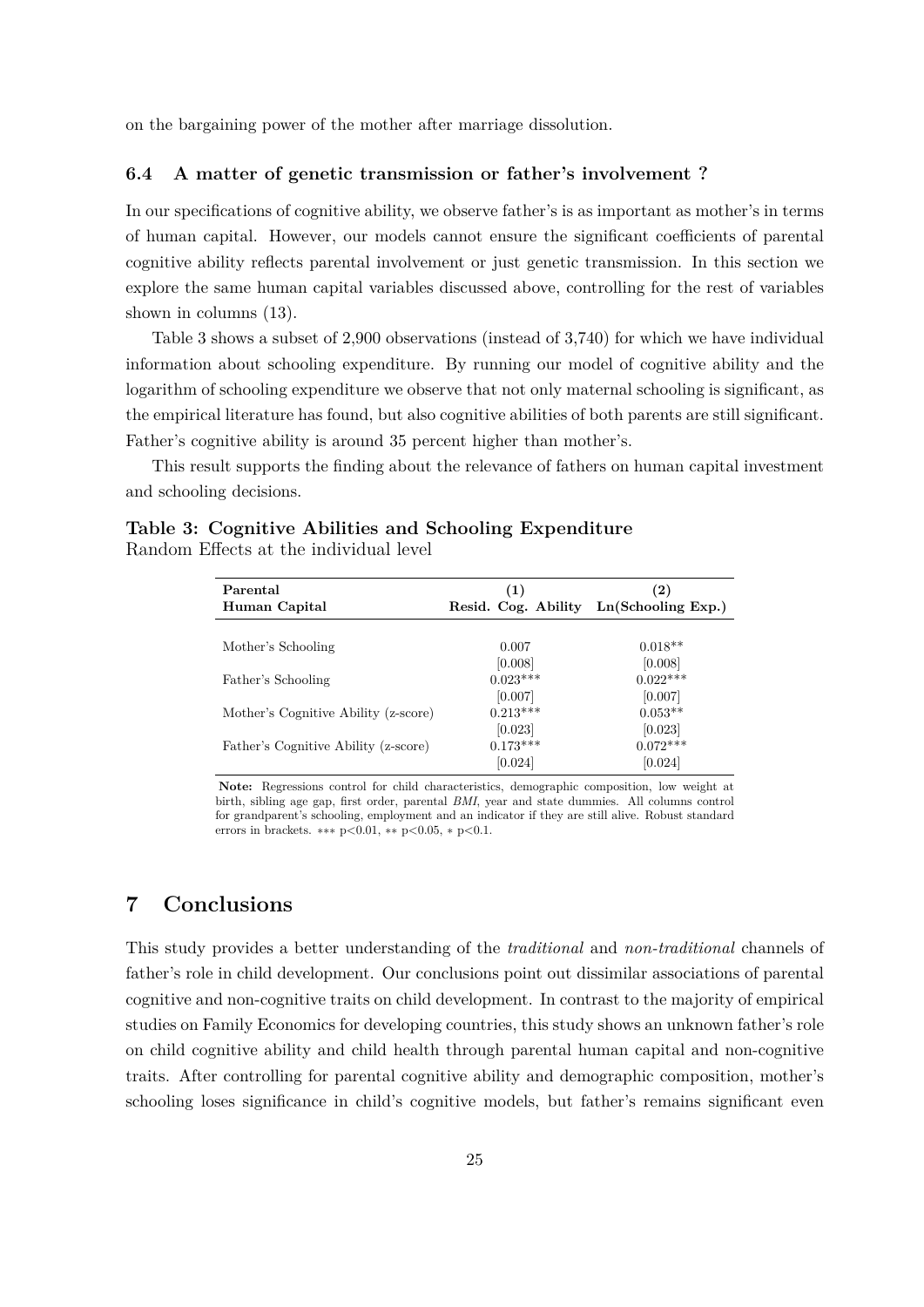after controlling for parental non-cognitive traits.

An unexpected finding is derived from random effect specifications regarding the similarity of parental cognitive coefficients on child cognitive models. Although mother's cognitive ability is greater than father's, both of them are highly significant across child's cognitive specifications. As psychologists have found regarding parental emotional stability and cognitive skills, this study sheds light on the negative association of father's depression and stress on child cognitive ability. Additionally, height models suggest that non-cognitive skills are not strongly associated with child's health, but there is a strong and significant association between parental human capital and child height.

When the study compares single-parent children (without father in 2005) with two-parent children, random effect models provide evidence regarding the importance of home environment even before marriage dissolution. Although the separation of parents might directly affect child development, there is some evidence about differences of home environments between both types of children that are already affecting child cognitive performance before the separation of their parents.

*For better*, fathers influence child development through different channels. Our findings show evidence of a more dimensional role of fathers in Mexico beyond the traditional role of breadwinners. However, if fathers are not aware of the consequences of inadequate home environments, these can be detrimental for child development in the long-term.

#### **References**

- [1] Gary S Becker. A theory of marriage: Part i. *The Journal of Political Economy*, pages 813–846, 1973.
- [2] G.S. Becker. A Theory of the Allocation of Time. *The economic journal*, 75(299):493–517, 1965.
- [3] R. Bernal. The effect of Maternal Employment and Child Care on Children's Cognitive Development. *International Economic Review*, 49(4):1173–1209, 2008.
- [4] Raquel Bernal and Michael P Keane. Quasi-structural estimation of a model of childcare choices and child cognitive ability production. *Journal of Econometrics*, 156(1):164–189, 2010.
- [5] Richard Blundell, Pierre-André Chiappori, and Costas Meghir. Collective labor supply with children. *Journal of Political Economy*, 113(6):1277–1306, 2005.
- [6] P. Carneiro, J.J. Heckman, and E. Vytlacil. Understanding what instrumental variables estimate: Estimating marginal and average returns to education. *Unpublished paper*, 2005.
- [7] P.M. Carneiro and J.J. Heckman. Human capital policy. *NBER working paper*, 2003.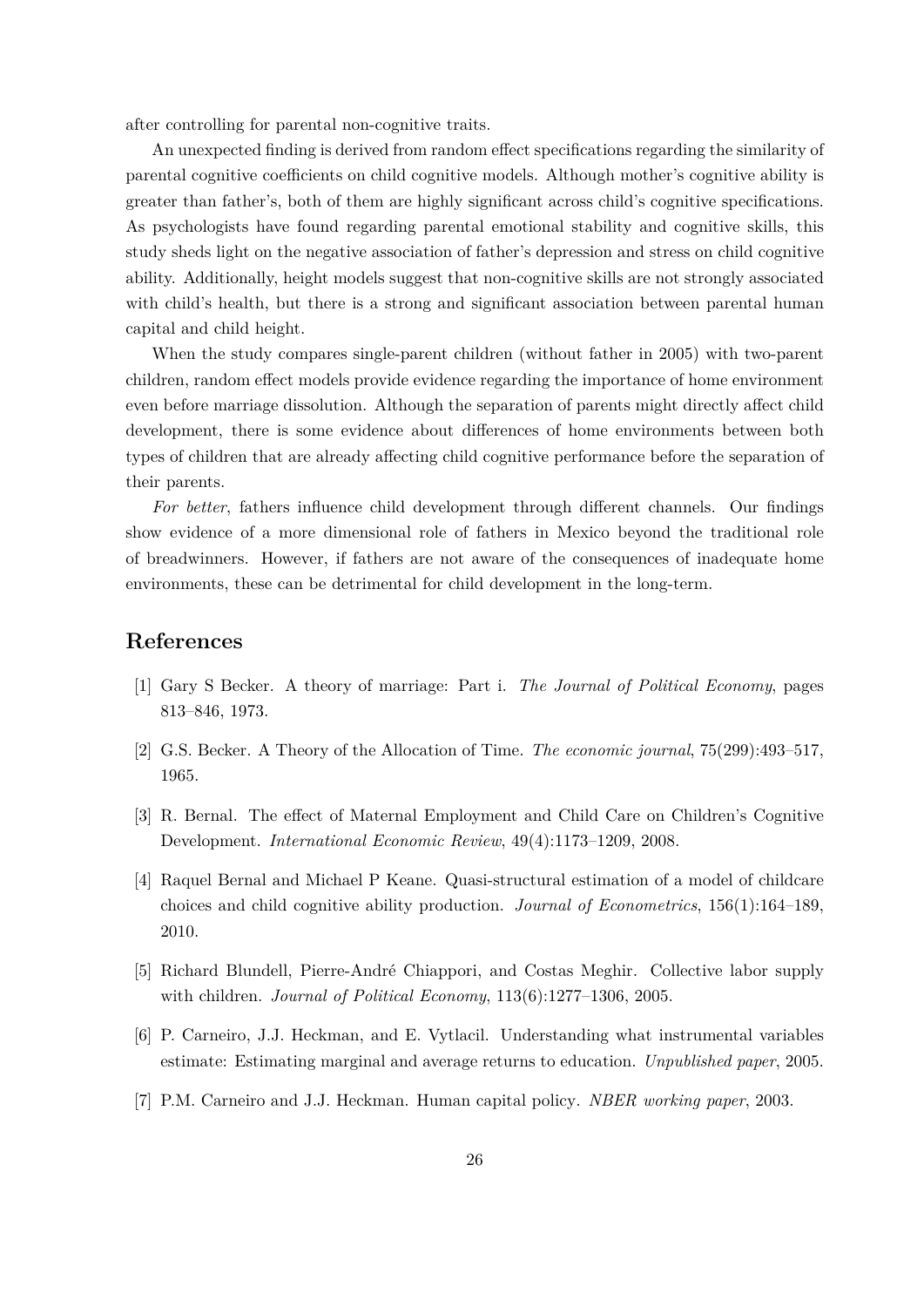- [8] P.A. Chiappori, B. Fortin, and G. Lacroix. Marriage market, divorce legislation, and household labor supply. *Journal of Political Economy*, 110(1):37–72, 2002.
- [9] F. Cunha and J. Heckman. The technology of skill formation. *The American Economic Review*, 97(2):31–47, 2007.
- [10] Flavio Cunha and James J. Heckman. Formulating, identifying and estimating the technology of cognitive and noncognitive skill formation. *The Journal of Human Resources*, 43(4):738–782, 2008.
- [11] Janet Currie. Healthy, wealthy, and wise: Socioeconomic status, poor health in childhood, and human capital development. *Journal of Economic Literature*, 47(1):87–122, 2009.
- [12] T. Dohmen, A. Falk, D. Huffman, and U. Sunde. Are risk aversion and impatience related to cognitive ability? *The American Economic Review*, 100(3):1238–1260, 2010.
- [13] John Ermisch, Marco Francesconi, and Thomas Siedler. Intergenerational mobility and marital sorting. *The Economic Journal*, 116(513):659–679, 2006.
- [14] Chong Huang, Hongbin Li, Pak Wai Liu, and Junsen Zhang. Why does spousal education matter for earnings? assortative mating and cross-productivity. *Journal of Labor Economics*, 27(4):633–652, 2009.
- [15] S. James-Burdumy. The effect of maternal labor force participation on child development. *Journal of Labor Economics*, 23(1):177, 2005.
- [16] David Lam and Robert F Schoeni. Family ties and labor markets in the united states and brazil. *Journal of Human Resources*, pages 1235–1258, 1994.
- [17] A. Leibowitz. Parental inputs and children's achievement. *Journal of human resources*, 12(2):242–251, 1977.
- [18] C Patel and MG Marmot. Stress management, blood pressure and quality of life. *Journal of hypertension. Supplement: official journal of the International Society of Hypertension*, 5(1):S21, 1987.
- [19] Stephen A Petrill, Robert Plomin, Stig Berg, Boo Johansson, Nancy L Pedersen, Frank Ahern, and Gerald E McClearn. The genetic and environmental relationship between general and specific cognitive abilities in twins age 80 and older. *Psychological Science*, 9(3):183–189, 1998.
- [20] L. Rubalcava and D. Contreras. Does gender and birth order matter when parents specialize in child's nutrition? Evidence from Chile. *Journal of Applied Economics*, 3(2):353–386, 2000.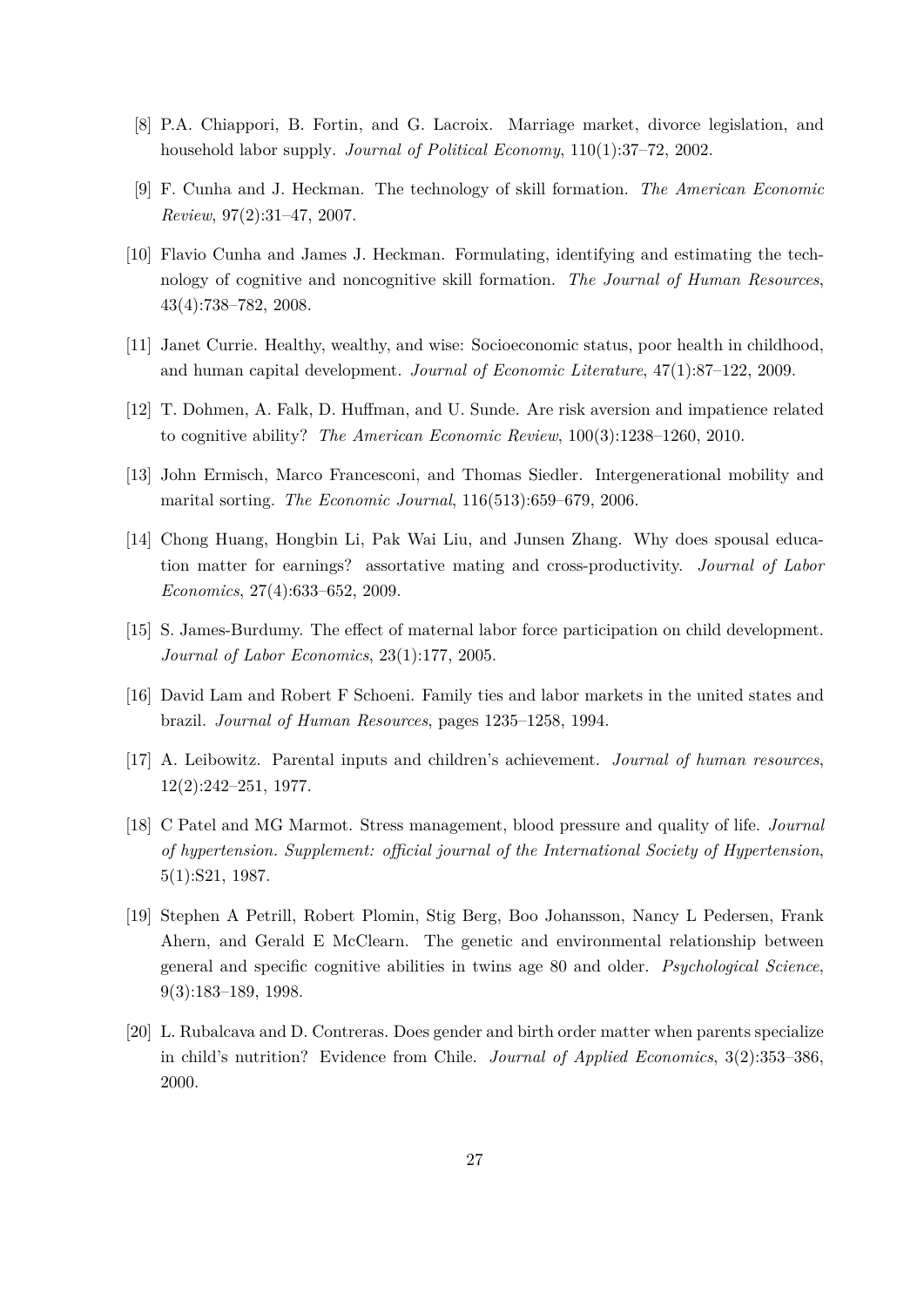- [21] Luis Rubalcava and Graciela Teruel. Encuesta Nacional sobre Niveles de Vida de los Hogares, Segunda Ronda. *Documento de Trabajo, www. ennvihmxfls. org*, 2006.
- [22] Paul A Samuelson. The pure theory of public expenditure. *The review of economics and statistics*, 36(4):387–389, 1954.
- [23] M. Sigman, C. Neumann, A.A.J. Jansen, and N. Bwibo. Cognitive abilities of Kenyan children in relation to nutrition, family characteristics, and education. *Child Development*, pages 1463–1474, 1989.
- [24] Duncan Thomas. Like father, like son; like mother, like daughter: Parental resources and child height. *Journal of Human Resources*, 29(4):950–988, 1994.
- [25] P. Todd and K.I. Wolpin. The production of cognitive achievement in children: Home, school and racial test score gaps. *PIER Working Paper*, pages 4–19, 2004.
- [26] P.E. Todd and K.I. Wolpin. On the Specification and Estimation of the Production Function for Cognitive Achievement\*. *The Economic Journal*, 113(485):F3–F33, 2003.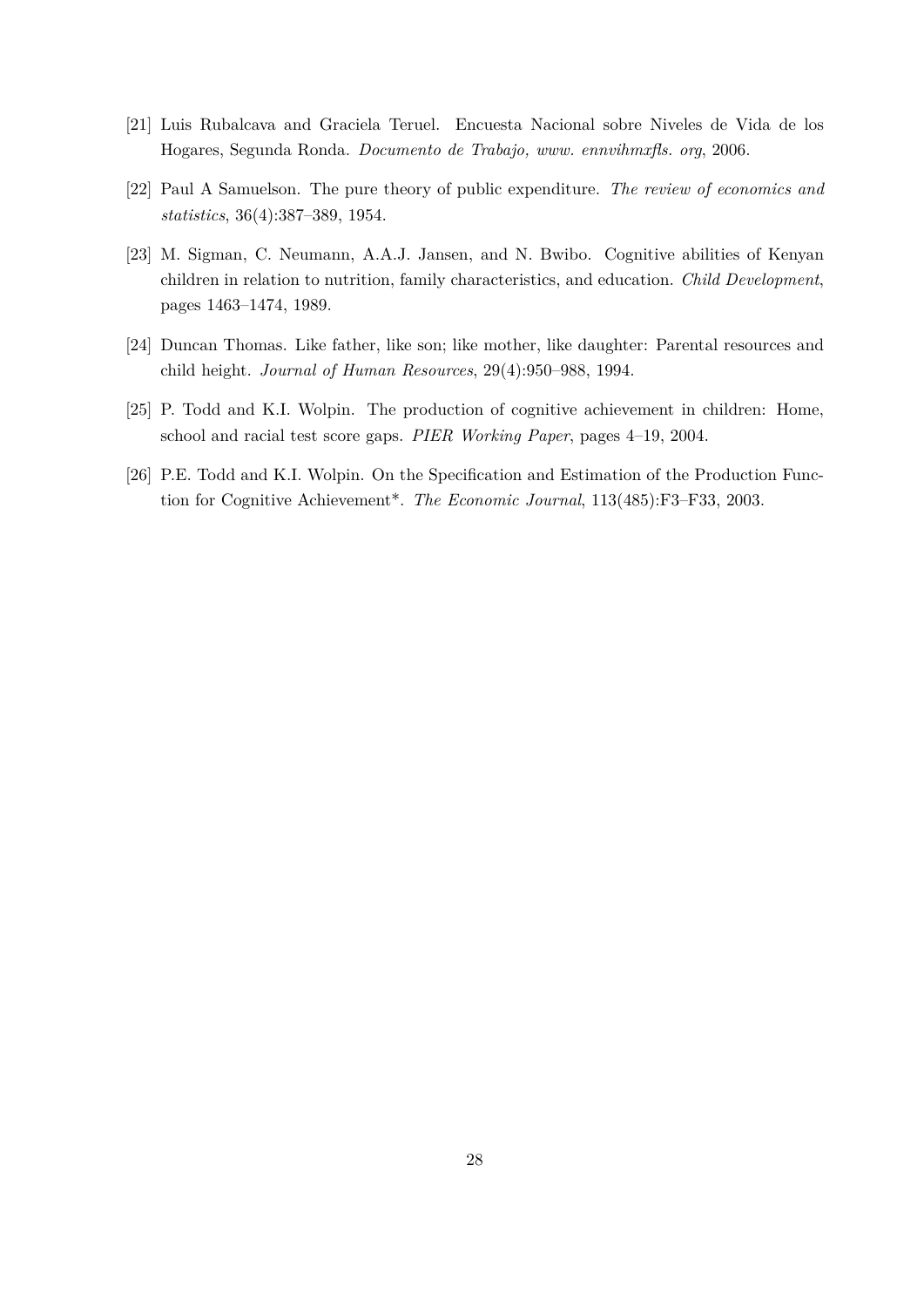## **A Appendix: Figures and Tables**

| Variable                                             | Mean          | <b>St.</b> Deviation | Min.          | Max. |
|------------------------------------------------------|---------------|----------------------|---------------|------|
| Cognitive Ability - All children (5 to 12 years old) | 11.5 $(64\%)$ | 4                    | $\Omega$      | 18   |
| Cognitive Ability - 5 years old                      | $9.0(50\%)$   |                      |               | 18   |
| Cognitive Ability - 6 years old                      | $9.2(51\%)$   | 3                    |               | 18   |
| Cognitive Ability - 7 years old                      | 9.9(55%)      |                      | $\mathcal{D}$ | 18   |
| Cognitive Ability - 8 years old                      | $10.8(64\%)$  | 3                    |               | 17   |
| Cognitive Ability - 9 years old                      | 11.5 $(64\%)$ | 3                    | $\Omega$      | 18   |
| Cognitive Ability - 10 years old                     | 12.1 $(67%)$  | 3                    |               | 18   |
| Cognitive Ability - 11 years old                     | $12.7(71\%)$  | 3                    |               | 18   |
| Cognitive Ability - 12 years old                     | 13.2(73%)     | 3                    | $\Omega$      | 18   |
| Height of girls $(cm)$                               | 138.0         | 16                   | 94            | 178  |
| Height of boys (cm)                                  | 138.7         | 17                   | 93            | 187  |

**Table 4: Descriptive Statistics:** Dependent Variables

**Note:** Descriptive statistics are based on the unbalanced panel used for the main models. The number of observations corresponds to those used for cognitive specifications: 3,740 children between 5-12 years old.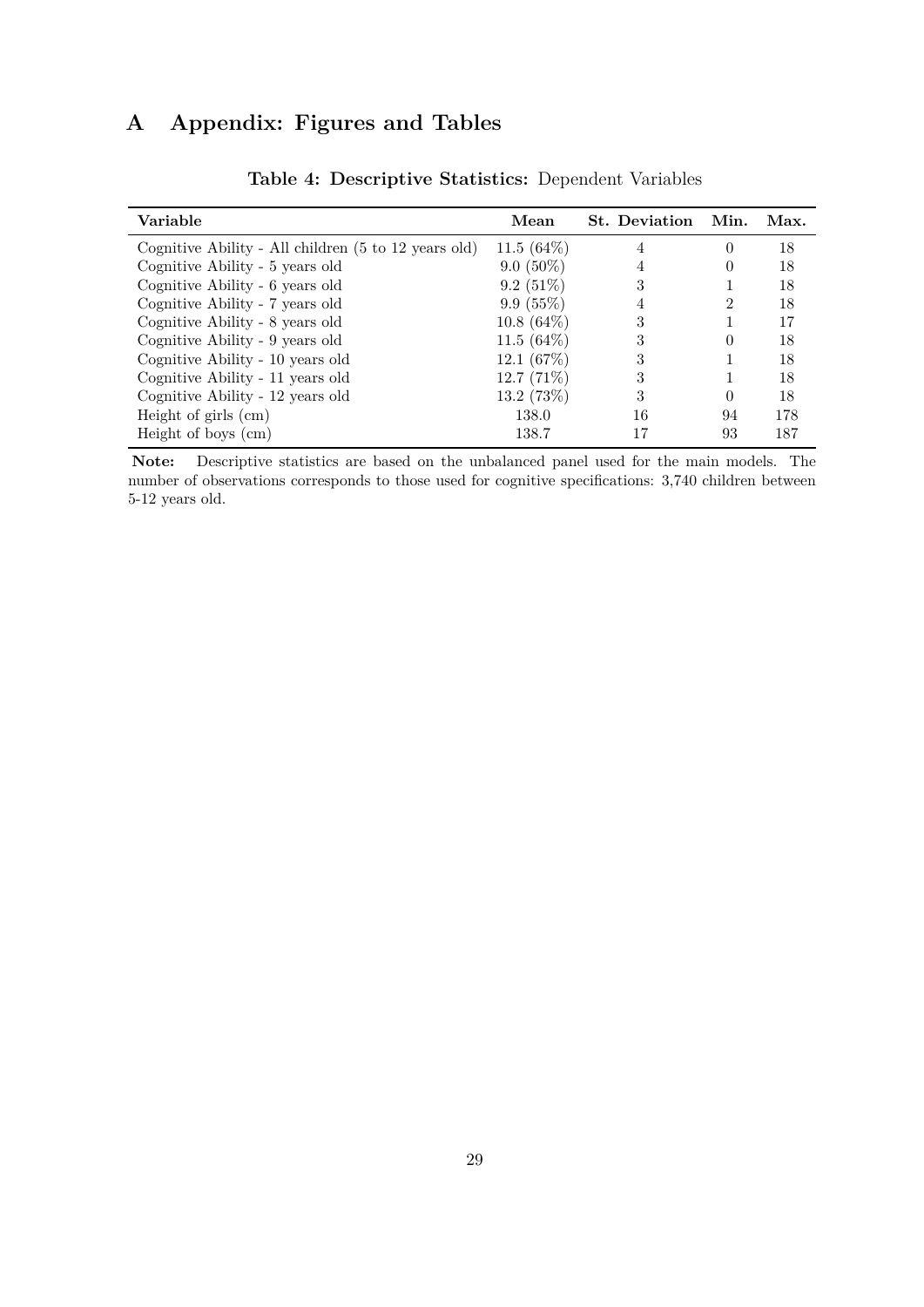**Figure 1:** Parental Cognitive Ability and Schooling by Age



**Figure 2:** Parental Diastolic and Systolic Blood Pressure by Age



**Figure 3:** Parental Depression Index by Age

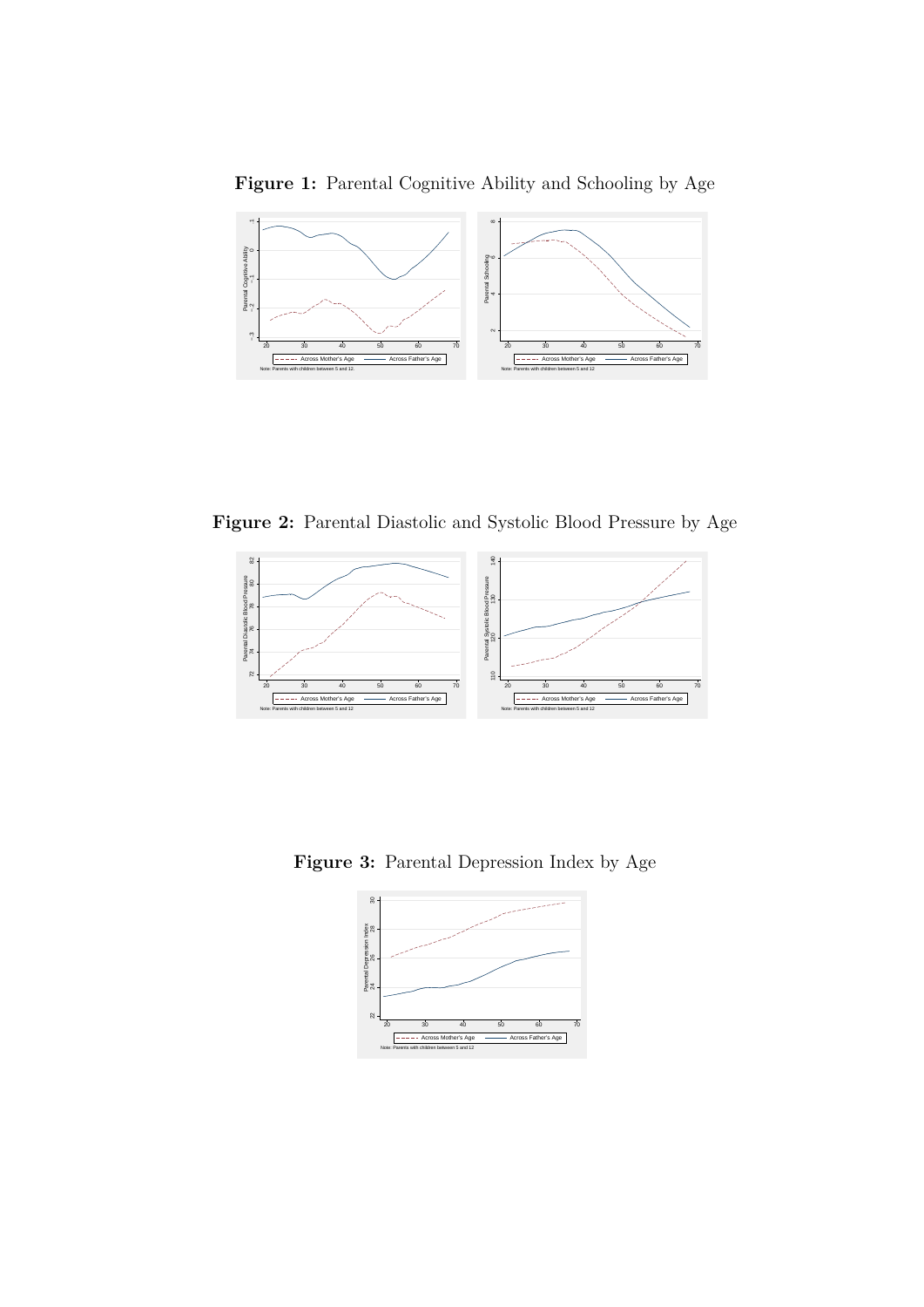| Variable                                                              | Mean    | St. Deviation | Min.             | Max.         |
|-----------------------------------------------------------------------|---------|---------------|------------------|--------------|
| Socio-demographics Variables                                          |         |               |                  |              |
| Child's Characteristics                                               |         |               |                  |              |
| Age                                                                   | 10      | 3             | 5                | 16           |
| Squared Age                                                           | 113     | 58            | 25               | 256          |
| Sex                                                                   | 0.49    | 0.50          | 0.0              | $1.0\,$      |
| First born                                                            | 0.32    | 0.47          | 0.0              | $1.0\,$      |
| Demographic Characteristics                                           |         |               |                  |              |
| Sibling Age Gap (Standard Deviation)                                  | 3.79    | 1.35          | $1.3\,$          | 11.3         |
| Proportion of Children between 5 to 12                                | 0.38    | 0.14          | 0.0              | $0.8\,$      |
| Proportion of Adolescents between 13 to 18                            | 0.11    | 0.13          | 0.0              | 0.8          |
| Proportion of Adults between 19 to 64                                 | 0.42    | 0.11          | $\overline{0}$   | $\mathbf{1}$ |
| Proportion of Adults above                                            | 0.01    | 0.05          | 0                | $\mathbf{1}$ |
| <b>Traditional Variables</b>                                          |         |               |                  |              |
| Parental Age                                                          |         |               |                  |              |
| Mother's Age                                                          | 37      | 7             | 20               | 67           |
| Father's Age                                                          | 40      | 8             | 19               | 68           |
| Parental Human Capital                                                |         |               |                  |              |
| Mother's Schooling                                                    | 6.43    | 3.60          | 0.0              | 14.0         |
| Father's Schooling                                                    | 6.94    | 3.85          | 0.0              | 14.0         |
| Mother's Cognitive Ability (z-score)                                  | $-0.20$ | 0.89          | $-2.3$           | $2.2\,$      |
| Father's Cognitive Ability (z-score)                                  | 0.02    | 0.88          | $-2.3$           | 2.3          |
| Non-traditional Variables                                             |         |               |                  |              |
| Parental Risk Loving                                                  |         |               |                  |              |
| Mother's Risk Loving (Level 2)                                        | 0.38    | 0.48          | $\boldsymbol{0}$ | 1            |
| Mother's Risk Loving (Level 3)                                        | 0.12    | 0.32          | $\boldsymbol{0}$ | $\mathbf 1$  |
| Mother's Risk Loving (Level 4)                                        | 0.34    | 0.47          | $\boldsymbol{0}$ | $\mathbf{1}$ |
| Father's Risk Loving (Level 2)                                        | 0.38    | 0.49          | $\boldsymbol{0}$ | 1            |
| Father's Risk Loving (Level 3)                                        | 0.11    | 0.32          | $\boldsymbol{0}$ | 1            |
| Father's Risk Loving (Level 4)                                        | 0.34    | 0.47          | $\boldsymbol{0}$ | $\mathbf{1}$ |
| Parental Future Valuation                                             |         |               |                  |              |
| Mother's Future Valuation                                             | 0.67    | 0.47          | $\boldsymbol{0}$ | $\mathbf 1$  |
| Father's Future Valuation                                             | 0.68    | 0.47          | $\boldsymbol{0}$ | $\mathbf{1}$ |
| Parental Closeness                                                    |         |               |                  |              |
| Mother's propensity to migrate $(25 \text{ to } 50 \text{ % prob.})$  | 0.07    | 0.25          | 0                | 1            |
| Father's propensity to migrate (25 to 50% prob.)                      | 0.10    | 0.30          | 0                | $\mathbf 1$  |
| Mother's propensity to migrate (51 to 75 % prob.)                     | 0.07    | 0.25          | $\boldsymbol{0}$ | 1            |
| Father's propensity to migrate $(51 \text{ to } 75 \% \text{ prob.})$ | 0.10    | 0.30          | $\theta$         | 1            |
| Mother's propensity to migrate (Above 75 % prob.)                     | 0.03    | 0.16          | $\boldsymbol{0}$ | 1            |
| Father's propensity to migrate (Above 75 % prob.)                     | 0.04    | 0.21          | $\boldsymbol{0}$ | 1            |
| Parental Mental Health                                                |         |               |                  |              |
| Anxious Mother                                                        | 0.13    | 0.33          | 0                | 1            |
| Anxious Father                                                        | 0.04    | 0.21          | $\boldsymbol{0}$ | $\mathbf{1}$ |
| Moderate and Severe Depressed Mother's                                | 0.03    | 0.17          | 0                | 1            |
| Moderate and Severe Depressed Father's                                | 0.03    | 0.17          | $\boldsymbol{0}$ | $\mathbf 1$  |
| Parental Stress                                                       |         |               |                  |              |
| Mother's Moderate Stress (80/120 mmHg)                                | 0.19    | 0.39          | 0                | 1            |
| Father's Moderate Stress (80/120 mmHg)                                | 0.32    | 0.47          | 0                | 1            |
| Mother's High Stress $(90/140 \text{ mmHg})$                          | 0.04    | 0.20          | $\boldsymbol{0}$ | 1            |
| Father's High Stress (90/140 mmHg)                                    | 0.10    | 0.29          | $\boldsymbol{0}$ | $\mathbf 1$  |
| Parental Income                                                       |         |               |                  |              |
| Mother's Income $(1/3)$                                               | 6       | $\,6$         | 0                | 41           |
| Father's Income $(1/3)$                                               | 13      | 6             | 0                | 59           |

## **Table 5: Descriptive Statistics:** Independent Variables

**Note:** Descriptive statistics are based on the unbalanced panel used for the main models. The number of observations corresponds to those used for cognitive specificamodels. The number of observations correspondent ions: 3,740 children between 5-12 years old.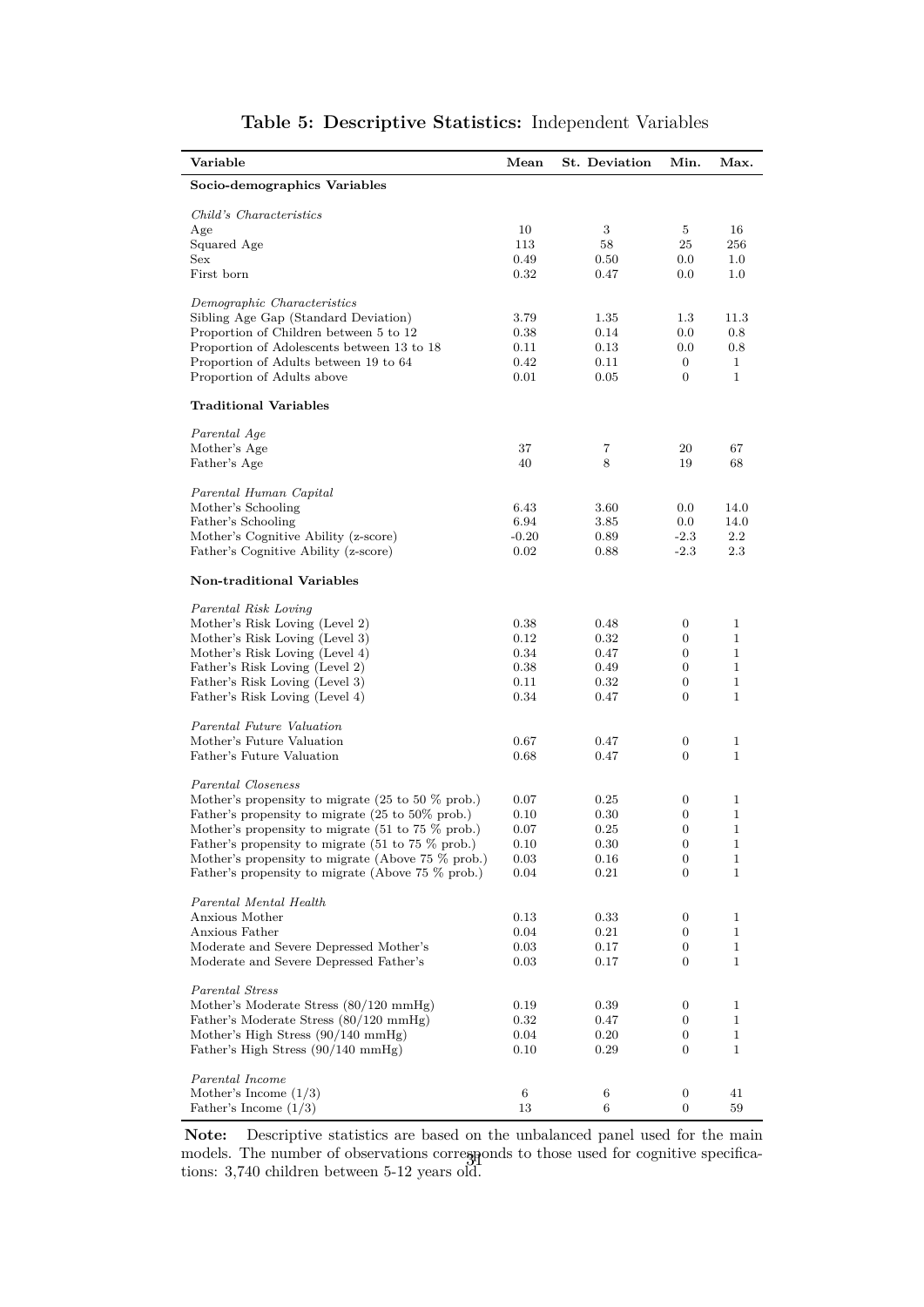## **Table 6: Child's Cognitive Ability and Non-Traditional Models** Random Effects at Individual Level

| Human Capital<br>Mother's Schooling<br>0.005<br>0.005<br>0.004<br>0.004<br>0.005<br>0.005<br>0.004<br>0.004<br>0.004<br>0.004<br>0.004<br>0.004<br>0.004<br>[0.007]<br>[0.007]<br>[0.007]<br>[0.007]<br>[0.007]<br>[0.007]<br>[0.007]<br>[0.007]<br>[0.007]<br>[0.007]<br>[0.007]<br>[0.007]<br>[0.007]<br>$0.027***$<br>$0.027***$<br>$0.027***$<br>$0.027***$<br>$0.024***$<br>$0.027***$<br>$0.026***$<br>$0.027***$<br>$0.026***$<br>$0.027***$<br>$0.026***$<br>$0.027***$<br>$0.027***$<br>Father's Schooling<br>[0.006]<br>[0.006]<br>[0.006]<br>[0.006]<br>[0.006]<br>[0.006]<br>[0.006]<br>[0.006]<br>[0.006]<br>[0.006]<br>[0.006]<br>[0.006]<br>[0.006]<br>$0.215***$<br>$0.214***$<br>$0.213***$<br>$0.213***$<br>$0.214***$<br>$0.211***$<br>$0.213***$<br>$0.214***$<br>$0.213***$<br>$0.214***$<br>$0.213***$<br>$0.213***$<br>Mother's Cognitive Ability (z-score)<br>$0.214***$<br>[0.021]<br>[0.021]<br>[0.021]<br>[0.021]<br>[0.021]<br>[0.021]<br>[0.021]<br>[0.021]<br>[0.021]<br>[0.021]<br>[0.021]<br>[0.021]<br>[0.021]<br>$0.165***$<br>$0.169***$<br>$0.163***$<br>$0.165***$<br>$0.163***$<br>$0.164***$<br>$0.164***$<br>$0.167***$<br>$0.163***$<br>$0.163***$<br>$0.164***$<br>$0.164***$<br>$0.164***$<br>Father's Cognitive Ability (z-score)<br>[0.022]<br>[0.022]<br>[0.022]<br>[0.022]<br>[0.022]<br>[0.022]<br>[0.022]<br>[0.022]<br>[0.022]<br>[0.022]<br>[0.022]<br>[0.022]<br>[0.022]<br>Parental Risk Loving<br>Mother's Risk Loving (Level 2)<br>0.041<br>0.032<br>0.033<br>[0.048]<br>[0.050]<br>[0.050]<br>$0.129**$<br>Mother's Risk Loving (Level 3)<br>$0.119*$<br>$0.124**$<br>[0.060]<br>[0.061]<br>[0.062]<br>0.08<br>0.056<br>Mother's Risk Loving (Level 4)<br>0.063<br>[0.049]<br>[0.052]<br>[0.052]<br>Father's Risk Loving (Level 2)<br>0.034<br>0.041<br>[0.049]<br>[0.049]<br>0.031<br>0.035<br>Father's Risk Loving (Level 3)<br>[0.063]<br>[0.063]<br>Father's Risk Loving (Level 4)<br>0.058<br>0.063<br>[0.051]<br>[0.051]<br>Parental Future Valuation<br>Mother's Future Valuation<br>0.02<br>0.003<br>0.002<br>[0.038]<br>[0.036]<br>[0.038]<br>Father's Future Valuation<br>0.049<br>0.037<br>[0.037]<br>[0.038]<br>Parental Closeness<br>0.069<br>0.092<br>0.089<br>Mother's propensity to migrate $(25 \text{ to } 50 \text{ % prob.})$<br>[0.059]<br>[0.059]<br>[0.058]<br>Mother's propensity to migrate $(51 \text{ to } 75 \% \text{ prob.})$<br>$-0.07$<br>$-0.052$<br>$-0.049$<br>[0.062]<br>[0.063]<br>[0.062]<br>$-0.212**$<br>Mother's propensity to migrate (Above 75 % prob.)<br>$-0.186*$<br>$-0.188*$<br>[0.097]<br>[0.098]<br>[0.100]<br>$-0.133**$<br>$-0.133**$<br>Father's propensity to migrate (25 to 50% prob.)<br>[0.054]<br>[0.054]<br>$-0.062$<br>Father's propensity to migrate $(51 \text{ to } 75 \% \text{ prob.})$<br>$-0.062$<br>[0.054]<br>[0.054]<br>$-0.128*$<br>Father's propensity to migrate (Above 75 % prob.)<br>$-0.124$<br>[0.077]<br>[0.078]<br>Parental Mental Health<br>0.044<br>0.06<br>0.06<br>Mother's Anxiety<br>[0.048]<br>[0.048]<br>[0.048]<br>Mother's Moderate/Severe Depression<br>$-0.128$<br>$0.404*$<br>0.376<br>[0.094]<br>[0.226]<br>[0.239]<br>$-0.232***$<br>$-0.238***$<br>Father's Anxiety<br>[0.086]<br>[0.087]<br>$-0.554**$<br>$-0.500**$<br>Father's Moderate/Severe Depression<br>[0.237]<br>[0.251]<br>Parental Stress<br>Mother's Moderate Stress (80/120 mmHg)<br>$-0.031$<br>$-0.02$<br>$-0.013$<br>[0.045]<br>[0.045]<br>[0.045]<br>Mother's High Stress $(90/140 \text{ mmHg})$<br>0.054<br>0.036<br>0.04<br>[0.073]<br>[0.075]<br>[0.074]<br>Father's Moderate Stress (80/120 mmHg)<br>$-0.052$<br>$-0.053$<br>[0.038]<br>[0.038]<br>Father's High Stress (90/140 mmHg)<br>$-0.005$<br>$-0.012$<br>[0.055]<br>[0.056]<br>Parental Income<br>0.001<br>0.001<br>0.001<br>Mother's Income $(1/3)$<br>[0.003]<br>[0.003]<br>[0.003]<br>Father's Income $(1/3)$<br>0.001<br>0.000<br>[0.003]<br>[0.003]<br>$-0.607**$<br>$-0.634**$<br>$-0.563**$<br>$-0.559**$<br>$-0.549**$<br>$-0.554**$<br>$-0.558**$<br>Constant<br>$-0.561**$<br>$-0.575**$<br>$-0.541**$<br>$-0.510*$<br>$-0.531*$<br>$-0.598**$<br>[0.277]<br>[0.277]<br>[0.275]<br>[0.276]<br>[0.275]<br>[0.275]<br>[0.275]<br>[0.274]<br>[0.274]<br>[0.274]<br>[0.277]<br>[0.275]<br>[0.275]<br>3740<br>3740<br>3740<br>3740<br>3740<br>3740<br>3740<br>3740<br>3740<br>3740<br>3740<br>3740<br>3740<br>Observations<br>Number of groups<br>2388<br>2388<br>2388<br>2388<br>2388<br>2388<br>2388<br>2388<br>2388<br>2388<br>2388<br>2388<br>2388<br>$0.87\,$<br>$0.87\,$<br>0.87<br>0.87<br>$0.87\,$<br>0.87<br>0.87<br>0.87<br>$0.87\,$<br>0.87<br>$0.87\,$<br>0.87<br>0.87<br>Sigma e<br>$\rm 0.3$<br>$\rm 0.3$<br>0.3<br>0.29<br>0.3<br>0.31<br>$\rm 0.3$<br>$\rm 0.3$<br>$\rm 0.3$<br>0.3<br>$\rm 0.3$<br>Sigma u<br>$0.3\,$<br>0.3<br>$\rm 0.92$<br>Sigma s<br>$\rm 0.92$<br>$\rm 0.92$<br>0.92<br>0.92<br>0.92<br>0.92<br>$\rm 0.92$<br>$\rm 0.92$<br>$\rm 0.92$<br>$\rm 0.92$<br>$\rm 0.92$<br>$\rm 0.92$ | Dep. Var.: Child's Cog. Ability (z-score) | (1)  | (2)  | (3)  | (4)  | (5)  | (6)      | (7)  | (8)  | (9)  | (10)     | (11) | (12) | (13) |
|------------------------------------------------------------------------------------------------------------------------------------------------------------------------------------------------------------------------------------------------------------------------------------------------------------------------------------------------------------------------------------------------------------------------------------------------------------------------------------------------------------------------------------------------------------------------------------------------------------------------------------------------------------------------------------------------------------------------------------------------------------------------------------------------------------------------------------------------------------------------------------------------------------------------------------------------------------------------------------------------------------------------------------------------------------------------------------------------------------------------------------------------------------------------------------------------------------------------------------------------------------------------------------------------------------------------------------------------------------------------------------------------------------------------------------------------------------------------------------------------------------------------------------------------------------------------------------------------------------------------------------------------------------------------------------------------------------------------------------------------------------------------------------------------------------------------------------------------------------------------------------------------------------------------------------------------------------------------------------------------------------------------------------------------------------------------------------------------------------------------------------------------------------------------------------------------------------------------------------------------------------------------------------------------------------------------------------------------------------------------------------------------------------------------------------------------------------------------------------------------------------------------------------------------------------------------------------------------------------------------------------------------------------------------------------------------------------------------------------------------------------------------------------------------------------------------------------------------------------------------------------------------------------------------------------------------------------------------------------------------------------------------------------------------------------------------------------------------------------------------------------------------------------------------------------------------------------------------------------------------------------------------------------------------------------------------------------------------------------------------------------------------------------------------------------------------------------------------------------------------------------------------------------------------------------------------------------------------------------------------------------------------------------------------------------------------------------------------------------------------------------------------------------------------------------------------------------------------------------------------------------------------------------------------------------------------------------------------------------------------------------------------------------------------------------------------------------------------------------------------------------------------------------------------------------------------------------------------------------------------------------------------------------------------------------------------------------------------------------------------------------------------------------------------------------------------------------------------------------------------------------------------------------------------------------------------------------------------------------------------------------------------------------------------------------------------------------------------------------------------------------------------------------------------------------------------------------------------------------------------------------------------------------------------------------------------------------------------------------------------------------------|-------------------------------------------|------|------|------|------|------|----------|------|------|------|----------|------|------|------|
|                                                                                                                                                                                                                                                                                                                                                                                                                                                                                                                                                                                                                                                                                                                                                                                                                                                                                                                                                                                                                                                                                                                                                                                                                                                                                                                                                                                                                                                                                                                                                                                                                                                                                                                                                                                                                                                                                                                                                                                                                                                                                                                                                                                                                                                                                                                                                                                                                                                                                                                                                                                                                                                                                                                                                                                                                                                                                                                                                                                                                                                                                                                                                                                                                                                                                                                                                                                                                                                                                                                                                                                                                                                                                                                                                                                                                                                                                                                                                                                                                                                                                                                                                                                                                                                                                                                                                                                                                                                                                                                                                                                                                                                                                                                                                                                                                                                                                                                                                                                                                  |                                           |      |      |      |      |      |          |      |      |      |          |      |      |      |
|                                                                                                                                                                                                                                                                                                                                                                                                                                                                                                                                                                                                                                                                                                                                                                                                                                                                                                                                                                                                                                                                                                                                                                                                                                                                                                                                                                                                                                                                                                                                                                                                                                                                                                                                                                                                                                                                                                                                                                                                                                                                                                                                                                                                                                                                                                                                                                                                                                                                                                                                                                                                                                                                                                                                                                                                                                                                                                                                                                                                                                                                                                                                                                                                                                                                                                                                                                                                                                                                                                                                                                                                                                                                                                                                                                                                                                                                                                                                                                                                                                                                                                                                                                                                                                                                                                                                                                                                                                                                                                                                                                                                                                                                                                                                                                                                                                                                                                                                                                                                                  |                                           |      |      |      |      |      |          |      |      |      |          |      |      |      |
|                                                                                                                                                                                                                                                                                                                                                                                                                                                                                                                                                                                                                                                                                                                                                                                                                                                                                                                                                                                                                                                                                                                                                                                                                                                                                                                                                                                                                                                                                                                                                                                                                                                                                                                                                                                                                                                                                                                                                                                                                                                                                                                                                                                                                                                                                                                                                                                                                                                                                                                                                                                                                                                                                                                                                                                                                                                                                                                                                                                                                                                                                                                                                                                                                                                                                                                                                                                                                                                                                                                                                                                                                                                                                                                                                                                                                                                                                                                                                                                                                                                                                                                                                                                                                                                                                                                                                                                                                                                                                                                                                                                                                                                                                                                                                                                                                                                                                                                                                                                                                  |                                           |      |      |      |      |      |          |      |      |      |          |      |      |      |
|                                                                                                                                                                                                                                                                                                                                                                                                                                                                                                                                                                                                                                                                                                                                                                                                                                                                                                                                                                                                                                                                                                                                                                                                                                                                                                                                                                                                                                                                                                                                                                                                                                                                                                                                                                                                                                                                                                                                                                                                                                                                                                                                                                                                                                                                                                                                                                                                                                                                                                                                                                                                                                                                                                                                                                                                                                                                                                                                                                                                                                                                                                                                                                                                                                                                                                                                                                                                                                                                                                                                                                                                                                                                                                                                                                                                                                                                                                                                                                                                                                                                                                                                                                                                                                                                                                                                                                                                                                                                                                                                                                                                                                                                                                                                                                                                                                                                                                                                                                                                                  |                                           |      |      |      |      |      |          |      |      |      |          |      |      |      |
|                                                                                                                                                                                                                                                                                                                                                                                                                                                                                                                                                                                                                                                                                                                                                                                                                                                                                                                                                                                                                                                                                                                                                                                                                                                                                                                                                                                                                                                                                                                                                                                                                                                                                                                                                                                                                                                                                                                                                                                                                                                                                                                                                                                                                                                                                                                                                                                                                                                                                                                                                                                                                                                                                                                                                                                                                                                                                                                                                                                                                                                                                                                                                                                                                                                                                                                                                                                                                                                                                                                                                                                                                                                                                                                                                                                                                                                                                                                                                                                                                                                                                                                                                                                                                                                                                                                                                                                                                                                                                                                                                                                                                                                                                                                                                                                                                                                                                                                                                                                                                  |                                           |      |      |      |      |      |          |      |      |      |          |      |      |      |
|                                                                                                                                                                                                                                                                                                                                                                                                                                                                                                                                                                                                                                                                                                                                                                                                                                                                                                                                                                                                                                                                                                                                                                                                                                                                                                                                                                                                                                                                                                                                                                                                                                                                                                                                                                                                                                                                                                                                                                                                                                                                                                                                                                                                                                                                                                                                                                                                                                                                                                                                                                                                                                                                                                                                                                                                                                                                                                                                                                                                                                                                                                                                                                                                                                                                                                                                                                                                                                                                                                                                                                                                                                                                                                                                                                                                                                                                                                                                                                                                                                                                                                                                                                                                                                                                                                                                                                                                                                                                                                                                                                                                                                                                                                                                                                                                                                                                                                                                                                                                                  |                                           |      |      |      |      |      |          |      |      |      |          |      |      |      |
|                                                                                                                                                                                                                                                                                                                                                                                                                                                                                                                                                                                                                                                                                                                                                                                                                                                                                                                                                                                                                                                                                                                                                                                                                                                                                                                                                                                                                                                                                                                                                                                                                                                                                                                                                                                                                                                                                                                                                                                                                                                                                                                                                                                                                                                                                                                                                                                                                                                                                                                                                                                                                                                                                                                                                                                                                                                                                                                                                                                                                                                                                                                                                                                                                                                                                                                                                                                                                                                                                                                                                                                                                                                                                                                                                                                                                                                                                                                                                                                                                                                                                                                                                                                                                                                                                                                                                                                                                                                                                                                                                                                                                                                                                                                                                                                                                                                                                                                                                                                                                  |                                           |      |      |      |      |      |          |      |      |      |          |      |      |      |
|                                                                                                                                                                                                                                                                                                                                                                                                                                                                                                                                                                                                                                                                                                                                                                                                                                                                                                                                                                                                                                                                                                                                                                                                                                                                                                                                                                                                                                                                                                                                                                                                                                                                                                                                                                                                                                                                                                                                                                                                                                                                                                                                                                                                                                                                                                                                                                                                                                                                                                                                                                                                                                                                                                                                                                                                                                                                                                                                                                                                                                                                                                                                                                                                                                                                                                                                                                                                                                                                                                                                                                                                                                                                                                                                                                                                                                                                                                                                                                                                                                                                                                                                                                                                                                                                                                                                                                                                                                                                                                                                                                                                                                                                                                                                                                                                                                                                                                                                                                                                                  |                                           |      |      |      |      |      |          |      |      |      |          |      |      |      |
|                                                                                                                                                                                                                                                                                                                                                                                                                                                                                                                                                                                                                                                                                                                                                                                                                                                                                                                                                                                                                                                                                                                                                                                                                                                                                                                                                                                                                                                                                                                                                                                                                                                                                                                                                                                                                                                                                                                                                                                                                                                                                                                                                                                                                                                                                                                                                                                                                                                                                                                                                                                                                                                                                                                                                                                                                                                                                                                                                                                                                                                                                                                                                                                                                                                                                                                                                                                                                                                                                                                                                                                                                                                                                                                                                                                                                                                                                                                                                                                                                                                                                                                                                                                                                                                                                                                                                                                                                                                                                                                                                                                                                                                                                                                                                                                                                                                                                                                                                                                                                  |                                           |      |      |      |      |      |          |      |      |      |          |      |      |      |
|                                                                                                                                                                                                                                                                                                                                                                                                                                                                                                                                                                                                                                                                                                                                                                                                                                                                                                                                                                                                                                                                                                                                                                                                                                                                                                                                                                                                                                                                                                                                                                                                                                                                                                                                                                                                                                                                                                                                                                                                                                                                                                                                                                                                                                                                                                                                                                                                                                                                                                                                                                                                                                                                                                                                                                                                                                                                                                                                                                                                                                                                                                                                                                                                                                                                                                                                                                                                                                                                                                                                                                                                                                                                                                                                                                                                                                                                                                                                                                                                                                                                                                                                                                                                                                                                                                                                                                                                                                                                                                                                                                                                                                                                                                                                                                                                                                                                                                                                                                                                                  |                                           |      |      |      |      |      |          |      |      |      |          |      |      |      |
|                                                                                                                                                                                                                                                                                                                                                                                                                                                                                                                                                                                                                                                                                                                                                                                                                                                                                                                                                                                                                                                                                                                                                                                                                                                                                                                                                                                                                                                                                                                                                                                                                                                                                                                                                                                                                                                                                                                                                                                                                                                                                                                                                                                                                                                                                                                                                                                                                                                                                                                                                                                                                                                                                                                                                                                                                                                                                                                                                                                                                                                                                                                                                                                                                                                                                                                                                                                                                                                                                                                                                                                                                                                                                                                                                                                                                                                                                                                                                                                                                                                                                                                                                                                                                                                                                                                                                                                                                                                                                                                                                                                                                                                                                                                                                                                                                                                                                                                                                                                                                  |                                           |      |      |      |      |      |          |      |      |      |          |      |      |      |
|                                                                                                                                                                                                                                                                                                                                                                                                                                                                                                                                                                                                                                                                                                                                                                                                                                                                                                                                                                                                                                                                                                                                                                                                                                                                                                                                                                                                                                                                                                                                                                                                                                                                                                                                                                                                                                                                                                                                                                                                                                                                                                                                                                                                                                                                                                                                                                                                                                                                                                                                                                                                                                                                                                                                                                                                                                                                                                                                                                                                                                                                                                                                                                                                                                                                                                                                                                                                                                                                                                                                                                                                                                                                                                                                                                                                                                                                                                                                                                                                                                                                                                                                                                                                                                                                                                                                                                                                                                                                                                                                                                                                                                                                                                                                                                                                                                                                                                                                                                                                                  |                                           |      |      |      |      |      |          |      |      |      |          |      |      |      |
|                                                                                                                                                                                                                                                                                                                                                                                                                                                                                                                                                                                                                                                                                                                                                                                                                                                                                                                                                                                                                                                                                                                                                                                                                                                                                                                                                                                                                                                                                                                                                                                                                                                                                                                                                                                                                                                                                                                                                                                                                                                                                                                                                                                                                                                                                                                                                                                                                                                                                                                                                                                                                                                                                                                                                                                                                                                                                                                                                                                                                                                                                                                                                                                                                                                                                                                                                                                                                                                                                                                                                                                                                                                                                                                                                                                                                                                                                                                                                                                                                                                                                                                                                                                                                                                                                                                                                                                                                                                                                                                                                                                                                                                                                                                                                                                                                                                                                                                                                                                                                  |                                           |      |      |      |      |      |          |      |      |      |          |      |      |      |
|                                                                                                                                                                                                                                                                                                                                                                                                                                                                                                                                                                                                                                                                                                                                                                                                                                                                                                                                                                                                                                                                                                                                                                                                                                                                                                                                                                                                                                                                                                                                                                                                                                                                                                                                                                                                                                                                                                                                                                                                                                                                                                                                                                                                                                                                                                                                                                                                                                                                                                                                                                                                                                                                                                                                                                                                                                                                                                                                                                                                                                                                                                                                                                                                                                                                                                                                                                                                                                                                                                                                                                                                                                                                                                                                                                                                                                                                                                                                                                                                                                                                                                                                                                                                                                                                                                                                                                                                                                                                                                                                                                                                                                                                                                                                                                                                                                                                                                                                                                                                                  |                                           |      |      |      |      |      |          |      |      |      |          |      |      |      |
|                                                                                                                                                                                                                                                                                                                                                                                                                                                                                                                                                                                                                                                                                                                                                                                                                                                                                                                                                                                                                                                                                                                                                                                                                                                                                                                                                                                                                                                                                                                                                                                                                                                                                                                                                                                                                                                                                                                                                                                                                                                                                                                                                                                                                                                                                                                                                                                                                                                                                                                                                                                                                                                                                                                                                                                                                                                                                                                                                                                                                                                                                                                                                                                                                                                                                                                                                                                                                                                                                                                                                                                                                                                                                                                                                                                                                                                                                                                                                                                                                                                                                                                                                                                                                                                                                                                                                                                                                                                                                                                                                                                                                                                                                                                                                                                                                                                                                                                                                                                                                  |                                           |      |      |      |      |      |          |      |      |      |          |      |      |      |
|                                                                                                                                                                                                                                                                                                                                                                                                                                                                                                                                                                                                                                                                                                                                                                                                                                                                                                                                                                                                                                                                                                                                                                                                                                                                                                                                                                                                                                                                                                                                                                                                                                                                                                                                                                                                                                                                                                                                                                                                                                                                                                                                                                                                                                                                                                                                                                                                                                                                                                                                                                                                                                                                                                                                                                                                                                                                                                                                                                                                                                                                                                                                                                                                                                                                                                                                                                                                                                                                                                                                                                                                                                                                                                                                                                                                                                                                                                                                                                                                                                                                                                                                                                                                                                                                                                                                                                                                                                                                                                                                                                                                                                                                                                                                                                                                                                                                                                                                                                                                                  |                                           |      |      |      |      |      |          |      |      |      |          |      |      |      |
|                                                                                                                                                                                                                                                                                                                                                                                                                                                                                                                                                                                                                                                                                                                                                                                                                                                                                                                                                                                                                                                                                                                                                                                                                                                                                                                                                                                                                                                                                                                                                                                                                                                                                                                                                                                                                                                                                                                                                                                                                                                                                                                                                                                                                                                                                                                                                                                                                                                                                                                                                                                                                                                                                                                                                                                                                                                                                                                                                                                                                                                                                                                                                                                                                                                                                                                                                                                                                                                                                                                                                                                                                                                                                                                                                                                                                                                                                                                                                                                                                                                                                                                                                                                                                                                                                                                                                                                                                                                                                                                                                                                                                                                                                                                                                                                                                                                                                                                                                                                                                  |                                           |      |      |      |      |      |          |      |      |      |          |      |      |      |
|                                                                                                                                                                                                                                                                                                                                                                                                                                                                                                                                                                                                                                                                                                                                                                                                                                                                                                                                                                                                                                                                                                                                                                                                                                                                                                                                                                                                                                                                                                                                                                                                                                                                                                                                                                                                                                                                                                                                                                                                                                                                                                                                                                                                                                                                                                                                                                                                                                                                                                                                                                                                                                                                                                                                                                                                                                                                                                                                                                                                                                                                                                                                                                                                                                                                                                                                                                                                                                                                                                                                                                                                                                                                                                                                                                                                                                                                                                                                                                                                                                                                                                                                                                                                                                                                                                                                                                                                                                                                                                                                                                                                                                                                                                                                                                                                                                                                                                                                                                                                                  |                                           |      |      |      |      |      |          |      |      |      |          |      |      |      |
|                                                                                                                                                                                                                                                                                                                                                                                                                                                                                                                                                                                                                                                                                                                                                                                                                                                                                                                                                                                                                                                                                                                                                                                                                                                                                                                                                                                                                                                                                                                                                                                                                                                                                                                                                                                                                                                                                                                                                                                                                                                                                                                                                                                                                                                                                                                                                                                                                                                                                                                                                                                                                                                                                                                                                                                                                                                                                                                                                                                                                                                                                                                                                                                                                                                                                                                                                                                                                                                                                                                                                                                                                                                                                                                                                                                                                                                                                                                                                                                                                                                                                                                                                                                                                                                                                                                                                                                                                                                                                                                                                                                                                                                                                                                                                                                                                                                                                                                                                                                                                  |                                           |      |      |      |      |      |          |      |      |      |          |      |      |      |
|                                                                                                                                                                                                                                                                                                                                                                                                                                                                                                                                                                                                                                                                                                                                                                                                                                                                                                                                                                                                                                                                                                                                                                                                                                                                                                                                                                                                                                                                                                                                                                                                                                                                                                                                                                                                                                                                                                                                                                                                                                                                                                                                                                                                                                                                                                                                                                                                                                                                                                                                                                                                                                                                                                                                                                                                                                                                                                                                                                                                                                                                                                                                                                                                                                                                                                                                                                                                                                                                                                                                                                                                                                                                                                                                                                                                                                                                                                                                                                                                                                                                                                                                                                                                                                                                                                                                                                                                                                                                                                                                                                                                                                                                                                                                                                                                                                                                                                                                                                                                                  |                                           |      |      |      |      |      |          |      |      |      |          |      |      |      |
|                                                                                                                                                                                                                                                                                                                                                                                                                                                                                                                                                                                                                                                                                                                                                                                                                                                                                                                                                                                                                                                                                                                                                                                                                                                                                                                                                                                                                                                                                                                                                                                                                                                                                                                                                                                                                                                                                                                                                                                                                                                                                                                                                                                                                                                                                                                                                                                                                                                                                                                                                                                                                                                                                                                                                                                                                                                                                                                                                                                                                                                                                                                                                                                                                                                                                                                                                                                                                                                                                                                                                                                                                                                                                                                                                                                                                                                                                                                                                                                                                                                                                                                                                                                                                                                                                                                                                                                                                                                                                                                                                                                                                                                                                                                                                                                                                                                                                                                                                                                                                  |                                           |      |      |      |      |      |          |      |      |      |          |      |      |      |
|                                                                                                                                                                                                                                                                                                                                                                                                                                                                                                                                                                                                                                                                                                                                                                                                                                                                                                                                                                                                                                                                                                                                                                                                                                                                                                                                                                                                                                                                                                                                                                                                                                                                                                                                                                                                                                                                                                                                                                                                                                                                                                                                                                                                                                                                                                                                                                                                                                                                                                                                                                                                                                                                                                                                                                                                                                                                                                                                                                                                                                                                                                                                                                                                                                                                                                                                                                                                                                                                                                                                                                                                                                                                                                                                                                                                                                                                                                                                                                                                                                                                                                                                                                                                                                                                                                                                                                                                                                                                                                                                                                                                                                                                                                                                                                                                                                                                                                                                                                                                                  |                                           |      |      |      |      |      |          |      |      |      |          |      |      |      |
|                                                                                                                                                                                                                                                                                                                                                                                                                                                                                                                                                                                                                                                                                                                                                                                                                                                                                                                                                                                                                                                                                                                                                                                                                                                                                                                                                                                                                                                                                                                                                                                                                                                                                                                                                                                                                                                                                                                                                                                                                                                                                                                                                                                                                                                                                                                                                                                                                                                                                                                                                                                                                                                                                                                                                                                                                                                                                                                                                                                                                                                                                                                                                                                                                                                                                                                                                                                                                                                                                                                                                                                                                                                                                                                                                                                                                                                                                                                                                                                                                                                                                                                                                                                                                                                                                                                                                                                                                                                                                                                                                                                                                                                                                                                                                                                                                                                                                                                                                                                                                  |                                           |      |      |      |      |      |          |      |      |      |          |      |      |      |
|                                                                                                                                                                                                                                                                                                                                                                                                                                                                                                                                                                                                                                                                                                                                                                                                                                                                                                                                                                                                                                                                                                                                                                                                                                                                                                                                                                                                                                                                                                                                                                                                                                                                                                                                                                                                                                                                                                                                                                                                                                                                                                                                                                                                                                                                                                                                                                                                                                                                                                                                                                                                                                                                                                                                                                                                                                                                                                                                                                                                                                                                                                                                                                                                                                                                                                                                                                                                                                                                                                                                                                                                                                                                                                                                                                                                                                                                                                                                                                                                                                                                                                                                                                                                                                                                                                                                                                                                                                                                                                                                                                                                                                                                                                                                                                                                                                                                                                                                                                                                                  |                                           |      |      |      |      |      |          |      |      |      |          |      |      |      |
|                                                                                                                                                                                                                                                                                                                                                                                                                                                                                                                                                                                                                                                                                                                                                                                                                                                                                                                                                                                                                                                                                                                                                                                                                                                                                                                                                                                                                                                                                                                                                                                                                                                                                                                                                                                                                                                                                                                                                                                                                                                                                                                                                                                                                                                                                                                                                                                                                                                                                                                                                                                                                                                                                                                                                                                                                                                                                                                                                                                                                                                                                                                                                                                                                                                                                                                                                                                                                                                                                                                                                                                                                                                                                                                                                                                                                                                                                                                                                                                                                                                                                                                                                                                                                                                                                                                                                                                                                                                                                                                                                                                                                                                                                                                                                                                                                                                                                                                                                                                                                  |                                           |      |      |      |      |      |          |      |      |      |          |      |      |      |
|                                                                                                                                                                                                                                                                                                                                                                                                                                                                                                                                                                                                                                                                                                                                                                                                                                                                                                                                                                                                                                                                                                                                                                                                                                                                                                                                                                                                                                                                                                                                                                                                                                                                                                                                                                                                                                                                                                                                                                                                                                                                                                                                                                                                                                                                                                                                                                                                                                                                                                                                                                                                                                                                                                                                                                                                                                                                                                                                                                                                                                                                                                                                                                                                                                                                                                                                                                                                                                                                                                                                                                                                                                                                                                                                                                                                                                                                                                                                                                                                                                                                                                                                                                                                                                                                                                                                                                                                                                                                                                                                                                                                                                                                                                                                                                                                                                                                                                                                                                                                                  |                                           |      |      |      |      |      |          |      |      |      |          |      |      |      |
|                                                                                                                                                                                                                                                                                                                                                                                                                                                                                                                                                                                                                                                                                                                                                                                                                                                                                                                                                                                                                                                                                                                                                                                                                                                                                                                                                                                                                                                                                                                                                                                                                                                                                                                                                                                                                                                                                                                                                                                                                                                                                                                                                                                                                                                                                                                                                                                                                                                                                                                                                                                                                                                                                                                                                                                                                                                                                                                                                                                                                                                                                                                                                                                                                                                                                                                                                                                                                                                                                                                                                                                                                                                                                                                                                                                                                                                                                                                                                                                                                                                                                                                                                                                                                                                                                                                                                                                                                                                                                                                                                                                                                                                                                                                                                                                                                                                                                                                                                                                                                  |                                           |      |      |      |      |      |          |      |      |      |          |      |      |      |
|                                                                                                                                                                                                                                                                                                                                                                                                                                                                                                                                                                                                                                                                                                                                                                                                                                                                                                                                                                                                                                                                                                                                                                                                                                                                                                                                                                                                                                                                                                                                                                                                                                                                                                                                                                                                                                                                                                                                                                                                                                                                                                                                                                                                                                                                                                                                                                                                                                                                                                                                                                                                                                                                                                                                                                                                                                                                                                                                                                                                                                                                                                                                                                                                                                                                                                                                                                                                                                                                                                                                                                                                                                                                                                                                                                                                                                                                                                                                                                                                                                                                                                                                                                                                                                                                                                                                                                                                                                                                                                                                                                                                                                                                                                                                                                                                                                                                                                                                                                                                                  |                                           |      |      |      |      |      |          |      |      |      |          |      |      |      |
|                                                                                                                                                                                                                                                                                                                                                                                                                                                                                                                                                                                                                                                                                                                                                                                                                                                                                                                                                                                                                                                                                                                                                                                                                                                                                                                                                                                                                                                                                                                                                                                                                                                                                                                                                                                                                                                                                                                                                                                                                                                                                                                                                                                                                                                                                                                                                                                                                                                                                                                                                                                                                                                                                                                                                                                                                                                                                                                                                                                                                                                                                                                                                                                                                                                                                                                                                                                                                                                                                                                                                                                                                                                                                                                                                                                                                                                                                                                                                                                                                                                                                                                                                                                                                                                                                                                                                                                                                                                                                                                                                                                                                                                                                                                                                                                                                                                                                                                                                                                                                  |                                           |      |      |      |      |      |          |      |      |      |          |      |      |      |
|                                                                                                                                                                                                                                                                                                                                                                                                                                                                                                                                                                                                                                                                                                                                                                                                                                                                                                                                                                                                                                                                                                                                                                                                                                                                                                                                                                                                                                                                                                                                                                                                                                                                                                                                                                                                                                                                                                                                                                                                                                                                                                                                                                                                                                                                                                                                                                                                                                                                                                                                                                                                                                                                                                                                                                                                                                                                                                                                                                                                                                                                                                                                                                                                                                                                                                                                                                                                                                                                                                                                                                                                                                                                                                                                                                                                                                                                                                                                                                                                                                                                                                                                                                                                                                                                                                                                                                                                                                                                                                                                                                                                                                                                                                                                                                                                                                                                                                                                                                                                                  |                                           |      |      |      |      |      |          |      |      |      |          |      |      |      |
|                                                                                                                                                                                                                                                                                                                                                                                                                                                                                                                                                                                                                                                                                                                                                                                                                                                                                                                                                                                                                                                                                                                                                                                                                                                                                                                                                                                                                                                                                                                                                                                                                                                                                                                                                                                                                                                                                                                                                                                                                                                                                                                                                                                                                                                                                                                                                                                                                                                                                                                                                                                                                                                                                                                                                                                                                                                                                                                                                                                                                                                                                                                                                                                                                                                                                                                                                                                                                                                                                                                                                                                                                                                                                                                                                                                                                                                                                                                                                                                                                                                                                                                                                                                                                                                                                                                                                                                                                                                                                                                                                                                                                                                                                                                                                                                                                                                                                                                                                                                                                  |                                           |      |      |      |      |      |          |      |      |      |          |      |      |      |
|                                                                                                                                                                                                                                                                                                                                                                                                                                                                                                                                                                                                                                                                                                                                                                                                                                                                                                                                                                                                                                                                                                                                                                                                                                                                                                                                                                                                                                                                                                                                                                                                                                                                                                                                                                                                                                                                                                                                                                                                                                                                                                                                                                                                                                                                                                                                                                                                                                                                                                                                                                                                                                                                                                                                                                                                                                                                                                                                                                                                                                                                                                                                                                                                                                                                                                                                                                                                                                                                                                                                                                                                                                                                                                                                                                                                                                                                                                                                                                                                                                                                                                                                                                                                                                                                                                                                                                                                                                                                                                                                                                                                                                                                                                                                                                                                                                                                                                                                                                                                                  |                                           |      |      |      |      |      |          |      |      |      |          |      |      |      |
|                                                                                                                                                                                                                                                                                                                                                                                                                                                                                                                                                                                                                                                                                                                                                                                                                                                                                                                                                                                                                                                                                                                                                                                                                                                                                                                                                                                                                                                                                                                                                                                                                                                                                                                                                                                                                                                                                                                                                                                                                                                                                                                                                                                                                                                                                                                                                                                                                                                                                                                                                                                                                                                                                                                                                                                                                                                                                                                                                                                                                                                                                                                                                                                                                                                                                                                                                                                                                                                                                                                                                                                                                                                                                                                                                                                                                                                                                                                                                                                                                                                                                                                                                                                                                                                                                                                                                                                                                                                                                                                                                                                                                                                                                                                                                                                                                                                                                                                                                                                                                  |                                           |      |      |      |      |      |          |      |      |      |          |      |      |      |
|                                                                                                                                                                                                                                                                                                                                                                                                                                                                                                                                                                                                                                                                                                                                                                                                                                                                                                                                                                                                                                                                                                                                                                                                                                                                                                                                                                                                                                                                                                                                                                                                                                                                                                                                                                                                                                                                                                                                                                                                                                                                                                                                                                                                                                                                                                                                                                                                                                                                                                                                                                                                                                                                                                                                                                                                                                                                                                                                                                                                                                                                                                                                                                                                                                                                                                                                                                                                                                                                                                                                                                                                                                                                                                                                                                                                                                                                                                                                                                                                                                                                                                                                                                                                                                                                                                                                                                                                                                                                                                                                                                                                                                                                                                                                                                                                                                                                                                                                                                                                                  |                                           |      |      |      |      |      |          |      |      |      |          |      |      |      |
|                                                                                                                                                                                                                                                                                                                                                                                                                                                                                                                                                                                                                                                                                                                                                                                                                                                                                                                                                                                                                                                                                                                                                                                                                                                                                                                                                                                                                                                                                                                                                                                                                                                                                                                                                                                                                                                                                                                                                                                                                                                                                                                                                                                                                                                                                                                                                                                                                                                                                                                                                                                                                                                                                                                                                                                                                                                                                                                                                                                                                                                                                                                                                                                                                                                                                                                                                                                                                                                                                                                                                                                                                                                                                                                                                                                                                                                                                                                                                                                                                                                                                                                                                                                                                                                                                                                                                                                                                                                                                                                                                                                                                                                                                                                                                                                                                                                                                                                                                                                                                  |                                           |      |      |      |      |      |          |      |      |      |          |      |      |      |
|                                                                                                                                                                                                                                                                                                                                                                                                                                                                                                                                                                                                                                                                                                                                                                                                                                                                                                                                                                                                                                                                                                                                                                                                                                                                                                                                                                                                                                                                                                                                                                                                                                                                                                                                                                                                                                                                                                                                                                                                                                                                                                                                                                                                                                                                                                                                                                                                                                                                                                                                                                                                                                                                                                                                                                                                                                                                                                                                                                                                                                                                                                                                                                                                                                                                                                                                                                                                                                                                                                                                                                                                                                                                                                                                                                                                                                                                                                                                                                                                                                                                                                                                                                                                                                                                                                                                                                                                                                                                                                                                                                                                                                                                                                                                                                                                                                                                                                                                                                                                                  |                                           |      |      |      |      |      |          |      |      |      |          |      |      |      |
|                                                                                                                                                                                                                                                                                                                                                                                                                                                                                                                                                                                                                                                                                                                                                                                                                                                                                                                                                                                                                                                                                                                                                                                                                                                                                                                                                                                                                                                                                                                                                                                                                                                                                                                                                                                                                                                                                                                                                                                                                                                                                                                                                                                                                                                                                                                                                                                                                                                                                                                                                                                                                                                                                                                                                                                                                                                                                                                                                                                                                                                                                                                                                                                                                                                                                                                                                                                                                                                                                                                                                                                                                                                                                                                                                                                                                                                                                                                                                                                                                                                                                                                                                                                                                                                                                                                                                                                                                                                                                                                                                                                                                                                                                                                                                                                                                                                                                                                                                                                                                  |                                           |      |      |      |      |      |          |      |      |      |          |      |      |      |
|                                                                                                                                                                                                                                                                                                                                                                                                                                                                                                                                                                                                                                                                                                                                                                                                                                                                                                                                                                                                                                                                                                                                                                                                                                                                                                                                                                                                                                                                                                                                                                                                                                                                                                                                                                                                                                                                                                                                                                                                                                                                                                                                                                                                                                                                                                                                                                                                                                                                                                                                                                                                                                                                                                                                                                                                                                                                                                                                                                                                                                                                                                                                                                                                                                                                                                                                                                                                                                                                                                                                                                                                                                                                                                                                                                                                                                                                                                                                                                                                                                                                                                                                                                                                                                                                                                                                                                                                                                                                                                                                                                                                                                                                                                                                                                                                                                                                                                                                                                                                                  |                                           |      |      |      |      |      |          |      |      |      |          |      |      |      |
|                                                                                                                                                                                                                                                                                                                                                                                                                                                                                                                                                                                                                                                                                                                                                                                                                                                                                                                                                                                                                                                                                                                                                                                                                                                                                                                                                                                                                                                                                                                                                                                                                                                                                                                                                                                                                                                                                                                                                                                                                                                                                                                                                                                                                                                                                                                                                                                                                                                                                                                                                                                                                                                                                                                                                                                                                                                                                                                                                                                                                                                                                                                                                                                                                                                                                                                                                                                                                                                                                                                                                                                                                                                                                                                                                                                                                                                                                                                                                                                                                                                                                                                                                                                                                                                                                                                                                                                                                                                                                                                                                                                                                                                                                                                                                                                                                                                                                                                                                                                                                  | Rho                                       | 0.10 | 0.11 | 0.10 | 0.10 | 0.10 | $0.10\,$ | 0.10 | 0.11 | 0.10 | $0.10\,$ | 0.11 | 0.10 | 0.11 |

Note: Regressions control for child characteristics, demographic composition, low weight at birth, sibling age gap, first order and parental BMI in column (5), (6), and (13). All columns of non-traditional models control<br>f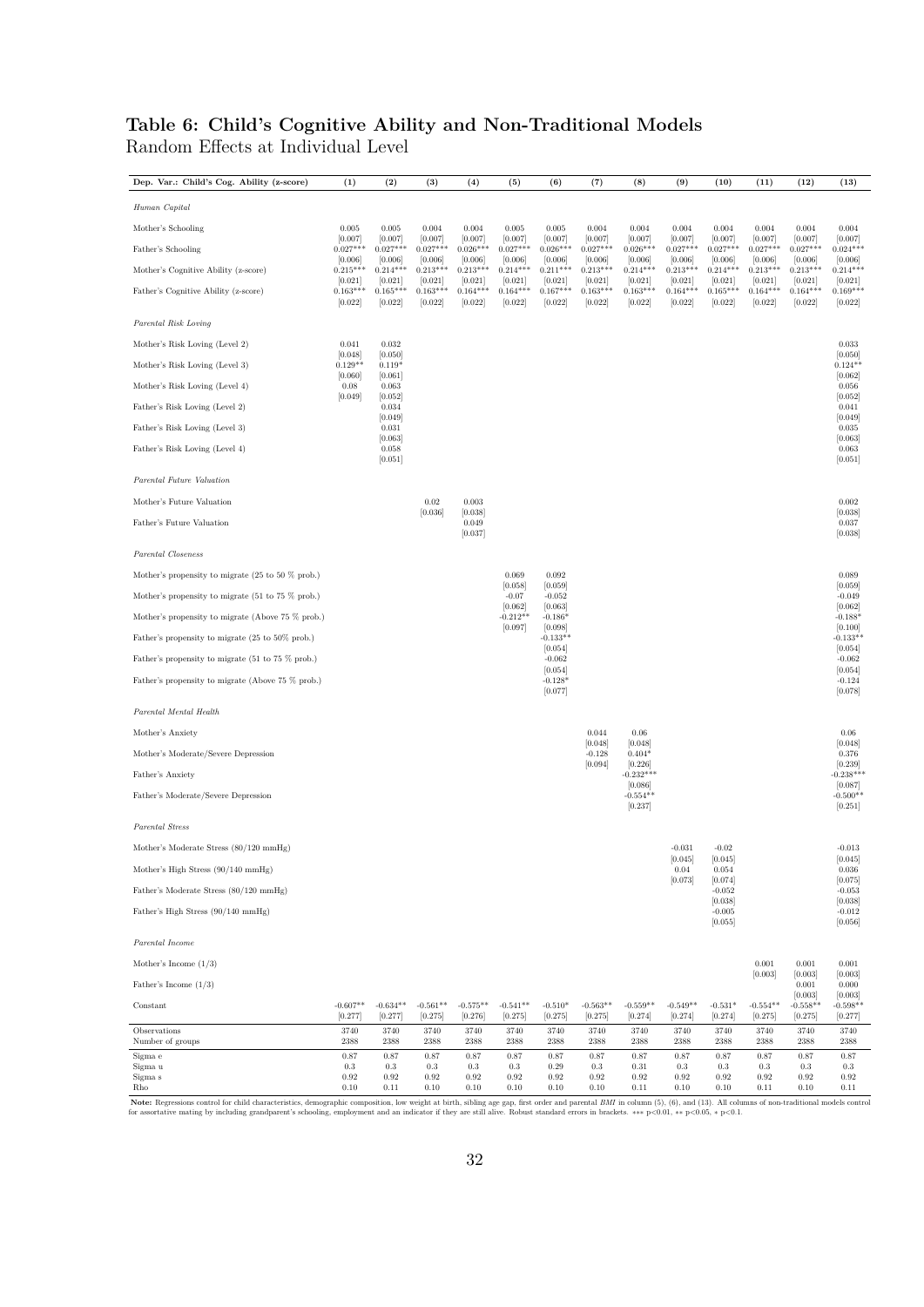## **Table 7: Child's Cognitive Ability and Traditional Models** Random Effects at Individual Level using Balanced Panel

| Dependent variable: Child's Cog. Ability (z-score) | (1)                   | (2)                    | $\left(3\right)$      | (4)                            | (5)                              |
|----------------------------------------------------|-----------------------|------------------------|-----------------------|--------------------------------|----------------------------------|
|                                                    |                       |                        |                       |                                |                                  |
| Human Capital                                      |                       |                        |                       |                                |                                  |
| Mother's Schooling                                 | $0.053***$<br>[0.007] | $0.024***$<br>[0.008]  | 0.001<br>[0.008]      | 0.000<br>[0.008]               | 0.000<br>[0.009]                 |
| Father's Schooling                                 |                       | $0.049***$             | $0.042***$            | $0.028***$                     | $0.028***$                       |
| Mother's Cognitive Ability (z-score)               |                       | [0.007]                | [0.007]<br>$0.258***$ | [0.007]<br>$0.212***$          | [0.008]<br>$0.216***$            |
| Father's Cognitive Ability (z-score)               |                       |                        | [0.024]               | [0.025]<br>$0.177***$          | [0.025]<br>$0.165***$            |
| Constant                                           | $-0.749**$<br>[0.302] | $-0.929***$<br>[0.300] | $-0.593**$<br>[0.294] | [0.027]<br>$-0.461$<br>[0.291] | [0.027]<br>$-0.638**$<br>[0.324] |
| Observations                                       | 2704                  | 2704                   | 2704                  | 2704                           | 2704                             |
| Number of groups                                   | 1352                  | 1352                   | 1352                  | 1352                           | 1352                             |
| Sigma e                                            | 0.87                  | 0.87                   | 0.87                  | 0.87                           | 0.87                             |
| Sigma u                                            | 0.45                  | 0.43                   | 0.37                  | 0.35                           | 0.33                             |
| Sigma s                                            | 0.98                  | 0.96                   | 0.94                  | 0.93                           | 0.93                             |
| Rho                                                | 0.21                  | 0.19                   | 0.16                  | 0.14                           | 0.13                             |

**Note:** Regressions control for child characteristics, demographic composition, low weight at birth, sibling age gap and first order.<br>Column (5) controls for assortative mating by including grandparent's schooling, employ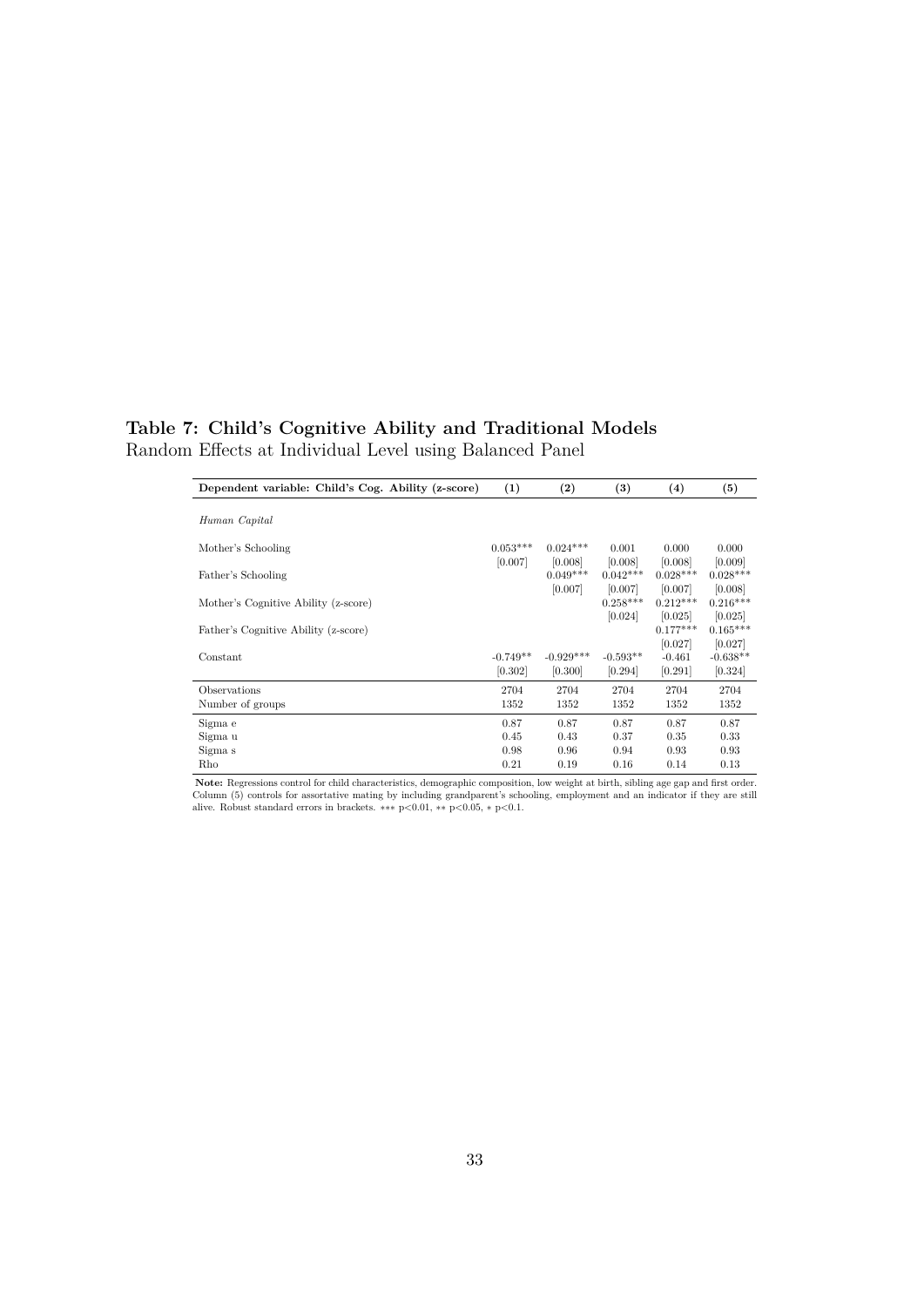## **Table 8: Child's Cognitive Ability and Non-Traditional Models**

Random Effects at Individual Level using Balanced Panel

| Dep. Var.: Child's Cog. Ability (z-score)                             | (1)                              | (2)                              | (3)                                | (4)                              | (5)                              | (6)                              | (7)                              | $(8)$                            | (9)                              | (10)                             | (11)                             | (12)                             | (13)                                   |
|-----------------------------------------------------------------------|----------------------------------|----------------------------------|------------------------------------|----------------------------------|----------------------------------|----------------------------------|----------------------------------|----------------------------------|----------------------------------|----------------------------------|----------------------------------|----------------------------------|----------------------------------------|
| Human Capital                                                         |                                  |                                  |                                    |                                  |                                  |                                  |                                  |                                  |                                  |                                  |                                  |                                  |                                        |
| Mother's Schooling                                                    | 0.001                            | 0.000                            | 0.000                              | 0.000                            | 0.001                            | 0.001                            | 0.000                            | 0.000                            | 0.000                            | 0.001                            | 0.000                            | $-0.001$                         | $-0.001$                               |
| Father's Schooling                                                    | [0.009]<br>$0.028***$<br>[0.008] | [0.009]<br>$0.028***$<br>[0.008] | [0.009]<br>$0.028***$<br>[0.008]   | [0.009]<br>$0.028***$<br>[0.008] | [0.009]<br>$0.028***$<br>[0.008] | [0.009]<br>$0.029***$<br>[0.008] | [0.009]<br>$0.028***$<br>[0.008] | [0.009]<br>$0.026***$<br>[0.008] | [0.009]<br>$0.028***$<br>[0.008] | [0.009]<br>$0.028***$<br>[0.008] | [0.009]<br>$0.028***$<br>[0.008] | [0.009]<br>$0.028***$<br>[0.008] | [0.009]<br>$0.027***$<br>[0.008]       |
| Mother's Cognitive Ability (z-score)                                  | $0.219***$                       | $0.217***$                       | $0.216***$                         | $0.216***$                       | $0.214***$                       | $0.210***$                       | $0.216***$                       | $0.218***$                       | $0.216***$                       | $0.217***$                       | $0.216***$                       | $0.216***$                       | $0.212***$                             |
| Father's Cognitive Ability (z-score)                                  | [0.025]<br>$0.165***$<br>[0.027] | [0.025]<br>$0.169***$<br>[0.027] | [0.025]<br>$0.165***$<br>[0.027]   | [0.025]<br>$0.165***$<br>[0.027] | [0.025]<br>$0.165***$<br>[0.027] | [0.025]<br>$0.169***$<br>[0.026] | [0.025]<br>$0.165***$<br>[0.027] | [0.025]<br>$0.166***$<br>[0.027] | [0.025]<br>$0.165***$<br>[0.027] | [0.025]<br>$0.166***$<br>[0.027] | [0.025]<br>$0.165***$<br>[0.027] | [0.025]<br>$0.165***$<br>[0.027] | [0.025]<br>$0.176***$<br>[0.027]       |
| Parental Risk Loving                                                  |                                  |                                  |                                    |                                  |                                  |                                  |                                  |                                  |                                  |                                  |                                  |                                  |                                        |
| Mother's Risk Loving (Level 2)                                        | 0.07                             | 0.061                            |                                    |                                  |                                  |                                  |                                  |                                  |                                  |                                  |                                  |                                  | 0.042                                  |
| Mother's Risk Loving (Level 3)                                        | [0.059]<br>$0.232***$            | [0.061]<br>$0.216***$            |                                    |                                  |                                  |                                  |                                  |                                  |                                  |                                  |                                  |                                  | [0.061]<br>$0.198**$                   |
| Mother's Risk Loving (Level 4)                                        | [0.074]<br>$0.135**$             | [0.076]<br>$0.111*$              |                                    |                                  |                                  |                                  |                                  |                                  |                                  |                                  |                                  |                                  | [0.077]<br>0.09                        |
| Father's Risk Loving (Level 2)                                        | [0.061]                          | [0.064]<br>0.055<br>[0.058]      |                                    |                                  |                                  |                                  |                                  |                                  |                                  |                                  |                                  |                                  | [0.064]<br>0.069<br>[0.058]            |
| Father's Risk Loving (Level 3)                                        |                                  | 0.096                            |                                    |                                  |                                  |                                  |                                  |                                  |                                  |                                  |                                  |                                  | 0.107                                  |
| Father's Risk Loving (Level 4)                                        |                                  | [0.079]<br>0.082<br>[0.060]      |                                    |                                  |                                  |                                  |                                  |                                  |                                  |                                  |                                  |                                  | [0.079]<br>$0.104*$<br>[0.061]         |
| Parental Future Valuation                                             |                                  |                                  |                                    |                                  |                                  |                                  |                                  |                                  |                                  |                                  |                                  |                                  |                                        |
| Mother's Future Valuation                                             |                                  |                                  | 0.017<br>[0.044]                   | 0.006<br>[0.047]                 |                                  |                                  |                                  |                                  |                                  |                                  |                                  |                                  | 0.002<br>[0.047]                       |
| Father's Future Valuation                                             |                                  |                                  |                                    | 0.033<br>[0.046]                 |                                  |                                  |                                  |                                  |                                  |                                  |                                  |                                  | 0.019<br>[0.047]                       |
| Parental Closeness                                                    |                                  |                                  |                                    |                                  |                                  |                                  |                                  |                                  |                                  |                                  |                                  |                                  |                                        |
| Mother's propensity to migrate $(25 \text{ to } 50 \text{ % prob.})$  |                                  |                                  |                                    |                                  | 0.091                            | $0.131*$                         |                                  |                                  |                                  |                                  |                                  |                                  | $0.134*$                               |
| Mother's propensity to migrate $(51 \text{ to } 75 \% \text{ prob.})$ |                                  |                                  |                                    |                                  | [0.071]<br>$-0.055$              | [0.071]<br>$-0.047$              |                                  |                                  |                                  |                                  |                                  |                                  | [0.072]<br>$-0.039$                    |
| Mother's propensity to migrate (Above 75 % prob.)                     |                                  |                                  |                                    |                                  | [0.077]<br>$-0.166$              | [0.078]<br>$-0.162$              |                                  |                                  |                                  |                                  |                                  |                                  | [0.077]<br>$-0.154$                    |
| Father's propensity to migrate $(25 \text{ to } 50 \text{ % prob.})$  |                                  |                                  |                                    |                                  | [0.125]                          | [0.131]<br>$-0.221***$           |                                  |                                  |                                  |                                  |                                  |                                  | [0.132]<br>$-0.215***$                 |
| Father's propensity to migrate $(51 \text{ to } 75 \% \text{ prob.})$ |                                  |                                  |                                    |                                  |                                  | [0.063]<br>0.026                 |                                  |                                  |                                  |                                  |                                  |                                  | [0.063]<br>0.026                       |
| Father's propensity to migrate (Above 75 % prob.)                     |                                  |                                  |                                    |                                  |                                  | [0.068]<br>$-0.117$<br>[0.093]   |                                  |                                  |                                  |                                  |                                  |                                  | [0.070]<br>$-0.102$<br>[0.093]         |
| Parental Stress                                                       |                                  |                                  |                                    |                                  |                                  |                                  |                                  |                                  |                                  |                                  |                                  |                                  |                                        |
| Mother's Moderate Stress (80/120 mmHg)                                |                                  |                                  |                                    |                                  |                                  |                                  | 0.018                            | 0.042                            |                                  |                                  |                                  |                                  | 0.04                                   |
| Mother's High Stress (90/140 mmHg)                                    |                                  |                                  |                                    |                                  |                                  |                                  | [0.060]<br>$-0.179$              | [0.060]<br>0.303                 |                                  |                                  |                                  |                                  | [0.060]<br>0.221                       |
| Father's Moderate Stress (80/120 mmHg)                                |                                  |                                  |                                    |                                  |                                  |                                  | [0.120]                          | [0.222]<br>$-0.275***$           |                                  |                                  |                                  |                                  | [0.232]<br>$-0.303***$                 |
| Father's High Stress (90/140 mmHg)                                    |                                  |                                  |                                    |                                  |                                  |                                  |                                  | [0.101]<br>$-0.489**$            |                                  |                                  |                                  |                                  | [0.102]<br>$-0.372$                    |
|                                                                       |                                  |                                  |                                    |                                  |                                  |                                  |                                  | [0.242]                          |                                  |                                  |                                  |                                  | [0.250]                                |
| Parental Mental Health                                                |                                  |                                  |                                    |                                  |                                  |                                  |                                  |                                  |                                  |                                  |                                  |                                  |                                        |
| Mother's Anxiety                                                      |                                  |                                  |                                    |                                  |                                  |                                  |                                  |                                  | 0.016<br>[0.053]                 | 0.033<br>[0.053]                 |                                  |                                  | 0.048<br>[0.054]                       |
| Mother's Moderate/Severe Depression                                   |                                  |                                  |                                    |                                  |                                  |                                  |                                  |                                  | $-0.004$<br>[0.093]              | $\rm 0.02$<br>[0.094]            |                                  |                                  | $-0.021$<br>[0.095]                    |
| Father's Anxiety                                                      |                                  |                                  |                                    |                                  |                                  |                                  |                                  |                                  |                                  | $-0.066$<br>[0.045]              |                                  |                                  | $-0.071$<br>[0.045]                    |
| Father's Moderate/Severe Depression                                   |                                  |                                  |                                    |                                  |                                  |                                  |                                  |                                  |                                  | $-0.04$<br>[0.066]               |                                  |                                  | $-0.043$<br>[0.067]                    |
| Parental Income                                                       |                                  |                                  |                                    |                                  |                                  |                                  |                                  |                                  |                                  |                                  |                                  |                                  |                                        |
| Mother's Income $(1/3)$                                               |                                  |                                  |                                    |                                  |                                  |                                  |                                  |                                  |                                  |                                  | $\,0.002\,$<br>[0.003]           | 0.002<br>[0.003]                 | 0.003<br>[0.003]                       |
| Father's Income $(1/3)$                                               |                                  |                                  |                                    |                                  |                                  |                                  |                                  |                                  |                                  |                                  |                                  | 0.001                            | 0.000                                  |
| Constant                                                              | $-0.726**$<br>[0.324]            | $-0.766**$<br>[0.325]            | $-0.645**$<br>[0.325]              | $-0.651**$<br>[0.324]            | $-0.650**$<br>[0.324]            | $-0.648**$<br>[0.325]            | $-0.639**$<br>[0.323]            | $-0.635**$<br>[0.322]            | $-0.636**$<br>[0.323]            | $-0.609*$<br>[0.324]             | $-0.635**$<br>[0.324]            | [0.003]<br>$-0.639**$<br>[0.325] | [0.003]<br>$-0.754**$<br>[0.326]       |
| Observations<br>Number of groups                                      | 2704<br>1352                     | 2704<br>1352                     | 2704<br>1352                       | 2704<br>1352                     | 2704<br>1352                     | 2704<br>1352                     | 2704<br>1352                     | 2704<br>1352                     | 2704<br>1352                     | 2704<br>1352                     | 2704<br>1352                     | 2704<br>1352                     | 2704<br>1352                           |
| Sigma e<br>Sigma u<br>Sigma s<br>Rho                                  | 0.87<br>0.32<br>0.93<br>0.12     | 0.87<br>0.33<br>0.93<br>0.12     | 0.87<br>$\rm 0.33$<br>0.93<br>0.13 | 0.87<br>0.33<br>0.93<br>0.13     | 0.87<br>0.33<br>0.93<br>0.12     | 0.87<br>0.32<br>0.93<br>0.12     | 0.87<br>0.33<br>0.93<br>0.12     | 0.87<br>0.33<br>0.93<br>0.13     | 0.87<br>0.33<br>0.93<br>0.13     | 0.87<br>0.33<br>0.93<br>0.13     | 0.87<br>0.33<br>0.93<br>0.13     | 0.87<br>0.33<br>0.93<br>0.13     | $0.87\,$<br>$\rm 0.32$<br>0.92<br>0.12 |

Note: Regressions control for child characteristics, demographic composition, low weight at birth, sibling age gap, first order and parental BMI in column (5), (6), and (13). All columns of non-traditional models control<br>f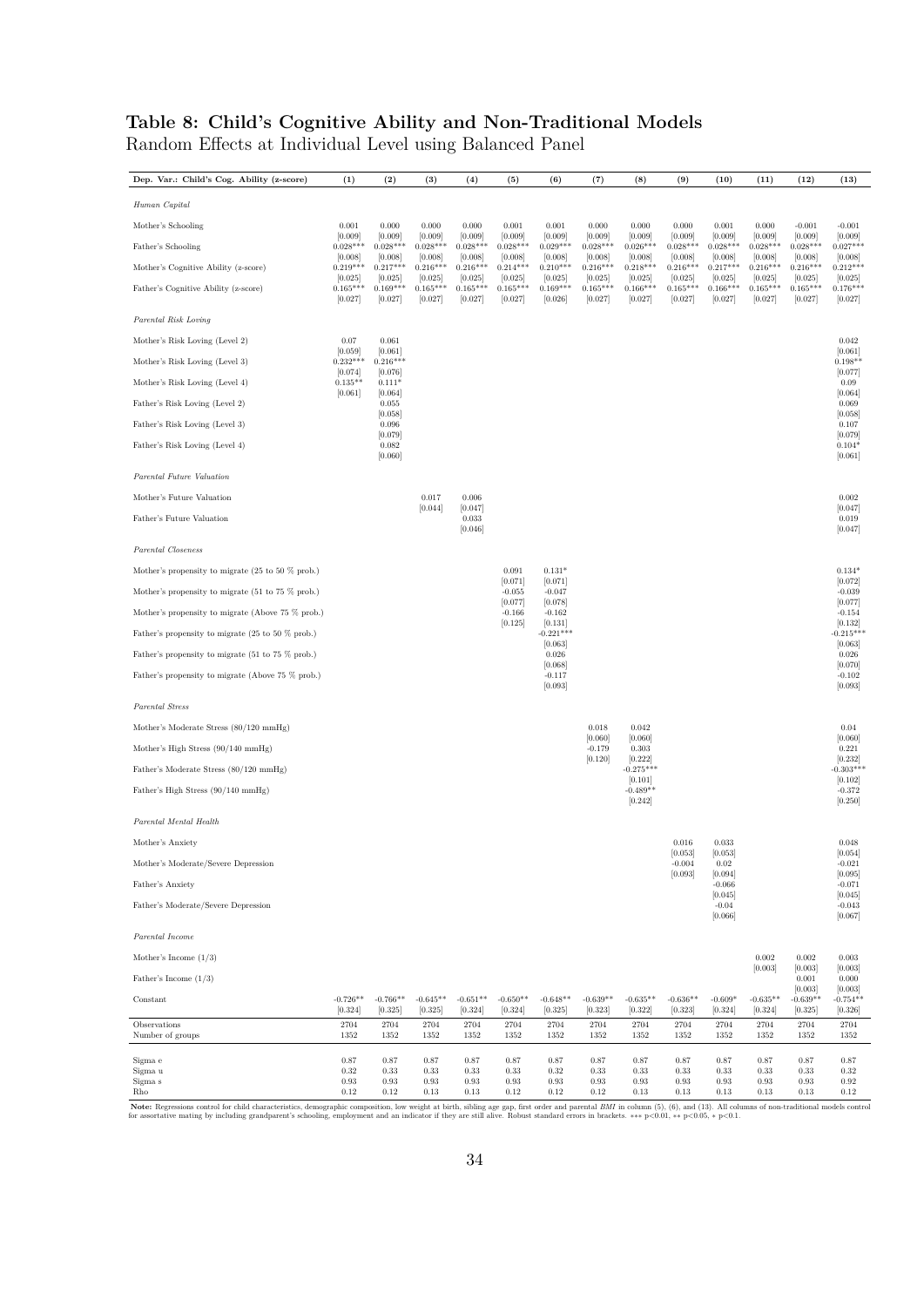### **Table 9: Child's Cognitive Ability and Non-Traditional Models** Fixed Effects at Individual Level

| Dep. Var.: Child's Cog. Ability (z-score)    | (1)                            | (2)                             | (3)                 | (4)                             | (5)             | (6)                        | (7)                             |
|----------------------------------------------|--------------------------------|---------------------------------|---------------------|---------------------------------|-----------------|----------------------------|---------------------------------|
| Parental Mental Health                       |                                |                                 |                     |                                 |                 |                            |                                 |
| Mother's Anxiety                             | $-0.027$                       | 0.003                           |                     |                                 |                 |                            | 0.000                           |
| Mother's Moderate/Severe Depression          | [0.091]<br>$-0.003$<br>[0.168] | [0.090]<br>$0.687**$            |                     |                                 |                 |                            | [0.089]<br>$0.633*$             |
| Father's Anxiety                             |                                | [0.334]<br>$-0.512***$          |                     |                                 |                 |                            | [0.350]<br>$-0.531***$          |
| Father's Moderate/Severe Depression          |                                | [0.130]<br>$-0.660*$<br>[0.345] |                     |                                 |                 |                            | [0.131]<br>$-0.580$<br>[0.361]  |
| Parental Stress                              |                                |                                 |                     |                                 |                 |                            |                                 |
| Mother's Moderate Stress (80/120 mmHg)       |                                |                                 | 0.012               | 0.034                           |                 |                            | 0.036                           |
| Mother's High Stress $(90/140 \text{ mmHg})$ |                                |                                 | [0.070]<br>$-0.082$ | [0.070]<br>$-0.06$              |                 |                            | [0.070]<br>$-0.105$             |
| Father's Moderate Stress (80/120 mmHg)       |                                |                                 | [0.118]             | [0.117]<br>$-0.04$              |                 |                            | [0.116]<br>$-0.051$             |
| Father's High Stress (90/140 mmHg)           |                                |                                 |                     | [0.063]<br>$-0.167*$<br>[0.089] |                 |                            | [0.063]<br>$-0.165*$<br>[0.090] |
| Parental Income                              |                                |                                 |                     |                                 |                 |                            |                                 |
| Mother's Income $(1/3)$                      |                                |                                 |                     |                                 | 0.006           | 0.006                      | 0.008                           |
| Father's Income $(1/3)$                      |                                |                                 |                     |                                 | [0.005]         | [0.005]<br>0.000           | [0.005]<br>0.002                |
| Constant                                     | 0.156<br>[0.518]               | 0.103<br> 0.513                 | 0.146<br> 0.517     | 0.28<br> 0.523                  | 0.108<br> 0.517 | [0.004]<br>0.107<br> 0.517 | [0.004]<br>0.200<br> 0.530      |
| Observations                                 | 3740                           | 3740                            | 3740                | 3740                            | 3740            | 3740                       | 3740                            |
| Number of observations                       | 2388                           | 2388                            | 2388                | 2388                            | 2388            | 2388                       | 2388                            |
| Sigma e<br>Sigma u                           | 0.87<br>0.88                   | 0.87                            | 0.87<br>0.88        | 0.87                            | 0.87            | $0.87\,$                   | 0.87                            |
| Sigma s                                      | 1.24                           | 0.89<br>1.24                    | 1.24                | 0.89<br>1.24                    | 0.88<br>1.24    | $0.88\,$<br>1.24           | 0.89<br>1.24                    |
| Rho                                          | 0.51                           | 0.51                            | 0.51                | 0.51                            | 0.51            | $0.51\,$                   | 0.51                            |
| Hausman Test                                 |                                |                                 |                     |                                 |                 |                            |                                 |
| No. of parameters                            | 42                             | 44                              | 42                  | 44                              | 41              | 42                         | 52                              |
| Chi <sub>2</sub>                             | 29.67                          | 36.57                           | 28.98               | 32.74                           | 27.45           | 28.52                      | 40.41                           |
| Prob >chi2                                   | 0.92                           | 0.78                            | 0.94                | 0.89                            | 0.95            | 0.94                       | 0.88                            |

**Note:** Regressions control for child characteristics, demographic composition, low weight at birth, sibling age gap, first order and parental *BMI* in column (5), (6), and (13). All columns of non-traditional models control for assortative mating by including grandparent's schooling, employment and an indicator if they are still alive. Robust standard errors in brackets. ∗∗∗ p*<*0.01, ∗∗ p*<*0.05, ∗ p*<*0.1.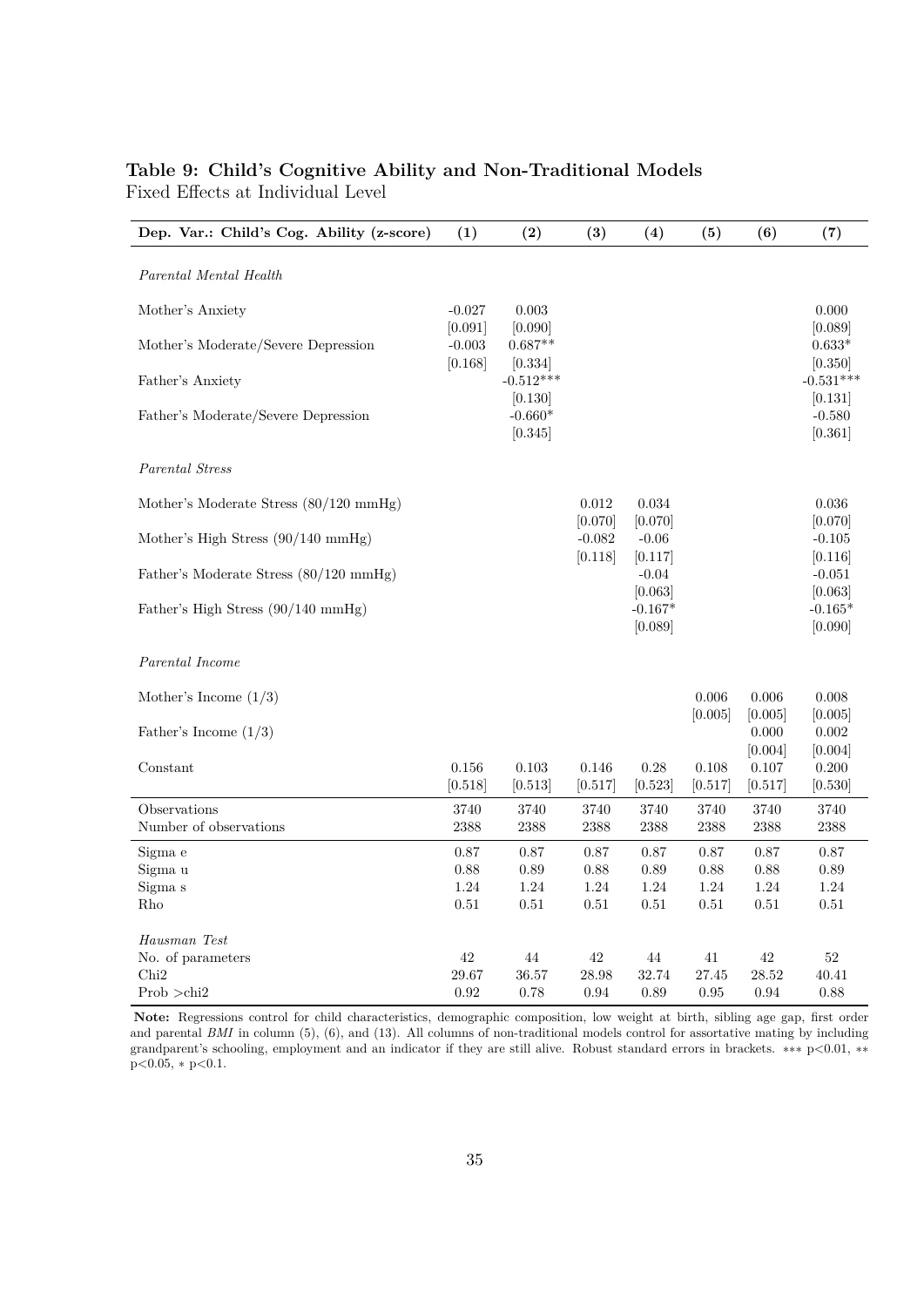#### **Table 10: Child's Height and Non-Traditional Models** Random Effects at Individual Level

**Dep. Var.: Child's Height (z-score) (1) (2) (3) (4) (5) (6) (7) (8) (9) (10) (11) (12) (13) (14)** *Human Capital*  $\text{Mother's Schooling}\qquad \qquad 0.029*** \qquad 0.028*** \qquad 0.027*** \qquad 0.027*** \qquad 0.028*** \qquad 0.027*** \qquad 0.027*** \qquad 0.029*** \qquad 0.030*** \qquad 0.029*** \qquad 0.029*** \qquad 0.030*** \qquad 0.030*** \qquad 0.030*** \qquad 0.030*** \qquad 0.030*** \qquad 0.030***$ [0.008] [0.008] [0.008] [0.008] [0.008] [0.008] [0.008] [0.008] [0.008] [0.008] [0.008] [0.008] [0.008] [0.008] Father's Schooling 0.036\*\*\* 0.036\*\*\* 0.035\*\*\* 0.035\*\*\* 0.034\*\*\* 0.033\*\*\* 0.036\*\*\* 0.037\*\*\* 0.036\*\*\* 0.036\*\*\* 0.036\*\*\* 0.034\*\*\* 0.032\*\*\* 0.025\*\*\* [0.008] [0.008] [0.008] [0.008] [0.008] [0.008] [0.008] [0.008] [0.008] [0.008] [0.008] [0.008] [0.008] [0.007] Mother's Schooling<br>
Mother's Cognitive Ability (z-score) 0.008 (0.008) (0.008) (0.008) (0.008) (0.008) (0.008) (0.008) (0.008) (0.008) (0.008) (0.008) (0.008)<br>
Mother's Cognitive Ability (z-score) (0.008) (0.008) (0.008) [106\*\*\* 0.101\*\*\* 0.105\*\*\* 0.105\*\*\* 0.094\*\*\* 0.091\*\*\* 0.106\*\*\* 0.106\*\*\* 0.106\*\*\* 0.106\*\*\* 0.104\*\*\* 0.083\*\*\* 0.036<br>[0.028] [0.028] [0.028] [0.028] [0.028] [0.027] [0.028] [0.028] [0.028] [0.028] [0.028] [0.028] [0.027] [0.02 Pather's Cognitive Ability (z-score)<br>
2.0.056\*\* 0.056\*\* 0.056\*\* 0.058\*\* 0.058\*\* 0.058\*\* 0.058\*\* 0.058\*\* 0.058\*\* 0.058\*\* 0.058\*\* 0.056\*\* 0.056\*\* 0.056\* 0.056\*<br>
2.0.028] [0.028] [0.028] [0.028] [0.028] [0.028] [0.028] [0.028 [0.028] [0.028] [0.028] [0.028] [0.028] [0.028] [0.028] [0.028] [0.028] [0.028] [0.028] [0.028] [0.029] [0.026] *Parental Risk Loving* Mother's Risk Loving (Level 2) 0.174\*\*\* 0.182\*\*\* 0.174\*\*\* 0.107\*  $\frac{0.174^{***}}{0.066}$  [0.067] [0.061] [0.067] [0.061] Mother's Risk Loving (Level 2)  $(0.066)$   $(0.067)$   $(0.067)$   $(0.067)$   $(0.067)$   $(0.068)$   $(0.067)$   $(0.068)$   $(0.067)$   $(0.069)$   $(0.067)$   $(0.069)$   $(0.069)$   $(0.069)$   $(0.069)$   $(0.069)$   $(0.069)$   $(0.069)$   $(0.069)$  0.134 0.123 0.079 0.069 0.079 0.069 0.079 0.069 0.079 0.069 0.079 0.069 0.074 0.069 0.077 0.0001 0.0001 0.0001 0.0001 0.0001 0.000<br>
0.0173 0.006 0.073 0.000 0.073 0.000<br>
0.061 0.086 0.073 0.0040 0.073 0.0040 0.073 0.0040  $\frac{0.073}{[0.072]}$  [0.072] [0.072] [0.064] Father's Risk Loving (Level 2) -0.028 0.01 -0.03 [0.066] [0.066] [0.060] Father's Risk Loving (Level 2)<br>
Father's Risk Loving (Level 3)<br>
Father's Risk Loving (Level 4)<br>  $[0.069]$   $[0.060]$   $[0.060]$   $[0.060]$   $[0.060]$   $[0.060]$   $[0.060]$   $[0.060]$   $[0.060]$   $[0.060]$   $[0.060]$   $[0.060]$   $[0.06$  $[0.090]$   $[0.090]$   $[0.090]$   $[0.090]$   $[0.090]$   $[0.090]$ Father's Risk Loving (Level 4) 0.107 0.116\* 0.054  $[0.070]$   $[0.070]$   $[0.063]$   $[0.070]$   $[0.063]$ *Parental Future Valuation* Mother's Future Valuation **0.139\*\*\*** 0.125<sup>\*\*</sup> 0.125<sup>\*\*</sup> 0.061 0.046 0.061 0.051 0.046 0.061 0.051 0.046  $[0.051]$  [0.051] [0.051] [0.061] [0.051] Father's Future Valuation 0.043 0.011 -0.014  $[0.051]$   $[0.051]$   $[0.051]$   $[0.06]$ *Parental Closeness*  $[0.049] \qquad [0.049] \qquad \quad [0.049] \qquad \quad \, [0.049]$ Mother's propensity to migrate (25 to 50 % prob.) 0.304\*\*\* 0.318\*\*\* 0.312\*\*\* 0.179\*\*  $[0.091]$   $[0.091]$   $[0.091]$   $[0.077]$ Mother's propensity to migrate (51 to 75 % prob.)<br>
0.024 0.024 0.024 0.024 0.024 0.024 0.024 0.024 0.024 0.034 0.034 0.024 0.034 0.024 0.034 0.024  $\begin{bmatrix} 0.024 & 0.02 & -0.024 \\ 0.083 & 0.085 \end{bmatrix}$  [0.086] [0.078] Mother's propensity to migrate (Above 75 % prob.)<br>
0.256\* 0.251\*<br>
0.131] [0.131] [0.131] [0.046] [0.046] [0.046] [0.046] [0.046] [0.046] [0.046] [0.046] [0.046] [0.062]<br>
20.046 [0.072] [0.072] [0.072] [0.072] [0.072] [0.07  $(0.130)^{\circ}$   $0.251^{\circ}$   $0.121$ <br>  $[0.131]$   $[0.130]$   $[0.132]$   $[0.125]$  $[0.132]$   $[0.132]$   $[0.132]$   $[0.046]$   $[0.066]$  $\begin{bmatrix} 0.154 \ 0.046 \end{bmatrix}$ <br>  $\begin{bmatrix} 0.046 \ 0.046 \end{bmatrix}$ <br>  $\begin{bmatrix} 0.046 \ 0.046 \end{bmatrix}$ <br>  $\begin{bmatrix} 0.046 \ 0.046 \end{bmatrix}$ <br>  $\begin{bmatrix} 0.046 \ 0.046 \end{bmatrix}$ <br>  $\begin{bmatrix} 0.046 \ 0.046 \end{bmatrix}$ <br>  $\begin{bmatrix} 0.046 \ 0.046 \end{bmatrix}$ <br>  $\begin{bmatrix} 0.046 \ 0.0$  $-0.114$   $-0.140**$ <br>  $[0.072]$   $[0.062]$ Father's propensity to migrate (51 to 75 % prob.)<br>  $\begin{bmatrix} 0.009 \\ 0.002 \end{bmatrix}$   $\begin{bmatrix} 0.081 \\ 0.081 \end{bmatrix}$   $\begin{bmatrix} 0.080 \\ 0.071 \end{bmatrix}$  $[0.081]$   $[0.080]$   $[0.071]$   $[0.071]$ Father's propensity to migrate (Above 75 % prob.)<br>  $(0.108)$  0.005<br>  $(0.100)$  0.145<br>  $(0.100)$  0.1021<br>  $(0.000)$  0.005<br>  $(0.001)$  $[0.145$   $0.128$   $0.005$   $[0.100]$   $[0.100]$ *Parental Mental Health* Mother's Anxiety 0.014 0.005 -0.01 -0.067  $[0.061]$   $[0.061]$   $[0.061]$   $[0.061]$   $[0.063]$  $\begin{tabular}{c c c c c c c c} \textbf{Mother's Answer} & 0.014 & 0.005 & 0.014 \\ \textbf{Mother's However:} & \textbf{Depression} & 0.081 & 0.081 \\ \textbf{Mother's Modern} & 0.067 & 0.077 & 0.067 \\ \textbf{Table's:} & 0.327 & 0.079 \\ \textbf{Father's Anxiety} & 0.131 & 0.27 \\ \end{tabular}$  $[0.119 \t 0.261 \t 0.327 \t 0.076 \t 0.0001]$ <br> $[0.398 \t 0.379]$  $\begin{array}{|c|c|c|c|c|}\hline (0.111] & & [0.351] & & [0.398] & [0.379] & [0.379] \ \hline \end{array}$  $[0.096]$   $[0.096]$   $[0.092]$ Father's Moderate/Severe Depression -0.163 -0.209 0.149  $[-0.163$   $-0.209$   $0.149$   $[0.347]$   $[0.392]$   $[0.373]$ *Parental Stress*  $\begin{tabular}{c|c|c|c|c|c|c} \multicolumn{4}{c|c|}{\text{Moderate Stress (80/120 mmHg)}} & \multicolumn{4}{c|c|}{\multicolumn{4}{c|c|}{\text{Moderate Stress (80/120 mmHg)}}} & \multicolumn{4}{c|}{\multicolumn{4}{c|}{\text{Moderate Stress (80/120 mmHg)}}} & \multicolumn{4}{c|}{\text{Moderate Stress (80/120 mmHg)}} & \multicolumn{4}{c|}{\text{Moderate Stress (80/120 mmHg)}} & \multicolumn{4}{c|}{\text{Moderate Stress (80/120 mmHg$  $[-0.018$   $-0.019$   $[-0.032$ <sup>\*</sup>  $-0.082$ <sup>\*</sup>  $[-0.052]$   $[0.051]$   $[0.047]$   $[-0.047]$ Mother's High Stress  $(90/140 \text{ mmHg})$  $[0.002$   $0.002$   $[0.092]$   $[0.092]$   $[0.089]$ Father's Moderate Stress (80/120 mmHg)<br>-0.04 -0.034 -0.04 -0.04 -0.04 -0.034 -0.04 -0.034 -0.04 -0.034 -0.04 -0.04 -0.04 -0.04 -0.04 -0.04 -0.04 -0.034 -0.04 -0.04 -0.04<br>[0.044] [0.044] [0.044] [0.044] Father's High Stress (90/140 mmHg)<br>
0.041 0.041 0.055<br>
0.066  $[0.041]$ <br> $[0.061]$ *Parental Income* -0.003 -0.004 -0.005\* -0.003 -0.004 -0.005\* -0.003  $[0.003]$   $[0.003]$   $[0.003]$   $[0.003]$   $[0.003]$   $[0.003]$  $\begin{bmatrix} 0.003] & [0.003] & [0.003] & [0.003] & [0.003] & [0.003] & [0.003] & [0.003] & [0.003] & [0.004] & [0.004] & [0.005] & [0.006] & [0.007] & [0.007] & [0.008] & [0.009] & [0.009] & [0.001] & [0.001] & [0.001] & [0.001] & [0.001] & [0.001] & [0.001] & [0.001] & [0.001$  $[0.008]$   $[0.003]$   $[0.003]$   $[0.003]$   $[0.003]$   $[0.003]$ *Parental Height and Weight* Mother's Height (cm) 0.037\*\*\* 0.037\*\*\*  $[0.004]$ <br> $0.035***$ Father's Height (cm) 0.035\*\*\*  $[0.004]$ <br> $0.009***$  $\frac{[0.004]}{0.009***}$  $[0.002]$ <br> $0.003$ Father's Weight (kg) 0.003  $[0.002]$ <br>-13.945\*\*\*  $-2.011***$   $-2.024***$   $-1.914***$   $-1.959***$   $-1.959***$   $-1.864***$   $-1.864***$   $-1.865***$   $-1.859***$   $-1.859***$   $-1.867***$   $-1.903***$   $-2.212***$   $-13.945***$ [0.338] [0.338] [0.340] [0.338] [0.338] [0.338] [0.338] [0.339] [0.339] [0.339] [0.339] [0.339] [0.338] [0.337] [0.714] Observations 3663 3663 3663 3663 3663 3663 3663 3663 3663 3663 3663 3663 3663 3663 Number of groups 2364 2364 2364 2364 2364 2364 2364 2364 2364 2364 2364 2364 2364 2364 Sigma e 0.84 0.84 0.84 0.84 0.84 0.83 0.84 0.84 0.84 0.84 0.84 0.84 0.84 0.83 Sigma u 0.82 0.82 0.82 0.82 0.81 0.81 0.82 0.82 0.82 0.82 0.82 0.82 0.8 0.64 Sigma s 1.17 1.17 1.17 1.17 1.16 1.16 1.17 1.17 1.17 1.17 1.17 1.17 1.16 1.05 Rho 0.49 0.49 0.49 0.49 0.48 0.48 0.49 0.49 0.49 0.49 0.49 0.49 0.48 0.38  $\begin{tabular}{lcccccc} \text{Sigma} & 0.84 & 0.84 & 0.84 & 0.84 & 0.84 & 0.84 & 0.84 & 0.84 & 0.84 & 0.84 & 0.84 & 0.84 & 0.84 & 0.84 & 0.84 & 0.84 & 0.84 & 0.84 & 0.84 & 0.84 & 0.84 & 0.84 & 0.84 & 0.84 & 0.84 & 0.84 & 0.84 & 0.84 & 0.84 & 0.84 & 0.84 & 0.84 & 0.84 & 0.84 &$ 

**by including grandparent's schooling, employment and an indicator if they are still alive. Robust standard errors in brackets. ••** *p***<sup>0.01</sup>, <sup>***••• p***</sup>** *p***<sup>0.01</sup>,** *••**p***<sup>0</sup>.01,** *••**p***<sup>0</sup>.01,** *••**p***<sup>0</sup>.01,** *••**p***<sup>0</sup>**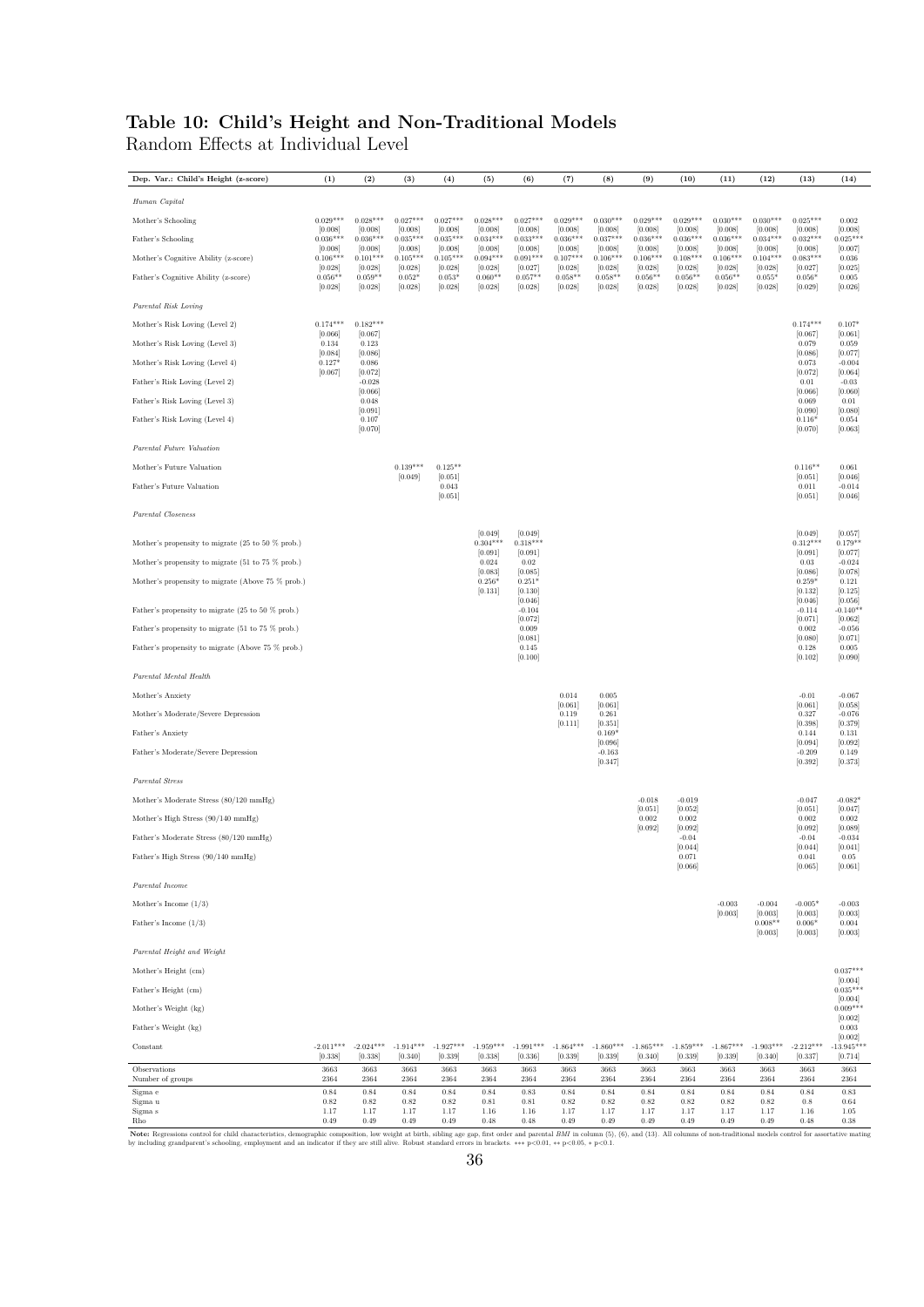## **Table 11: Child's Height and Traditional Models** Random Effects at Individual Level using Balanced Panel

| Dependent variable: Child's Height (z-score) | (1)                   | $\left( 2\right)$     | $\left(3\right)$      | (4)                   | (5)                  |
|----------------------------------------------|-----------------------|-----------------------|-----------------------|-----------------------|----------------------|
|                                              |                       |                       |                       |                       |                      |
| Human Capital                                |                       |                       |                       |                       |                      |
| Mother's Schooling                           | $0.073***$<br>[0.008] | $0.042***$<br>[0.009] | $0.029***$<br>[0.010] | $0.029***$<br>[0.010] | $0.025**$<br>[0.010] |
| Father's Schooling                           |                       | $0.051***$            | $0.047***$            | $0.043***$            | $0.041***$           |
|                                              |                       | [0.010]               | [0.009]               | [0.010]               | [0.010]              |
| Mother's Cognitive Ability (z-score)         |                       |                       | $0.149***$            | $0.136***$            | $0.127***$           |
|                                              |                       |                       | [0.032]               | [0.034]               | [0.034]              |
| Father's Cognitive Ability (z-score)         |                       |                       |                       | 0.049                 | 0.04                 |
|                                              |                       |                       |                       | [0.034]               | [0.035]              |
| Constant                                     | $-1.259***$           | $-1.458***$           | $-1.262***$           | $-1.224***$           | $-1.268***$          |
|                                              | [0.368]               | [0.366]               | [0.367]               | [0.368]               | [0.399]              |
| Observations                                 | 2598                  | 2598                  | 2598                  | 2598                  | 2598                 |
| Number of groups                             | 1299                  | 1299                  | 1299                  | 1299                  | 1299                 |
| Sigma e                                      | 0.83                  | 0.83                  | 0.83                  | 0.83                  | 0.84                 |
| Sigma u                                      | 0.82                  | 0.81                  | 0.8                   | 0.8                   | 0.78                 |
| Sigma s                                      | 1.17                  | 1.16                  | 1.15                  | 1.15                  | 1.14                 |
| Rho                                          | 0.49                  | 0.48                  | 0.48                  | 0.48                  | 0.47                 |

**Note:** Regressions control for child characteristics, demographic composition, low weight at birth, sibling age gap and first order. Column (5) controls for assortative mating by including grandparent's schooling, employment and an indicator if they are still alive. Robust standard errors in brackets. ∗∗∗ <sup>p</sup>*<*0.01, ∗∗ <sup>p</sup>*<*0.05, <sup>∗</sup> <sup>p</sup>*<*0.1.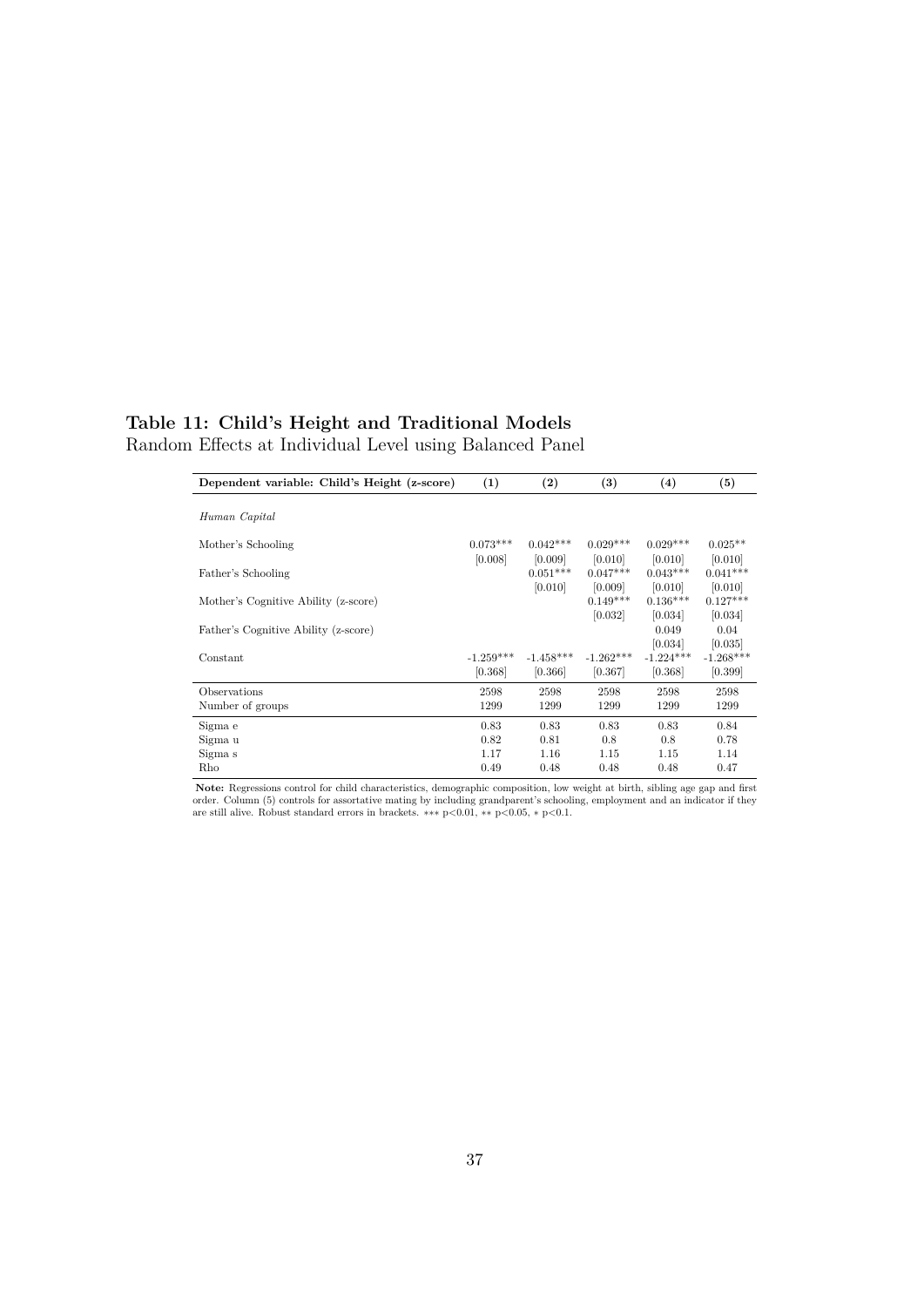## **Table 12: Child's Height and Non-Traditional Models**

Random Effects at Individual Level using Balanced Panel

| Dep. Var.: Child's Height (z-score)               | (1)                    | (2)                    | (3)                    | (4)                    | (5)                    | (6)                    | (7)                    | (8)                    | (9)                    | (10)                   | (11)                   | (12)                   | (13)                   | (14)                    |
|---------------------------------------------------|------------------------|------------------------|------------------------|------------------------|------------------------|------------------------|------------------------|------------------------|------------------------|------------------------|------------------------|------------------------|------------------------|-------------------------|
| Human Capital                                     |                        |                        |                        |                        |                        |                        |                        |                        |                        |                        |                        |                        |                        |                         |
| Mother's Schooling                                | $0.024**$              | $0.023**$              | $0.022**$              | $0.022**$              | $0.024**$              | $0.022**$              | $0.026**$              | $0.026**$              | $0.025**$              | $0.025**$              | $0.025**$              | $0.024**$              | $0.019*$               | $-0.001$                |
| Father's Schooling                                | [0.010]<br>$0.042***$  | [0.010]<br>$0.041***$  | [0.010]<br>$0.041***$  | [0.010]<br>$0.041***$  | [0.010]<br>$0.038***$  | [0.010]<br>$0.039***$  | [0.010]<br>$0.041***$  | [0.010]<br>$0.041***$  | [0.010]<br>$0.041***$  | [0.010]<br>$0.041***$  | [0.010]<br>$0.041***$  | [0.010]<br>$0.039***$  | [0.010]<br>$0.037***$  | [0.010]<br>$0.030***$   |
| Mother's Cognitive Ability (z-score)              | [0.010]<br>$0.126***$  | [0.010]<br>$0.118***$  | [0.010]<br>$0.125***$  | [0.010]<br>$0.125***$  | [0.010]<br>$0.112***$  | [0.010]<br>$0.109***$  | [0.010]<br>$0.127***$  | [0.010]<br>$0.127***$  | [0.010]<br>$0.127***$  | [0.010]<br>$0.128***$  | [0.010]<br>$0.127***$  | [0.010]<br>$0.126***$  | [0.010]<br>$0.097***$  | [0.009]<br>0.049        |
| Father's Cognitive Ability (z-score)              | [0.034]<br>0.036       | [0.034]<br>0.041       | [0.035]<br>0.038       | [0.035]<br>0.037       | [0.034]<br>0.046       | [0.034]<br>0.046       | [0.034]<br>0.04        | [0.034]<br>0.039       | [0.034]<br>0.041       | [0.034]<br>0.041       | [0.034]<br>0.04        | [0.034]<br>0.04        | [0.034]<br>0.044       | [0.031]<br>0.007        |
|                                                   | [0.034]                | [0.035]                | [0.035]                | [0.035]                | [0.034]                | [0.034]                | [0.035]                | [0.035]                | [0.035]                | [0.035]                | [0.035]                | [0.035]                | [0.035]                | [0.032]                 |
| Parental Risk Loving                              |                        |                        |                        |                        |                        |                        |                        |                        |                        |                        |                        |                        |                        |                         |
| Mother's Risk Loving (Level 2)                    | $0.184**$<br>[0.085]   | $0.187**$<br>[0.086]   |                        |                        |                        |                        |                        |                        |                        |                        |                        |                        | $0.165*$<br>[0.086]    | 0.121<br>[0.079]        |
| Mother's Risk Loving (Level 3)                    | 0.008<br>[0.108]       | $-0.002$<br>[0.109]    |                        |                        |                        |                        |                        |                        |                        |                        |                        |                        | $-0.06$<br>[0.106]     | $-0.075$<br>[0.097]     |
| Mother's Risk Loving (Level 4)                    | $0.204**$<br>[0.087]   | 0.147<br>[0.091]       |                        |                        |                        |                        |                        |                        |                        |                        |                        |                        | 0.126<br>[0.090]       | 0.066<br>[0.082]        |
| Father's Risk Loving (Level 2)                    |                        | 0.013<br>[0.081]       |                        |                        |                        |                        |                        |                        |                        |                        |                        |                        | 0.043<br>[0.082]       | $-0.03$<br>[0.074]      |
| Father's Risk Loving (Level 3)                    |                        | $-0.013$<br>[0.119]    |                        |                        |                        |                        |                        |                        |                        |                        |                        |                        | 0.015<br>[0.118]       | $-0.034$<br>[0.106]     |
| Father's Risk Loving (Level 4)                    |                        | $0.177**$<br>[0.085]   |                        |                        |                        |                        |                        |                        |                        |                        |                        |                        | $0.178**$<br>[0.086]   | 0.064<br>[0.078]        |
| Parental Future Valuation                         |                        |                        |                        |                        |                        |                        |                        |                        |                        |                        |                        |                        |                        |                         |
| Mother's Future Valuation                         |                        |                        | $0.155**$              | $0.133**$              |                        |                        |                        |                        |                        |                        |                        |                        | 0.102                  | 0.073                   |
| Father's Future Valuation                         |                        |                        | [0.061]                | [0.065]<br>0.06        |                        |                        |                        |                        |                        |                        |                        |                        | [0.064]<br>0.031       | [0.057]<br>0.009        |
|                                                   |                        |                        |                        | [0.065]                |                        |                        |                        |                        |                        |                        |                        |                        | [0.065]                | [0.059]                 |
| Parental Closeness                                |                        |                        |                        |                        |                        |                        |                        |                        |                        |                        |                        |                        |                        |                         |
| Mother's propensity to migrate (25 to 50 % prob.) |                        |                        |                        |                        | [0.058]<br>$0.422***$  | [0.058]<br>$0.441***$  |                        |                        |                        |                        |                        |                        | [0.059]<br>$0.447***$  | [0.069]<br>$0.264***$   |
| Mother's propensity to migrate (51 to 75 % prob.) |                        |                        |                        |                        | [0.107]<br>$0.203*$    | [0.107]<br>0.188       |                        |                        |                        |                        |                        |                        | [0.108]<br>0.195       | [0.095]<br>0.1          |
| Mother's propensity to migrate (Above 75 % prob.) |                        |                        |                        |                        | [0.116]<br>$0.281*$    | [0.118]<br>0.263       |                        |                        |                        |                        |                        |                        | [0.119]<br>0.271       | [0.108]<br>0.124        |
|                                                   |                        |                        |                        |                        | [0.162]                | [0.164]<br>[0.056]     |                        |                        |                        |                        |                        |                        | [0.171]<br>[0.056]     | [0.161]<br>[0.069]      |
| Father's propensity to migrate (25 to 50 % prob.) |                        |                        |                        |                        |                        | $-0.112$<br>[0.086]    |                        |                        |                        |                        |                        |                        | $-0.127$<br>[0.086]    | $-0.154**$<br>[0.074]   |
| Father's propensity to migrate (51 to 75 % prob.) |                        |                        |                        |                        |                        | 0.074<br>[0.101]       |                        |                        |                        |                        |                        |                        | 0.055<br>[0.101]       | $-0.002$<br>[0.090]     |
| Father's propensity to migrate (Above 75 % prob.) |                        |                        |                        |                        |                        | 0.079<br>[0.135]       |                        |                        |                        |                        |                        |                        | 0.074<br>[0.137]       | $-0.005$<br>[0.118]     |
| Parental Mental Health                            |                        |                        |                        |                        |                        |                        |                        |                        |                        |                        |                        |                        |                        |                         |
| Mother's Anxiety                                  |                        |                        |                        |                        |                        |                        | 0.007                  | 0.007                  |                        |                        |                        |                        | $-0.001$               | $-0.066$                |
| Mother's Moderate/Severe Depression               |                        |                        |                        |                        |                        |                        | [0.076]<br>$0.257**$   | [0.076]<br>$0.935**$   |                        |                        |                        |                        | [0.077]<br>$1.063**$   | [0.073]<br>0.658        |
| Father's Anxiety                                  |                        |                        |                        |                        |                        |                        | [0.122]                | [0.448]<br>0.053       |                        |                        |                        |                        | [0.477]<br>0.007       | [0.489]<br>$-0.007$     |
| Father's Moderate/Severe Depression               |                        |                        |                        |                        |                        |                        |                        | [0.106]<br>$-0.72$     |                        |                        |                        |                        | [0.105]<br>$-0.824*$   | [0.105]<br>$-0.44$      |
|                                                   |                        |                        |                        |                        |                        |                        |                        | [0.449]                |                        |                        |                        |                        | [0.478]                | [0.484]                 |
| Parental Stress                                   |                        |                        |                        |                        |                        |                        |                        |                        |                        |                        |                        |                        |                        |                         |
| Mother's Moderate Stress (80/120 mmHg)            |                        |                        |                        |                        |                        |                        |                        |                        | $\,0.038\,$<br>[0.056] | 0.038<br>[0.057]       |                        |                        | $\,0.022\,$<br>[0.056] | 0.001<br>[0.053]        |
| Mother's High Stress (90/140 mmHg)                |                        |                        |                        |                        |                        |                        |                        |                        | $-0.013$<br>[0.108]    | $-0.01$<br>[0.108]     |                        |                        | $-0.033$<br>[0.108]    | $-0.039$<br>[0.108]     |
| Father's Moderate Stress (80/120 mmHg)            |                        |                        |                        |                        |                        |                        |                        |                        |                        | $-0.054$<br>[0.051]    |                        |                        | $-0.045$<br>[0.050]    | $-0.068$<br>[0.048]     |
| Father's High Stress (90/140 mmHg)                |                        |                        |                        |                        |                        |                        |                        |                        |                        | 0.073<br>[0.076]       |                        |                        | 0.042<br>[0.075]       | 0.054<br>[0.071]        |
| Parental Income                                   |                        |                        |                        |                        |                        |                        |                        |                        |                        |                        |                        |                        |                        |                         |
| Mother's Income $(1/3)$                           |                        |                        |                        |                        |                        |                        |                        |                        |                        |                        | $\rm 0.001$            | $0.000\,$              | 0.000                  | 0.001                   |
| Father's Income $(1/3)$                           |                        |                        |                        |                        |                        |                        |                        |                        |                        |                        | [0.004]                | [0.004]<br>$0.007*$    | [0.004]<br>0.006       | [0.004]<br>0.003        |
|                                                   |                        |                        |                        |                        |                        |                        |                        |                        |                        |                        |                        | [0.004]                | [0.004]                | [0.004]                 |
| Parental Height and Weight                        |                        |                        |                        |                        |                        |                        |                        |                        |                        |                        |                        |                        |                        |                         |
| Mother's Height (cm)                              |                        |                        |                        |                        |                        |                        |                        |                        |                        |                        |                        |                        |                        | $0.030***$<br>[0.005]   |
| Father's Height (cm)                              |                        |                        |                        |                        |                        |                        |                        |                        |                        |                        |                        |                        |                        | $0.034***$<br>[0.005]   |
| Mother's Weight (kg)                              |                        |                        |                        |                        |                        |                        |                        |                        |                        |                        |                        |                        |                        | $0.008***$<br>[0.003]   |
| Father's Weight (kg)                              |                        |                        |                        |                        |                        |                        |                        |                        |                        |                        |                        |                        |                        | $0.005*$<br>[0.003]     |
| $\mbox{Constant}$                                 | $-1.404***$<br>[0.393] | $-1.468***$<br>[0.394] | $-1.331***$<br>[0.401] | $-1.344***$<br>[0.400] | $-1.405***$<br>[0.397] | $-1.502***$<br>[0.394] | $-1.271***$<br>[0.399] | $-1.256***$<br>[0.399] | $-1.262***$<br>[0.400] | $-1.255***$<br>[0.399] | $-1.267***$<br>[0.399] | $-1.298***$<br>[0.399] | $-1.744***$<br>[0.393] | $-12.488***$<br>[0.894] |
| $\hbox{Observations}$                             | 2598                   | 2598                   | 2598                   | 2598                   | 2598                   | 2598                   | 2598                   | 2598                   | 2598                   | 2598                   | 2598                   | 2598                   | 2598                   | 2598                    |
| Number of groups<br>$\hbox{Sigma}$ e              | 1299<br>0.84           | 1299<br>0.84           | 1299<br>0.84           | 1299<br>0.84           | 1299<br>0.84           | 1299<br>0.83           | 1299<br>0.84           | 1299<br>0.84           | 1299<br>0.84           | 1299<br>0.84           | 1299<br>0.84           | 1299<br>0.84           | 1299<br>0.84           | 1299<br>0.83            |
| Sigma u<br>Sigma s                                | 0.78<br>1.14           | 0.78<br>1.14           | 0.78<br>1.14           | 0.78<br>1.14           | 0.76<br>$1.13\,$       | 0.76<br>1.13           | 0.78<br>1.14           | 0.78<br>1.14           | 0.78<br>1.14           | 0.78<br>1.14           | 0.78<br>1.14           | 0.78<br>1.14           | 0.75<br>1.12           | 0.62<br>1.04            |
| Rho                                               | 0.46                   | $\,0.46$               | $\,0.46$               | 0.47                   | $\,0.46$               | $\,0.46$               | $\,0.46$               | $\,0.46$               | 0.47                   | $\,0.46$               | 0.47                   | 0.46                   | $\rm 0.45$             | $\rm 0.36$              |

Note: Regressions control for child characteristics, demographic composition, low weight at birth, sibling age gap, first order and parental *BMI* in colum (5), (6), and (13). All columns of non-traditional models control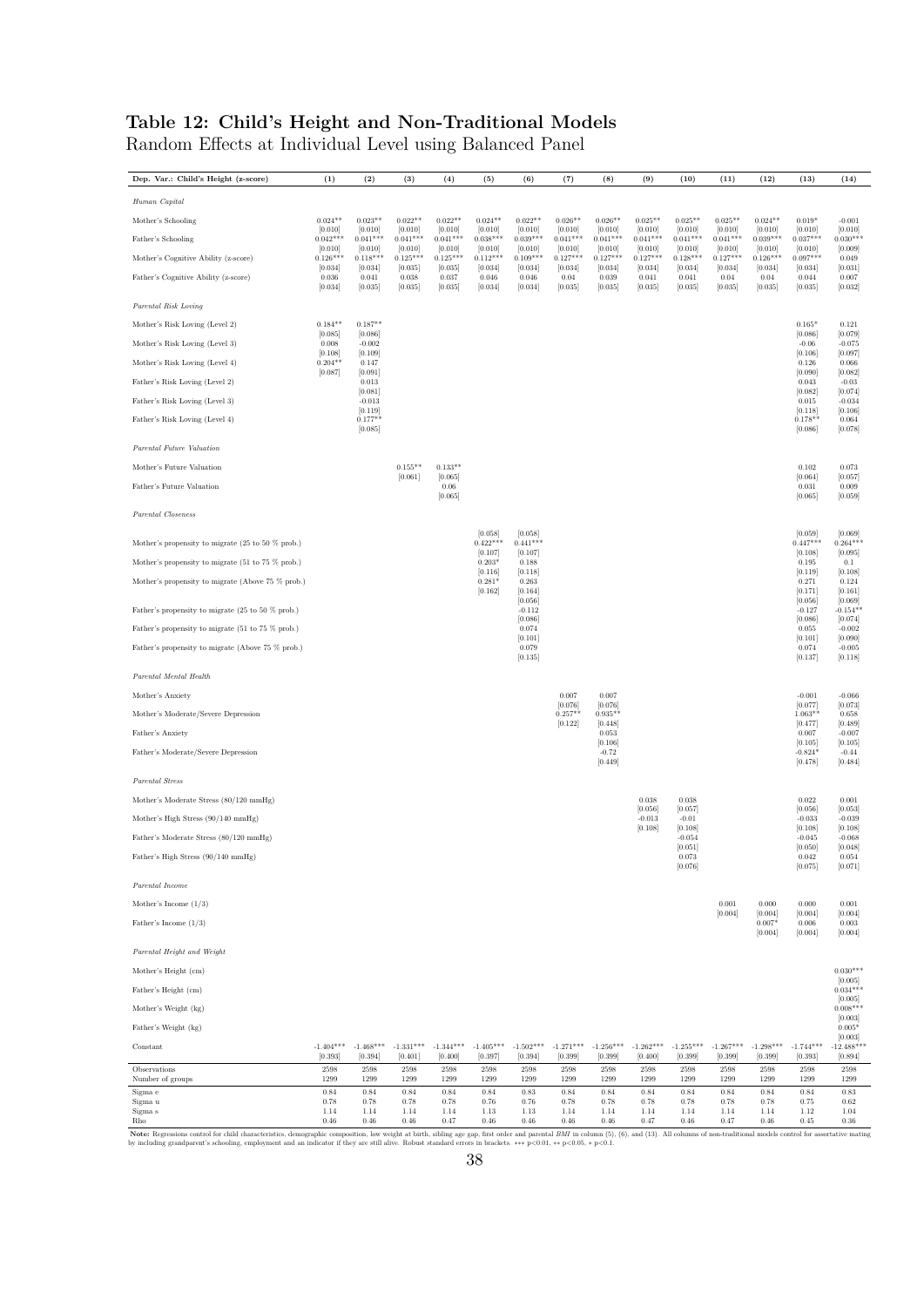## **Table 13: Child's Height and Non-Traditional Models**

Fixed Effects at Individual Level

| Dep. Var.: Child's Height (z-score)          | (1)                    | (2)                    | (3)                    | (4)                    | (5)                    | (6)                    | (7)                    | (8)                    |
|----------------------------------------------|------------------------|------------------------|------------------------|------------------------|------------------------|------------------------|------------------------|------------------------|
| Parental Mental Health                       |                        |                        |                        |                        |                        |                        |                        |                        |
| Mother's Anxiety                             | $-0.003$               | $-0.003$               |                        |                        |                        |                        | $-0.008$               | $-0.014$               |
|                                              | [0.090]                | [0.090]                |                        |                        |                        |                        | [0.091]                | [0.088]                |
| Mother's Moderate/Severe Depression          | 0.064                  | 0.485                  |                        |                        |                        |                        | 0.449                  | 0.191                  |
| Father's Anxiety                             | [0.152]                | [0.817]<br>0.087       |                        |                        |                        |                        | [0.823]<br>0.071       | [0.965]<br>0.041       |
|                                              |                        | [0.125]                |                        |                        |                        |                        | [0.124]                | [0.125]                |
| Father's Moderate/Severe Depression          |                        | $-0.461$               |                        |                        |                        |                        | $-0.404$               | $-0.114$               |
|                                              |                        | [0.802]                |                        |                        |                        |                        | [0.808]                | [0.946]                |
| Parental Stress                              |                        |                        |                        |                        |                        |                        |                        |                        |
| Mother's Moderate Stress (80/120 mmHg)       |                        |                        | 0.036                  | 0.046                  |                        |                        | 0.033                  | 0.019                  |
| Mother's High Stress $(90/140 \text{ mmHg})$ |                        |                        | [0.064]<br>$-0.045$    | [0.064]<br>$-0.033$    |                        |                        | [0.064]<br>$-0.031$    | [0.064]<br>$-0.057$    |
|                                              |                        |                        | [0.117]                | [0.118]                |                        |                        | [0.119]                | [0.120]                |
| Father's Moderate Stress (80/120 mmHg)       |                        |                        |                        | $-0.083$               |                        |                        | $-0.075$               | $-0.084$               |
|                                              |                        |                        |                        | [0.061]                |                        |                        | [0.061]                | [0.060]                |
| Father's High Stress (90/140 mmHg)           |                        |                        |                        | $-0.019$<br>[0.087]    |                        |                        | $-0.028$<br>[0.087]    | $-0.013$<br>[0.086]    |
|                                              |                        |                        |                        |                        |                        |                        |                        |                        |
| Parental Income                              |                        |                        |                        |                        |                        |                        |                        |                        |
| Mother's Income $(1/3)$                      |                        |                        |                        |                        | 0.000                  | $-0.001$               | $-0.001$               | $-0.001$               |
|                                              |                        |                        |                        |                        | [0.004]                | [0.004]                | [0.004]                | [0.004]                |
| Father's Income $(1/3)$                      |                        |                        |                        |                        |                        | 0.003                  | 0.003                  | 0.002                  |
|                                              |                        |                        |                        |                        |                        | [0.005]                | [0.005]                | [0.004]                |
| Parental Height and Weight                   |                        |                        |                        |                        |                        |                        |                        |                        |
|                                              |                        |                        |                        |                        |                        |                        |                        |                        |
| Mother's Height (cm)                         |                        |                        |                        |                        |                        |                        |                        | 0.000<br>[0.009]       |
| Father's Height (cm)                         |                        |                        |                        |                        |                        |                        |                        | $0.031***$             |
|                                              |                        |                        |                        |                        |                        |                        |                        | [0.010]                |
| Mother's Weight (kg)                         |                        |                        |                        |                        |                        |                        |                        | $-0.001$<br>[0.005]    |
| Father's Weight (kg)                         |                        |                        |                        |                        |                        |                        |                        | 0.009                  |
|                                              |                        |                        |                        |                        |                        |                        |                        | [0.006]                |
| Constant                                     | $-1.676***$<br>[0.492] | $-1.650***$<br>[0.490] | $-1.691***$<br>[0.489] | $-1.563***$<br>[0.487] | $-1.680***$<br>[0.491] | $-1.689***$<br>[0.490] | $-1.710***$<br>[0.498] | $-7.217***$<br>[1.920] |
| Observations                                 | 3663                   | 3663                   | 3663                   | 3663                   | 3663                   | 3663                   | 3663                   | 3663                   |
| Number of groups                             | 2364                   | 2364                   | 2364                   | 2364                   | 2364                   | 2364                   | 2364                   | 2364                   |
| Sigma e                                      | $\rm 0.84$             | $0.84\,$               | $0.84\,$               | $0.84\,$               | 0.84                   | $0.84\,$               | $0.84\,$               | $\rm 0.83$             |
| Sigma u                                      | $1.2\,$                | $1.21\,$               | $1.21\,$               | $1.2\,$                | $1.2\,$                | $1.2\,$                | $1.19\,$               | $1.1\,$                |
| Sigma s<br>Rho                               | 1.47<br>$0.67\,$       | $1.47\,$<br>$0.67\,$   | 1.47<br>$0.68\,$       | $1.47\,$<br>$0.67\,$   | 1.47<br>$0.68\,$       | $1.46\,$<br>$0.67\,$   | $1.45\,$<br>$0.67\,$   | 1.38<br>0.64           |
|                                              |                        |                        |                        |                        |                        |                        |                        |                        |
| Hausman Test                                 |                        |                        |                        |                        |                        |                        |                        |                        |
| No. of parameters<br>Chi <sub>2</sub>        | $42\,$<br>61.55        | $44\,$<br>61.33        | $42\,$<br>62.74        | 44<br>69.61            | 41<br>63.37            | $42\,$<br>64.71        | $52\,$<br>74.81        | 56<br>97.78            |
| Prob >chi2                                   | $0.03\,$               | $0.04\,$               | $0.02\,$               | $0.01\,$               | $0.01\,$               | $0.01\,$               | $0.02\,$               | $0.00\,$               |

**Note:** Regressions control for child characteristics, demographic composition, low weight at birth, sibling age gap, first order and parental *BMI* in column (8). All columns of non-traditional models control for assortative mating by including grandparent's schooling, employment and an indicator if they are still alive. Robust standard errors in brackets. ∗∗∗ p*<*0.01, ∗∗ p*<*0.05, ∗ p*<*0.1.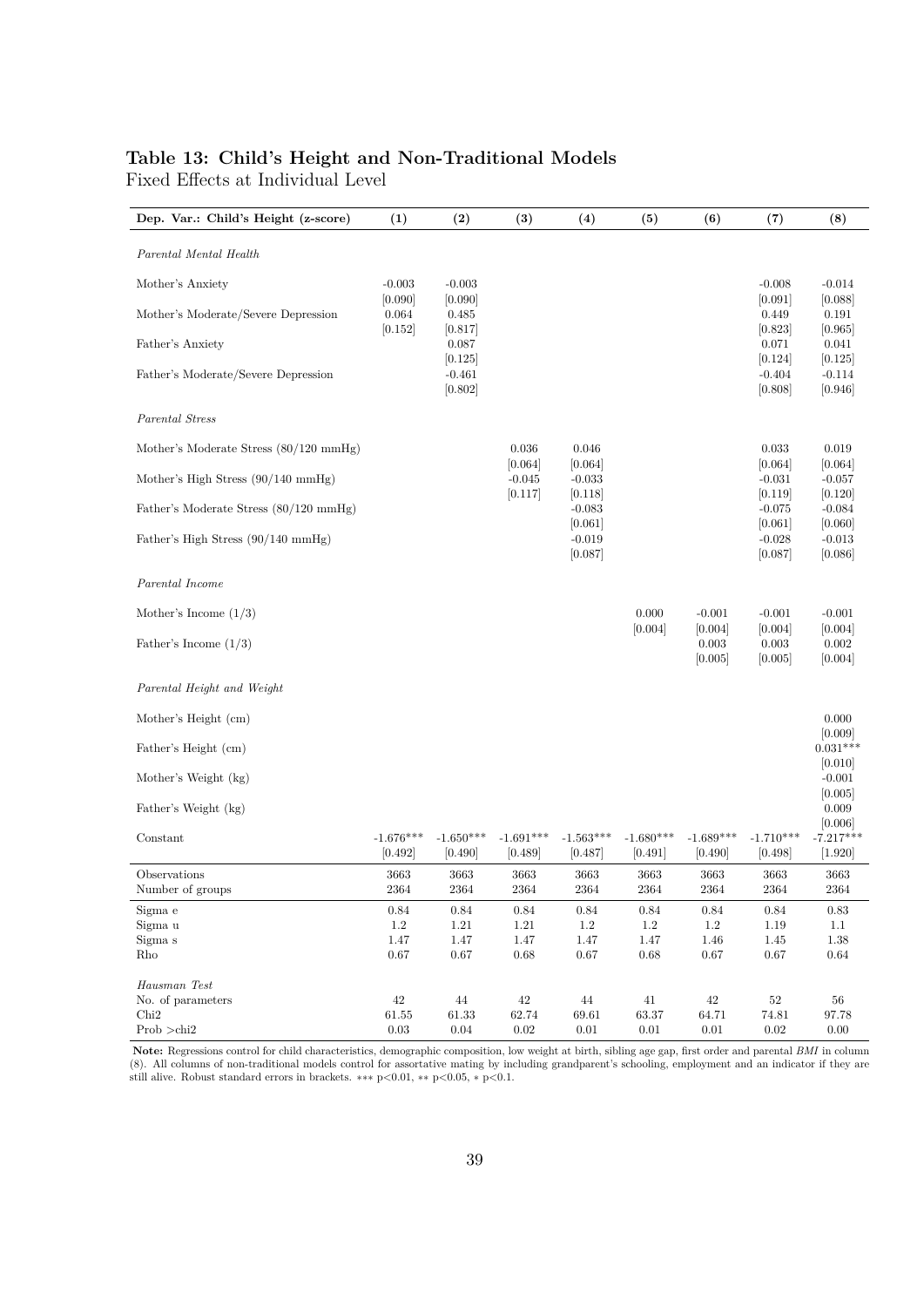## **Table 14: Assortative Mating: Parental Human Capital Models** Clustered OLS by household using MxFLS 2005

| Dep. Var. in columns                                                                                                      | $_{(1)}$<br>Edu Mum            | (2)<br>Edu Dad                  | (3)<br>Cog Mum                  | (4)<br>Cog Dad                 |
|---------------------------------------------------------------------------------------------------------------------------|--------------------------------|---------------------------------|---------------------------------|--------------------------------|
| Human Capital                                                                                                             |                                |                                 |                                 |                                |
| Mother's Schooling                                                                                                        |                                | $0.425***$                      | $0.067***$                      | -0.007                         |
| Father's Schooling                                                                                                        | $0.336***$                     | [0.038]                         | [0.010]<br>$-0.006$             | [0.010]<br>$0.068***$          |
|                                                                                                                           | [0.031]                        |                                 | [0.009]                         | 0.009                          |
| Mother's Cognitive Ability (z-score)                                                                                      | $0.679***$<br> 0.094           | $-0.074$<br>[0.114]             |                                 | $0.259***$<br> 0.035           |
| Father's Cognitive Ability (z-score)                                                                                      | $-0.069$<br>[0.105]            | $0.884***$<br>[0.117]           | $0.262***$<br> 0.035            |                                |
| Parental Risk Loving                                                                                                      |                                |                                 |                                 |                                |
| Mother's Risk Loving (Level 2)                                                                                            | 0.010<br>[0.228]               | $-0.177$                        | $-0.022$                        | 0.067<br>[0.074]               |
| Mother's Risk Loving (Level 3)                                                                                            | $-0.556**$<br>[0.272]          | [0.277]<br>0.175<br>[0.339]     | [0.078]<br>$-0.136$<br>[0.093]  | 0.028<br>[0.094]               |
| Mother's Risk Loving (Level 4)                                                                                            | $-0.089$<br>[0.247]            | $-0.310$<br>[0.290]             | $-0.099$<br>[0.082]             | 0.101<br>[0.078]               |
| Father's Risk Loving (Level 2)                                                                                            | 0.338<br>[0.245]               | $-0.194$<br>[0.283]             | $-0.035$<br>[0.086]             | $-0.094$<br>[0.080]            |
| Father's Risk Loving (Level 3)                                                                                            | $0.604**$<br> 0.280            | $-0.696**$<br> 0.337            | $-0.066$<br> 0.098              | $-0.095$<br> 0.100             |
| Father's Risk Loving (Level 4)                                                                                            | 0.356<br>[0.264]               | 0.002<br>[0.298]                | 0.069<br>[0.088]                | $-0.162**$<br>[0.082]          |
| Parental Future Valuation                                                                                                 |                                |                                 |                                 |                                |
| Mother's Future Valuation                                                                                                 | 0.257                          | 0.033                           | 0.067                           | 0.054                          |
| Father's Future Valuation                                                                                                 | [0.182]<br>0.042               | [0.206]<br>$0.432**$            | 0.057 <br>$-0.040$              | 0.058 <br>$-0.027$             |
|                                                                                                                           | [0.179]                        | [0.194]                         | [0.058]                         | [0.058]                        |
| Parental Closeness                                                                                                        |                                |                                 |                                 |                                |
| Mother's propensity to migrate $(25 \text{ to } 50 \text{ % prob.})$                                                      | 0.112<br>[0.283]               | 0.263<br>[0.339]                | $0.313***$<br> 0.092            | $-0.132$<br>[0.090]            |
| Mother's propensity to migrate $(51 \text{ to } 75 \% \text{ prob.})$                                                     | 0.290<br>[0.313]               | $-0.499$<br>[0.392]             | 0.137<br>[0.102]                | 0.125<br>[0.103]               |
| Mother's propensity to migrate (Above 75 % prob.)                                                                         | 0.732<br>[0.519]               | 0.099<br>[0.588]                | 0.137<br>[0.152]                | $-0.192$<br>[0.155]            |
| Father's propensity to migrate $(25 \text{ to } 50 \text{ % prob.})$<br>Father's propensity to migrate (51 to 75 % prob.) | 0.267<br>[0.261]<br>0.396      | 0.074<br>[0.347]<br>$-0.336$    | $-0.005$<br>[0.080]<br>$-0.043$ | 0.112<br>[0.095]<br>0.098      |
| Father's propensity to migrate (Above 75 % prob.)                                                                         | 0.253 <br>0.153<br> 0.367      | 0.299 <br>$-0.206$<br>[0.458]   | 0.079 <br>$-0.045$<br>[0.104]   | 0.075 <br>$0.247**$<br>[0.112] |
| Parental Stress                                                                                                           |                                |                                 |                                 |                                |
| Mother's Moderate Stress (80/120 mmHg)                                                                                    | $-0.404$                       | 0.144                           | $-0.008$                        | 0.012                          |
| Mother's High Stress $(90/140 \text{ mmHg})$                                                                              | 0.287 <br>$-0.041$             | [0.311]<br>$-0.422$             | 0.094 <br>0.225                 | 0.085 <br>0.014                |
| Father's Moderate Stress (80/120 mmHg)                                                                                    | [0.629]<br>0.260<br>[0.215]    | [0.899]<br>$-0.242$<br>[0.258]  | [0.242]<br>0.045<br>[0.079]     | [0.258]<br>0.095<br>[0.073]    |
| Father's High Stress (90/140 mmHg)                                                                                        | $-0.027$<br>[0.524]            | $-0.770$<br>[0.558]             | $-0.089$<br>[0.162]             | $0.383**$<br>[0.170]           |
| Parental Mental Health                                                                                                    |                                |                                 |                                 |                                |
| Mother's Anxiety                                                                                                          | $-0.398$                       | 0.308                           | $-0.072$                        | $-0.060$                       |
| Mother's Moderate/Severe Depression                                                                                       | [0.277]<br>$-2.420***$         | [0.315]<br>0.723                | [0.073]<br>$-0.050$             | [0.063]<br>0.040               |
| Father's Anxiety                                                                                                          | [0.736]<br>$-0.246$            | 1.386 <br>$-0.767**$            | 0.184 <br>0.136                 | [0.461]<br>$-0.067$            |
| Father's Moderate/Severe Depression                                                                                       | 0.355 <br>$1.284*$<br>[0.739]  | 0.390 <br>0.409<br>[1.414]      | [0.116]<br>0.047<br> 0.198      | 0.113 <br>$-0.358$<br>[0.447]  |
| Parental Income                                                                                                           |                                |                                 |                                 |                                |
| Mother's Income $(1/3)$                                                                                                   | $0.066***$                     | 0.000                           | $-0.010**$                      | 0.003                          |
| Father's Income $(1/3)$                                                                                                   | [0.013]<br>$-0.001$<br>[0.014] | [0.015]<br>$0.041**$<br>[0.016] | [0.004]<br>$0.010**$<br>[0.004] | [0.004]<br>0.002<br>[0.004]    |
| Constant                                                                                                                  | 2.015<br>[1.580]               | 1.426<br> 1.723                 | $-0.905*$<br> 0.480             | $-1.496***$<br>[0.453]         |
| Test of Equality<br>SUR cluster by household                                                                              |                                |                                 |                                 |                                |
| Parental Schooling chi2(1)                                                                                                | 17.5                           |                                 | 22.9                            |                                |
| Parental Cognitive Abilities chi2(1)                                                                                      | 0.00<br>23.14<br>0.000         |                                 | 0.00<br>0.07<br>0.790           |                                |
| Observations                                                                                                              | 1939                           | 1939                            | 1939                            | 1939                           |
| R-squared<br><b>RMSE</b>                                                                                                  | 0.59<br>2.39                   | 0.53<br>2.69                    | 0.34<br>0.75                    | 0.32<br>0.74                   |
| R <sub>2</sub><br>AdjR2                                                                                                   | 0.59<br>0.57                   | $_{0.53}$<br>$_{0.51}$          | 0.34<br>$_{0.31}$               | 0.32<br>0.29                   |
| F                                                                                                                         | 28.8<br>1 C                    | 20.1                            | 9.4                             | 8.9                            |

**Note:** Regressions control for child characteristics, demographic composition, low weight at birth, sibling age gap, first order and parental *BMI* in column (8). All columns control for grandparent's schooling, employme  $40$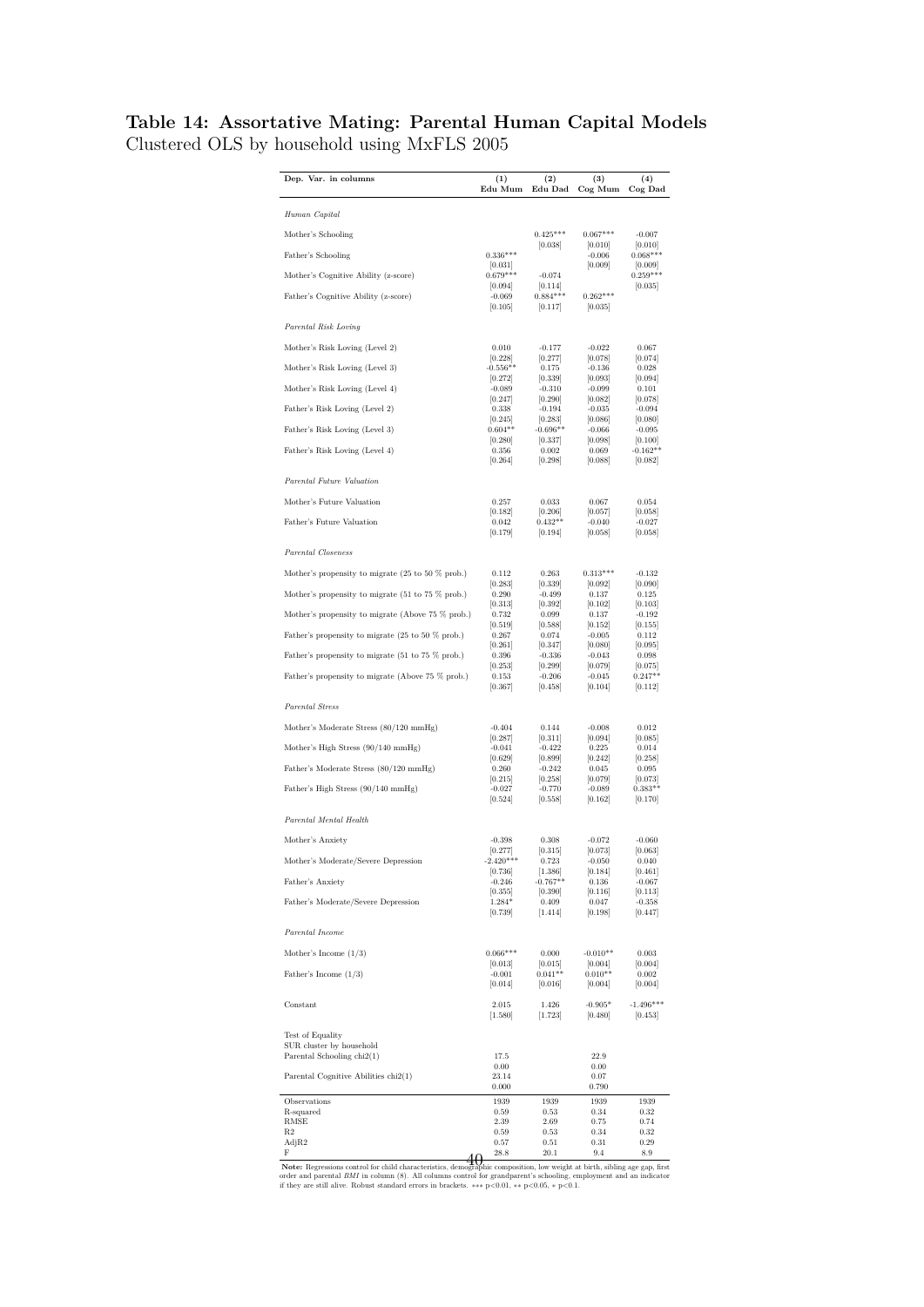## **Table 15: Assortative Mating: Non-Traditional Parental Variable Models** Clustered OLS by household using MxFLS 2005

| Dep. Var. in columns                                                  | (1)                               | (2)<br>Risk Mum L2 Risk Mum L3 Risk Mum L4 Risk Dad L2 Risk Dad L3 Risk Dad L4 Fut Mum | (3)                              | (4)                             | (5)                              | (6)                             | (7)                            | (8)<br>Fut Dad                  |
|-----------------------------------------------------------------------|-----------------------------------|----------------------------------------------------------------------------------------|----------------------------------|---------------------------------|----------------------------------|---------------------------------|--------------------------------|---------------------------------|
| Human Capital                                                         |                                   |                                                                                        |                                  |                                 |                                  |                                 |                                |                                 |
| Mother's Schooling                                                    | 0.01                              | $-0.009**$                                                                             | 0.00                             | 0.00                            | 0.01                             | 0.00                            | 0.01                           | 0.00                            |
| Father's Schooling                                                    | [0.006]<br>0.00                   | [0.004]<br>$\rm 0.01$                                                                  | [0.006]<br>$-0.01$               | [0.006]<br>0.00                 | [0.003]<br>$-0.008**$            | [0.006]<br>0.01                 | [0.006]<br>0.00                | [0.006]<br>$0.011**$            |
| Mother's Cognitive Ability (z-score)                                  | [0.005]<br>0.02                   | [0.004]<br>$-0.02$                                                                     | [0.005]<br>$-0.02$               | [0.005]<br>$-0.02$              | [0.003]<br>$-0.01$               | [0.005]<br>$0.034*$             | [0.005]<br>0.02                | [0.005]<br>$-0.01$              |
| Father's Cognitive Ability (z-score)                                  | [0.019]<br>0.00<br>[0.019]        | [0.012]<br>$-0.01$                                                                     | [0.019]<br>0.02<br>[0.019]       | [0.019]<br>0.00<br>[0.020]      | [0.011]<br>0.00<br>[0.013]       | [0.018]<br>$-0.031*$<br>[0.018] | [0.018]<br>0.02<br>[0.019]     | [0.019]<br>$-0.01$<br>[0.019]   |
| Parental Risk Loving                                                  |                                   |                                                                                        |                                  |                                 |                                  |                                 |                                |                                 |
| Mother's Risk Loving (Level 2)                                        |                                   |                                                                                        |                                  | $0.281***$                      | $-0.03$                          | $-0.02$                         | $-0.01$                        | $0.075*$                        |
| Mother's Risk Loving (Level 3)                                        |                                   |                                                                                        |                                  | [0.043]<br>$0.116**$            | [0.028]<br>0.06                  | [0.038]<br>0.07                 | [0.042]<br>$-0.01$             | [0.041]<br>0.00                 |
| Mother's Risk Loving (Level 4)                                        |                                   |                                                                                        |                                  | [0.055]<br>$-0.06$              | [0.042]<br>0.01                  | [0.051]<br>$0.342***$           | [0.056]<br>0.02                | [0.054]<br>0.02                 |
| Father's Risk Loving (Level 2)                                        | $0.220***$                        | $\rm 0.03$                                                                             | $\rm 0.03$                       | [0.041]                         | [0.028]                          | [0.040]                         | [0.044]<br>$-0.03$             | [0.043]<br>$-0.06$              |
| Father's Risk Loving (Level 3)                                        | [0.043]<br>$-0.04$                | [0.029]<br>$0.089**$                                                                   | [0.038]<br>$0.179***$            |                                 |                                  |                                 | [0.043]<br>$-0.04$             | [0.043]<br>$-0.05$              |
| Father's Risk Loving (Level 4)                                        | [0.054]<br>$-0.108***$<br>[0.042] | [0.044]<br>$\rm 0.01$<br>[0.028]                                                       | [0.054]<br>$0.398***$<br>[0.041] |                                 |                                  |                                 | [0.059]<br>0.04<br>[0.045]     | [0.059]<br>0.01<br>[0.044]      |
| Parental Future Valuation                                             |                                   |                                                                                        |                                  |                                 |                                  |                                 |                                |                                 |
| Mother's Future Valuation                                             | $-0.03$                           | 0.00                                                                                   | 0.03                             | $-0.05$                         | $-0.02$                          | $0.069**$                       |                                | $0.317***$                      |
| Father's Future Valuation                                             | [0.035]<br>$0.073**$<br>[0.033]   | [0.025]<br>$-0.02$<br>[0.024]                                                          | [0.034]<br>$-0.02$<br>[0.033]    | [0.035]<br>$-0.060*$<br>[0.034] | [0.025]<br>$-0.01$<br>[0.025]    | [0.032]<br>$0.052*$<br>[0.032]  | $0.314***$<br>[0.033]          | [0.034]                         |
| Parental Closeness                                                    |                                   |                                                                                        |                                  |                                 |                                  |                                 |                                |                                 |
| Mother's propensity to migrate $(25 \text{ to } 50 \text{ % prob.})$  | 0.02                              | $0.146***$                                                                             | $-0.118**$                       | $-0.06$                         | 0.02                             | $-0.01$                         | 0.00                           | 0.07                            |
| Mother's propensity to migrate $(51 \text{ to } 75 \% \text{ prob.})$ | [0.054]<br>$-0.02$                | [0.049]<br>0.02                                                                        | [0.055]<br>0.00                  | [0.055]<br>$-0.09$              | [0.039]<br>$-0.05$               | [0.057]<br>0.03                 | [0.049]<br>$-0.01$             | [0.043]<br>$-0.03$              |
| Mother's propensity to migrate (Above 75 % prob.)                     | [0.053]<br>$0.287***$             | [0.039]<br>$0.03\,$                                                                    | [0.058]<br>$-0.166***$           | [0.057]<br>$-0.235***$          | [0.036]<br>$-0.03$               | [0.057]<br>0.09                 | [0.057]<br>$-0.05$             | [0.058]<br>$-0.11$              |
| Father's propensity to migrate $(25 \text{ to } 50 \text{ % prob.})$  | [0.078]<br>0.05                   | [0.055]<br>$-0.03$                                                                     | [0.057]<br>$-0.05$               | [0.089]<br>0.04                 | [0.046]<br>$-0.03$               | [0.086]<br>0.07                 | [0.072]<br>$-0.01$             | [0.075]<br>$-0.01$              |
| Father's propensity to migrate $(51 \text{ to } 75 \% \text{ prob.})$ | [0.048]<br>$-0.03$                | [0.030]<br>0.02                                                                        | [0.046]<br>$0.086*$              | [0.047]<br>$0.104**$            | [0.027]<br>0.00                  | [0.046]<br>$-0.03$              | [0.044]<br>$-0.02$             | [0.045]<br>$-0.08$              |
| Father's propensity to migrate (Above 75 % prob.)                     | [0.049]<br>$-0.01$<br>[0.076]     | [0.035]<br>0.05<br>[0.059]                                                             | [0.049]<br>0.01<br>[0.076]       | [0.050]<br>$0.177**$<br>[0.076] | [0.035]<br>$-0.02$<br>[0.041]    | [0.048]<br>$-0.06$<br>[0.066]   | [0.048]<br>0.08<br>[0.071]     | [0.047]<br>$-0.08$<br>[0.072]   |
| Parental Stress                                                       |                                   |                                                                                        |                                  |                                 |                                  |                                 |                                |                                 |
| Mother's Moderate Stress (80/120 mmHg)                                | $-0.05$                           | 0.00                                                                                   | 0.04                             | $-0.01$                         | $-0.01$                          | 0.05                            | $-0.06$                        | $0.089**$                       |
| Mother's High Stress (90/140 mmHg)                                    | [0.042]<br>0.04                   | [0.030]<br>$-0.13$                                                                     | [0.045]<br>0.16                  | [0.043]<br>$-0.304**$           | [0.027]<br>$-0.20$               | [0.045]<br>0.20                 | [0.047]<br>$-0.14$             | [0.040]<br>$-0.14$              |
| Father's Moderate Stress (80/120 mmHg)                                | [0.266]<br>0.02                   | [0.117]<br>$\rm 0.02$                                                                  | [0.131]<br>$-0.06$               | [0.127]<br>$-0.107*$            | [0.123]<br>0.01                  | [0.159]<br>0.09                 | [0.177]<br>$0.137**$           | [0.165]<br>$-0.06$              |
| Father's High Stress (90/140 mmHg)                                    | [0.067]<br>$-0.04$<br>[0.264]     | [0.055]<br>0.17<br>[0.123]                                                             | [0.065]<br>$-0.18$<br>[0.129]    | [0.060]<br>$0.323**$<br>[0.131] | [0.048]<br>$0.256*$<br>[0.132]   | [0.064]<br>$-0.275*$<br>[0.154] | [0.056]<br>$0.06\,$<br>[0.176] | [0.062]<br>0.09<br>[0.165]      |
| Parental Mental Health                                                |                                   |                                                                                        |                                  |                                 |                                  |                                 |                                |                                 |
| Mother's Anxiety                                                      | $0.188***$                        | $-0.04$                                                                                | $-0.05$                          | $-0.04$                         | $0.01\,$                         | $0.01\,$                        | $0.07\,$                       | $0.02\,$                        |
| Mother's Moderate/Severe Depression                                   | [0.056]<br>$-0.337**$             | [0.031]<br>$0.393**$                                                                   | [0.050]<br>$-0.10$               | [0.058]<br>$0.05\,$             | [0.034]<br>0.22                  | [0.050]<br>$-0.288**$           | [0.050]<br>$-0.21$             | [0.051]<br>$\,0.26$             |
| Father's Anxiety                                                      | [0.158]<br>$-0.01$                | [0.183]<br>$0.05\,$                                                                    | [0.125]<br>$-0.01$               | [0.191]<br>$-0.07$              | [0.231]<br>0.04                  | [0.123]<br>$0.01\,$             | [0.208]<br>$-0.02$             | [0.185]<br>$-0.01$              |
| Father's Moderate/Severe Depression                                   | [0.044]<br>$0.06\,$<br>[0.096]    | [0.033]<br>$-0.100*$<br>[0.060]                                                        | [0.043]<br>$\rm 0.03$<br>[0.096] | [0.045]<br>0.06<br>[0.085]      | [0.030]<br>$-0.08$<br>[0.059]    | [0.043]<br>$0.08\,$<br>[0.093]  | [0.045]<br>$0.06\,$<br>[0.099] | [0.045]<br>$-0.02$<br>[0.117]   |
| Parental Income                                                       |                                   |                                                                                        |                                  |                                 |                                  |                                 |                                |                                 |
| Mother's Income $(1/3)$                                               | 0.00                              | 0.00                                                                                   | $0.00\,$                         | 0.00                            | $0.00\,$                         | 0.00                            | $0.004*$                       | 0.00                            |
| Father's Income $(1/3)$                                               | [0.002]<br>0.00<br>[0.002]        | [0.002]<br>0.00<br>[0.002]                                                             | [0.002]<br>0.00<br>[0.002]       | [0.003]<br>0.00<br>[0.002]      | [0.002]<br>$0.005***$<br>[0.002] | [0.002]<br>0.00<br>[0.002]      | [0.002]<br>0.00<br>[0.002]     | [0.002]<br>$0.005**$<br>[0.002] |
| Constant                                                              | $0.952***$<br>[0.300]             | 0.067<br>[0.201]                                                                       | $-0.077$<br>[0.278]              | 0.139<br>[0.293]                | 0.001<br>[0.190]                 | 0.277<br>[0.285]                | 0.063<br>[0.279]               | 0.372<br>[0.281]                |
| Observations<br>R-squared                                             | 1939<br>0.16                      | 1939<br>0.11                                                                           | 1939<br>0.18                     | 1939<br>0.16                    | 1939<br>0.07                     | 1939<br>0.21                    | 1939<br>0.21                   | 1939<br>0.19                    |
| RMSE<br>R <sub>2</sub>                                                | 0.45<br>$0.16\,$                  | 0.31<br>0.11                                                                           | 0.44<br>0.18                     | 0.45<br>$0.16\,$                | 0.31<br>$0.07\,$                 | 0.43<br>0.21                    | 0.42<br>$\rm 0.21$             | 0.43<br>0.19                    |
| AdjR2<br>F                                                            | 0.12<br>$3.52\,$                  | 0.0741<br>1.84                                                                         | $0.15\,$<br>$9.6\,$              | 0.12<br>$3.54\,$                | $\rm 0.03$<br>1.35               | 0.18<br>7.96                    | $0.18\,$<br>5.07               | 0.16<br>4.03                    |

Note: Regressions control for child characteristics, demographic composition, low weight at birth, sibling age gap, first order and parental *BMI* in column (8). All columns control for grandparent's schooling, employment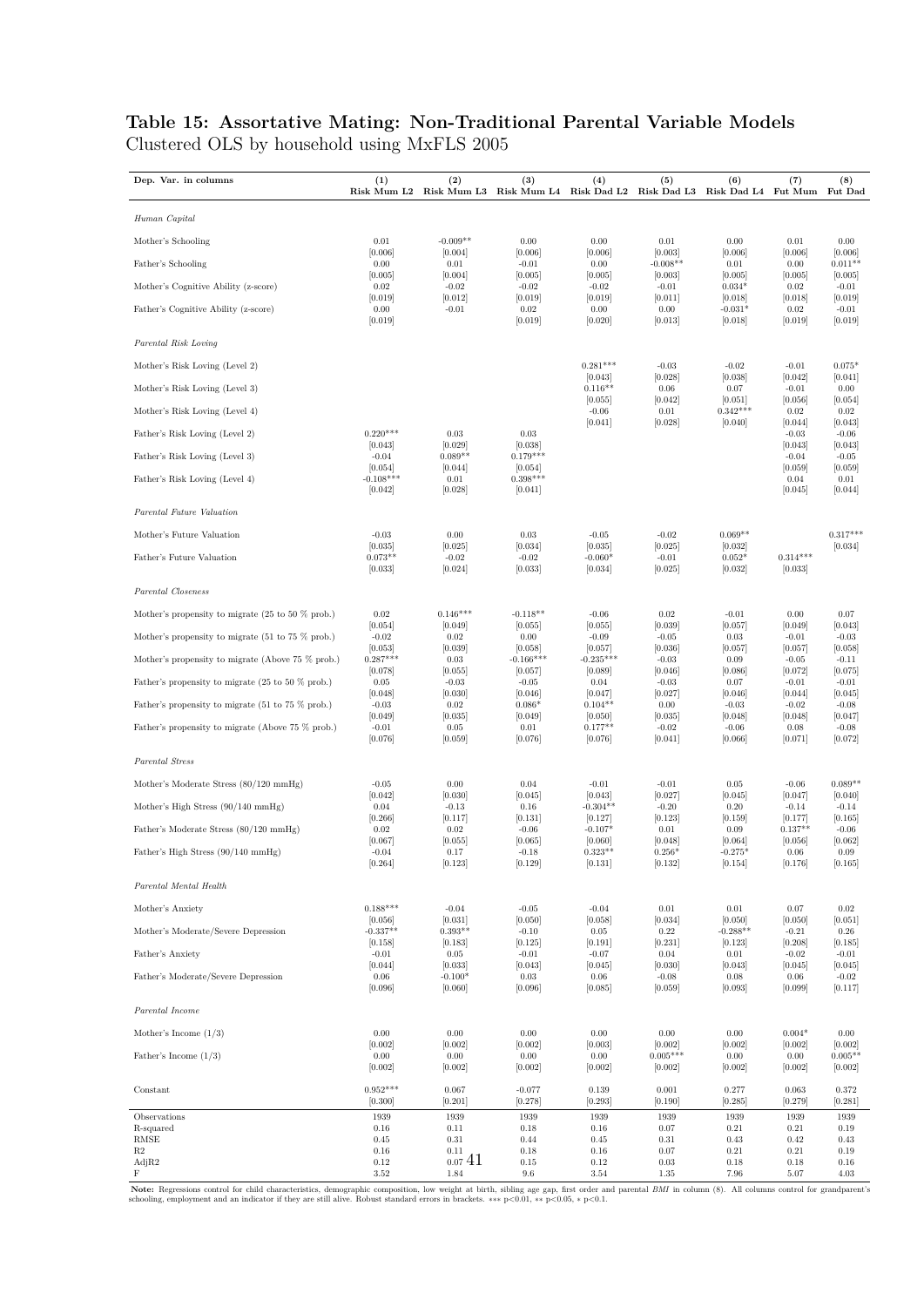## **Table 16: Assortative Mating: Non-Traditional Parental Variable Models** Clustered OLS by household using MxFLS 2005

| Human Capital<br>$0.387***$<br>Mother's Schooling<br>0.00<br>0.00<br>0.00<br>0.00<br>$\rm 0.01$<br>$\rm 0.00$<br>0.00<br>[0.003]<br>[0.003]<br>[0.002]<br>[0.004]<br>[0.004]<br>[0.003]<br>[0.079]<br>[0.075]<br>Father's Schooling<br>0.00<br>$0.174***$<br>0.00<br>0.00<br>0.00<br>0.00<br>0.00<br>0.00<br>[0.003]<br>[0.003]<br>[0.002]<br>[0.004]<br>[0.004]<br>[0.003]<br>[0.068]<br>[0.066]<br>$0.031***$<br>Mother's Cognitive Ability (z-score)<br>0.01<br>0.00<br>0.00<br>$-0.01$<br>0.00<br>$-0.575**$<br>$0.535**$<br>[0.008]<br>[0.242]<br>[0.010]<br>[0.011]<br>[0.006]<br>[0.012]<br>[0.012]<br>[0.238]<br>Father's Cognitive Ability (z-score)<br>$0.017*$<br>$-0.01$<br>0.02<br>$-0.01$<br>0.01<br>0.01<br>0.16<br>0.11<br>[0.010]<br>[0.011]<br>[0.006]<br>[0.014]<br>[0.011]<br>[0.009]<br>[0.243]<br>[0.212]<br>Parental Risk Loving<br>$0.039***$<br>0.01<br>0.01<br>$-0.55$<br>Mother's Risk Loving (Level 2)<br>$-0.01$<br>$-0.01$<br>0.03<br>0.55<br>[0.023]<br>[0.023]<br>[0.018]<br>[0.502]<br>[0.022]<br>[0.012]<br>[0.030]<br>[0.552]<br>Mother's Risk Loving (Level 3)<br>$0.089**$<br>$1.183*$<br>$-0.10$<br>0.00<br>$0.02\,$<br>$-0.05$<br>0.05<br>$\,0.03$<br>[0.035]<br>[0.028]<br>[0.014]<br>[0.035]<br>[0.033]<br>[0.029]<br>[0.691]<br>[0.667]<br>Mother's Risk Loving (Level 4)<br>$0.069***$<br>$-0.01$<br>0.00<br>0.01<br>$-0.05$<br>0.01<br>0.59<br>$-0.32$<br>[0.025]<br>[0.024]<br>[0.008]<br>[0.030]<br>[0.025]<br>[0.019]<br>[0.561]<br>[0.482]<br>Father's Risk Loving (Level 2)<br>$-0.02$<br>$-0.048*$<br>$-0.036**$<br>$0.053**$<br>$0.045**$<br>$-0.29$<br>$-0.46$<br>0.04<br>[0.024]<br>[0.025]<br>[0.016]<br>[0.026]<br>[0.025]<br>[0.021]<br>[0.595]<br>[0.545]<br>Father's Risk Loving (Level 3)<br>$-0.061**$<br>$-0.03$<br>1.210*<br>0.00<br>0.02<br>0.03<br>0.02<br>$-0.26$<br>[0.032]<br>[0.031]<br>[0.036]<br>[0.023]<br>[0.017]<br>[0.031]<br>[0.744]<br>[0.666]<br>Father's Risk Loving (Level 4)<br>$-0.02$<br>$-0.03$<br>$0.064**$<br>$-0.02$<br>0.02<br>0.01<br>$-0.13$<br>$-0.57$<br>[0.026]<br>[0.026]<br>[0.016]<br>[0.028]<br>[0.027]<br>[0.019]<br>[0.620]<br>[0.550]<br>Parental Future Valuation<br>Mother's Future Valuation<br>0.00<br>0.00<br>$-0.01$<br>$\rm 0.02$<br>$0.682*$<br>$-0.01$<br>$-0.01$<br>0.44<br>[0.016]<br>[0.018]<br>[0.009]<br>[0.021]<br>[0.022]<br>[0.017]<br>[0.393]<br>[0.406]<br>Father's Future Valuation<br>$0.024*$<br>$-0.01$<br>$-0.01$<br>0.00<br>$-0.03$<br>$-0.02$<br>$-0.08$<br>$0.881**$<br>[0.014]<br>[0.019]<br>[0.009]<br>[0.021]<br>[0.022]<br>[0.017]<br>[0.392]<br>[0.398]<br>Parental Closeness<br>Mother's propensity to migrate (25 to 50 % prob.)<br>$0.172***$<br>$0.092**$<br>$-0.01$<br>$-0.17$<br>0.92<br>[0.053]<br>[0.038]<br>[0.025]<br>[0.796]<br>[0.796]<br>Mother's propensity to migrate (51 to 75 % prob.)<br>0.03<br>$0.130**$<br>$0.070*$<br>$-0.35$<br>0.20<br>[0.038]<br>[0.053]<br>[0.036]<br>[0.723]<br>[0.774]<br>$0.147*$<br>Mother's propensity to migrate (Above 75 % prob.)<br>0.11<br>$0.02\,$<br>1.12<br>1.24<br>[0.087]<br>[0.071]<br>[0.037]<br>[1.606]<br>[1.549]<br>Father's propensity to migrate (25 to 50 % prob.)<br>$0.121***$<br>0.02<br>0.04<br>$-0.23$<br>0.73<br>[0.038]<br>[0.025]<br>[0.023]<br>[0.652]<br>[0.667]<br>$0.069***$<br>Father's propensity to migrate (51 to 75 % prob.)<br>$0.091**$<br>$\,0.03\,$<br>0.13<br>$-0.86$<br>[0.026]<br>[0.037]<br>[0.019]<br>[0.658]<br>[0.595]<br>$0.108**$<br>$-0.94$<br>Father's propensity to migrate (Above 75 % prob.)<br>0.00<br>0.02<br>0.83<br>[0.034]<br>[0.049]<br>[0.019]<br>[0.702]<br>[0.773]<br>Parental Stress<br>$\rm 0.02$<br>$\rm 0.02$<br>$-0.01$<br>0.01<br>$0.11\,$<br>Mother's Moderate Stress (80/120 mmHg)<br>$\rm 0.02$<br>$-0.02$<br>0.53<br>[0.026]<br>[0.028]<br>[0.021]<br>[0.027]<br>[0.014]<br>[0.027]<br>[0.554]<br>[0.488]<br>Mother's High Stress (90/140 mmHg)<br>$0.110**$<br>$-0.01$<br>$-0.03$<br>$-0.17$<br>0.07<br>$-0.12$<br>6.30<br>7.39<br>[0.067]<br>[0.073]<br>[0.130]<br>[0.086]<br>[0.056]<br>[0.131]<br>[7.725]<br>[5.958]<br>Father's Moderate Stress (80/120 mmHg)<br>0.02<br>0.00<br>$-0.025*$<br>$-0.01$<br>0.06<br>$\rm 0.03$<br>1.18<br>0.64<br>[0.045]<br>[0.045]<br>[0.014]<br>[0.056]<br>[0.055]<br>[0.038]<br>[0.982]<br>[0.660]<br>Father's High Stress (90/140 mmHg)<br>$-0.103*$<br>$-0.03$<br>0.05<br>0.19<br>0.06<br>0.16<br>$-4.85$<br>$-9.09$<br>[0.064]<br>[0.071]<br>[0.136]<br>[0.088]<br>[0.057]<br>[0.144]<br>[7.457]<br>[5.701]<br>Parental Mental Health<br>Mother's Anxiety<br>$-0.01$<br>$-0.02$<br>0.01<br>0.01<br>$-0.04$<br>$-0.01$<br>$-1.07$<br>0.39<br>[0.023]<br>[0.018]<br>[0.018]<br>[0.042]<br>[0.026]<br>[0.025]<br>[0.788]<br>[0.681]<br>Mother's Moderate/Severe Depression<br>0.05<br>0.05<br>$-0.03$<br>0.09<br>0.01<br>0.30<br>$-2.14$<br>$-0.08$<br>[0.092]<br>[0.026]<br>[0.070]<br>[1.932]<br>[1.503]<br>[0.073]<br>[0.087]<br>[0.108]<br>$-0.044**$<br>Father's Anxiety<br>$-0.01$<br>$-0.01$<br>0.04<br>0.01<br>$\,0.02\,$<br>$-0.79$<br>0.07<br>[0.034]<br>[0.021]<br>[0.523]<br>[0.019]<br>[0.026]<br>[0.011]<br>[0.029]<br>[0.580]<br>Father's Moderate/Severe Depression<br>$0.105*$<br>0.07<br>0.05<br>$-0.10$<br>$-0.09$<br>0.01<br>0.06<br>0.60<br>[0.056]<br>[0.080]<br>[0.045]<br>[0.066]<br>[0.055]<br>[0.059]<br>[1.414]<br>[1.297]<br>Parental Income<br>0.00<br>0.00<br>$0.00\,$<br>0.00<br>0.00<br>0.00<br>$0.148***$<br>Mother's Income $(1/3)$<br>[0.036]<br>[0.001]<br>[0.001]<br>[0.001]<br>[0.002]<br>[0.002]<br>[0.001]<br>Father's Income $(1/3)$<br>0.00<br>0.00<br>0.00<br>0.00<br>$-0.003*$<br>0.00<br>$0.160***$<br>[0.002]<br>[0.001]<br>[0.002]<br>[0.001]<br>[0.039]<br>[0.001]<br>[0.002]<br>$-11.599***$<br>Constant<br>0.077<br>$-0.042$<br>$-0.101$<br>$-0.055$<br>0.067<br>0.118<br>$8.771**$<br>[0.157]<br>[0.133]<br>[0.082]<br>[0.132]<br>[0.185]<br>[0.189]<br>[3.699]<br>[3.751]<br>1939<br>1939<br>1939<br>1939<br>1939<br>1939<br>1939<br>Observations<br>1939<br>R-squared<br>0.11<br>0.09<br>0.07<br>0.08<br>0.08<br>0.08<br>0.16<br>0.22<br><b>RMSE</b><br>0.24<br>0.24<br>0.15<br>0.29<br>0.29<br>0.21<br>5.79<br>5.57<br>$\mathbf{R}2$<br>0.11<br>0.09<br>0.07<br>0.08<br>$\rm 0.08$<br>0.08<br>$0.16\,$<br>0.22<br>AdjR2<br>0.07<br>0.05<br>0.03<br>0.04<br>0.04<br>0.04<br>0.12<br>0.19<br>$\mathbf F$<br>1.29<br>0.97<br>0.42<br>1.09<br>1.35<br>0.7<br>2.44<br>4.29<br>Note: Regressions control for child characteristics, demographic composition, low weight at birth, sibling age gap, first order and parental BMI in column (8). All columns control for grandparent's schooling, employment an | Dep. Var. in columns | (1) | (2) | (3)<br>Mig Mum (25-50%) Mig Mum (51-75%) Mig Mum (Above 75%) Mig Dad (25-50%) Mig Dad (51-75%) Mig Dad (Above 75%) Inc Mum Inc Dad | (4) | (5) | (6) | (7) | (8) |
|---------------------------------------------------------------------------------------------------------------------------------------------------------------------------------------------------------------------------------------------------------------------------------------------------------------------------------------------------------------------------------------------------------------------------------------------------------------------------------------------------------------------------------------------------------------------------------------------------------------------------------------------------------------------------------------------------------------------------------------------------------------------------------------------------------------------------------------------------------------------------------------------------------------------------------------------------------------------------------------------------------------------------------------------------------------------------------------------------------------------------------------------------------------------------------------------------------------------------------------------------------------------------------------------------------------------------------------------------------------------------------------------------------------------------------------------------------------------------------------------------------------------------------------------------------------------------------------------------------------------------------------------------------------------------------------------------------------------------------------------------------------------------------------------------------------------------------------------------------------------------------------------------------------------------------------------------------------------------------------------------------------------------------------------------------------------------------------------------------------------------------------------------------------------------------------------------------------------------------------------------------------------------------------------------------------------------------------------------------------------------------------------------------------------------------------------------------------------------------------------------------------------------------------------------------------------------------------------------------------------------------------------------------------------------------------------------------------------------------------------------------------------------------------------------------------------------------------------------------------------------------------------------------------------------------------------------------------------------------------------------------------------------------------------------------------------------------------------------------------------------------------------------------------------------------------------------------------------------------------------------------------------------------------------------------------------------------------------------------------------------------------------------------------------------------------------------------------------------------------------------------------------------------------------------------------------------------------------------------------------------------------------------------------------------------------------------------------------------------------------------------------------------------------------------------------------------------------------------------------------------------------------------------------------------------------------------------------------------------------------------------------------------------------------------------------------------------------------------------------------------------------------------------------------------------------------------------------------------------------------------------------------------------------------------------------------------------------------------------------------------------------------------------------------------------------------------------------------------------------------------------------------------------------------------------------------------------------------------------------------------------------------------------------------------------------------------------------------------------------------------------------------------------------------------------------------------------------------------------------------------------------------------------------------------------------------------------------------------------------------------------------------------------------------------------------------------------------------------------------------------------------------------------------------------------------------------------------------------------------------------------------------------------------------------------------------------------------------------------------------------------------------------------------------------------------------------------------------------------------------------------------------------------------------------------------------------------------------------------------------------------------------------------------------------------------------------------------------------------------------------------------------------------------------------------------------------------------------------------------------------------------------------------------------------------------------------------------------------------------------------------------------------------------------------------------------------------------------------------------------------------------------------------------------------------------------------------------------------------------------------------------------------------------------------------------------------------------------------------------------------------------------------------------------------------------------------------------------------------------------------------------------------------------------------------------------------------------------------------------------------------------------------------------|----------------------|-----|-----|------------------------------------------------------------------------------------------------------------------------------------|-----|-----|-----|-----|-----|
|                                                                                                                                                                                                                                                                                                                                                                                                                                                                                                                                                                                                                                                                                                                                                                                                                                                                                                                                                                                                                                                                                                                                                                                                                                                                                                                                                                                                                                                                                                                                                                                                                                                                                                                                                                                                                                                                                                                                                                                                                                                                                                                                                                                                                                                                                                                                                                                                                                                                                                                                                                                                                                                                                                                                                                                                                                                                                                                                                                                                                                                                                                                                                                                                                                                                                                                                                                                                                                                                                                                                                                                                                                                                                                                                                                                                                                                                                                                                                                                                                                                                                                                                                                                                                                                                                                                                                                                                                                                                                                                                                                                                                                                                                                                                                                                                                                                                                                                                                                                                                                                                                                                                                                                                                                                                                                                                                                                                                                                                                                                                                                                                                                                                                                                                                                                                                                                                                                                                                                                                                                                                                                                                                                                                                                                                                                                                                                                                                                                                                                                                                                                                                                                               |                      |     |     |                                                                                                                                    |     |     |     |     |     |
|                                                                                                                                                                                                                                                                                                                                                                                                                                                                                                                                                                                                                                                                                                                                                                                                                                                                                                                                                                                                                                                                                                                                                                                                                                                                                                                                                                                                                                                                                                                                                                                                                                                                                                                                                                                                                                                                                                                                                                                                                                                                                                                                                                                                                                                                                                                                                                                                                                                                                                                                                                                                                                                                                                                                                                                                                                                                                                                                                                                                                                                                                                                                                                                                                                                                                                                                                                                                                                                                                                                                                                                                                                                                                                                                                                                                                                                                                                                                                                                                                                                                                                                                                                                                                                                                                                                                                                                                                                                                                                                                                                                                                                                                                                                                                                                                                                                                                                                                                                                                                                                                                                                                                                                                                                                                                                                                                                                                                                                                                                                                                                                                                                                                                                                                                                                                                                                                                                                                                                                                                                                                                                                                                                                                                                                                                                                                                                                                                                                                                                                                                                                                                                                               |                      |     |     |                                                                                                                                    |     |     |     |     |     |
|                                                                                                                                                                                                                                                                                                                                                                                                                                                                                                                                                                                                                                                                                                                                                                                                                                                                                                                                                                                                                                                                                                                                                                                                                                                                                                                                                                                                                                                                                                                                                                                                                                                                                                                                                                                                                                                                                                                                                                                                                                                                                                                                                                                                                                                                                                                                                                                                                                                                                                                                                                                                                                                                                                                                                                                                                                                                                                                                                                                                                                                                                                                                                                                                                                                                                                                                                                                                                                                                                                                                                                                                                                                                                                                                                                                                                                                                                                                                                                                                                                                                                                                                                                                                                                                                                                                                                                                                                                                                                                                                                                                                                                                                                                                                                                                                                                                                                                                                                                                                                                                                                                                                                                                                                                                                                                                                                                                                                                                                                                                                                                                                                                                                                                                                                                                                                                                                                                                                                                                                                                                                                                                                                                                                                                                                                                                                                                                                                                                                                                                                                                                                                                                               |                      |     |     |                                                                                                                                    |     |     |     |     |     |
|                                                                                                                                                                                                                                                                                                                                                                                                                                                                                                                                                                                                                                                                                                                                                                                                                                                                                                                                                                                                                                                                                                                                                                                                                                                                                                                                                                                                                                                                                                                                                                                                                                                                                                                                                                                                                                                                                                                                                                                                                                                                                                                                                                                                                                                                                                                                                                                                                                                                                                                                                                                                                                                                                                                                                                                                                                                                                                                                                                                                                                                                                                                                                                                                                                                                                                                                                                                                                                                                                                                                                                                                                                                                                                                                                                                                                                                                                                                                                                                                                                                                                                                                                                                                                                                                                                                                                                                                                                                                                                                                                                                                                                                                                                                                                                                                                                                                                                                                                                                                                                                                                                                                                                                                                                                                                                                                                                                                                                                                                                                                                                                                                                                                                                                                                                                                                                                                                                                                                                                                                                                                                                                                                                                                                                                                                                                                                                                                                                                                                                                                                                                                                                                               |                      |     |     |                                                                                                                                    |     |     |     |     |     |
|                                                                                                                                                                                                                                                                                                                                                                                                                                                                                                                                                                                                                                                                                                                                                                                                                                                                                                                                                                                                                                                                                                                                                                                                                                                                                                                                                                                                                                                                                                                                                                                                                                                                                                                                                                                                                                                                                                                                                                                                                                                                                                                                                                                                                                                                                                                                                                                                                                                                                                                                                                                                                                                                                                                                                                                                                                                                                                                                                                                                                                                                                                                                                                                                                                                                                                                                                                                                                                                                                                                                                                                                                                                                                                                                                                                                                                                                                                                                                                                                                                                                                                                                                                                                                                                                                                                                                                                                                                                                                                                                                                                                                                                                                                                                                                                                                                                                                                                                                                                                                                                                                                                                                                                                                                                                                                                                                                                                                                                                                                                                                                                                                                                                                                                                                                                                                                                                                                                                                                                                                                                                                                                                                                                                                                                                                                                                                                                                                                                                                                                                                                                                                                                               |                      |     |     |                                                                                                                                    |     |     |     |     |     |
|                                                                                                                                                                                                                                                                                                                                                                                                                                                                                                                                                                                                                                                                                                                                                                                                                                                                                                                                                                                                                                                                                                                                                                                                                                                                                                                                                                                                                                                                                                                                                                                                                                                                                                                                                                                                                                                                                                                                                                                                                                                                                                                                                                                                                                                                                                                                                                                                                                                                                                                                                                                                                                                                                                                                                                                                                                                                                                                                                                                                                                                                                                                                                                                                                                                                                                                                                                                                                                                                                                                                                                                                                                                                                                                                                                                                                                                                                                                                                                                                                                                                                                                                                                                                                                                                                                                                                                                                                                                                                                                                                                                                                                                                                                                                                                                                                                                                                                                                                                                                                                                                                                                                                                                                                                                                                                                                                                                                                                                                                                                                                                                                                                                                                                                                                                                                                                                                                                                                                                                                                                                                                                                                                                                                                                                                                                                                                                                                                                                                                                                                                                                                                                                               |                      |     |     |                                                                                                                                    |     |     |     |     |     |
|                                                                                                                                                                                                                                                                                                                                                                                                                                                                                                                                                                                                                                                                                                                                                                                                                                                                                                                                                                                                                                                                                                                                                                                                                                                                                                                                                                                                                                                                                                                                                                                                                                                                                                                                                                                                                                                                                                                                                                                                                                                                                                                                                                                                                                                                                                                                                                                                                                                                                                                                                                                                                                                                                                                                                                                                                                                                                                                                                                                                                                                                                                                                                                                                                                                                                                                                                                                                                                                                                                                                                                                                                                                                                                                                                                                                                                                                                                                                                                                                                                                                                                                                                                                                                                                                                                                                                                                                                                                                                                                                                                                                                                                                                                                                                                                                                                                                                                                                                                                                                                                                                                                                                                                                                                                                                                                                                                                                                                                                                                                                                                                                                                                                                                                                                                                                                                                                                                                                                                                                                                                                                                                                                                                                                                                                                                                                                                                                                                                                                                                                                                                                                                                               |                      |     |     |                                                                                                                                    |     |     |     |     |     |
|                                                                                                                                                                                                                                                                                                                                                                                                                                                                                                                                                                                                                                                                                                                                                                                                                                                                                                                                                                                                                                                                                                                                                                                                                                                                                                                                                                                                                                                                                                                                                                                                                                                                                                                                                                                                                                                                                                                                                                                                                                                                                                                                                                                                                                                                                                                                                                                                                                                                                                                                                                                                                                                                                                                                                                                                                                                                                                                                                                                                                                                                                                                                                                                                                                                                                                                                                                                                                                                                                                                                                                                                                                                                                                                                                                                                                                                                                                                                                                                                                                                                                                                                                                                                                                                                                                                                                                                                                                                                                                                                                                                                                                                                                                                                                                                                                                                                                                                                                                                                                                                                                                                                                                                                                                                                                                                                                                                                                                                                                                                                                                                                                                                                                                                                                                                                                                                                                                                                                                                                                                                                                                                                                                                                                                                                                                                                                                                                                                                                                                                                                                                                                                                               |                      |     |     |                                                                                                                                    |     |     |     |     |     |
|                                                                                                                                                                                                                                                                                                                                                                                                                                                                                                                                                                                                                                                                                                                                                                                                                                                                                                                                                                                                                                                                                                                                                                                                                                                                                                                                                                                                                                                                                                                                                                                                                                                                                                                                                                                                                                                                                                                                                                                                                                                                                                                                                                                                                                                                                                                                                                                                                                                                                                                                                                                                                                                                                                                                                                                                                                                                                                                                                                                                                                                                                                                                                                                                                                                                                                                                                                                                                                                                                                                                                                                                                                                                                                                                                                                                                                                                                                                                                                                                                                                                                                                                                                                                                                                                                                                                                                                                                                                                                                                                                                                                                                                                                                                                                                                                                                                                                                                                                                                                                                                                                                                                                                                                                                                                                                                                                                                                                                                                                                                                                                                                                                                                                                                                                                                                                                                                                                                                                                                                                                                                                                                                                                                                                                                                                                                                                                                                                                                                                                                                                                                                                                                               |                      |     |     |                                                                                                                                    |     |     |     |     |     |
|                                                                                                                                                                                                                                                                                                                                                                                                                                                                                                                                                                                                                                                                                                                                                                                                                                                                                                                                                                                                                                                                                                                                                                                                                                                                                                                                                                                                                                                                                                                                                                                                                                                                                                                                                                                                                                                                                                                                                                                                                                                                                                                                                                                                                                                                                                                                                                                                                                                                                                                                                                                                                                                                                                                                                                                                                                                                                                                                                                                                                                                                                                                                                                                                                                                                                                                                                                                                                                                                                                                                                                                                                                                                                                                                                                                                                                                                                                                                                                                                                                                                                                                                                                                                                                                                                                                                                                                                                                                                                                                                                                                                                                                                                                                                                                                                                                                                                                                                                                                                                                                                                                                                                                                                                                                                                                                                                                                                                                                                                                                                                                                                                                                                                                                                                                                                                                                                                                                                                                                                                                                                                                                                                                                                                                                                                                                                                                                                                                                                                                                                                                                                                                                               |                      |     |     |                                                                                                                                    |     |     |     |     |     |
|                                                                                                                                                                                                                                                                                                                                                                                                                                                                                                                                                                                                                                                                                                                                                                                                                                                                                                                                                                                                                                                                                                                                                                                                                                                                                                                                                                                                                                                                                                                                                                                                                                                                                                                                                                                                                                                                                                                                                                                                                                                                                                                                                                                                                                                                                                                                                                                                                                                                                                                                                                                                                                                                                                                                                                                                                                                                                                                                                                                                                                                                                                                                                                                                                                                                                                                                                                                                                                                                                                                                                                                                                                                                                                                                                                                                                                                                                                                                                                                                                                                                                                                                                                                                                                                                                                                                                                                                                                                                                                                                                                                                                                                                                                                                                                                                                                                                                                                                                                                                                                                                                                                                                                                                                                                                                                                                                                                                                                                                                                                                                                                                                                                                                                                                                                                                                                                                                                                                                                                                                                                                                                                                                                                                                                                                                                                                                                                                                                                                                                                                                                                                                                                               |                      |     |     |                                                                                                                                    |     |     |     |     |     |
|                                                                                                                                                                                                                                                                                                                                                                                                                                                                                                                                                                                                                                                                                                                                                                                                                                                                                                                                                                                                                                                                                                                                                                                                                                                                                                                                                                                                                                                                                                                                                                                                                                                                                                                                                                                                                                                                                                                                                                                                                                                                                                                                                                                                                                                                                                                                                                                                                                                                                                                                                                                                                                                                                                                                                                                                                                                                                                                                                                                                                                                                                                                                                                                                                                                                                                                                                                                                                                                                                                                                                                                                                                                                                                                                                                                                                                                                                                                                                                                                                                                                                                                                                                                                                                                                                                                                                                                                                                                                                                                                                                                                                                                                                                                                                                                                                                                                                                                                                                                                                                                                                                                                                                                                                                                                                                                                                                                                                                                                                                                                                                                                                                                                                                                                                                                                                                                                                                                                                                                                                                                                                                                                                                                                                                                                                                                                                                                                                                                                                                                                                                                                                                                               |                      |     |     |                                                                                                                                    |     |     |     |     |     |
|                                                                                                                                                                                                                                                                                                                                                                                                                                                                                                                                                                                                                                                                                                                                                                                                                                                                                                                                                                                                                                                                                                                                                                                                                                                                                                                                                                                                                                                                                                                                                                                                                                                                                                                                                                                                                                                                                                                                                                                                                                                                                                                                                                                                                                                                                                                                                                                                                                                                                                                                                                                                                                                                                                                                                                                                                                                                                                                                                                                                                                                                                                                                                                                                                                                                                                                                                                                                                                                                                                                                                                                                                                                                                                                                                                                                                                                                                                                                                                                                                                                                                                                                                                                                                                                                                                                                                                                                                                                                                                                                                                                                                                                                                                                                                                                                                                                                                                                                                                                                                                                                                                                                                                                                                                                                                                                                                                                                                                                                                                                                                                                                                                                                                                                                                                                                                                                                                                                                                                                                                                                                                                                                                                                                                                                                                                                                                                                                                                                                                                                                                                                                                                                               |                      |     |     |                                                                                                                                    |     |     |     |     |     |
|                                                                                                                                                                                                                                                                                                                                                                                                                                                                                                                                                                                                                                                                                                                                                                                                                                                                                                                                                                                                                                                                                                                                                                                                                                                                                                                                                                                                                                                                                                                                                                                                                                                                                                                                                                                                                                                                                                                                                                                                                                                                                                                                                                                                                                                                                                                                                                                                                                                                                                                                                                                                                                                                                                                                                                                                                                                                                                                                                                                                                                                                                                                                                                                                                                                                                                                                                                                                                                                                                                                                                                                                                                                                                                                                                                                                                                                                                                                                                                                                                                                                                                                                                                                                                                                                                                                                                                                                                                                                                                                                                                                                                                                                                                                                                                                                                                                                                                                                                                                                                                                                                                                                                                                                                                                                                                                                                                                                                                                                                                                                                                                                                                                                                                                                                                                                                                                                                                                                                                                                                                                                                                                                                                                                                                                                                                                                                                                                                                                                                                                                                                                                                                                               |                      |     |     |                                                                                                                                    |     |     |     |     |     |
|                                                                                                                                                                                                                                                                                                                                                                                                                                                                                                                                                                                                                                                                                                                                                                                                                                                                                                                                                                                                                                                                                                                                                                                                                                                                                                                                                                                                                                                                                                                                                                                                                                                                                                                                                                                                                                                                                                                                                                                                                                                                                                                                                                                                                                                                                                                                                                                                                                                                                                                                                                                                                                                                                                                                                                                                                                                                                                                                                                                                                                                                                                                                                                                                                                                                                                                                                                                                                                                                                                                                                                                                                                                                                                                                                                                                                                                                                                                                                                                                                                                                                                                                                                                                                                                                                                                                                                                                                                                                                                                                                                                                                                                                                                                                                                                                                                                                                                                                                                                                                                                                                                                                                                                                                                                                                                                                                                                                                                                                                                                                                                                                                                                                                                                                                                                                                                                                                                                                                                                                                                                                                                                                                                                                                                                                                                                                                                                                                                                                                                                                                                                                                                                               |                      |     |     |                                                                                                                                    |     |     |     |     |     |
|                                                                                                                                                                                                                                                                                                                                                                                                                                                                                                                                                                                                                                                                                                                                                                                                                                                                                                                                                                                                                                                                                                                                                                                                                                                                                                                                                                                                                                                                                                                                                                                                                                                                                                                                                                                                                                                                                                                                                                                                                                                                                                                                                                                                                                                                                                                                                                                                                                                                                                                                                                                                                                                                                                                                                                                                                                                                                                                                                                                                                                                                                                                                                                                                                                                                                                                                                                                                                                                                                                                                                                                                                                                                                                                                                                                                                                                                                                                                                                                                                                                                                                                                                                                                                                                                                                                                                                                                                                                                                                                                                                                                                                                                                                                                                                                                                                                                                                                                                                                                                                                                                                                                                                                                                                                                                                                                                                                                                                                                                                                                                                                                                                                                                                                                                                                                                                                                                                                                                                                                                                                                                                                                                                                                                                                                                                                                                                                                                                                                                                                                                                                                                                                               |                      |     |     |                                                                                                                                    |     |     |     |     |     |
|                                                                                                                                                                                                                                                                                                                                                                                                                                                                                                                                                                                                                                                                                                                                                                                                                                                                                                                                                                                                                                                                                                                                                                                                                                                                                                                                                                                                                                                                                                                                                                                                                                                                                                                                                                                                                                                                                                                                                                                                                                                                                                                                                                                                                                                                                                                                                                                                                                                                                                                                                                                                                                                                                                                                                                                                                                                                                                                                                                                                                                                                                                                                                                                                                                                                                                                                                                                                                                                                                                                                                                                                                                                                                                                                                                                                                                                                                                                                                                                                                                                                                                                                                                                                                                                                                                                                                                                                                                                                                                                                                                                                                                                                                                                                                                                                                                                                                                                                                                                                                                                                                                                                                                                                                                                                                                                                                                                                                                                                                                                                                                                                                                                                                                                                                                                                                                                                                                                                                                                                                                                                                                                                                                                                                                                                                                                                                                                                                                                                                                                                                                                                                                                               |                      |     |     |                                                                                                                                    |     |     |     |     |     |
|                                                                                                                                                                                                                                                                                                                                                                                                                                                                                                                                                                                                                                                                                                                                                                                                                                                                                                                                                                                                                                                                                                                                                                                                                                                                                                                                                                                                                                                                                                                                                                                                                                                                                                                                                                                                                                                                                                                                                                                                                                                                                                                                                                                                                                                                                                                                                                                                                                                                                                                                                                                                                                                                                                                                                                                                                                                                                                                                                                                                                                                                                                                                                                                                                                                                                                                                                                                                                                                                                                                                                                                                                                                                                                                                                                                                                                                                                                                                                                                                                                                                                                                                                                                                                                                                                                                                                                                                                                                                                                                                                                                                                                                                                                                                                                                                                                                                                                                                                                                                                                                                                                                                                                                                                                                                                                                                                                                                                                                                                                                                                                                                                                                                                                                                                                                                                                                                                                                                                                                                                                                                                                                                                                                                                                                                                                                                                                                                                                                                                                                                                                                                                                                               |                      |     |     |                                                                                                                                    |     |     |     |     |     |
|                                                                                                                                                                                                                                                                                                                                                                                                                                                                                                                                                                                                                                                                                                                                                                                                                                                                                                                                                                                                                                                                                                                                                                                                                                                                                                                                                                                                                                                                                                                                                                                                                                                                                                                                                                                                                                                                                                                                                                                                                                                                                                                                                                                                                                                                                                                                                                                                                                                                                                                                                                                                                                                                                                                                                                                                                                                                                                                                                                                                                                                                                                                                                                                                                                                                                                                                                                                                                                                                                                                                                                                                                                                                                                                                                                                                                                                                                                                                                                                                                                                                                                                                                                                                                                                                                                                                                                                                                                                                                                                                                                                                                                                                                                                                                                                                                                                                                                                                                                                                                                                                                                                                                                                                                                                                                                                                                                                                                                                                                                                                                                                                                                                                                                                                                                                                                                                                                                                                                                                                                                                                                                                                                                                                                                                                                                                                                                                                                                                                                                                                                                                                                                                               |                      |     |     |                                                                                                                                    |     |     |     |     |     |
|                                                                                                                                                                                                                                                                                                                                                                                                                                                                                                                                                                                                                                                                                                                                                                                                                                                                                                                                                                                                                                                                                                                                                                                                                                                                                                                                                                                                                                                                                                                                                                                                                                                                                                                                                                                                                                                                                                                                                                                                                                                                                                                                                                                                                                                                                                                                                                                                                                                                                                                                                                                                                                                                                                                                                                                                                                                                                                                                                                                                                                                                                                                                                                                                                                                                                                                                                                                                                                                                                                                                                                                                                                                                                                                                                                                                                                                                                                                                                                                                                                                                                                                                                                                                                                                                                                                                                                                                                                                                                                                                                                                                                                                                                                                                                                                                                                                                                                                                                                                                                                                                                                                                                                                                                                                                                                                                                                                                                                                                                                                                                                                                                                                                                                                                                                                                                                                                                                                                                                                                                                                                                                                                                                                                                                                                                                                                                                                                                                                                                                                                                                                                                                                               |                      |     |     |                                                                                                                                    |     |     |     |     |     |
|                                                                                                                                                                                                                                                                                                                                                                                                                                                                                                                                                                                                                                                                                                                                                                                                                                                                                                                                                                                                                                                                                                                                                                                                                                                                                                                                                                                                                                                                                                                                                                                                                                                                                                                                                                                                                                                                                                                                                                                                                                                                                                                                                                                                                                                                                                                                                                                                                                                                                                                                                                                                                                                                                                                                                                                                                                                                                                                                                                                                                                                                                                                                                                                                                                                                                                                                                                                                                                                                                                                                                                                                                                                                                                                                                                                                                                                                                                                                                                                                                                                                                                                                                                                                                                                                                                                                                                                                                                                                                                                                                                                                                                                                                                                                                                                                                                                                                                                                                                                                                                                                                                                                                                                                                                                                                                                                                                                                                                                                                                                                                                                                                                                                                                                                                                                                                                                                                                                                                                                                                                                                                                                                                                                                                                                                                                                                                                                                                                                                                                                                                                                                                                                               |                      |     |     |                                                                                                                                    |     |     |     |     |     |
|                                                                                                                                                                                                                                                                                                                                                                                                                                                                                                                                                                                                                                                                                                                                                                                                                                                                                                                                                                                                                                                                                                                                                                                                                                                                                                                                                                                                                                                                                                                                                                                                                                                                                                                                                                                                                                                                                                                                                                                                                                                                                                                                                                                                                                                                                                                                                                                                                                                                                                                                                                                                                                                                                                                                                                                                                                                                                                                                                                                                                                                                                                                                                                                                                                                                                                                                                                                                                                                                                                                                                                                                                                                                                                                                                                                                                                                                                                                                                                                                                                                                                                                                                                                                                                                                                                                                                                                                                                                                                                                                                                                                                                                                                                                                                                                                                                                                                                                                                                                                                                                                                                                                                                                                                                                                                                                                                                                                                                                                                                                                                                                                                                                                                                                                                                                                                                                                                                                                                                                                                                                                                                                                                                                                                                                                                                                                                                                                                                                                                                                                                                                                                                                               |                      |     |     |                                                                                                                                    |     |     |     |     |     |
|                                                                                                                                                                                                                                                                                                                                                                                                                                                                                                                                                                                                                                                                                                                                                                                                                                                                                                                                                                                                                                                                                                                                                                                                                                                                                                                                                                                                                                                                                                                                                                                                                                                                                                                                                                                                                                                                                                                                                                                                                                                                                                                                                                                                                                                                                                                                                                                                                                                                                                                                                                                                                                                                                                                                                                                                                                                                                                                                                                                                                                                                                                                                                                                                                                                                                                                                                                                                                                                                                                                                                                                                                                                                                                                                                                                                                                                                                                                                                                                                                                                                                                                                                                                                                                                                                                                                                                                                                                                                                                                                                                                                                                                                                                                                                                                                                                                                                                                                                                                                                                                                                                                                                                                                                                                                                                                                                                                                                                                                                                                                                                                                                                                                                                                                                                                                                                                                                                                                                                                                                                                                                                                                                                                                                                                                                                                                                                                                                                                                                                                                                                                                                                                               |                      |     |     |                                                                                                                                    |     |     |     |     |     |
|                                                                                                                                                                                                                                                                                                                                                                                                                                                                                                                                                                                                                                                                                                                                                                                                                                                                                                                                                                                                                                                                                                                                                                                                                                                                                                                                                                                                                                                                                                                                                                                                                                                                                                                                                                                                                                                                                                                                                                                                                                                                                                                                                                                                                                                                                                                                                                                                                                                                                                                                                                                                                                                                                                                                                                                                                                                                                                                                                                                                                                                                                                                                                                                                                                                                                                                                                                                                                                                                                                                                                                                                                                                                                                                                                                                                                                                                                                                                                                                                                                                                                                                                                                                                                                                                                                                                                                                                                                                                                                                                                                                                                                                                                                                                                                                                                                                                                                                                                                                                                                                                                                                                                                                                                                                                                                                                                                                                                                                                                                                                                                                                                                                                                                                                                                                                                                                                                                                                                                                                                                                                                                                                                                                                                                                                                                                                                                                                                                                                                                                                                                                                                                                               |                      |     |     |                                                                                                                                    |     |     |     |     |     |
|                                                                                                                                                                                                                                                                                                                                                                                                                                                                                                                                                                                                                                                                                                                                                                                                                                                                                                                                                                                                                                                                                                                                                                                                                                                                                                                                                                                                                                                                                                                                                                                                                                                                                                                                                                                                                                                                                                                                                                                                                                                                                                                                                                                                                                                                                                                                                                                                                                                                                                                                                                                                                                                                                                                                                                                                                                                                                                                                                                                                                                                                                                                                                                                                                                                                                                                                                                                                                                                                                                                                                                                                                                                                                                                                                                                                                                                                                                                                                                                                                                                                                                                                                                                                                                                                                                                                                                                                                                                                                                                                                                                                                                                                                                                                                                                                                                                                                                                                                                                                                                                                                                                                                                                                                                                                                                                                                                                                                                                                                                                                                                                                                                                                                                                                                                                                                                                                                                                                                                                                                                                                                                                                                                                                                                                                                                                                                                                                                                                                                                                                                                                                                                                               |                      |     |     |                                                                                                                                    |     |     |     |     |     |
|                                                                                                                                                                                                                                                                                                                                                                                                                                                                                                                                                                                                                                                                                                                                                                                                                                                                                                                                                                                                                                                                                                                                                                                                                                                                                                                                                                                                                                                                                                                                                                                                                                                                                                                                                                                                                                                                                                                                                                                                                                                                                                                                                                                                                                                                                                                                                                                                                                                                                                                                                                                                                                                                                                                                                                                                                                                                                                                                                                                                                                                                                                                                                                                                                                                                                                                                                                                                                                                                                                                                                                                                                                                                                                                                                                                                                                                                                                                                                                                                                                                                                                                                                                                                                                                                                                                                                                                                                                                                                                                                                                                                                                                                                                                                                                                                                                                                                                                                                                                                                                                                                                                                                                                                                                                                                                                                                                                                                                                                                                                                                                                                                                                                                                                                                                                                                                                                                                                                                                                                                                                                                                                                                                                                                                                                                                                                                                                                                                                                                                                                                                                                                                                               |                      |     |     |                                                                                                                                    |     |     |     |     |     |
|                                                                                                                                                                                                                                                                                                                                                                                                                                                                                                                                                                                                                                                                                                                                                                                                                                                                                                                                                                                                                                                                                                                                                                                                                                                                                                                                                                                                                                                                                                                                                                                                                                                                                                                                                                                                                                                                                                                                                                                                                                                                                                                                                                                                                                                                                                                                                                                                                                                                                                                                                                                                                                                                                                                                                                                                                                                                                                                                                                                                                                                                                                                                                                                                                                                                                                                                                                                                                                                                                                                                                                                                                                                                                                                                                                                                                                                                                                                                                                                                                                                                                                                                                                                                                                                                                                                                                                                                                                                                                                                                                                                                                                                                                                                                                                                                                                                                                                                                                                                                                                                                                                                                                                                                                                                                                                                                                                                                                                                                                                                                                                                                                                                                                                                                                                                                                                                                                                                                                                                                                                                                                                                                                                                                                                                                                                                                                                                                                                                                                                                                                                                                                                                               |                      |     |     |                                                                                                                                    |     |     |     |     |     |
|                                                                                                                                                                                                                                                                                                                                                                                                                                                                                                                                                                                                                                                                                                                                                                                                                                                                                                                                                                                                                                                                                                                                                                                                                                                                                                                                                                                                                                                                                                                                                                                                                                                                                                                                                                                                                                                                                                                                                                                                                                                                                                                                                                                                                                                                                                                                                                                                                                                                                                                                                                                                                                                                                                                                                                                                                                                                                                                                                                                                                                                                                                                                                                                                                                                                                                                                                                                                                                                                                                                                                                                                                                                                                                                                                                                                                                                                                                                                                                                                                                                                                                                                                                                                                                                                                                                                                                                                                                                                                                                                                                                                                                                                                                                                                                                                                                                                                                                                                                                                                                                                                                                                                                                                                                                                                                                                                                                                                                                                                                                                                                                                                                                                                                                                                                                                                                                                                                                                                                                                                                                                                                                                                                                                                                                                                                                                                                                                                                                                                                                                                                                                                                                               |                      |     |     |                                                                                                                                    |     |     |     |     |     |
|                                                                                                                                                                                                                                                                                                                                                                                                                                                                                                                                                                                                                                                                                                                                                                                                                                                                                                                                                                                                                                                                                                                                                                                                                                                                                                                                                                                                                                                                                                                                                                                                                                                                                                                                                                                                                                                                                                                                                                                                                                                                                                                                                                                                                                                                                                                                                                                                                                                                                                                                                                                                                                                                                                                                                                                                                                                                                                                                                                                                                                                                                                                                                                                                                                                                                                                                                                                                                                                                                                                                                                                                                                                                                                                                                                                                                                                                                                                                                                                                                                                                                                                                                                                                                                                                                                                                                                                                                                                                                                                                                                                                                                                                                                                                                                                                                                                                                                                                                                                                                                                                                                                                                                                                                                                                                                                                                                                                                                                                                                                                                                                                                                                                                                                                                                                                                                                                                                                                                                                                                                                                                                                                                                                                                                                                                                                                                                                                                                                                                                                                                                                                                                                               |                      |     |     |                                                                                                                                    |     |     |     |     |     |
|                                                                                                                                                                                                                                                                                                                                                                                                                                                                                                                                                                                                                                                                                                                                                                                                                                                                                                                                                                                                                                                                                                                                                                                                                                                                                                                                                                                                                                                                                                                                                                                                                                                                                                                                                                                                                                                                                                                                                                                                                                                                                                                                                                                                                                                                                                                                                                                                                                                                                                                                                                                                                                                                                                                                                                                                                                                                                                                                                                                                                                                                                                                                                                                                                                                                                                                                                                                                                                                                                                                                                                                                                                                                                                                                                                                                                                                                                                                                                                                                                                                                                                                                                                                                                                                                                                                                                                                                                                                                                                                                                                                                                                                                                                                                                                                                                                                                                                                                                                                                                                                                                                                                                                                                                                                                                                                                                                                                                                                                                                                                                                                                                                                                                                                                                                                                                                                                                                                                                                                                                                                                                                                                                                                                                                                                                                                                                                                                                                                                                                                                                                                                                                                               |                      |     |     |                                                                                                                                    |     |     |     |     |     |
|                                                                                                                                                                                                                                                                                                                                                                                                                                                                                                                                                                                                                                                                                                                                                                                                                                                                                                                                                                                                                                                                                                                                                                                                                                                                                                                                                                                                                                                                                                                                                                                                                                                                                                                                                                                                                                                                                                                                                                                                                                                                                                                                                                                                                                                                                                                                                                                                                                                                                                                                                                                                                                                                                                                                                                                                                                                                                                                                                                                                                                                                                                                                                                                                                                                                                                                                                                                                                                                                                                                                                                                                                                                                                                                                                                                                                                                                                                                                                                                                                                                                                                                                                                                                                                                                                                                                                                                                                                                                                                                                                                                                                                                                                                                                                                                                                                                                                                                                                                                                                                                                                                                                                                                                                                                                                                                                                                                                                                                                                                                                                                                                                                                                                                                                                                                                                                                                                                                                                                                                                                                                                                                                                                                                                                                                                                                                                                                                                                                                                                                                                                                                                                                               |                      |     |     |                                                                                                                                    |     |     |     |     |     |
|                                                                                                                                                                                                                                                                                                                                                                                                                                                                                                                                                                                                                                                                                                                                                                                                                                                                                                                                                                                                                                                                                                                                                                                                                                                                                                                                                                                                                                                                                                                                                                                                                                                                                                                                                                                                                                                                                                                                                                                                                                                                                                                                                                                                                                                                                                                                                                                                                                                                                                                                                                                                                                                                                                                                                                                                                                                                                                                                                                                                                                                                                                                                                                                                                                                                                                                                                                                                                                                                                                                                                                                                                                                                                                                                                                                                                                                                                                                                                                                                                                                                                                                                                                                                                                                                                                                                                                                                                                                                                                                                                                                                                                                                                                                                                                                                                                                                                                                                                                                                                                                                                                                                                                                                                                                                                                                                                                                                                                                                                                                                                                                                                                                                                                                                                                                                                                                                                                                                                                                                                                                                                                                                                                                                                                                                                                                                                                                                                                                                                                                                                                                                                                                               |                      |     |     |                                                                                                                                    |     |     |     |     |     |
|                                                                                                                                                                                                                                                                                                                                                                                                                                                                                                                                                                                                                                                                                                                                                                                                                                                                                                                                                                                                                                                                                                                                                                                                                                                                                                                                                                                                                                                                                                                                                                                                                                                                                                                                                                                                                                                                                                                                                                                                                                                                                                                                                                                                                                                                                                                                                                                                                                                                                                                                                                                                                                                                                                                                                                                                                                                                                                                                                                                                                                                                                                                                                                                                                                                                                                                                                                                                                                                                                                                                                                                                                                                                                                                                                                                                                                                                                                                                                                                                                                                                                                                                                                                                                                                                                                                                                                                                                                                                                                                                                                                                                                                                                                                                                                                                                                                                                                                                                                                                                                                                                                                                                                                                                                                                                                                                                                                                                                                                                                                                                                                                                                                                                                                                                                                                                                                                                                                                                                                                                                                                                                                                                                                                                                                                                                                                                                                                                                                                                                                                                                                                                                                               |                      |     |     |                                                                                                                                    |     |     |     |     |     |
|                                                                                                                                                                                                                                                                                                                                                                                                                                                                                                                                                                                                                                                                                                                                                                                                                                                                                                                                                                                                                                                                                                                                                                                                                                                                                                                                                                                                                                                                                                                                                                                                                                                                                                                                                                                                                                                                                                                                                                                                                                                                                                                                                                                                                                                                                                                                                                                                                                                                                                                                                                                                                                                                                                                                                                                                                                                                                                                                                                                                                                                                                                                                                                                                                                                                                                                                                                                                                                                                                                                                                                                                                                                                                                                                                                                                                                                                                                                                                                                                                                                                                                                                                                                                                                                                                                                                                                                                                                                                                                                                                                                                                                                                                                                                                                                                                                                                                                                                                                                                                                                                                                                                                                                                                                                                                                                                                                                                                                                                                                                                                                                                                                                                                                                                                                                                                                                                                                                                                                                                                                                                                                                                                                                                                                                                                                                                                                                                                                                                                                                                                                                                                                                               |                      |     |     |                                                                                                                                    |     |     |     |     |     |
|                                                                                                                                                                                                                                                                                                                                                                                                                                                                                                                                                                                                                                                                                                                                                                                                                                                                                                                                                                                                                                                                                                                                                                                                                                                                                                                                                                                                                                                                                                                                                                                                                                                                                                                                                                                                                                                                                                                                                                                                                                                                                                                                                                                                                                                                                                                                                                                                                                                                                                                                                                                                                                                                                                                                                                                                                                                                                                                                                                                                                                                                                                                                                                                                                                                                                                                                                                                                                                                                                                                                                                                                                                                                                                                                                                                                                                                                                                                                                                                                                                                                                                                                                                                                                                                                                                                                                                                                                                                                                                                                                                                                                                                                                                                                                                                                                                                                                                                                                                                                                                                                                                                                                                                                                                                                                                                                                                                                                                                                                                                                                                                                                                                                                                                                                                                                                                                                                                                                                                                                                                                                                                                                                                                                                                                                                                                                                                                                                                                                                                                                                                                                                                                               |                      |     |     |                                                                                                                                    |     |     |     |     |     |
|                                                                                                                                                                                                                                                                                                                                                                                                                                                                                                                                                                                                                                                                                                                                                                                                                                                                                                                                                                                                                                                                                                                                                                                                                                                                                                                                                                                                                                                                                                                                                                                                                                                                                                                                                                                                                                                                                                                                                                                                                                                                                                                                                                                                                                                                                                                                                                                                                                                                                                                                                                                                                                                                                                                                                                                                                                                                                                                                                                                                                                                                                                                                                                                                                                                                                                                                                                                                                                                                                                                                                                                                                                                                                                                                                                                                                                                                                                                                                                                                                                                                                                                                                                                                                                                                                                                                                                                                                                                                                                                                                                                                                                                                                                                                                                                                                                                                                                                                                                                                                                                                                                                                                                                                                                                                                                                                                                                                                                                                                                                                                                                                                                                                                                                                                                                                                                                                                                                                                                                                                                                                                                                                                                                                                                                                                                                                                                                                                                                                                                                                                                                                                                                               |                      |     |     |                                                                                                                                    |     |     |     |     |     |
|                                                                                                                                                                                                                                                                                                                                                                                                                                                                                                                                                                                                                                                                                                                                                                                                                                                                                                                                                                                                                                                                                                                                                                                                                                                                                                                                                                                                                                                                                                                                                                                                                                                                                                                                                                                                                                                                                                                                                                                                                                                                                                                                                                                                                                                                                                                                                                                                                                                                                                                                                                                                                                                                                                                                                                                                                                                                                                                                                                                                                                                                                                                                                                                                                                                                                                                                                                                                                                                                                                                                                                                                                                                                                                                                                                                                                                                                                                                                                                                                                                                                                                                                                                                                                                                                                                                                                                                                                                                                                                                                                                                                                                                                                                                                                                                                                                                                                                                                                                                                                                                                                                                                                                                                                                                                                                                                                                                                                                                                                                                                                                                                                                                                                                                                                                                                                                                                                                                                                                                                                                                                                                                                                                                                                                                                                                                                                                                                                                                                                                                                                                                                                                                               |                      |     |     |                                                                                                                                    |     |     |     |     |     |
|                                                                                                                                                                                                                                                                                                                                                                                                                                                                                                                                                                                                                                                                                                                                                                                                                                                                                                                                                                                                                                                                                                                                                                                                                                                                                                                                                                                                                                                                                                                                                                                                                                                                                                                                                                                                                                                                                                                                                                                                                                                                                                                                                                                                                                                                                                                                                                                                                                                                                                                                                                                                                                                                                                                                                                                                                                                                                                                                                                                                                                                                                                                                                                                                                                                                                                                                                                                                                                                                                                                                                                                                                                                                                                                                                                                                                                                                                                                                                                                                                                                                                                                                                                                                                                                                                                                                                                                                                                                                                                                                                                                                                                                                                                                                                                                                                                                                                                                                                                                                                                                                                                                                                                                                                                                                                                                                                                                                                                                                                                                                                                                                                                                                                                                                                                                                                                                                                                                                                                                                                                                                                                                                                                                                                                                                                                                                                                                                                                                                                                                                                                                                                                                               |                      |     |     |                                                                                                                                    |     |     |     |     |     |
|                                                                                                                                                                                                                                                                                                                                                                                                                                                                                                                                                                                                                                                                                                                                                                                                                                                                                                                                                                                                                                                                                                                                                                                                                                                                                                                                                                                                                                                                                                                                                                                                                                                                                                                                                                                                                                                                                                                                                                                                                                                                                                                                                                                                                                                                                                                                                                                                                                                                                                                                                                                                                                                                                                                                                                                                                                                                                                                                                                                                                                                                                                                                                                                                                                                                                                                                                                                                                                                                                                                                                                                                                                                                                                                                                                                                                                                                                                                                                                                                                                                                                                                                                                                                                                                                                                                                                                                                                                                                                                                                                                                                                                                                                                                                                                                                                                                                                                                                                                                                                                                                                                                                                                                                                                                                                                                                                                                                                                                                                                                                                                                                                                                                                                                                                                                                                                                                                                                                                                                                                                                                                                                                                                                                                                                                                                                                                                                                                                                                                                                                                                                                                                                               |                      |     |     |                                                                                                                                    |     |     |     |     |     |
|                                                                                                                                                                                                                                                                                                                                                                                                                                                                                                                                                                                                                                                                                                                                                                                                                                                                                                                                                                                                                                                                                                                                                                                                                                                                                                                                                                                                                                                                                                                                                                                                                                                                                                                                                                                                                                                                                                                                                                                                                                                                                                                                                                                                                                                                                                                                                                                                                                                                                                                                                                                                                                                                                                                                                                                                                                                                                                                                                                                                                                                                                                                                                                                                                                                                                                                                                                                                                                                                                                                                                                                                                                                                                                                                                                                                                                                                                                                                                                                                                                                                                                                                                                                                                                                                                                                                                                                                                                                                                                                                                                                                                                                                                                                                                                                                                                                                                                                                                                                                                                                                                                                                                                                                                                                                                                                                                                                                                                                                                                                                                                                                                                                                                                                                                                                                                                                                                                                                                                                                                                                                                                                                                                                                                                                                                                                                                                                                                                                                                                                                                                                                                                                               |                      |     |     |                                                                                                                                    |     |     |     |     |     |
|                                                                                                                                                                                                                                                                                                                                                                                                                                                                                                                                                                                                                                                                                                                                                                                                                                                                                                                                                                                                                                                                                                                                                                                                                                                                                                                                                                                                                                                                                                                                                                                                                                                                                                                                                                                                                                                                                                                                                                                                                                                                                                                                                                                                                                                                                                                                                                                                                                                                                                                                                                                                                                                                                                                                                                                                                                                                                                                                                                                                                                                                                                                                                                                                                                                                                                                                                                                                                                                                                                                                                                                                                                                                                                                                                                                                                                                                                                                                                                                                                                                                                                                                                                                                                                                                                                                                                                                                                                                                                                                                                                                                                                                                                                                                                                                                                                                                                                                                                                                                                                                                                                                                                                                                                                                                                                                                                                                                                                                                                                                                                                                                                                                                                                                                                                                                                                                                                                                                                                                                                                                                                                                                                                                                                                                                                                                                                                                                                                                                                                                                                                                                                                                               |                      |     |     |                                                                                                                                    |     |     |     |     |     |
|                                                                                                                                                                                                                                                                                                                                                                                                                                                                                                                                                                                                                                                                                                                                                                                                                                                                                                                                                                                                                                                                                                                                                                                                                                                                                                                                                                                                                                                                                                                                                                                                                                                                                                                                                                                                                                                                                                                                                                                                                                                                                                                                                                                                                                                                                                                                                                                                                                                                                                                                                                                                                                                                                                                                                                                                                                                                                                                                                                                                                                                                                                                                                                                                                                                                                                                                                                                                                                                                                                                                                                                                                                                                                                                                                                                                                                                                                                                                                                                                                                                                                                                                                                                                                                                                                                                                                                                                                                                                                                                                                                                                                                                                                                                                                                                                                                                                                                                                                                                                                                                                                                                                                                                                                                                                                                                                                                                                                                                                                                                                                                                                                                                                                                                                                                                                                                                                                                                                                                                                                                                                                                                                                                                                                                                                                                                                                                                                                                                                                                                                                                                                                                                               |                      |     |     |                                                                                                                                    |     |     |     |     |     |
|                                                                                                                                                                                                                                                                                                                                                                                                                                                                                                                                                                                                                                                                                                                                                                                                                                                                                                                                                                                                                                                                                                                                                                                                                                                                                                                                                                                                                                                                                                                                                                                                                                                                                                                                                                                                                                                                                                                                                                                                                                                                                                                                                                                                                                                                                                                                                                                                                                                                                                                                                                                                                                                                                                                                                                                                                                                                                                                                                                                                                                                                                                                                                                                                                                                                                                                                                                                                                                                                                                                                                                                                                                                                                                                                                                                                                                                                                                                                                                                                                                                                                                                                                                                                                                                                                                                                                                                                                                                                                                                                                                                                                                                                                                                                                                                                                                                                                                                                                                                                                                                                                                                                                                                                                                                                                                                                                                                                                                                                                                                                                                                                                                                                                                                                                                                                                                                                                                                                                                                                                                                                                                                                                                                                                                                                                                                                                                                                                                                                                                                                                                                                                                                               |                      |     |     |                                                                                                                                    |     |     |     |     |     |
|                                                                                                                                                                                                                                                                                                                                                                                                                                                                                                                                                                                                                                                                                                                                                                                                                                                                                                                                                                                                                                                                                                                                                                                                                                                                                                                                                                                                                                                                                                                                                                                                                                                                                                                                                                                                                                                                                                                                                                                                                                                                                                                                                                                                                                                                                                                                                                                                                                                                                                                                                                                                                                                                                                                                                                                                                                                                                                                                                                                                                                                                                                                                                                                                                                                                                                                                                                                                                                                                                                                                                                                                                                                                                                                                                                                                                                                                                                                                                                                                                                                                                                                                                                                                                                                                                                                                                                                                                                                                                                                                                                                                                                                                                                                                                                                                                                                                                                                                                                                                                                                                                                                                                                                                                                                                                                                                                                                                                                                                                                                                                                                                                                                                                                                                                                                                                                                                                                                                                                                                                                                                                                                                                                                                                                                                                                                                                                                                                                                                                                                                                                                                                                                               |                      |     |     |                                                                                                                                    |     |     |     |     |     |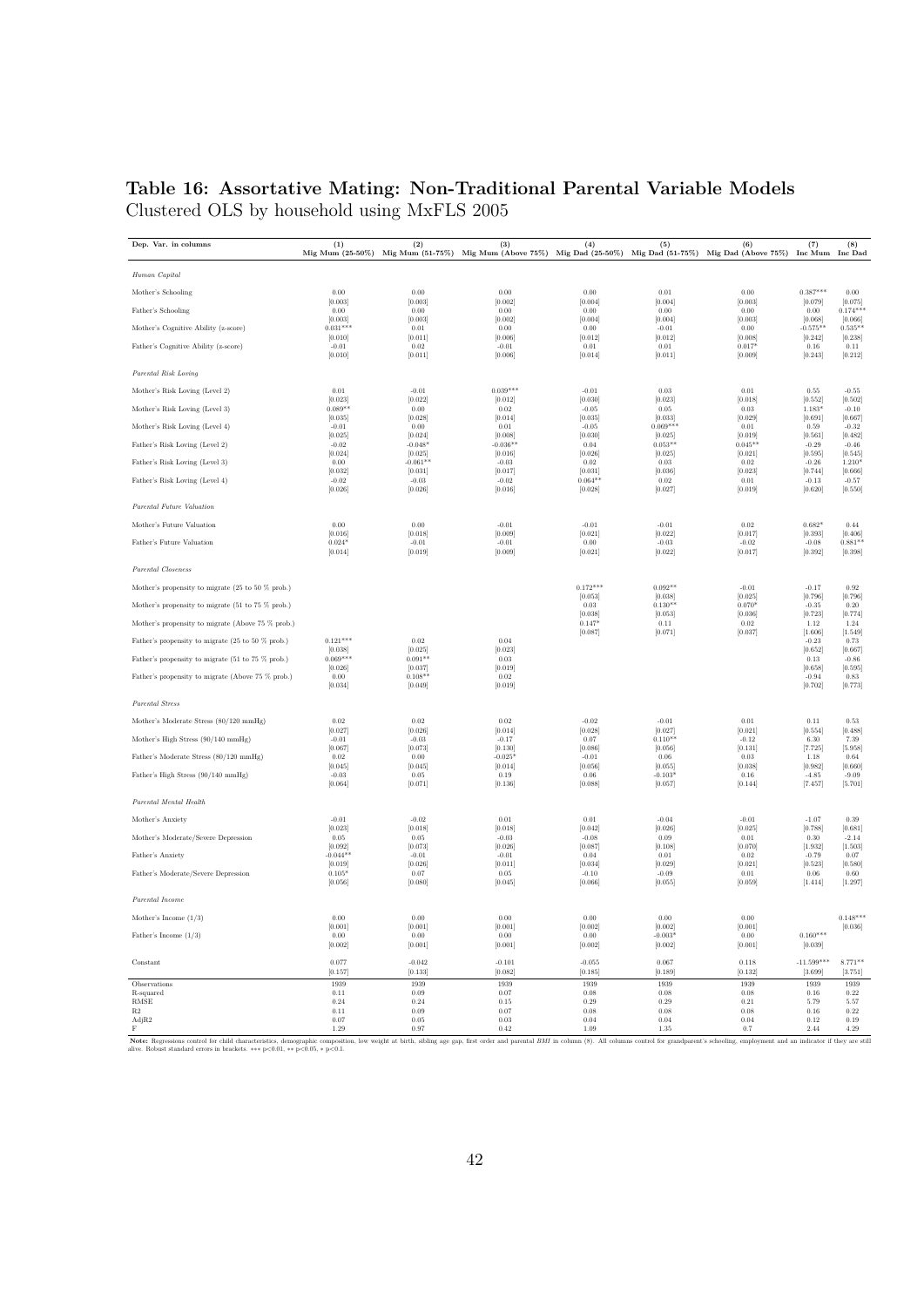## **Table 17: Assortative Mating: Non-Traditional Parental Variable Models** Clustered OLS by household using MxFLS 2005

| Dep. Var. in columns                                                  | (1)<br>Anx Mum                | (2)                           | (3)                           | (4)                            | (5)<br>Anx Dad Dep Mum Dep Dad BpMod Mum BpMod Dad BpHig Mum BpHig Dad | (6)                             | (7)                           | (8)                             |
|-----------------------------------------------------------------------|-------------------------------|-------------------------------|-------------------------------|--------------------------------|------------------------------------------------------------------------|---------------------------------|-------------------------------|---------------------------------|
| Human Capital                                                         |                               |                               |                               |                                |                                                                        |                                 |                               |                                 |
| Mother's Schooling                                                    | $-0.01$                       | 0.00                          | $-0.001*$                     | 0.00                           | $-0.01$                                                                | 0.01                            | 0.00                          | 0.00                            |
| Father's Schooling                                                    | [0.005]<br>0.00               | [0.003]<br>$-0.004*$          | [0.001]<br>0.00               | [0.001]<br>0.00                | [0.004]<br>0.00                                                        | [0.004]<br>$-0.01$              | [0.001]<br>0.00               | [0.002]<br>$-0.003*$            |
| Mother's Cognitive Ability (z-score)                                  | [0.004]<br>$-0.01$            | [0.002]<br>0.01               | [0.001]<br>0.00               | [0.001]<br>0.00                | [0.003]<br>0.00                                                        | [0.004]<br>0.01                 | [0.001]<br>0.00               | [0.002]<br>0.00                 |
| Father's Cognitive Ability (z-score)                                  | [0.013]<br>$-0.01$<br>[0.011] | [0.009]<br>$-0.01$<br>[0.009] | [0.001]<br>0.00<br>[0.003]    | [0.001]<br>$0.00\,$<br>[0.003] | [0.012]<br>0.00<br>[0.011]                                             | [0.015]<br>$0.032**$<br>[0.015] | [0.002]<br>0.00<br>[0.003]    | [0.006]<br>$0.018**$<br>[0.008] |
| Parental Risk Loving                                                  |                               |                               |                               |                                |                                                                        |                                 |                               |                                 |
| Mother's Risk Loving (Level 2)                                        | $-0.02$                       | 0.00                          | 0.00                          | 0.00                           | $0.081***$                                                             | 0.02                            | 0.00                          | 0.01                            |
| Mother's Risk Loving (Level 3)                                        | [0.030]<br>0.00               | [0.021]<br>0.01               | [0.005]<br>0.00               | [0.005]<br>0.00                | [0.029]<br>0.03                                                        | [0.030]<br>0.06                 | [0.006]<br>0.02               | [0.013]<br>$-0.01$              |
| Mother's Risk Loving (Level 4)                                        | [0.038]<br>0.01               | [0.028]<br>$-0.01$            | [0.004]<br>0.00               | [0.004]<br>0.00                | [0.034]<br>0.02                                                        | [0.042]<br>0.02                 | [0.018]<br>0.00               | [0.015]<br>0.00                 |
| Father's Risk Loving (Level 2)                                        | [0.033]<br>0.02               | [0.022]<br>$-0.01$            | [0.003]<br>$-0.01$            | [0.003]<br>0.01                | [0.027]<br>$-0.02$                                                     | [0.031]<br>$-0.04$              | [0.006]<br>0.00               | [0.014]<br>0.01                 |
|                                                                       | [0.029]                       | [0.020]                       | [0.007]                       | [0.007]                        | [0.033]                                                                | [0.033]                         | [0.007]                       | [0.010]                         |
| Father's Risk Loving (Level 3)                                        | 0.01<br>[0.036]               | 0.01<br>[0.028]               | $-0.01$<br>[0.008]            | $0.015*$<br>[0.009]            | 0.00<br>[0.041]                                                        | 0.01<br>[0.042]                 | 0.01<br>[0.020]               | 0.00<br>[0.014]                 |
| Father's Risk Loving (Level 4)                                        | 0.04<br>[0.033]               | 0.01<br>[0.022]               | $-0.01$<br>[0.007]            | 0.00<br>[0.006]                | $-0.02$<br>[0.032]                                                     | $-0.01$<br>[0.034]              | $-0.01$<br>[0.007]            | 0.01<br>[0.013]                 |
| Parental Future Valuation                                             |                               |                               |                               |                                |                                                                        |                                 |                               |                                 |
| Mother's Future Valuation                                             | $-0.03$                       | $0.033**$                     | 0.00                          | 0.00                           | 0.03                                                                   | $-0.01$                         | $-0.01$                       | 0.01                            |
| Father's Future Valuation                                             | [0.026]<br>$0.049**$          | [0.014]<br>$-0.01$            | [0.004]<br>0.00               | [0.003]<br>0.00                | [0.022]<br>0.02                                                        | [0.027]<br>$-0.01$              | [0.008]<br>0.01               | [0.011]<br>0.00                 |
|                                                                       | [0.022]                       | [0.015]                       | [0.004]                       | [0.003]                        | 0.022                                                                  | [0.027]                         | [0.009]                       | [0.013]                         |
| Parental Closeness                                                    |                               |                               |                               |                                |                                                                        |                                 |                               |                                 |
| Mother's propensity to migrate $(25 \text{ to } 50 \text{ % prob.})$  | 0.04<br>[0.045]               | 0.01<br>[0.032]               | 0.00<br>[0.004]               | 0.00<br>[0.004]                | $-0.02$<br>[0.029]                                                     | $-0.06$<br>[0.036]              | 0.00<br>[0.009]               | 0.03<br>[0.020]                 |
| Mother's propensity to migrate (51 to 75 % prob.)                     | 0.04<br>[0.044]               | 0.00<br>[0.032]               | 0.00<br>[0.004]               | 0.00<br>[0.004]                | $-0.03$<br>[0.024]                                                     | 0.00<br>[0.052]                 | 0.00<br>[0.008]               | 0.03<br>[0.029]                 |
| Mother's propensity to migrate (Above 75 % prob.)                     | $0.109*$                      | $-0.04$                       | $-0.03$                       | 0.03                           | 0.03                                                                   | $-0.01$                         | $-0.01$                       | 0.05                            |
| Father's propensity to migrate (25 to 50 $\%$ prob.)                  | [0.066]<br>$-0.02$            | [0.027]<br>0.00               | [0.022]<br>0.00               | [0.022]<br>0.00                | [0.062]<br>0.00                                                        | [0.067]<br>0.04                 | [0.006]<br>$-0.01$            | [0.044]<br>$-0.02$              |
| Father's propensity to migrate $(51 \text{ to } 75 \% \text{ prob.})$ | [0.033]<br>$-0.02$            | [0.028]<br>0.03               | [0.004]<br>0.00               | [0.004]<br>0.00                | [0.036]<br>$-0.03$                                                     | [0.042]<br>0.00                 | [0.007]<br>0.00               | [0.015]<br>$-0.023*$            |
| Father's propensity to migrate (Above 75 % prob.)                     | [0.032]<br>0.01<br>[0.048]    | [0.028]<br>0.03<br>[0.038]    | [0.003]<br>$-0.01$<br>[0.010] | [0.003]<br>0.01<br>[0.012]     | [0.024]<br>$-0.02$<br>[0.044]                                          | [0.037]<br>0.05<br>[0.057]      | [0.008]<br>0.00<br>[0.010]    | [0.014]<br>0.00<br>[0.029]      |
| Parental Stress                                                       |                               |                               |                               |                                |                                                                        |                                 |                               |                                 |
| Mother's Moderate Stress (80/120 mmHg)                                |                               | $0.088***$                    |                               | 0.01                           | 0.01                                                                   | $-0.01$                         | 0.01                          | 0.01                            |
| Mother's High Stress (90/140 mmHg)                                    |                               | [0.031]<br>0.08               |                               | [0.004]<br>$0.933***$          | [0.026]<br>0.28                                                        | [0.035]<br>0.26                 | [0.007]<br>0.00               | [0.018]<br>0.29                 |
|                                                                       |                               | [0.061]                       |                               | [0.042]                        | [0.246]                                                                | [0.215]                         | [0.012]                       | [0.229]                         |
| Father's Moderate Stress (80/120 mmHg)                                | $0.205***$<br>[0.068]         |                               | 0.00<br>[0.007]               |                                | 0.02<br>[0.052]                                                        | $-0.03$<br>[0.050]              | $-0.01$<br>[0.005]            | 0.03<br>[0.036]                 |
| Father's High Stress (90/140 mmHg)                                    | $-0.148***$<br>[0.032]        |                               | $0.945***$<br>[0.039]         |                                | $-0.28$<br>[0.237]                                                     | $-0.21$<br>[0.208]              | $-0.01$<br>[0.012]            | $-0.24$<br>[0.221]              |
| Parental Mental Health                                                |                               |                               |                               |                                |                                                                        |                                 |                               |                                 |
| Mother's Anxiety                                                      | 0.00                          | 0.01<br>[0.030]               | 0.01                          | $-0.01$                        |                                                                        | $0.089*$                        |                               | 0.00                            |
| Mother's Moderate/Severe Depression                                   | [0.035]<br>0.12               | $-0.065*$                     | [0.014]<br>$-0.01$            | [0.013]<br>$0.00\,$            |                                                                        | [0.048]<br>$0.515***$           |                               | [0.021]<br>$0.07\,$             |
| Father's Anxiety                                                      | [0.123]<br>$-0.02$            | [0.039]<br>$-0.02$            | [0.011]<br>$0.00\,$           | [0.010]<br>$0.00\,$            | $0.090**$                                                              | [0.144]                         | $0.033*$                      | [0.085]                         |
| Father's Moderate/Severe Depression                                   | [0.030]<br>0.05<br>[0.088]    | [0.016]<br>0.07<br>[0.071]    | [0.002]<br>0.05<br>[0.042]    | [0.002]<br>$-0.04$<br>[0.037]  | [0.035]<br>$-0.06$<br>[0.080]                                          |                                 | [0.019]<br>$-0.01$<br>[0.030] |                                 |
| Parental Income                                                       |                               |                               |                               |                                |                                                                        |                                 |                               |                                 |
| Mother's Income $(1/3)$                                               | 0.00                          | 0.00                          | 0.00                          | 0.00                           | 0.00                                                                   | 0.00                            | 0.00                          | 0.00                            |
| Father's Income $(1/3)$                                               | [0.002]<br>0.00               | [0.001]<br>0.00               | [0.001]<br>0.00               | [0.001]<br>0.00                | [0.002]<br>0.00                                                        | [0.002]<br>$0.00\,$             | [0.000]<br>0.00               | [0.001]<br>0.00                 |
|                                                                       | [0.002]                       | [0.001]                       | [0.001]                       | [0.001]                        | [0.002]                                                                | [0.002]                         | [0.000]                       | [0.001]                         |
| Constant                                                              | 0.306<br>[0.203]              | 0.033<br>[0.127]              | $-0.022$<br>[0.016]           | 0.024<br>[0.016]               | $-0.533***$<br>[0.172]                                                 | 0.134<br>[0.212]                | $-0.025$<br>[0.056]           | 0.025<br>[0.085]                |
| Observations                                                          | 1939                          | 1939                          | 1939                          | 1939                           | 1939                                                                   | 1939                            | 1939                          | 1939                            |
| R-squared<br><b>RMSE</b>                                              | 0.09<br>0.31                  | 0.08<br>0.21                  | 0.89<br>0.06                  | 0.89<br>0.06                   | 0.12<br>0.28                                                           | 0.11<br>0.34                    | 0.09<br>0.08                  | 0.08<br>0.15                    |
| R2<br>AdjR2                                                           | 0.09<br>0.05                  | 0.08<br>0.04                  | 0.89<br>0.88                  | 0.89<br>0.88                   | 0.12<br>0.08                                                           | 0.11<br>0.07                    | 0.09<br>0.05                  | 0.08<br>0.04                    |
| F                                                                     | 1.68                          | 0.69                          | 123.68                        | 88.5                           | 1.4                                                                    | 1.84                            | 0.12                          | 0.33                            |

Note: Regressions control for child characteristics, demographic composition, low weight at birth, sibling age gap, first order and parental *BMI* in column (8). All columns control for grandparent's schooling, employment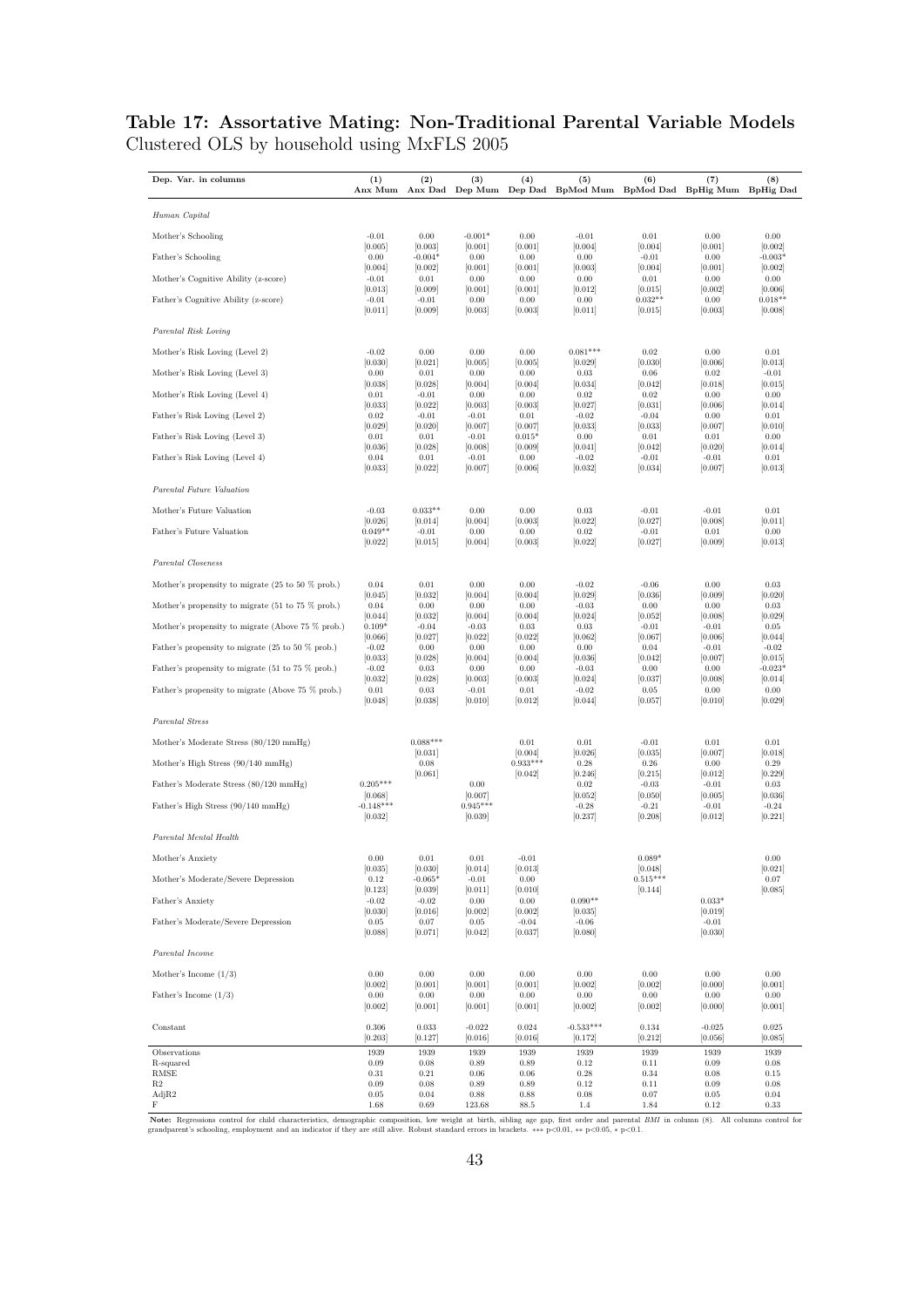| Table 18: Child's Cognitive Ability and Household Shocks |  |  |  |  |
|----------------------------------------------------------|--|--|--|--|
|----------------------------------------------------------|--|--|--|--|

Random and Fixed Effects at the individual level

| $\rm Variables$                               |    | (1)                            | (2)                             | $\left(3\right)$                |
|-----------------------------------------------|----|--------------------------------|---------------------------------|---------------------------------|
| Human Capital                                 |    |                                |                                 |                                 |
| Mother's Schooling                            |    | 0.004                          | 0.004                           |                                 |
| Father's Schooling                            |    | [0.007]<br>$0.024***$          | [0.007]<br>$0.024***$           |                                 |
| Mother's Cognitive Ability (z-score)          |    | 0.006 <br>$0.214***$<br> 0.021 | 0.006 <br>$0.212***$<br> 0.021  |                                 |
| Father's Cognitive Ability (z-score)          |    | $0.169***$<br> 0.022           | $0.169***$<br> 0.022            |                                 |
| Parental Mental Health                        |    |                                |                                 |                                 |
| Mother's Anxiety                              |    | 0.065                          | 0.061                           | $-0.009$                        |
| Mother's Moderate/Severe Depression           |    | 0.048 <br>0.391                | 0.049 <br>0.396                 | 0.090 <br>$0.601*$              |
| Father's Anxiety                              |    | 0.267 <br>$-0.227***$          | [0.272]<br>$-0.243***$          | 0.361 <br>$-0.534***$           |
| Father's Moderate/Severe Depression           |    | 0.088 <br>$-0.516*$<br>[0.277] | [0.088]<br>$-0.528*$<br>[0.282] | [0.132]<br>$-0.57$<br>[0.376]   |
| Parental Stress                               |    |                                |                                 |                                 |
| Mother's Moderate Stress (80/120 mmHg)        |    | $-0.015$                       | $-0.018$                        | 0.035                           |
| Mother's High Stress (90/140 mmHg)            |    | 0.046 <br>0.035                | 0.046 <br>0.039                 | 0.071 <br>$-0.101$              |
| Father's Moderate Stress (80/120 mmHg)        |    | 0.075 <br>$-0.051$             | 0.075 <br>$-0.05$               | 0.117 <br>$-0.042$              |
| Father's High Stress (90/140 mmHg)            |    | [0.038]<br>$-0.012$<br>[0.056] | [0.038]<br>$-0.011$<br>[0.056]  | [0.064]<br>$-0.173*$<br>[0.091] |
| Parental Income                               |    |                                |                                 |                                 |
| Mother's Income $(1/3)$                       |    | 0.001                          | 0.001                           | 0.007                           |
| Father's Income $(1/3)$                       |    | 0.003 <br>0.000<br>[0.003]     | 0.003 <br>0.000<br> 0.003       | 0.005 <br>0.002<br> 0.004       |
| Household Shocks                              |    |                                |                                 |                                 |
| Death of Hh member                            |    |                                | $0.137^{\ast\ast}$              | 0.035                           |
| Accident or Illness of Hh member              |    |                                | 0.064 <br>0.045                 | 0.096 <br>0.025                 |
| Unemployment or Business Failure of Hh member |    |                                | 0.049 <br>0.065                 | 0.076 <br>$-0.002$              |
| Lost of property by natural disaster          |    |                                | 0.057 <br>0.134                 | 0.091 <br>0.05                  |
| Lost of harvest                               |    |                                | [0.146]<br>$-0.063$             | [0.248]<br>$-0.067$             |
| Lost or stolen animals                        |    |                                | 0.074 <br>$-0.071$              | [0.145]<br>$-0.178$             |
| Constant                                      |    | $-0.608**$                     | 0.089 <br>$-0.636**$            | 0.132 <br>0.147                 |
| Observations                                  |    | 0.278 <br>3722                 | 0.277 <br>3722                  | 0.532 <br>3722                  |
| Number of groups<br>Sigma e                   |    | 2382<br>0.87                   | 2382<br>0.87                    | 2382<br>0.87                    |
| Sigma u                                       |    | 0.29                           | 0.29                            | 0.89                            |
| Sigma s<br>Rho                                | 44 | 0.92<br>0.1                    | 0.92<br>0.1                     | 1.24<br>0.51                    |

**Note:** Regressions control for child characteristics, demographic composition, low weight at birth, sibling age gap, first order and parental *BMI* in column (8). All columns control for grandparent's schooling, employment and an indicator if they are still alive. Robust standard errors in brackets. ∗∗∗ p*<*0.01, ∗∗ p*<*0.05, ∗ p*<*0.1.